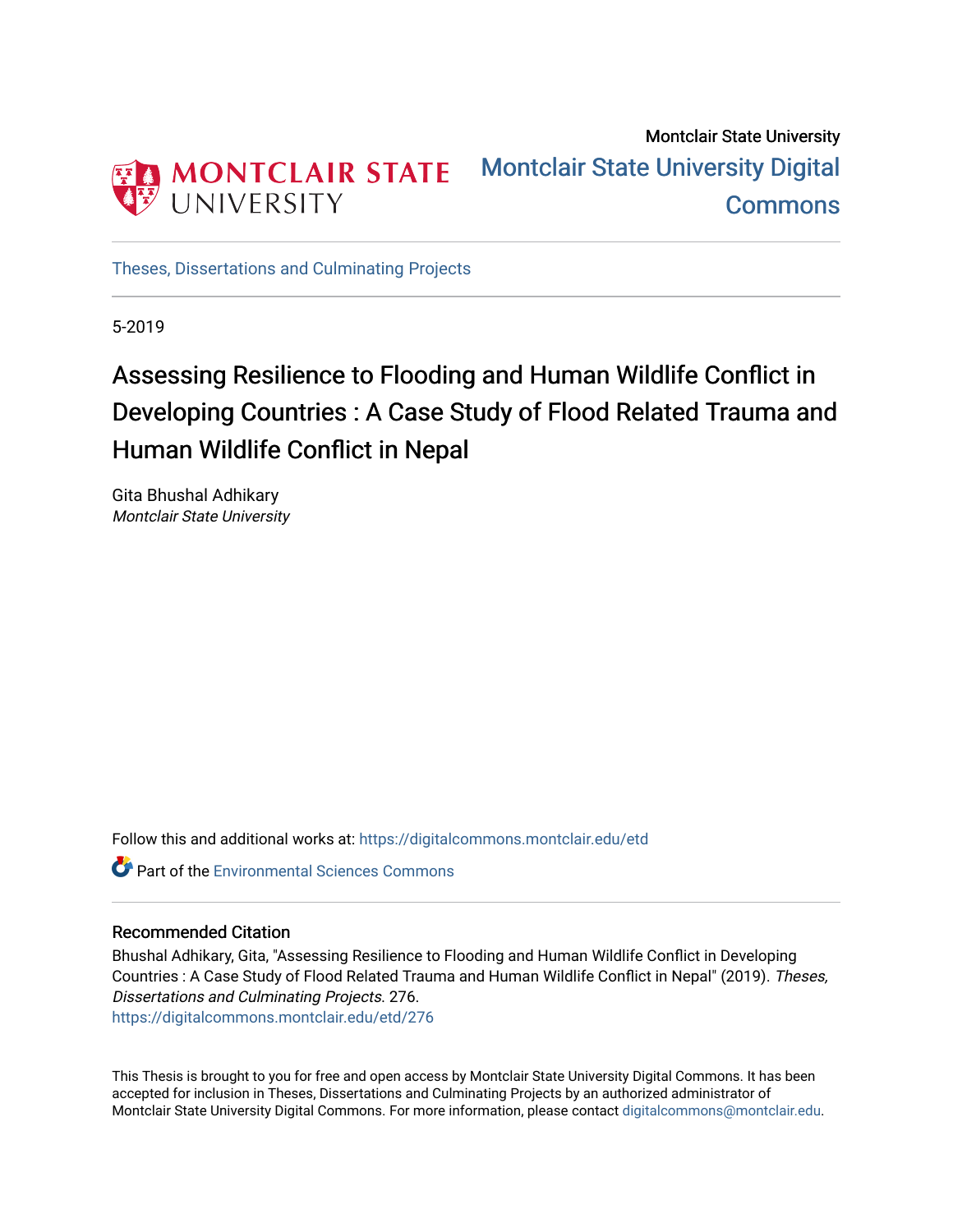# **Assessing Resilience to Flooding and Human Wildlife Conflict in Developing Countries: A Case Study of Flood Related Trauma and Human Wildlife Conflict in Nepal**

#### **Abstract**

Developing countries have a large population that is dependent on farming and agriculture, making them more heavily reliant on natural resources like forest and water. Nepal is one of such countries, with a unique geography where much of the population lives in close proximity to conservation areas and water bodies. Due to these natural features and increased environmental pressures such as extreme storms and deforestation, many of these communities have experienced loss, ranging from property damage to human injury or death because of the related extreme flooding and increased humanwildlife conflict. These challenges are amplified in Nepal due to the nation's dependency on agriculture for their livelihood; the resources required to ensure resilience to such events are scarce. The second chapter of this research focuses on human-wildlife conflict (HWC) issues. While a government-issued HWC compensation policy exists, it has proven ineffective for victims that have low accessibility to even report their loss; this study aims to explore possible factors influencing the propensity to report loss. All 197 survey participants reported suffering from crop raid by wild animals, and about 60% reported livestock death. Results revealed that socio-demographic factors such as age, gender and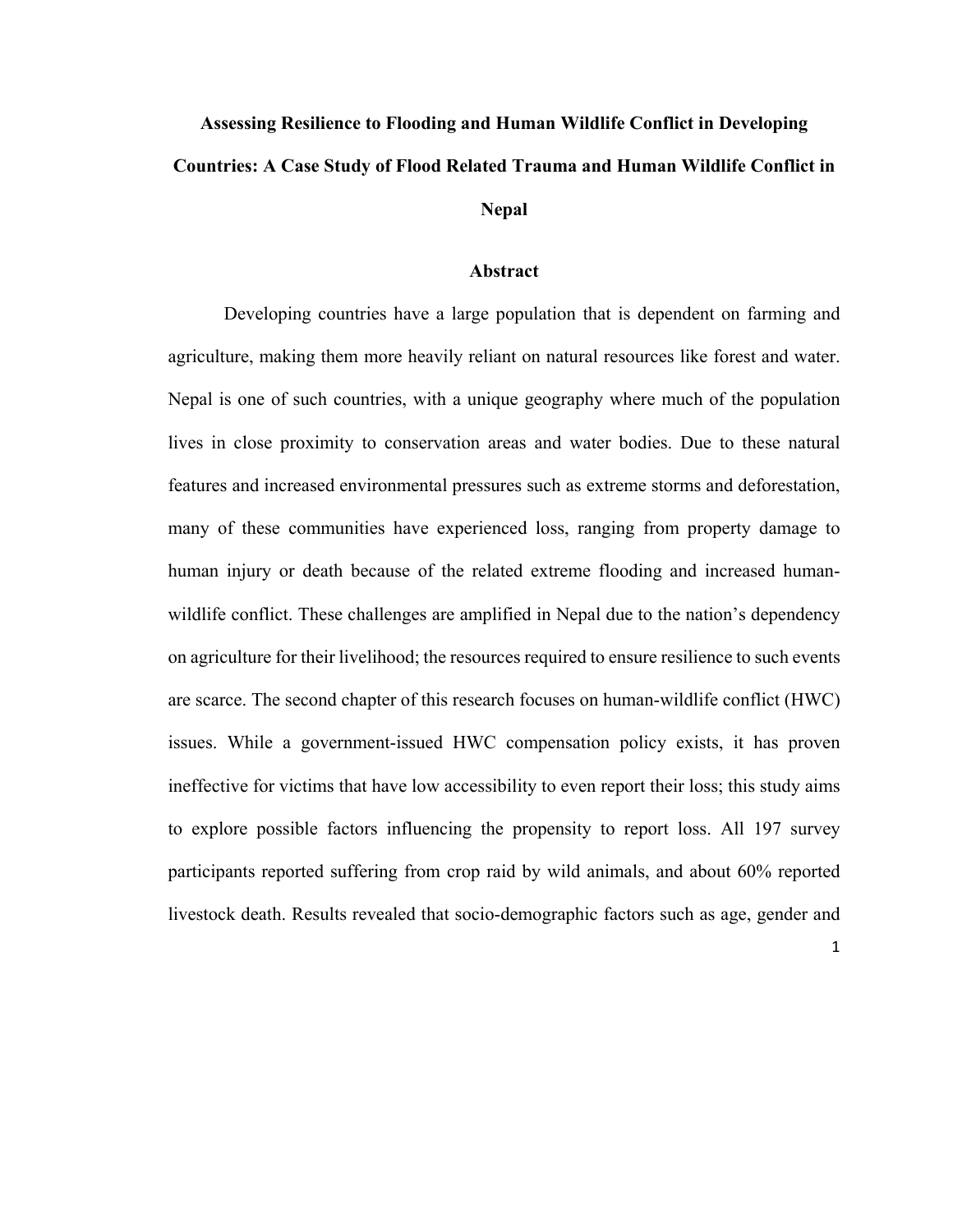family size, in addition to the wild animal species responsible for loss, were statistically significant in influencing the likelihood of reporting loss. The third chapter of this research focuses on the individuals' likelihood of recovery from emotional trauma after extreme flooding events evaluating both tangible and intangible loss, as well as the role of demographic and socioeconomic factors that affect the likelihood of an individual's emotional recovery. An in-person household survey conducted in 2017 found that approximately 89% of respondents had not recovered from trauma that they experienced due to a severe flood in 2014, which was the most recent high damaging flood at the time of the survey. Factors such as the size of land held and the loss of livestock, agricultural land, assets, and/or houses were statistically significant in predicting the likelihood of recovery. The research findings from these studies investigates the role of policy design to improve governmental assistance within disaster-affected communities in developing nations. In these particularly sensitive regions of the world, it is essential that policy design meet ecological needs while addressing social equity to ensure economic and environmental resilience.

*Keywords:* Developing countries, Natural Disasters, Resilience, Protected areas, Flood, Emotional trauma, West Rapti River, Nepal, Banke National Park, Human-wildlife conflict, Logistic regression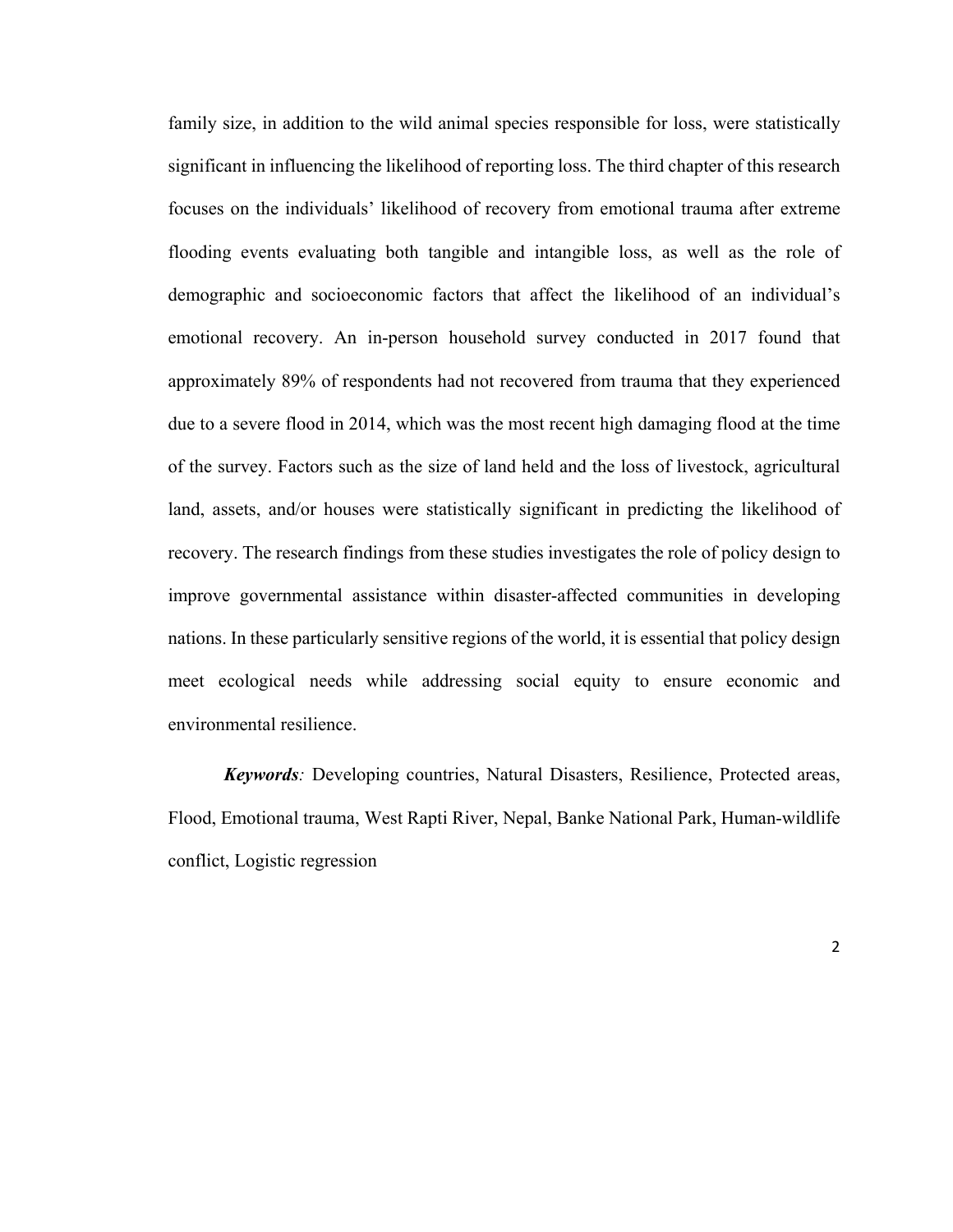### MONTCLAIR STATE UNIVERSITY

## ASSESSING RESILIENCE TO FLOODING AND HUMAN WILDLIFE CONFLICT IN DEVELOPING COUNTRIES: A CASE STUDY OF FLOOD RELATED TRAUMA AND HUMAN WILDLIFE CONFLICT IN NEPAL

by

### **GITA BHUSHAL ADHIKARY**

A Master's Thesis Submitted to the Faculty of

Montclair State University

In Partial Fulfillment of the Requirements

For the Degree of

Master of Science

### May 2019

**College of Science and Mathematics Earth and Environmental Studies** 

Thesis Committee:

Pankaj Lal, PhD Thesis Sponsor

Neeraj Vedwan, PhD **Committee Member** 

Bornabas Wolde, PhD **Committee Member** 

Omkar Joshi, PhD **Committee Member**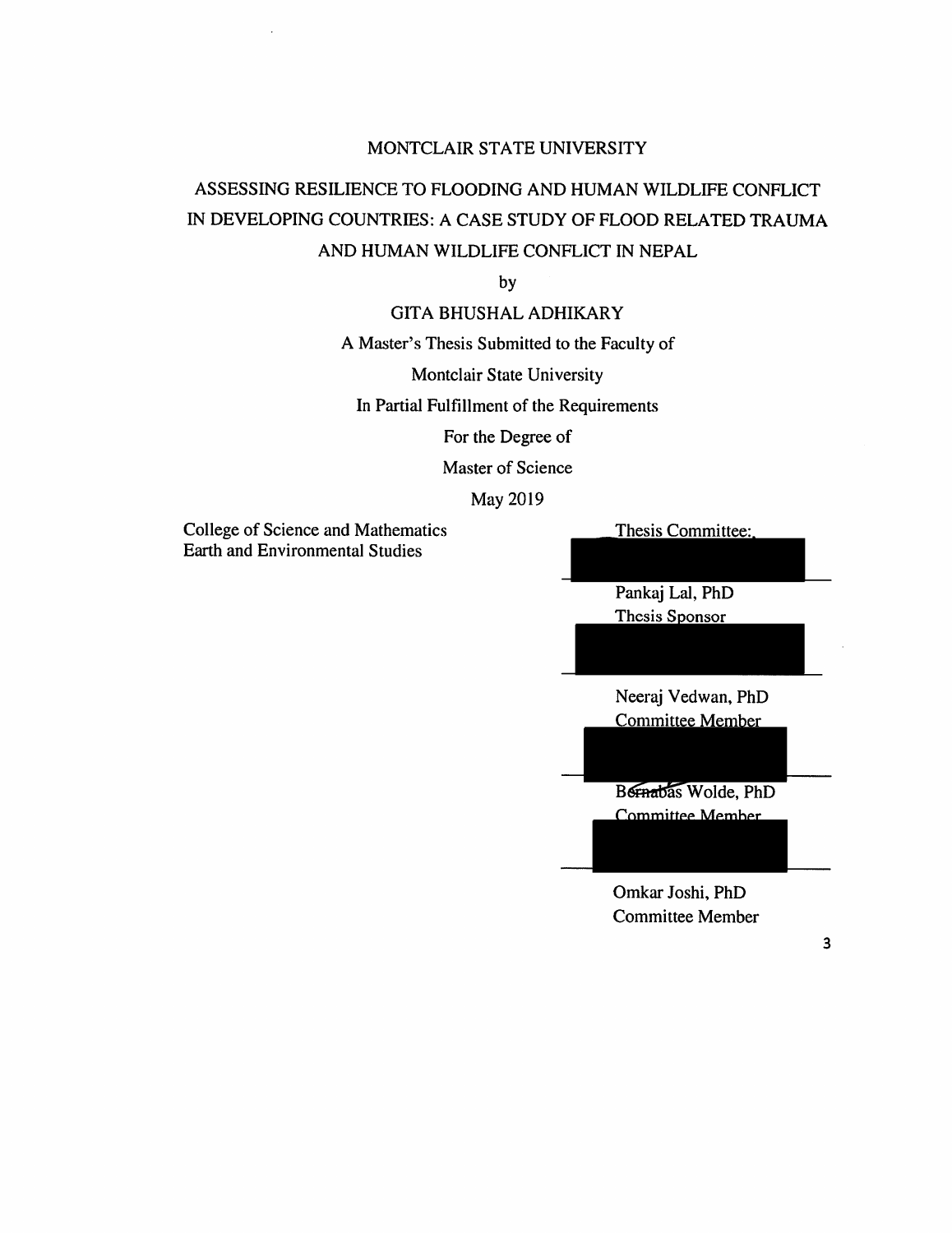# ASSESSING RESILIENCE TO FLOODING AND HUMAN WILDLIFE CONFLICT IN DEVELOPING COUNTRIES: A CASE STUDY OF FLOOD RELATED TRAUMA AND HUMAN WILDLIFE CONFLICT IN NEPAL

A THESIS

Submitted in partial fulfillment of the requirements

For the degree of Master of Science

by

### GITA BHUSHAL ADHIKARY

Montclair State University

Montclair, NJ

2019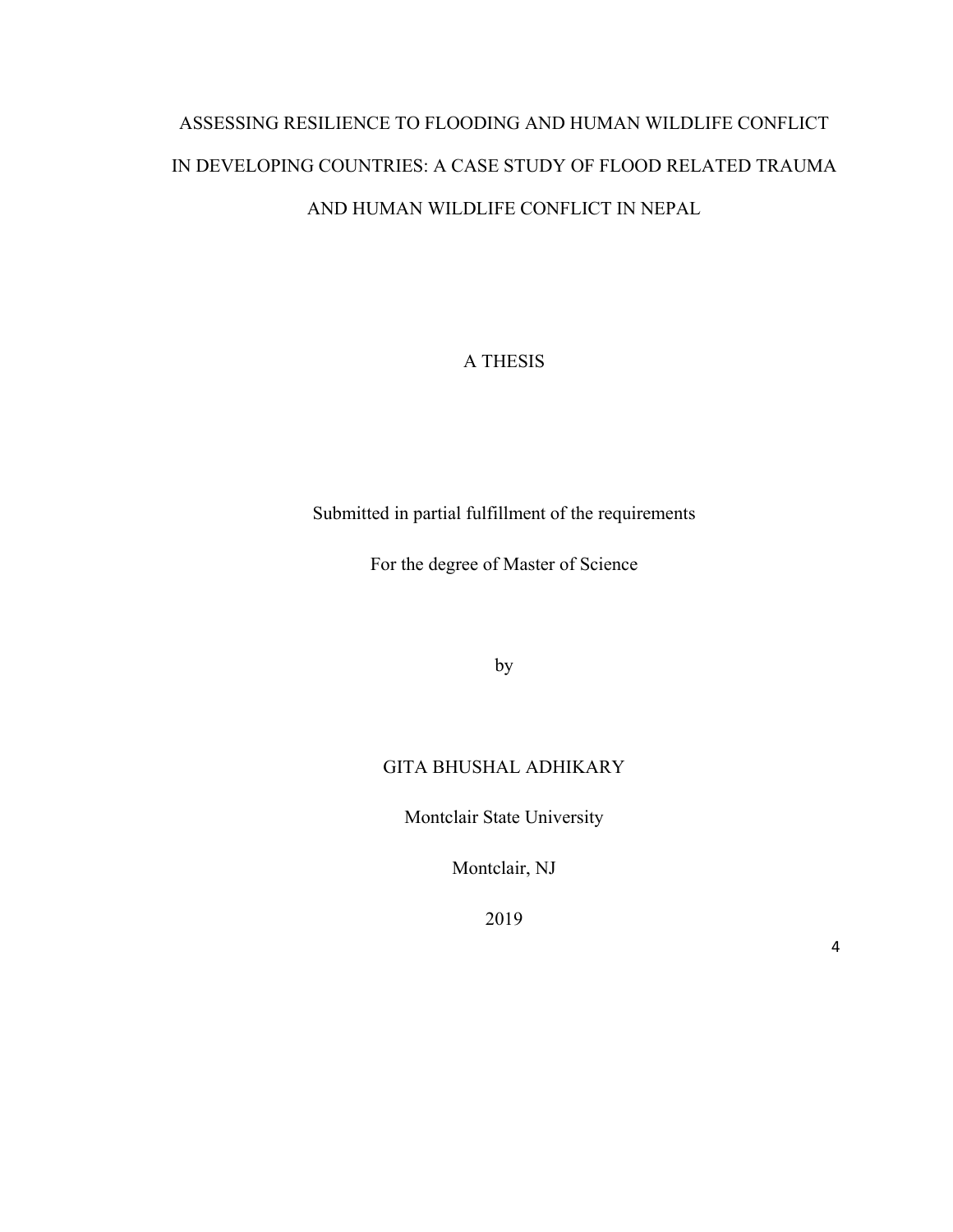Copyright © 2019 by *Gita Bhushal Adhikary.* All rights reserved.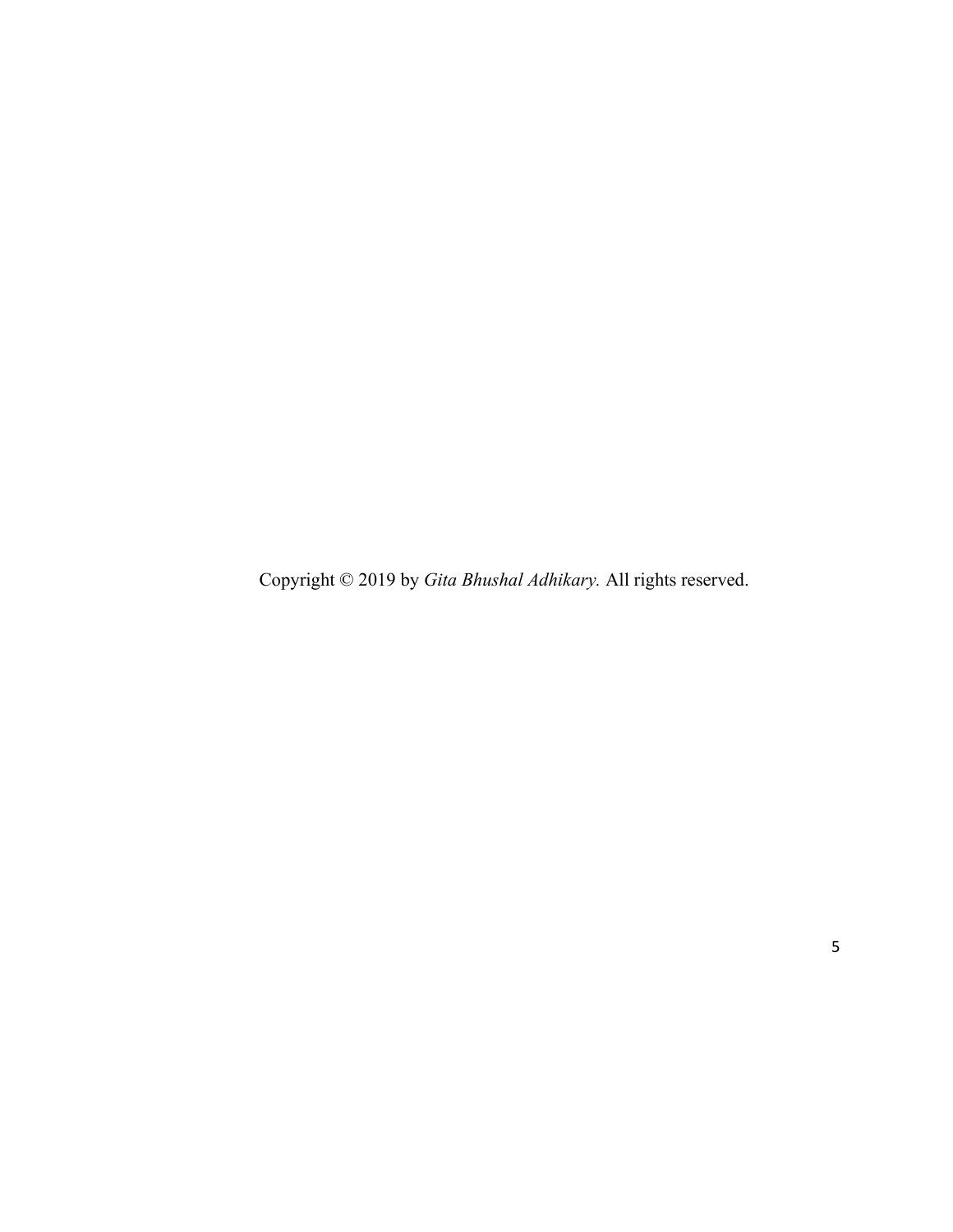### **Acknowledgements**

Among many praiseworthy people, I would like to acknowledge the support and mentorship provided by my thesis advisor Dr. Pankaj Lal for guiding and inspiring me throughout the completion of this work. I express my sincere gratitude to Dr. Neeraj Vedwan, Dr. Bernabas Wolde, and Dr. Omkar Joshi for their insightful thoughts as my committee members. The effort and analytical mindset of Dr. Bernabas Wolde is remarkable and cannot go unnoticed. I am indebted towards Dr. Pralhad Burli for his remarkable commitment to craft my research skills and his mentorship in writing my report. I would like to thank my colleague Gia Nguyen and Felix Oteng for their valuable guidance while preparing the GIS map. Furthermore, Meghann Smith and Taylor Wieczerak were very helpful and available whenever I was stuck in writing part of this research along with commenting on draft reports. I express sincere thanks to the Masters and PhD students in the Earth and Environmental Studies program for encouraging me towards learning research skills and providing me with their friendship. I would like to wish them the best in their careers.

I want to extend my sincere thanks to the Department of National Parks and Wildlife Conservation, and Banke National Park, Nepal for their permission to conduct research in buffer zones of Banke National Park. I want to thank the residents of Baijanath rural municipality, Gangapur, Phattepur, and Matehiya villages for their willingness to

6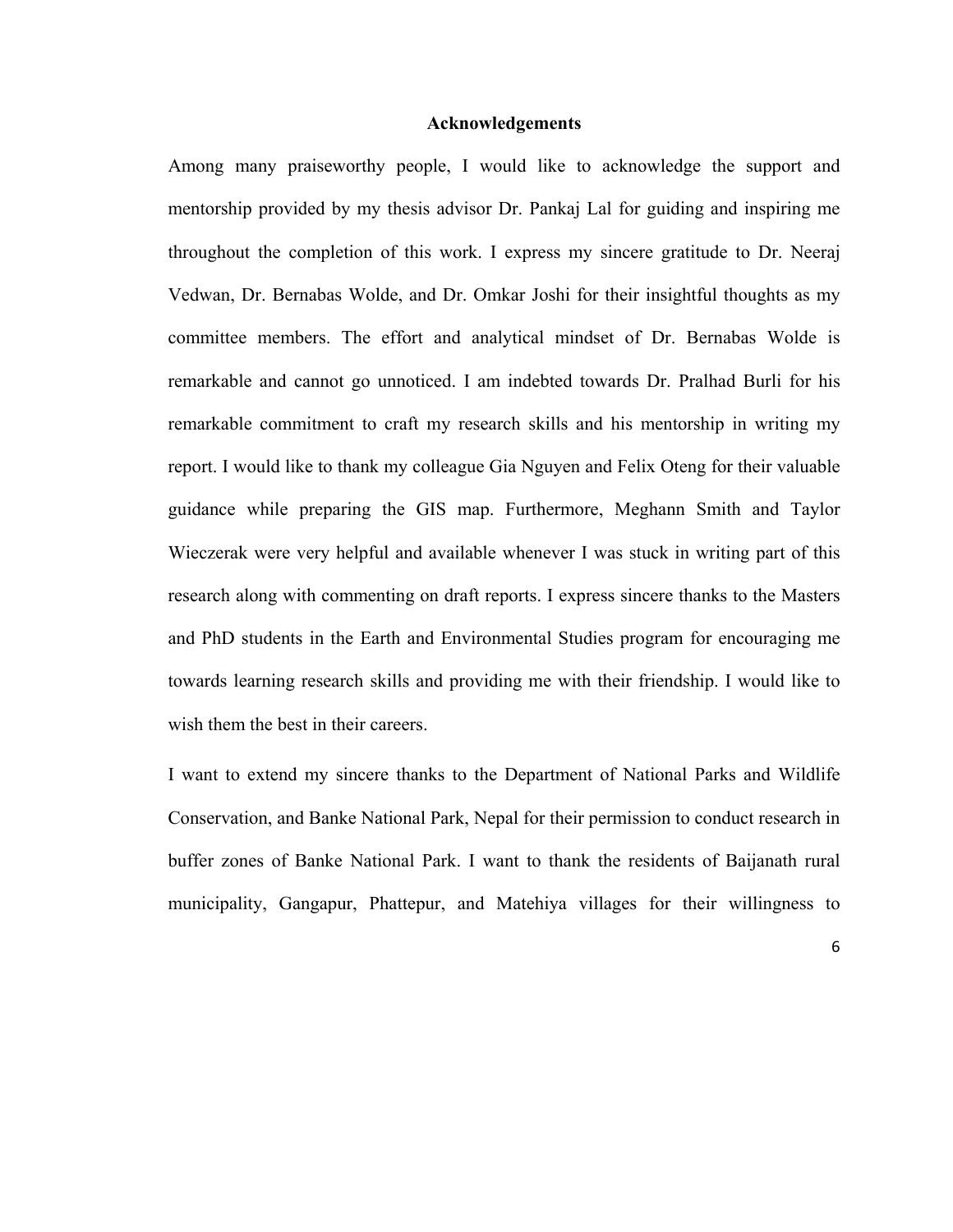participate in this survey. I am indebted to the interpreter and field guides (unable to recall their name) who guided me in the villages.

This research was supported by Montclair State University, New Jersey, USA. I also want to show my gratitude towards the friends, faculties and staff of the Earth and Environmental Studies department for directly/indirectly supporting this research. Lastly, my deep appreciation goes to my family members especially my daughter Ershina Adhikary for understanding my educational needs and preceding her desire to live in her own home at Kathmandu, Nepal surrounded by her grand-parents and relatives. The inspiration and encouragement provided by my husband Bibhushan Adhikary for the last ten years of our married life and throughout my research and Masters at Montclair State University makes me indebted towards him forever.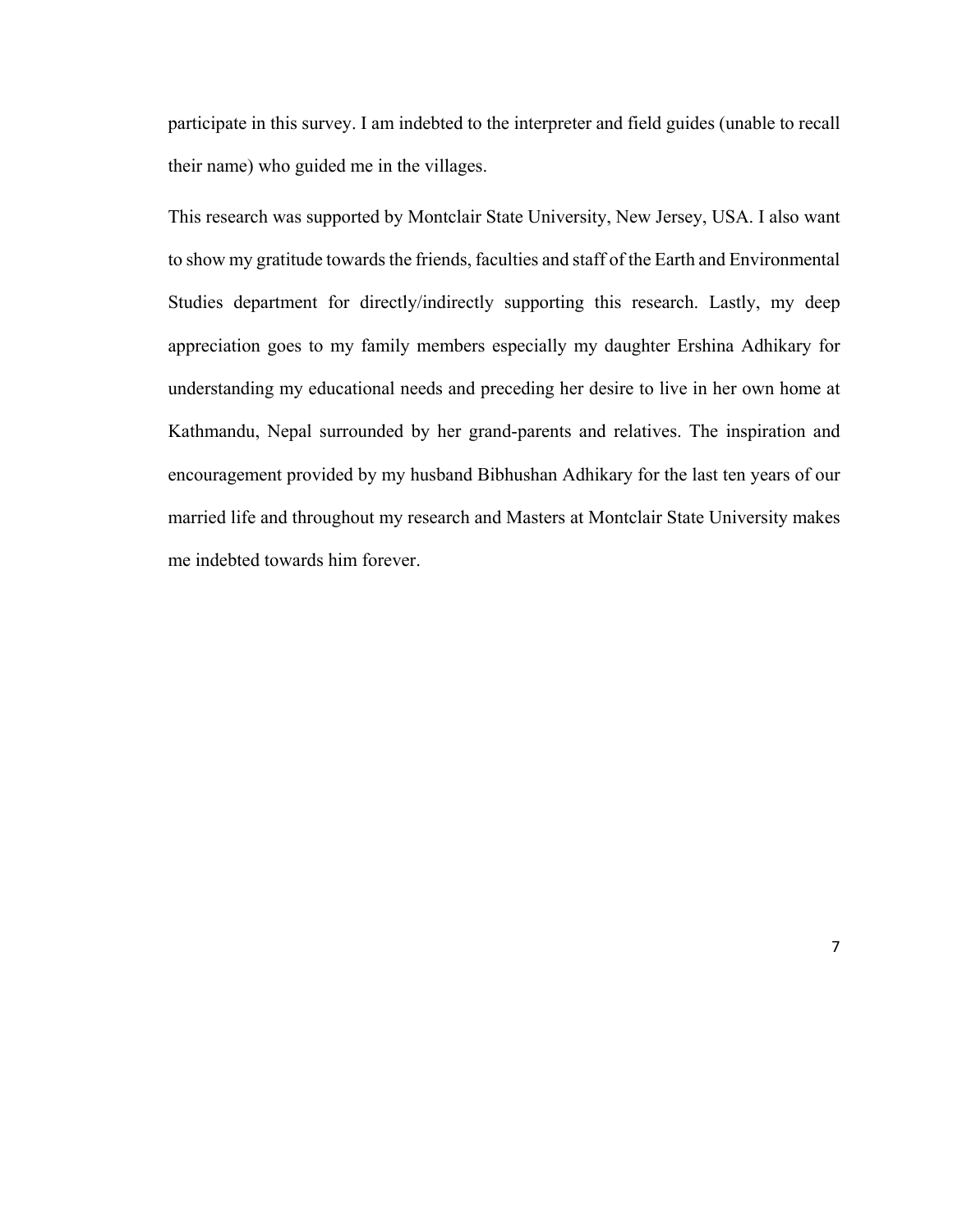To my family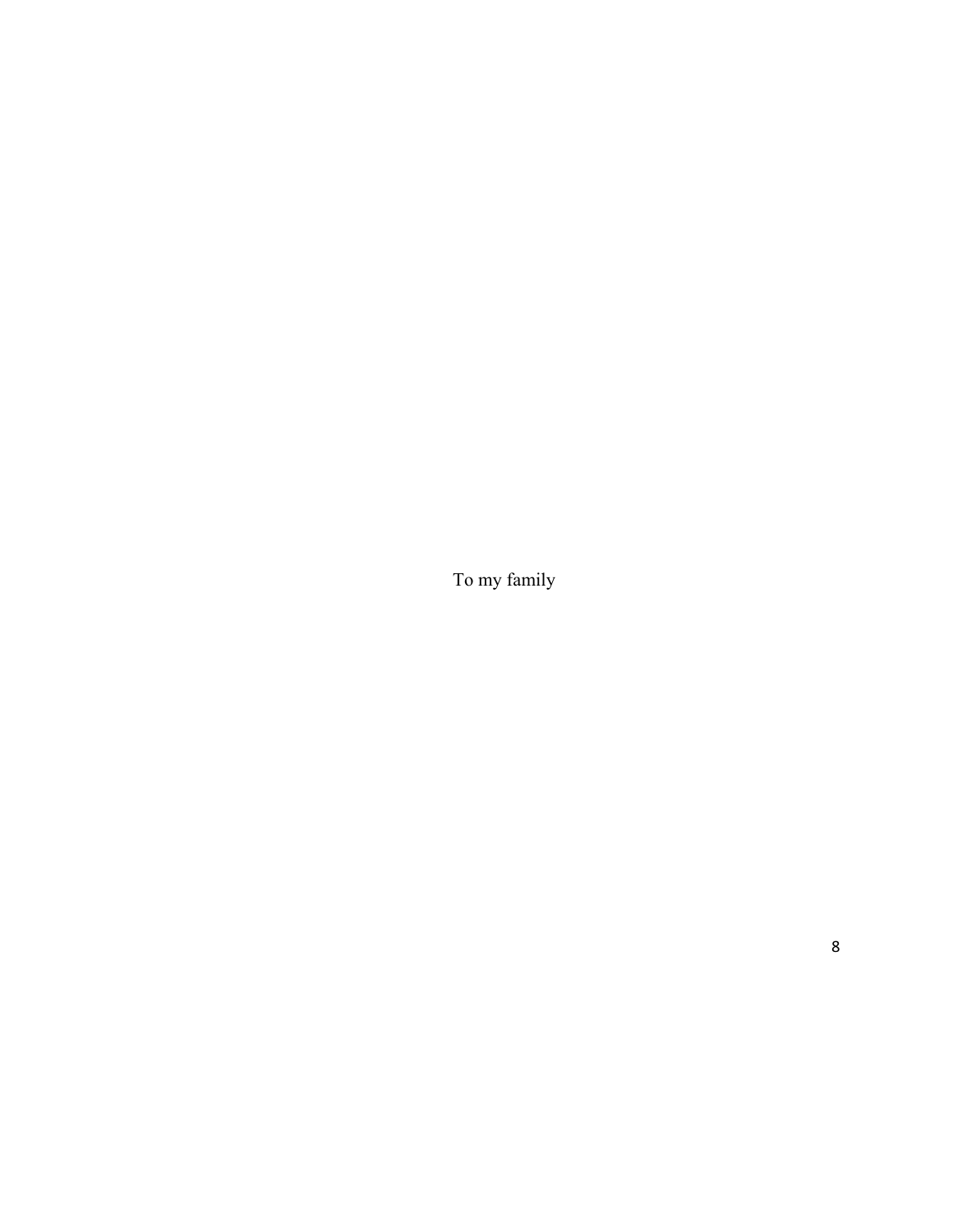| 2. Incidence of human-wildlife conflict and likelihood of reporting losses: The case of Banke |   |
|-----------------------------------------------------------------------------------------------|---|
|                                                                                               |   |
|                                                                                               |   |
|                                                                                               |   |
|                                                                                               |   |
|                                                                                               |   |
|                                                                                               |   |
|                                                                                               |   |
|                                                                                               |   |
|                                                                                               | 9 |

## **Table of Contents**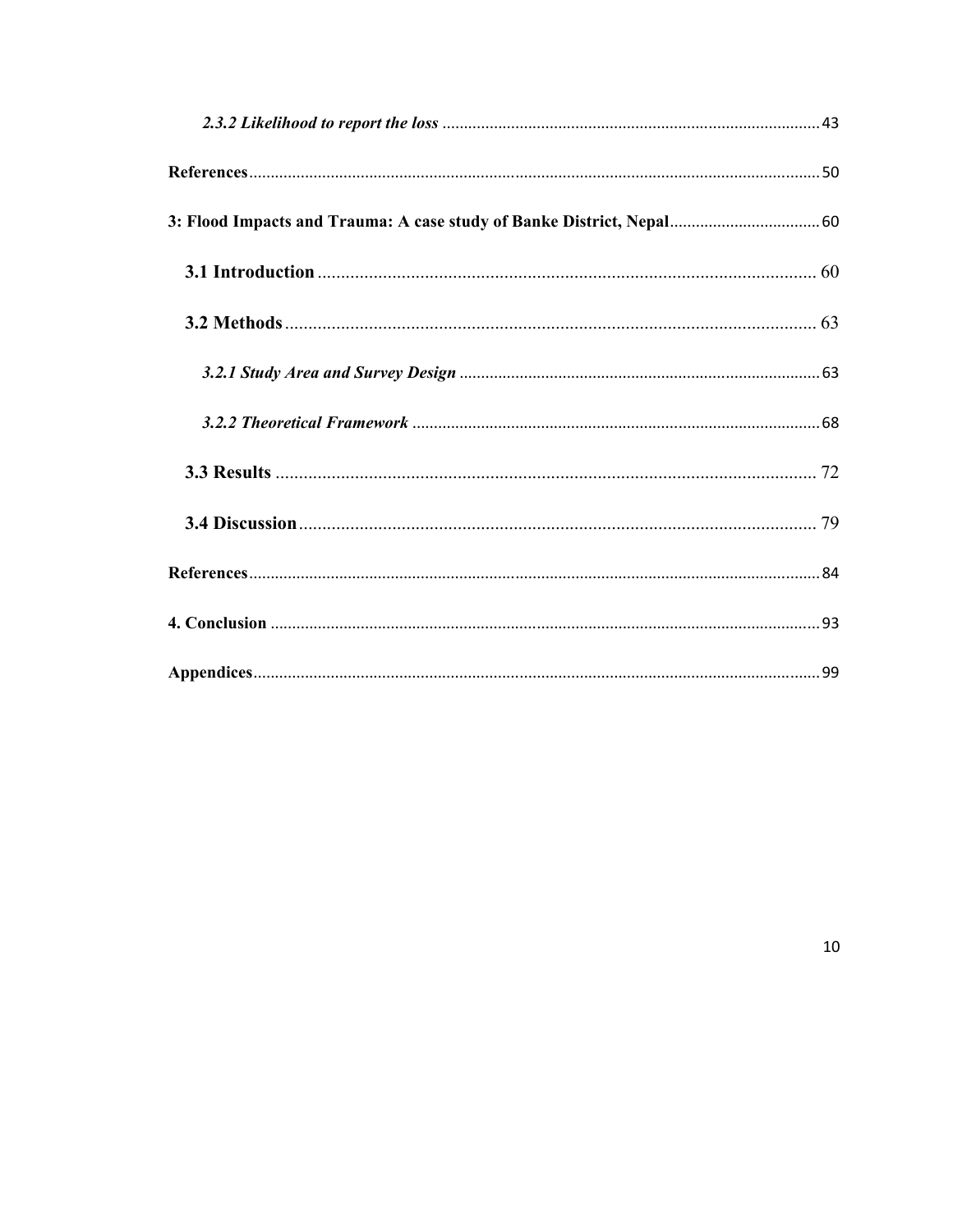## **List of Figures**

## **List of Tables**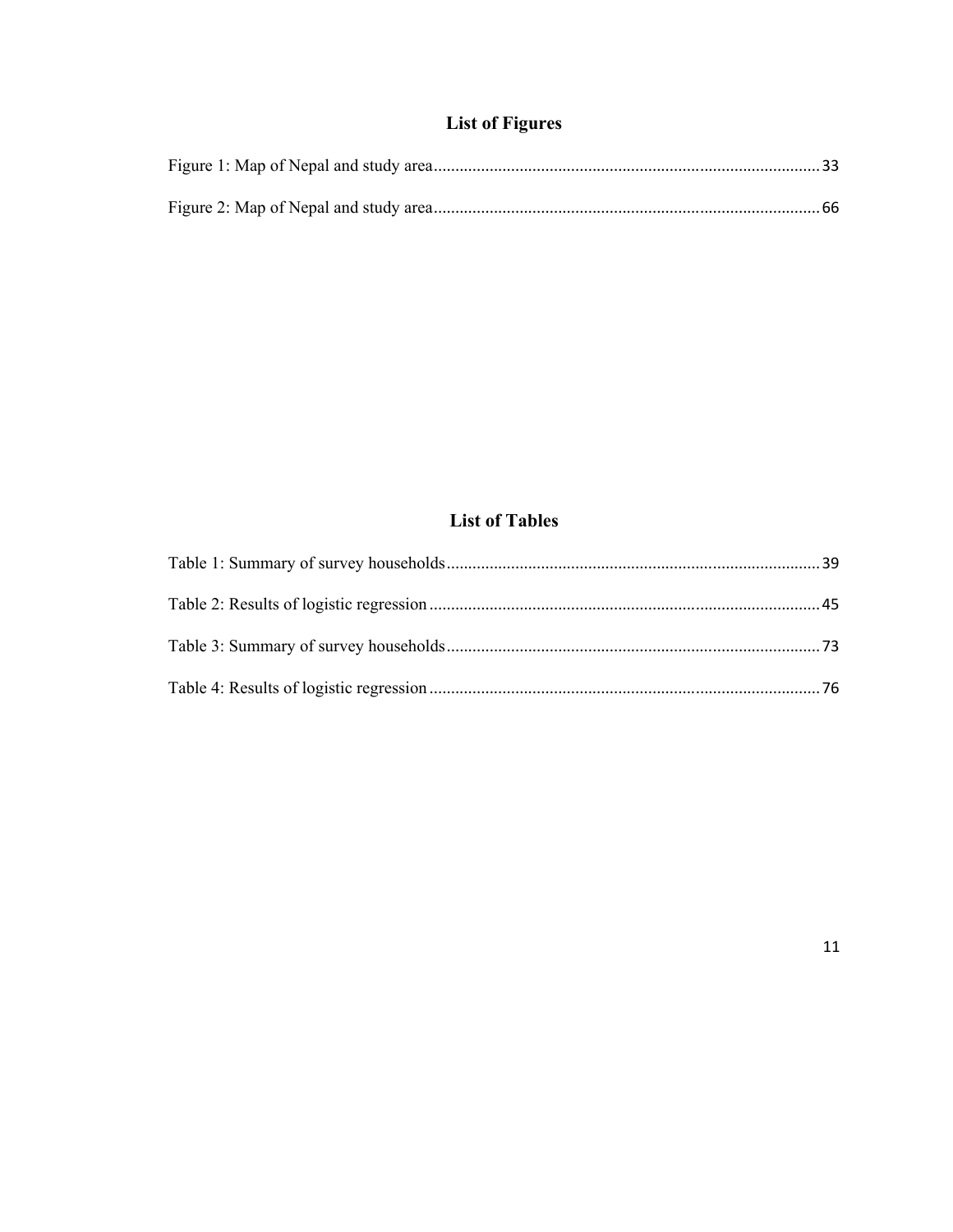### **List of Abbreviations**

| BaNP:         | <b>Banke National Park</b>                                       |
|---------------|------------------------------------------------------------------|
| CBS:          | <b>Central Bureau of Statistics</b>                              |
| CFUG:         | <b>Community Forest User Group</b>                               |
| DNPWC:        | Department of National Parks and Wildlife Conservation           |
| <b>DFRS</b>   | Department of Forest Research and Survey                         |
| HWC:          | Human wildlife conflict                                          |
| IFRC:         | International Federation of Red Cross and Red Crescent Societies |
| <b>IUCN:</b>  | International Union for Conservation of Nature                   |
| PCLG:         | Poverty and Conservation Learning Group                          |
| PTSD:         | Post Traumatic Stress Disorder                                   |
| TAL:          | Terai Arc Landscape                                              |
| <b>USAID:</b> | The United States Agency for International Development           |
| VDC:          | Village Development Committee                                    |
| WRR:          | West Rapti River                                                 |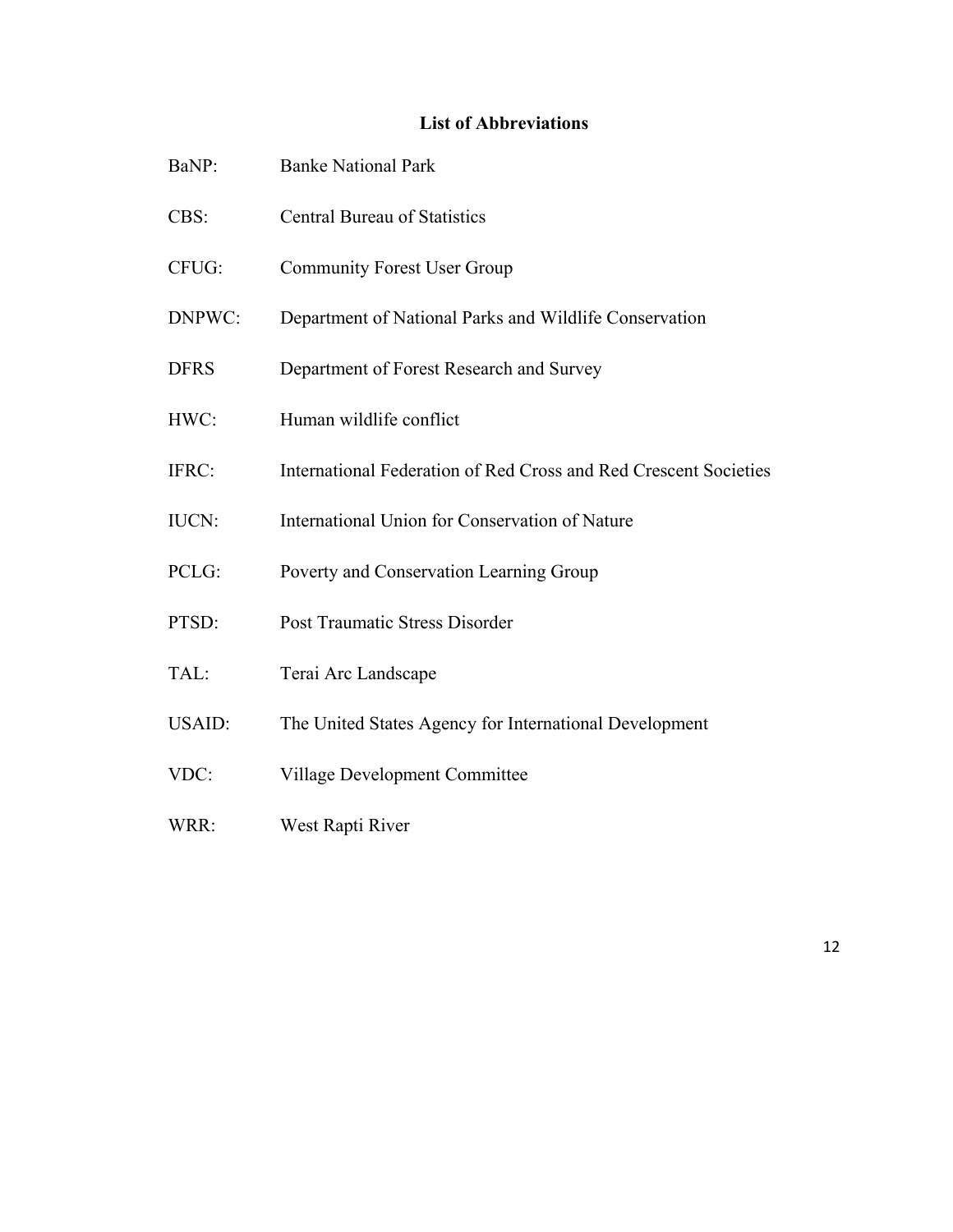#### **1. Introduction**

Since the beginning of civilization, people have depended on the natural resources; the course of history has shown peoples' preference towards living near river banks and forested areas due to the fertile soil, which is important for agricultural growth, and access to fresh water, animals, and plants with medicinal properties. In developing areas, communities often rely heavily on agriculture for their livelihood; this dependence encourages multi-generational farms operated by relatively large families. The workforce's incentive to have a large family, however, further strains natural resources which can cause unintended environmental consequences. With a growing populations' strain on natural resource availability, the thereafter forest fragmentation has shown an increased potential for natural disasters and unintended human-wildlife contact. Furthermore, forest fragmentation has shown a positive association with wildlife attacks, although the impacts may vary based on the specific niche requirements of a wild species (Acharya et al., 2017). For example, conflicts between humans and *Loxodonta africana africana* (savannah elephants) in Botswana are mostly localized within agricultural areas where people encroach on elephants' natural habitats. Elephants have a large foraging range and, in Botswana, move to large water bodies in the same period that farmers harvest their fields; left unattended, an elephant can destroy a farmer's crop and livelihood in one night (Sobrevilla, 2016). While the development of civilization requires the use of natural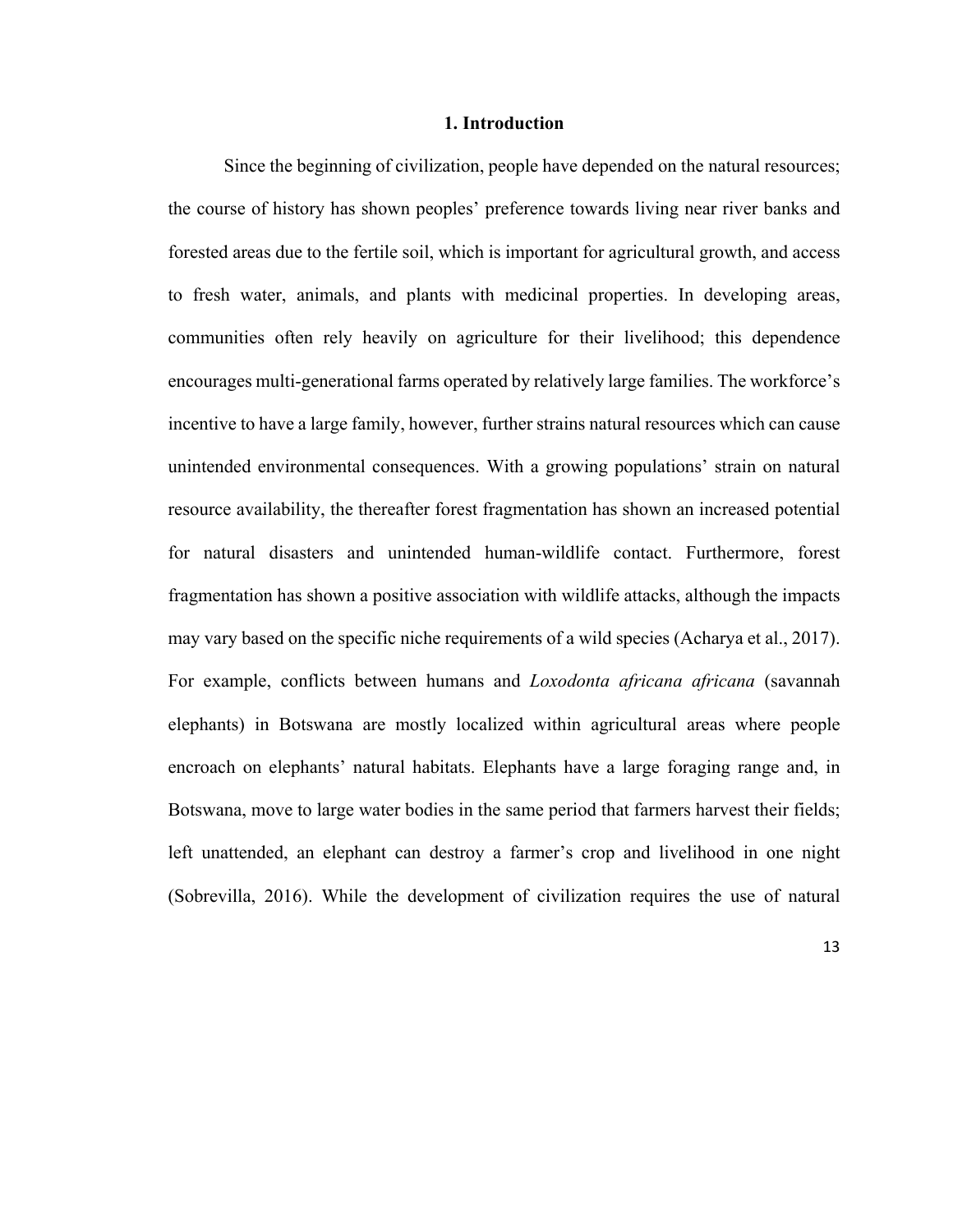resources, there are many unintended consequences that can cause physical, economic, and emotional harm to communities.

Thus, the competition between people and wildlife for the same resources has heightened human-wildlife conflicts (HWC) at an alarming rate. By definition, HWC involve "situations occurring when an action by either humans or wildlife has an adverse effect on the other" (Conover, 2002), but this definition has been criticized for generating a myth that wildlife is a "human antagonist" (Peterson et al., 2010). While Young et al. (2013) distinguished between human-wildlife impacts and human-human conflicts (i.e., pro-wildlife versus those defending other positions), Liu et al. (2010) identified protected area-community conflict as a distinct subgroup. To address the HWC, in the 19th century, countries around the globe established national parks with an aim to balance the wildlife population and halt human-wildlife conflict (Allendorf, 2007). Globally, national parks occupy roughly 15.5 million square kilometers of land and protect threatened and endangered wildlife species in their natural ecosystems (Allendorf, 2007; Gray et al., 2016; Melillo et al., 2016). Between 300 million and 350 million people are estimated to live within or near dense forests worldwide (World Bank, 2018a; World Wildlife Fund, 2018), and one fifth (1.3 billion people) of the global population directly depends on the forest or forest products for either livelihood or income (World Bank, 2018b). Many people residing near protected areas live in poverty and bear the burden of nature-related impacts (de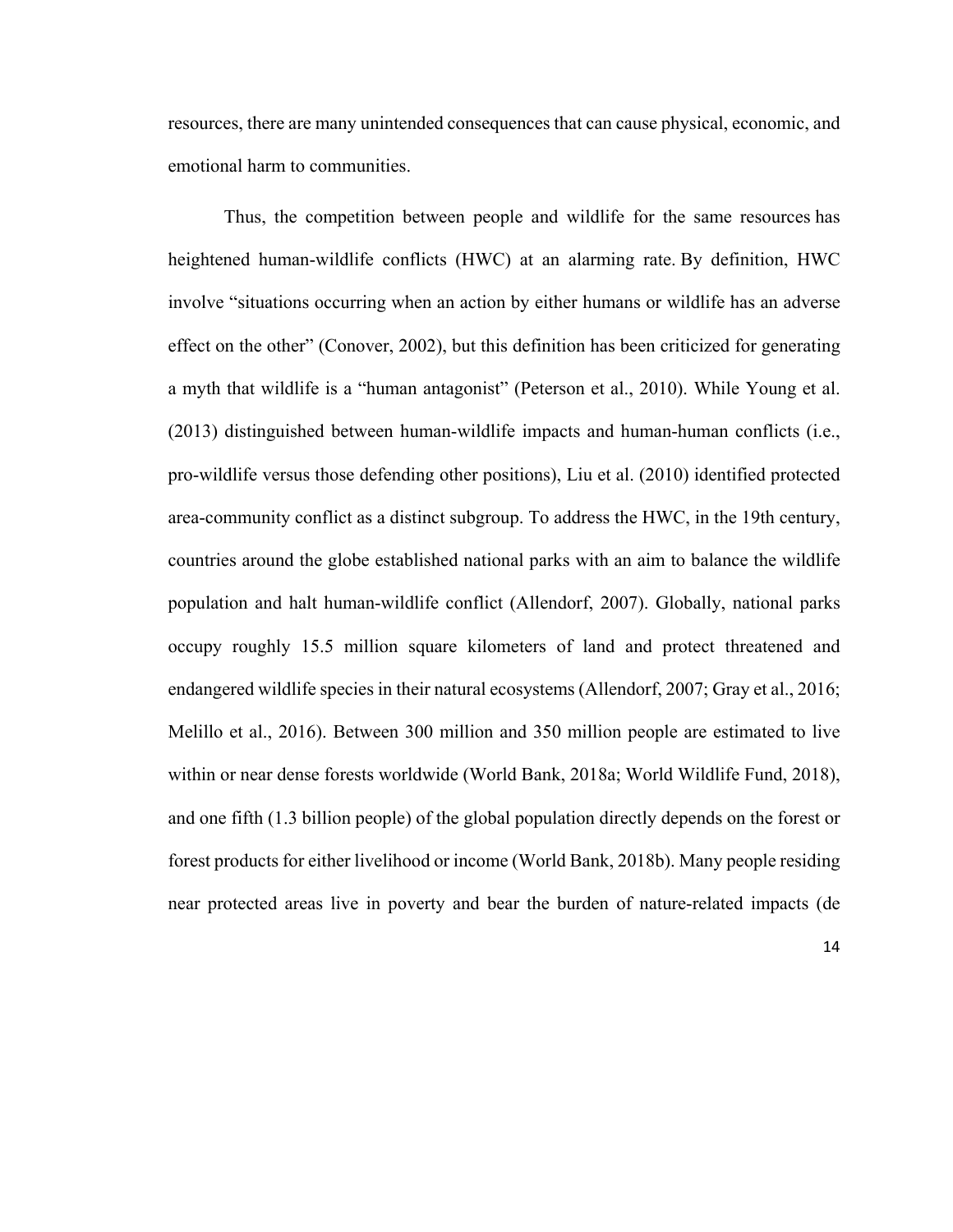Sherbinin, 2008). Generally speaking, households in closer proximity to protected areas are more prone to experiencing crop loss and livestock depredation as forms of HWC (Karanth et al., 2012; Linkie et al., 2007). Of those impacts, ongoing land-use changes and lack of supplemental natural resources for local residents has slowly made human-wildlife interactions more common, and thus, conflicts have begun to arise (Karanth et al., 2017; Stræde and Treue, 2006). Therefore, to mitigate these conflicts, the establishment of specific conservation areas brought rules and regulations to follow for preservation of endangered species.

Some conservation laws keep people from killing the wildlife. This may help to increase wildlife population but could also lead to a rise of HWC with people living in nearby areas. In certain affected areas, there are systems led by conservation or governmental offices that allow for compensation for those that report loss caused by the conserved wildlife, which is useful for preserving wildlife while also helping people cope with the problem. Compensation programs come in a variety of iterations but can be mostly characterized as *ex-ante* or *ex-post* payments against loss of assets or life to wildlife. Insurance against losses (*ex-ante*), either solely or combined with *ex-post* payments, are favored by countries like Pakistan, Sri-lanka, Mongolia, and Nambia (Morrison et. al., 2009) while compensation after losses (*ex-post*) is favored by countries like Nepal, Italy, South Africa, North American countries, and Bhutan (Boitani and Raganella, 2010; Sangay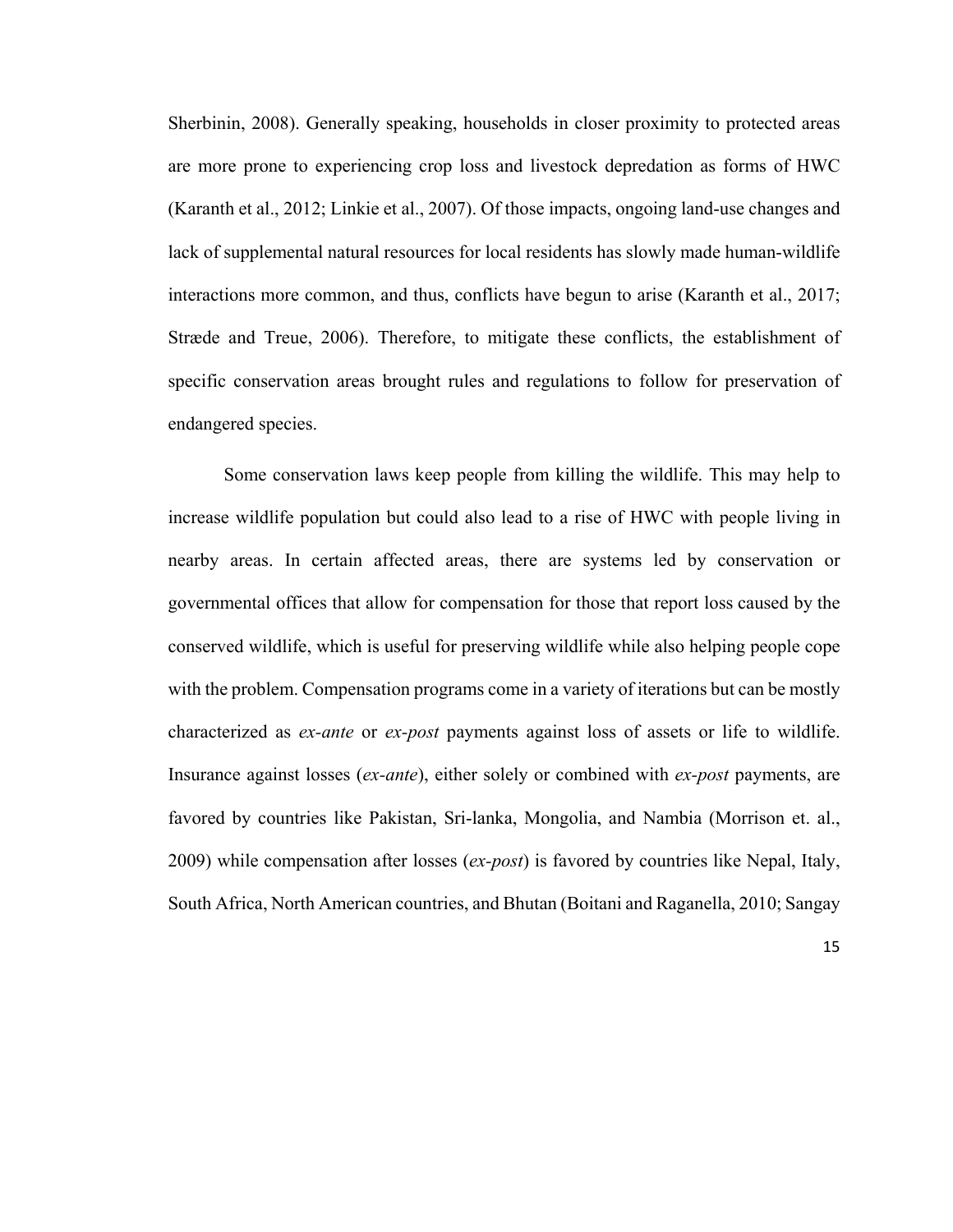and Vernes, 2008). Unfortunately, not all compensation programs are effective in solving regional problems related to HWC. Many compensation programs, especially in developing countries, suffer from low compensation rates, corruption and bureaucratic apathy (Mishra 1997; Madhusan 2003).

As some of these compensation programs have shown unfavorable or ineffective, some people choose not to, or are unable to, report their loss to receive compensation. This unfortunate circumstance can lead to people sustain loss without any compensation, which can dampen perception towards wildlife further challenging the relationship between humans and protected wildlife. In certain areas where local economies rely heavily on wildlife-based tourism, the human-wildlife relationship is crucial for economic prosperity. This relationship proves challenging, as the sharing of resources greatly impacts those residing near protected lands.

Given farmers' small assets, loss of even a small share of crops can cause food shortage throughout the year. Therefore, we need to understand why some people fail to report the conflict they face. Also, we need to explore the factors that might influence the reporting habit before making any conservation/compensation strategies in and around national parks near human settlement area. This will not only help to improve the preservation of wildlife but also ensure people's well-being, maintain the tourism industry, and achieve the conservation goals.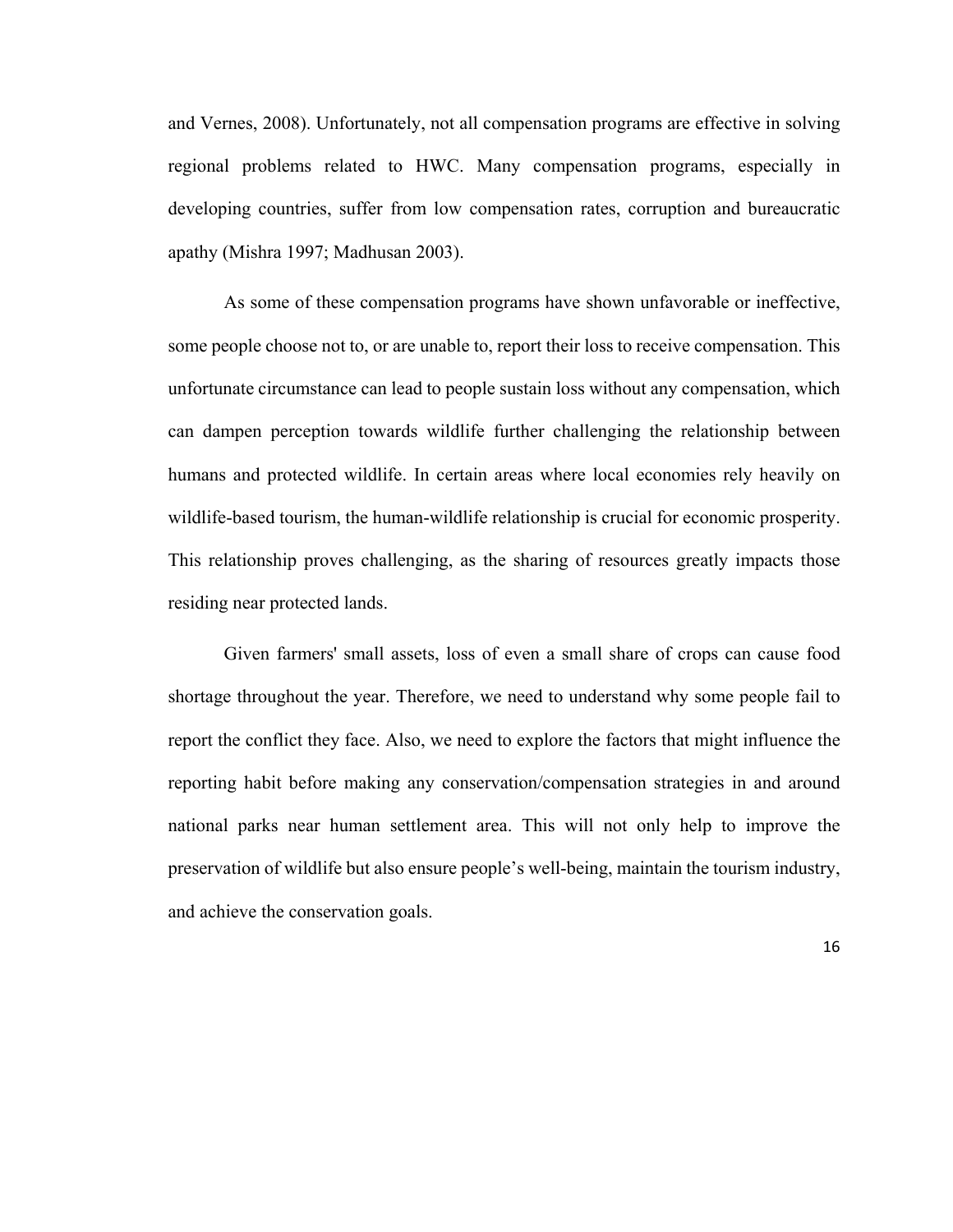In addition to forested lands, water resources are also essential for the development of civilization, as aforementioned, and communities are frequently developed in areas close to water bodies. While proximity to water bodies is essential for many communities' wellbeing, this closeness can also lead to challenges concerning weather-related damages. Due to climate change and the changing geographical structure of the globe, flood-related disasters account for 40% of natural disasters and are considered the most damaging in terms of social, economic, and humanitarian losses globally (United Nations Office for Disaster Risk Reduction, 2018; World Economic Forum, 2018; Ohl and Tapsell, 2000). More than one-third of the world's land area is estimated to be flood-prone, affecting approximately 82% of the world's population (Dilley et al., 2005).

Furthermore, anticipated effects of climate change are likely to induce a higher probability of floods resulting from intense precipitation events (i.e., 100 mm/day) (Baidya et al., 2007). The Annual Disaster Statistical Review 2017 reported that in 2017, there were 335 reported natural disasters observed globally, affecting 96 million people, resulting in 9,697 deaths, and totaling an estimated cost of 334 billion USD throughout the global economy; Asia was the most vulnerable in terms of floods and storms, accounting for 44% of disaster events, 58% of total deaths, 70% of affected population, and 9.4% of economic loss (Below and Wallemacq, 2018). Such natural disasters or climactic hazards can have an apparent impact on the environment and community infrastructure, which can result in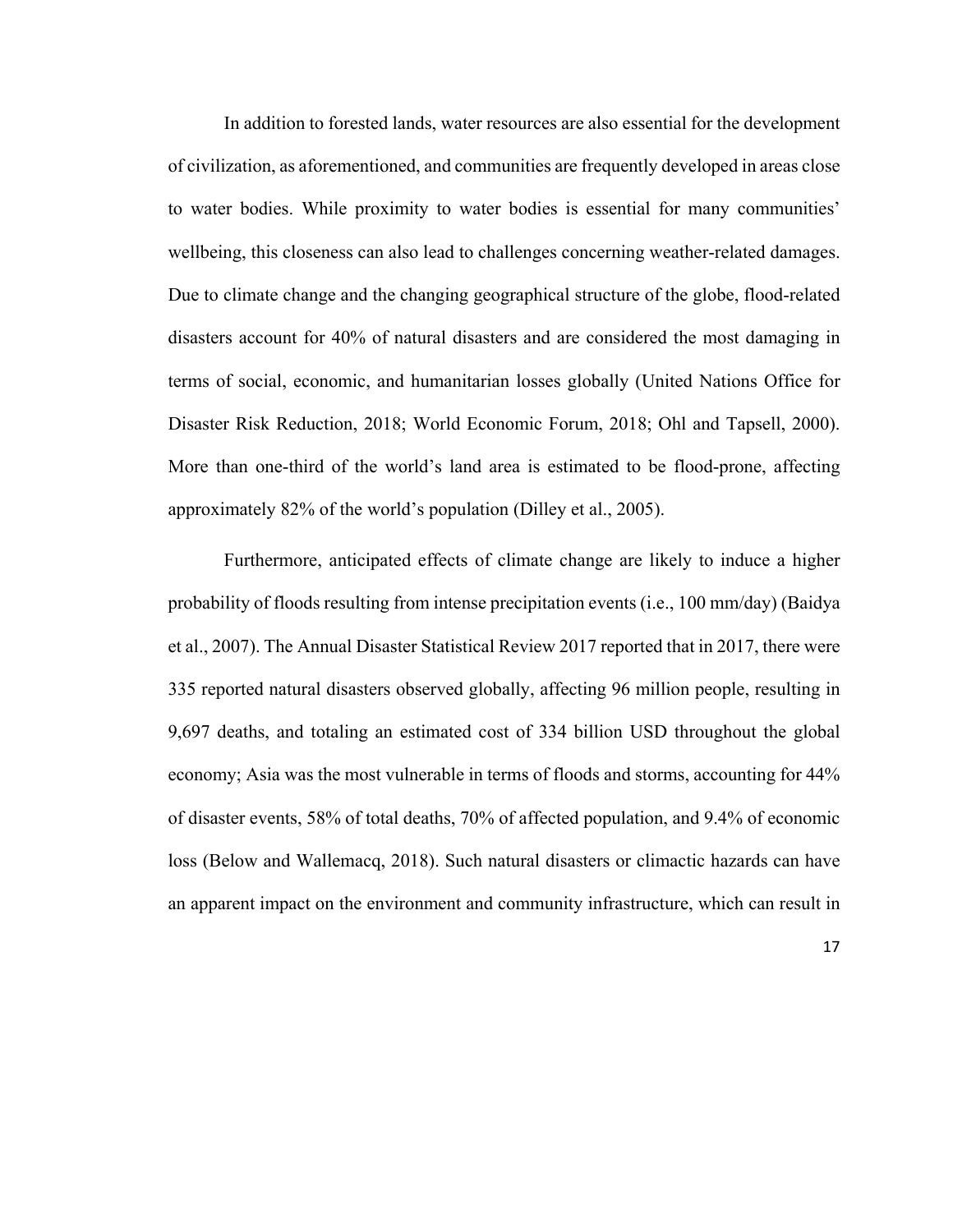psychological and mental health issues associated with loss, disruption, and displacement (Walker-Springett et al., 2017; Few 2007).

The effects of such natural disasters are more evident in developing countries due to a lack of resources available to assist with rescue processes, lower available income, dependency on international funds for resilience, and a lack of insurance policies that cover the medical expenses or compensation for re-building shelters. Increasing population in unplanned settlements associated with developing countries make them even more vulnerable to disasters like earthquake, flood, and landslide. Forest fragmentation due to settlement, and structural development projects such as roads, irrigation canals, and river embankment further affects geographical features, which further intensifies the chances of flash floods yearly.

Developing countries like Nepal, India, and Bangladesh had experienced increased overflow in their river banks during monsoon season due to such infrastructural changes (Dixit et al., 2007). Bangladesh and Nepal are listed as two densely populated least developed countries in South Asia to experience flood each year with huge impacts on their economy (Dewan, 2015). Floods can lead to negative health impacts such as morbidity, mortality, injuries, drowning, hypothermia, and animal bites; and in developing countries where resources to treat such conditions are minimal, these misfortunes are even more profound (Du et al., 2010). In addition, damages to homes, institutional buildings (i.e.

18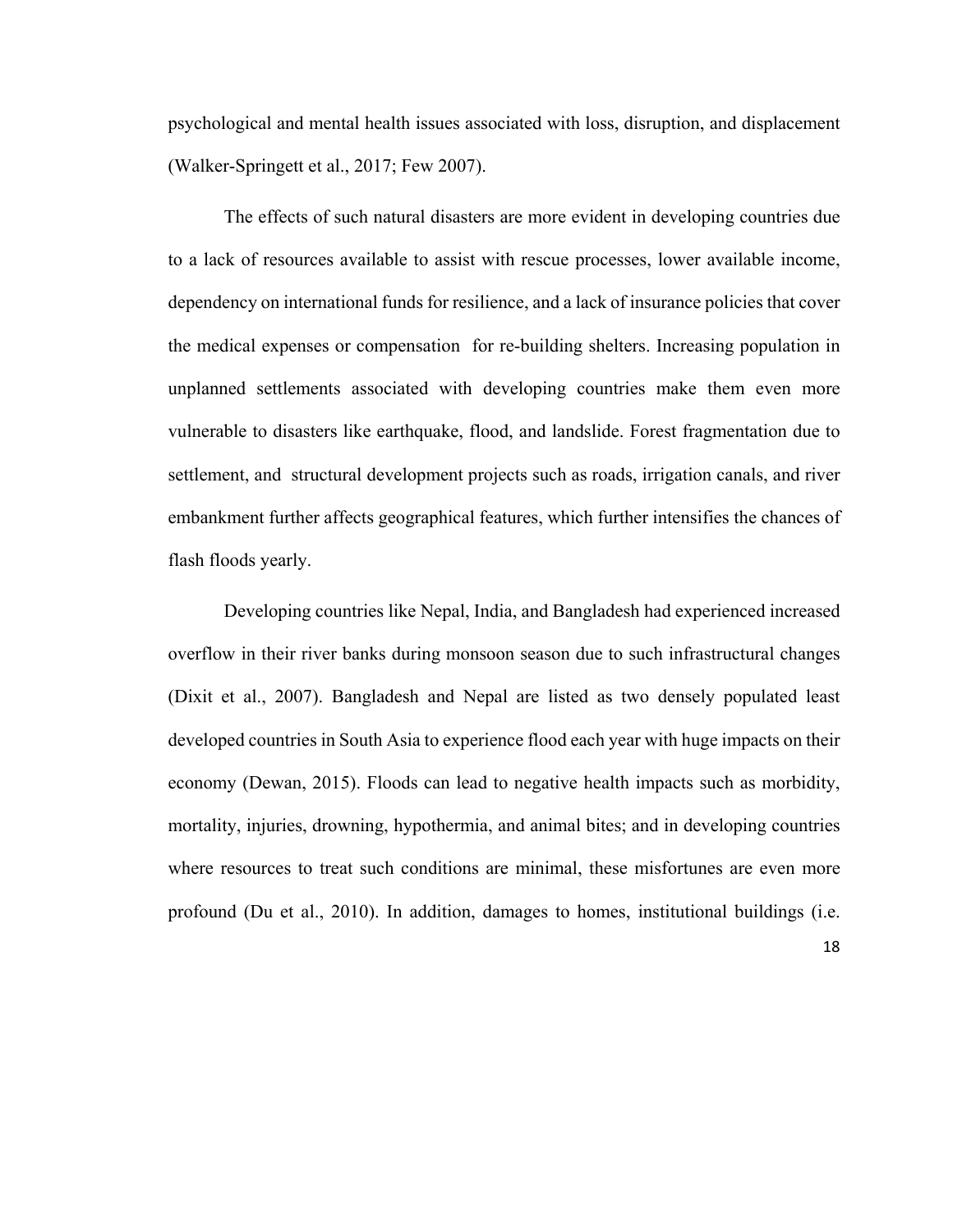schools, hospitals), agricultural land, and transportation support (i.e. roads, bridges) can further affect long-term concerns such as the spread of communicable diseases, rates of starvation, poor mental health, and poverty. This thesis will focus specifically on Nepal, a developing country in Asia, recognized as a biodiversity hotspot with many protected wildlife in addition to its diverse geographical features, making it prone to natural disasters.

Nepal, a developing country in South Asia, has forested areas that make up 44.74% of the country, and protected areas make up 23.39% (Bhattacharjee et al., 2017; Department of National Parks and Wildlife Conservation [DNPWC], 2017; Department of Forest Research and Survey [DFRS], 2015). In addition, the country is considered one of the richest countries in water resources, and has more than 6000 rivers and rivulets along with the Himalaya mountains, like Mount Everest, which further intensifies the waterinduced disasters. Due to these natural features, forested areas have intensified humanwildlife conflicts, and the country has suffered from floods and landslides, among other natural disasters. Both of these incidents have been studied; however, the possible factors that influence the likelihood of reporting loss by those who experienced human-wildlife conflict, and the emotional recovery after experiencing extreme flooding events is not yet evident.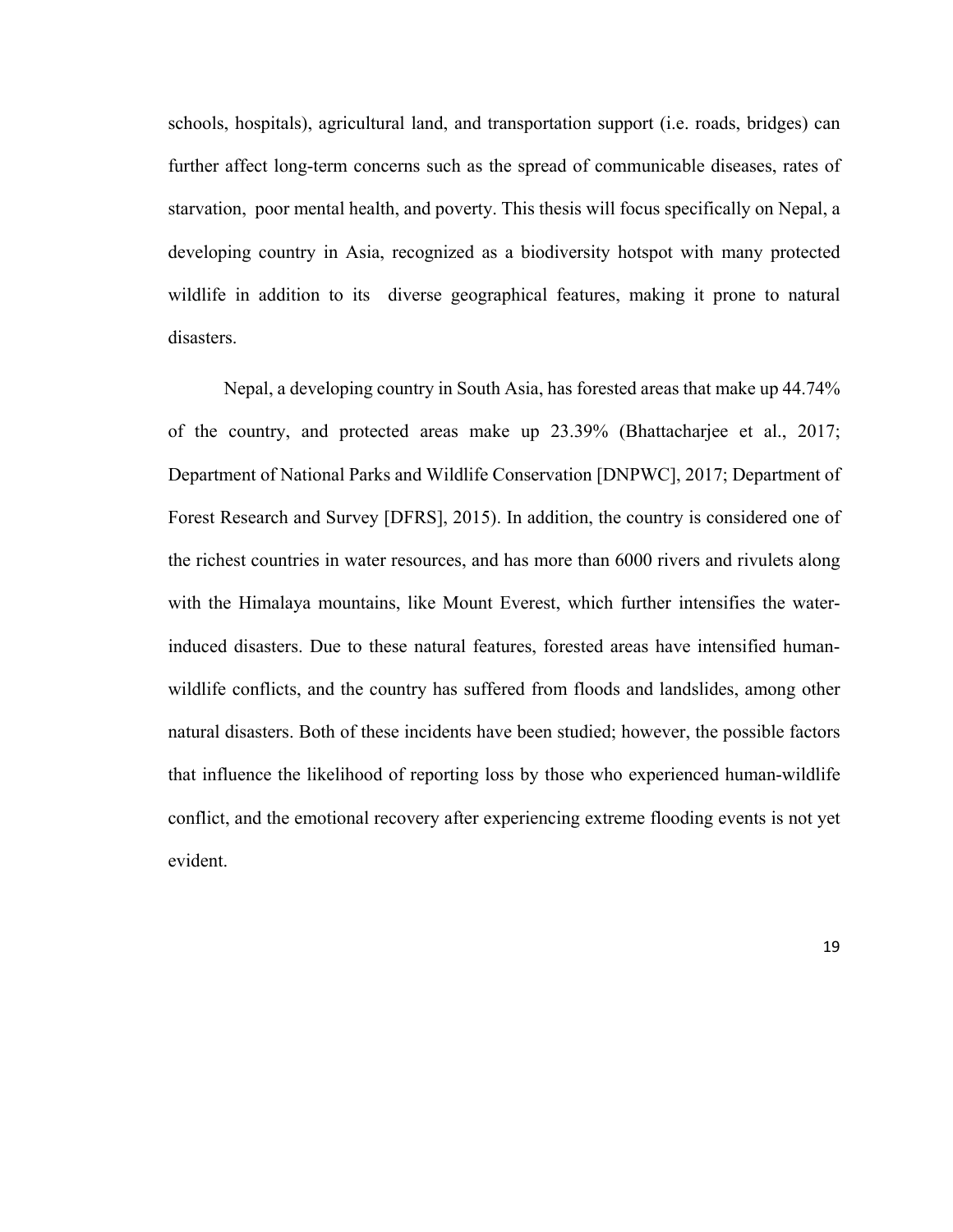Thus, this research explores the aforementioned problems, using the example of Banke District which has experienced environment-related challenges with both humanwildlife conflict and extreme flooding. Chapter 2 will address the likelihood of reporting loss after human-wildlife conflicts, followed by Chapter 3 which will address the emotional trauma following flood events.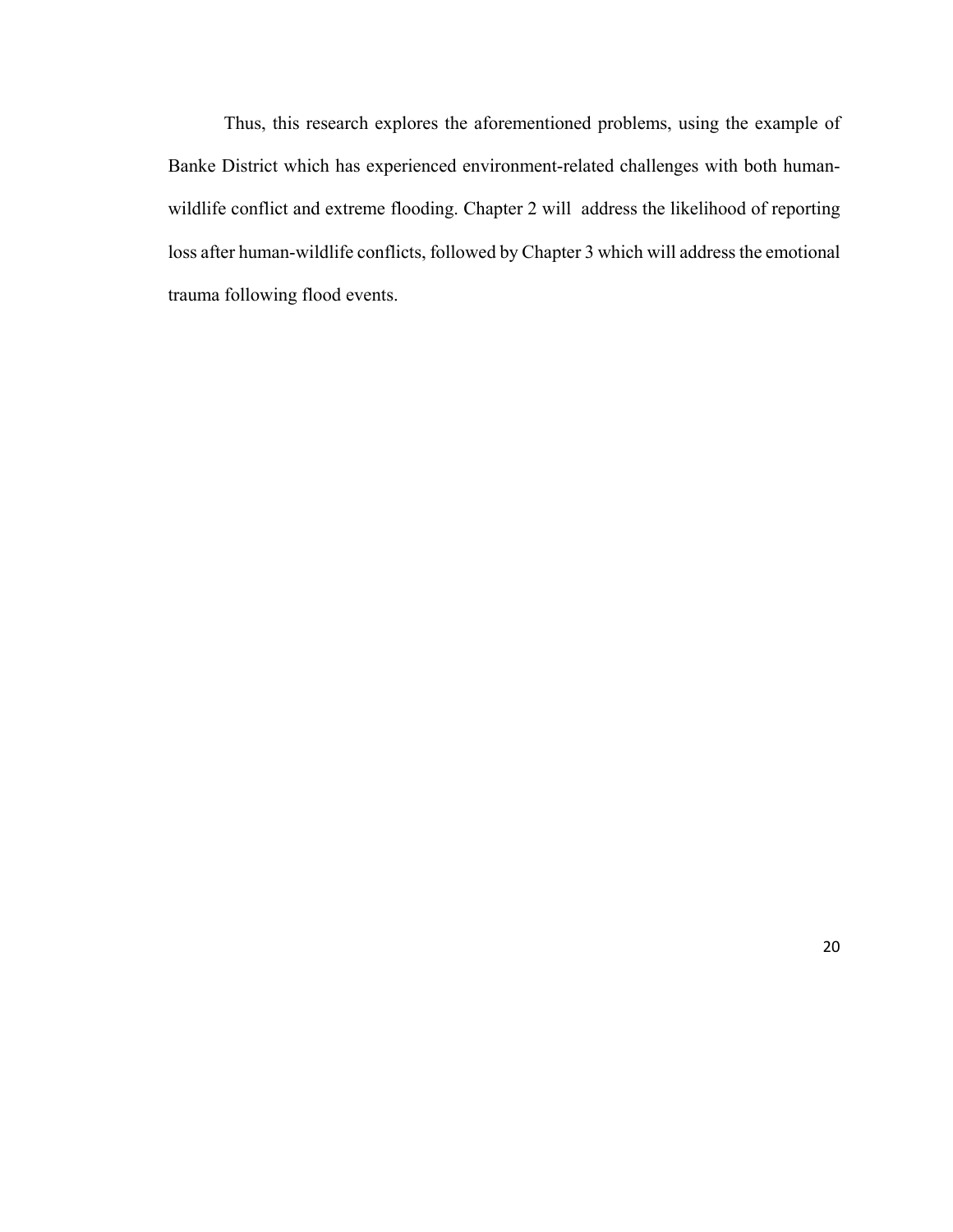### **References**

- Acharya, K. P., Paudel, P. K., Jnawali, S. R., Neupane, P. R., & Köhl, M. (2017). Can forest fragmentation and configuration work as indicators of human–wildlife conflict? Evidences from human death and injury by wildlife attacks in Nepal. Ecological Indicators, 80, 74-83. doi:10.1016/j.ecolind.2017.04.037.
- Allendorf, T. D. 2007. Residents' attitudes toward three protected areas in southwestern Nepal. Biodivers Conserv 16: 2087–2102.
- Baidya, S. K., Regmi, R. K., & Shrestha, M. L. (2007). Climate profile and observed climate change and climate variability in Nepal. *Department of Hydrology and Meteorology, Government of Nepal, Kathmandu*.
- Below, R. & Wallemacq P. (2018). *Annual Disaster Statistical Review 2017*. Centre for Research on the Epidemiology of Disasters (CRED), Université Catholique de Louvain, Brussels, Belgium. https://www.cred.be/annual-disaster-statisticalreview-2017.
- Bhattacharjee, A., Anadón, J., Lohman, D., Doleck, T., Lakhankar, T., Shrestha, B., Krakauer, N. (2017). The Impact of Climate Change on Biodiversity in Nepal: Current Knowledge, Lacunae, and Opportunities. Climate, 5(4), 80. doi:10.3390/cli5040080.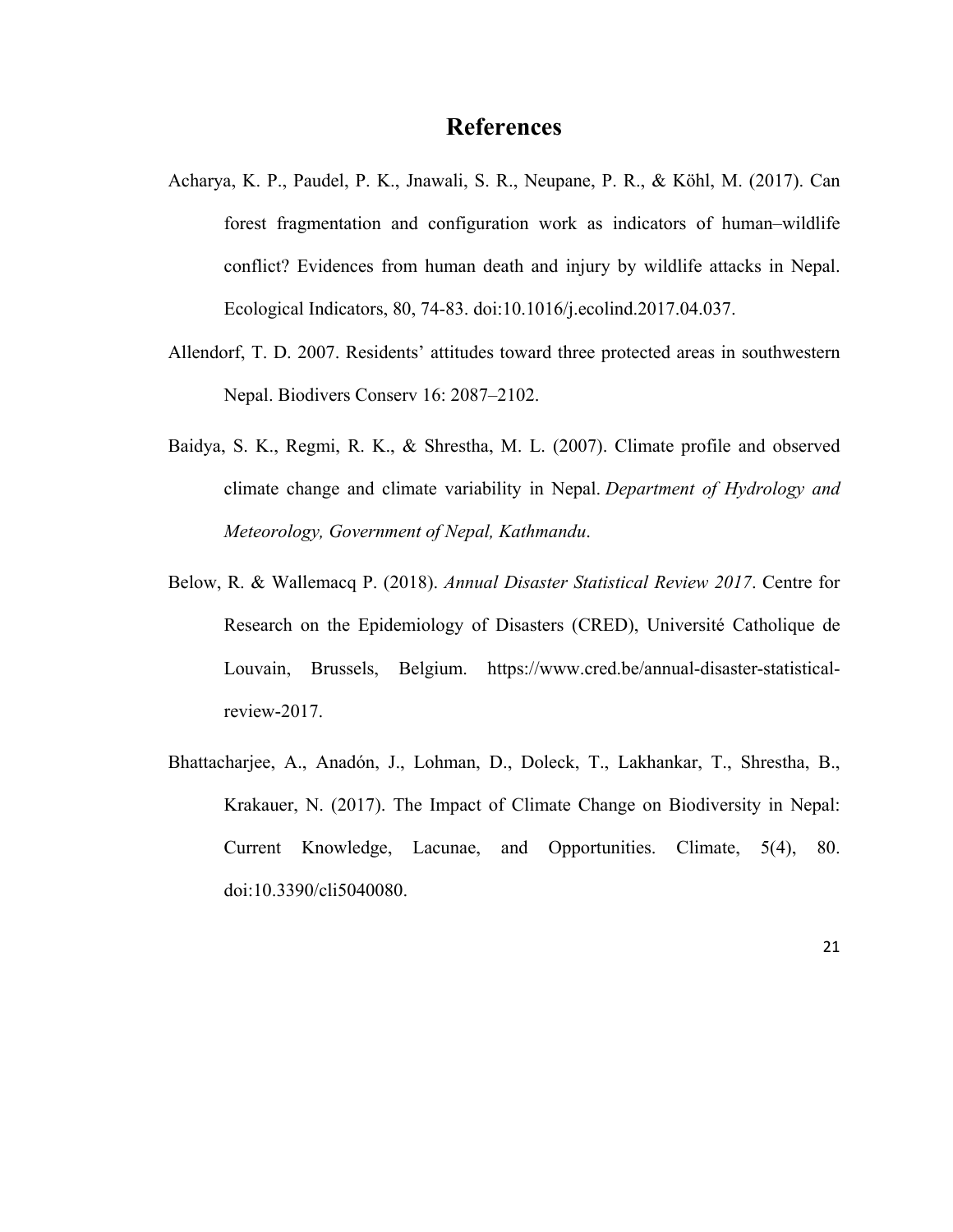- Boitani, L., Ciucci, P., & Raganella-Pelliccioni, E. (2010). Ex-post compensation payments for wolf predation on livestock in Italy: A tool for conservation? Wildlife Research, 37(8), 722. doi:10.1071/wr10029.
- Conover M.R. (2002 ) Resolving Human-Wildlife Conflicts: The Science of Wildlife Damage Management . CRC Press , Boca Raton, USA.
- de Sherbinin, A. (2008). Is poverty more acute near parks? An assessment of infant mortality rates around protected areas in developing countries. *Oryx*, 42, 26–35.
- Dewan, T. H. (2015). Societal impacts and vulnerability to floods in Bangladesh and Nepal. *Weather and Climate Extremes, 7*, 36-42. doi:10.1016/j.wace.2014.11.001.
- DFRS, 2015. State of Nepal's Forests. Forest Resource Assessment (FRA) Nepal, Department of Forest Research and Survey (DFRS). Kathmandu, Nepal.
- Dilley, M. (2005). *Natural disaster hotspots: A global risk analysis*. Washington, DC: World Bank.
- Dixit, A., Upadhya, M., Pokhrel, A., Dixit, K. M., Rai, D. R., & Devkota, M. (2007). Flood disaster impacts and responses in Nepal Tarai's marginalized basins. *Working with*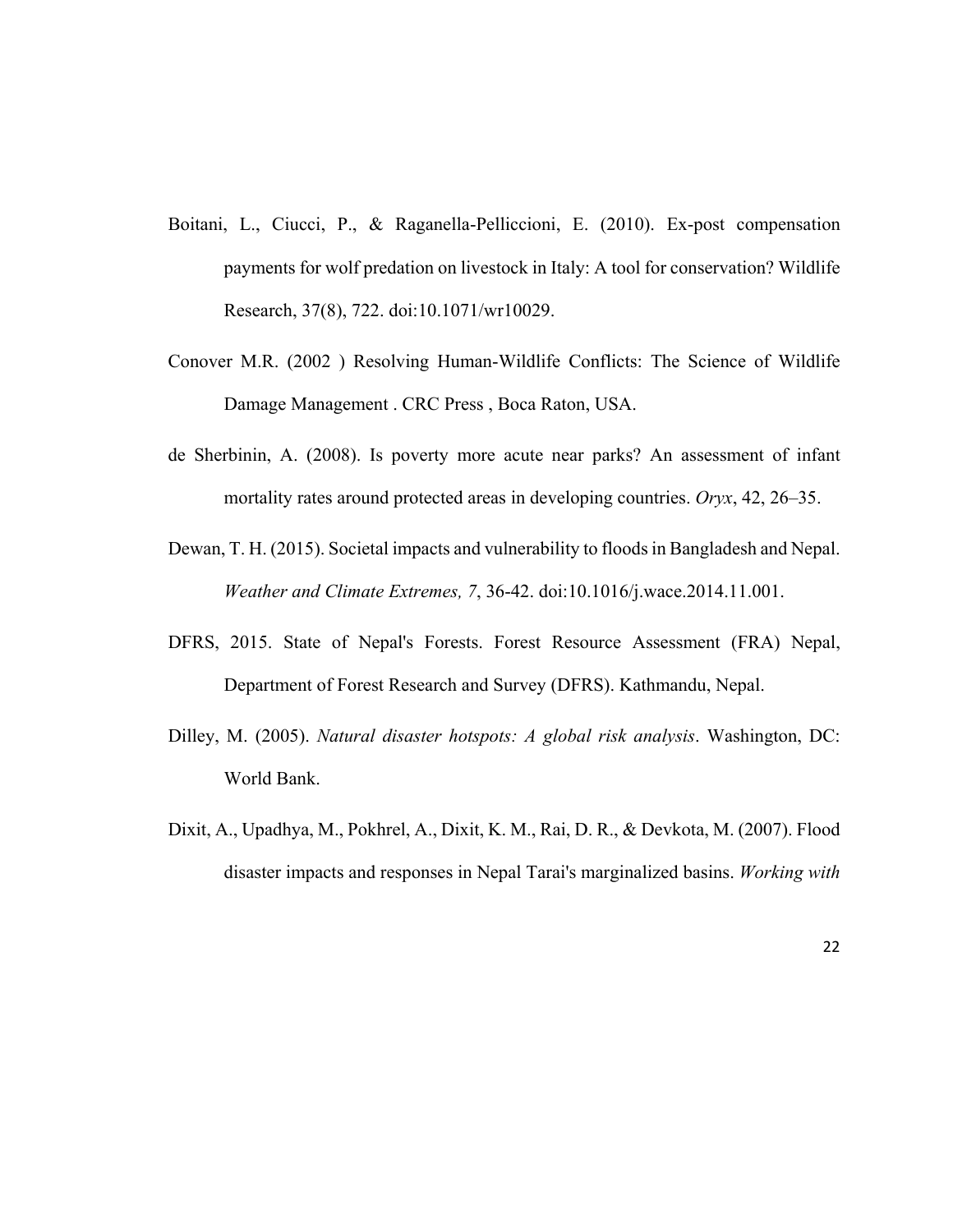*the winds of change: Toward strategies for responding to the risks associated with climate change and other hazards*, 119-157.

- DNPWC (2017). Profiling of Protected and Human Wildlife Conflicts Associated Wild Animals in Nepal. Department of National Parks and Wildlife Conservation, Kathmandu, Nepal.
- Du, W., FitzGerald, G. J., Clark, M., & Hou, X. Y. (2010). Health impacts of floods. *Prehosp Disaster Med*, *25*(3), 265-272.
- Few, R. (2007). Health and climatic hazards: Framing social research on vulnerability, response and adaptation. *Global Environmental Change, 17*(2), 281-295. doi:10.1016/j.gloenvcha.2006.11.001.
- Gray, C. L., Hill, S. L., Newbold, T., Hudson, L. N., Börger, L., Contu, S., Scharlemann, J. P. (2016). Local biodiversity is higher inside than outside terrestrial protected areas worldwide. Nature Communications, 7, 12306. doi:10.1038/ncomms12306.
- Karanth KK, Gopalaswamy AM, DeFries R, Ballal N (2012). Assessing Patterns of Human-Wildlife Conflicts and Compensation around a Central Indian Protected Area. PLoS ONE 7(12): e50433. https://doi.org/10.1371/journal.pone.0050433.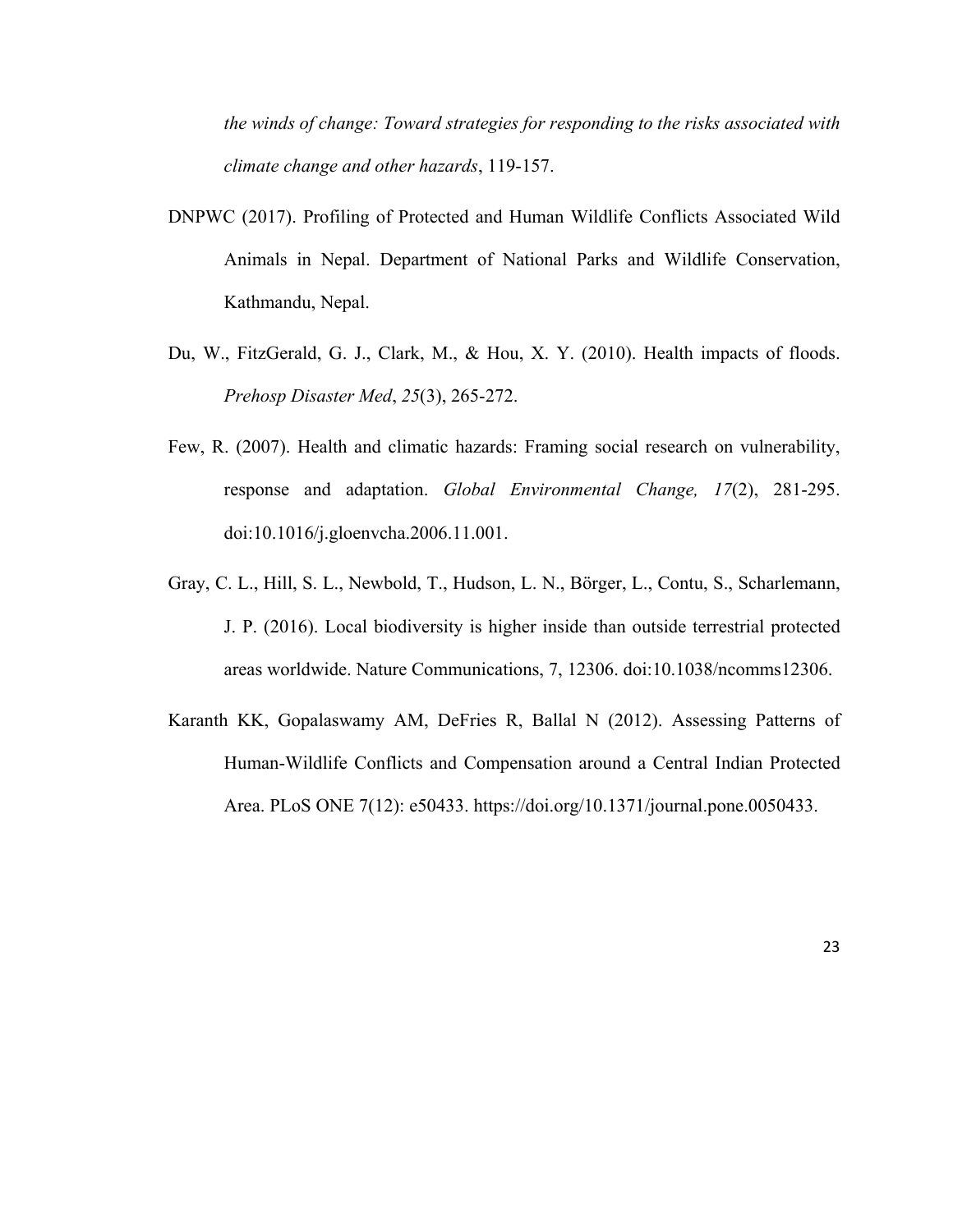- Karanth, K. K., Jain, S., & Weinthal, E. (2017). Human–wildlife interactions and attitudes towards wildlife and wildlife reserves in Rajasthan, India. *Oryx*, 1-9. doi:10.1017/s0030605317001028.
- Linkie, M., Dinata, Y., Nofrianto, A., & Leader-Williams, N. (2007). Patterns and perceptions of wildlife crop raiding in and around Kerinci Seblat National Park, Sumatra. *Animal Conservation,10*(1), 127-135. doi:10.1111/j.1469- 1795.2006.00083.x.
- Liu J. , Ouyang Z. & Miao H. (2010 ) Environmental attitudes of stakeholders and their perceptions regarding protected area-community conflicts: a case study in China . Journal of Environmental Management, 91, 2254 -2262 .10.1016/j.jenvman.2010.06.007 20619528.
- Madhusudan, M.D. 2003. Living amidst large wildlife: livestock and crop depredation by large mammals in the interior villages of Bhadra Tiger Reserve, South India. Environmental Management 31: 466–475.
- Melillo, J. M., Lu, X., Kicklighter, D. W., Reilly, J. M., Cai, Y., & Sokolov, A. P. (2016). Protected areas' role in climate-change mitigation. Ambio, 45(2), 133–145. http://doi.org/10.1007/s13280-015-0693-1.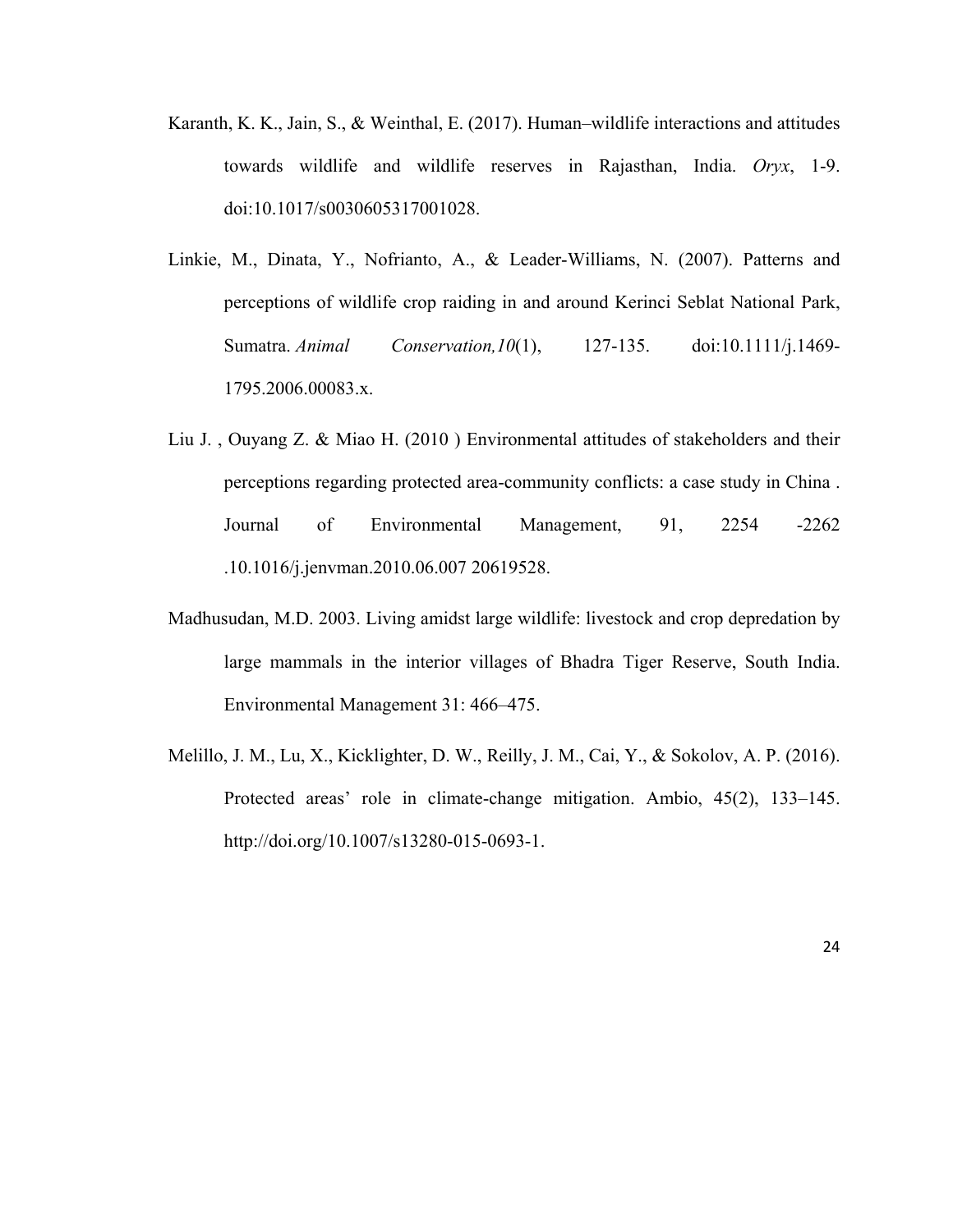- Mishra, C. 1997. Livestock depredation by large carnivores in the Indian trans-Himalaya: conflict perceptions and conservation prospects. Environmental Conservation 24: 338–343.
- Morrison, K., Victurine, R. & Mishra, C. 2009. Lessons Learned, Opportunities and Innovations in Human Wildlife Conflict Compensation and Insurance Schemes. WCS Translinks Program. New York, USA: Wildlife Conservation Society.
- Ohl, C. A., & Tapsell, S. (2000). Flooding and human health: the dangers posed are not always obvious. *BMJ: British Medical Journal*, *321*(7270), 1167.
- Peterson M.N. , Birckhead J.L. , Leong K. , Peterson M.J. & Peterson T.R. (2010 ) Rearticulating the myth of human-wildlife conflict . Conservation Letters , 3 , 74 - 82 .10.1111/j.1755-263X.2010.00099.x.
- Sangay, T., & Vernes, K. (2008). Human–wildlife conflict in the Kingdom of Bhutan: Patterns of livestock predation by large mammalian carnivores. Biological Conservation, 141(5), 1272-1282. doi:10.1016/j.biocon.2008.02.027.
- Sobrevilla, C. (2016). 5 Things You May Not Know About Human Wildlife Conflict in Botswana. The World Bank. Available from http://www.worldbank.org/en/news/feature/2016/03/03/5-things-you-may-nothave-known-about-human-wildlife-conflict-in-botswana.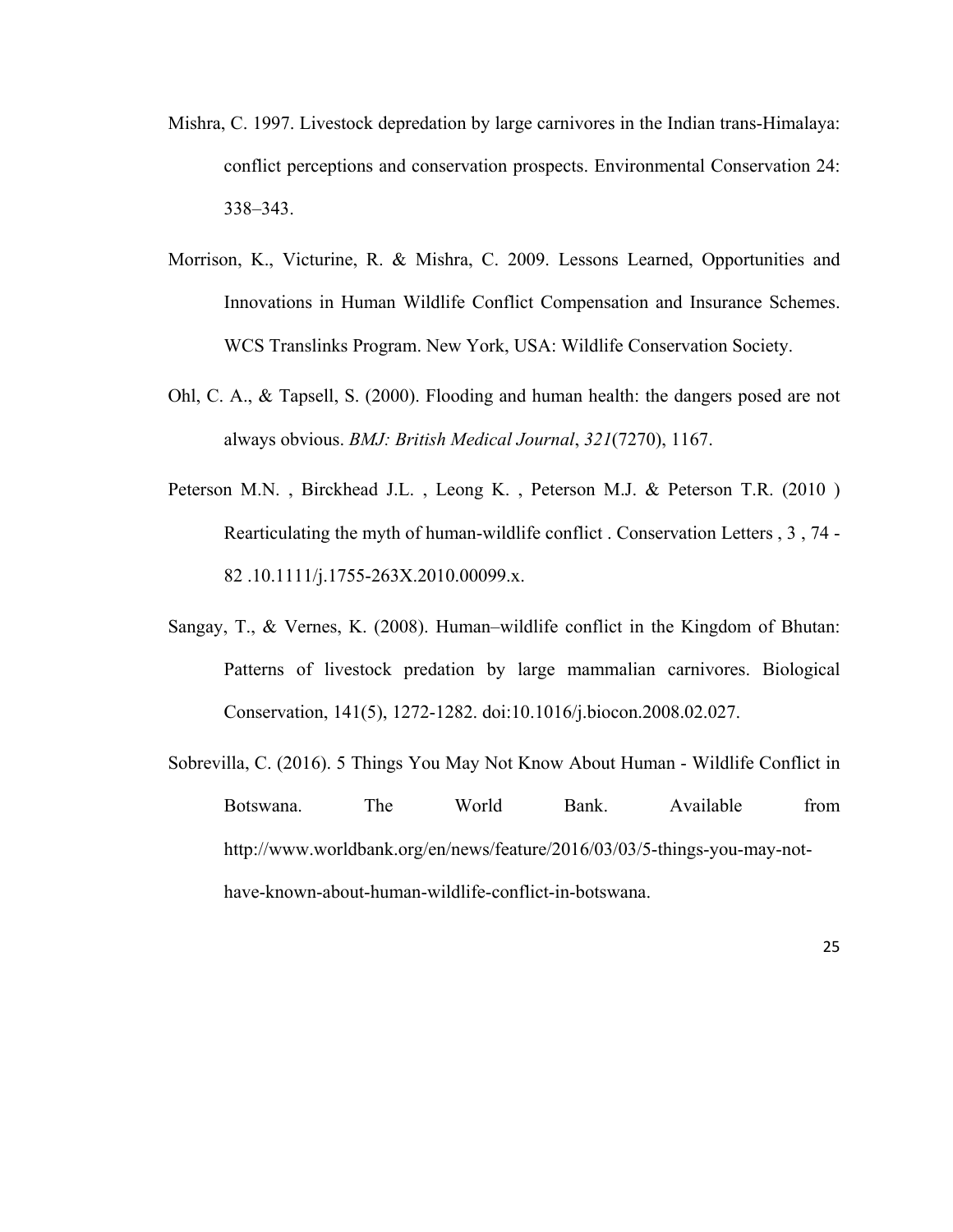- Stræde, S., & Treue, T. (2006). Beyond buffer zone protection: A comparative study of park and buffer zone products importance to villagers living inside Royal Chitwan National Park and to villagers living in its buffer zone. Journal of Environmental Management, 78(3), 251-267. doi:10.1016/j.jenvman.2005.03.017.
- The World Bank, (2018a). Terrestrial protected areas (% of total land area). https://data.worldbank.org/indicator/ER.LND.PTLD.ZS. Retrieved on 07/10/2018.
- The World Bank, (2018b). Why Forests are Key to Climate, Water, Health, and Livelihoods. http://www.worldbank.org/en/news/feature/2016/03/18/why-forestsare-key-to-climate-water-health-and-livelihoods. Retrieved on 07/11/2018.
- United Nations Office for Disaster Risk Reduction, 2018. Training Course on Flood Disaster Risk Management in a Changing Climate. https://www.unisdr.org/we/inform/events/54545 . Assessed on 09/07/2018.
- Walker-Springett, K., Butler, C., & Adger, W. N. (2017). Wellbeing in the aftermath of floods. *Health & place*, *43*, 66-74.
- World Economic Forum, 2018. How to improve flood resilience. https://www.weforum.org/agenda/2015/07/how-to-improve-flood-resilience/. Retrieved on 09/09/2018.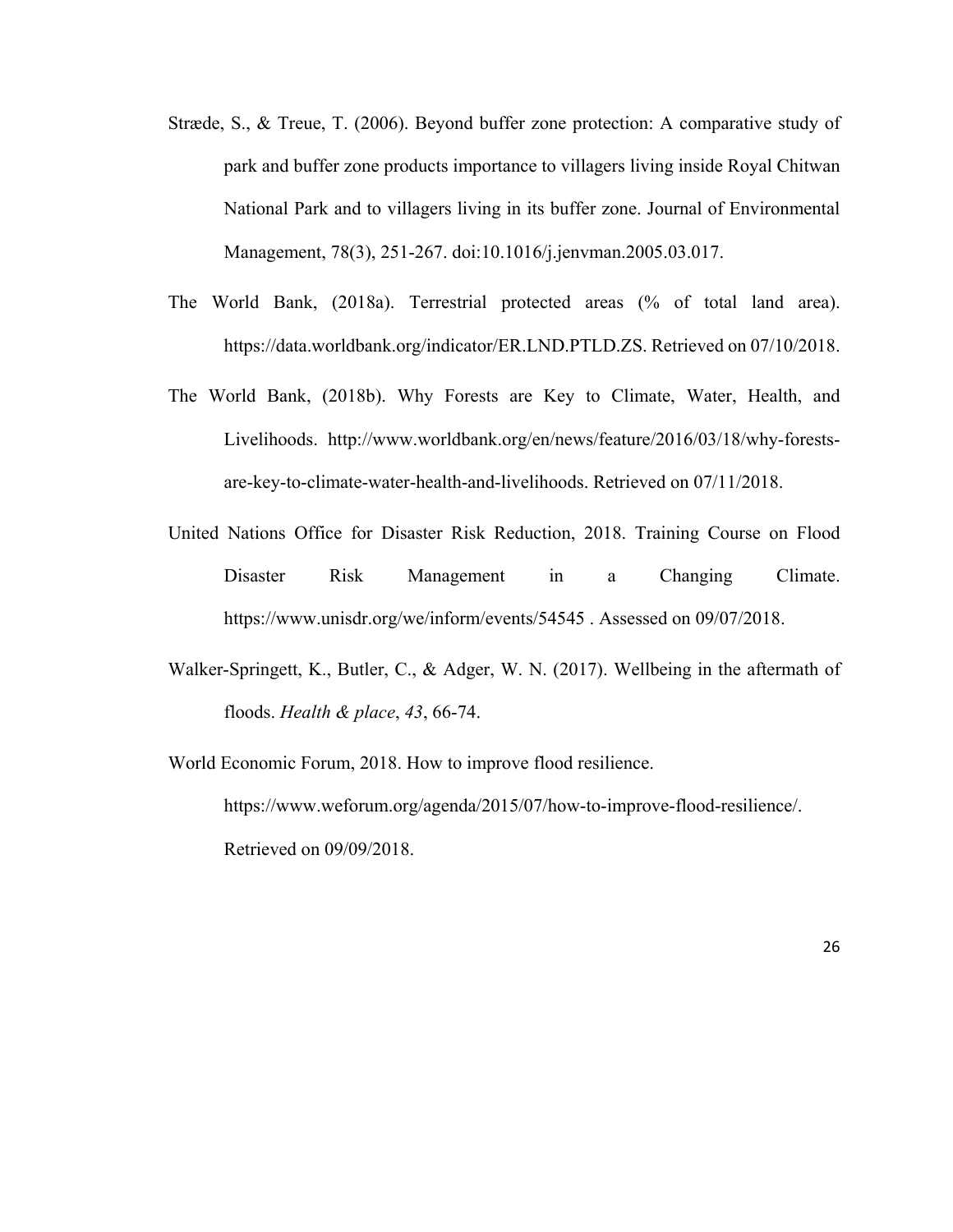- World Wildlife Fund (2018). https://www.worldwildlife.org/habitats/foresthabitat?utm\_medium=sociales&utm\_source=twitter.com&utm\_campaign=forests . Retrieved on 07/05/2018.
- Young J.C. , Jordan A. , Searle K.R. , Butler A. , Chapman D.S. , Simmons P. & Watt A.D. (2013 ) Does stakeholder involvement really benefit biodiversity conservation? Biological Conservation , 158 , 359 -370. 10.1016/j.biocon.2012.08.018.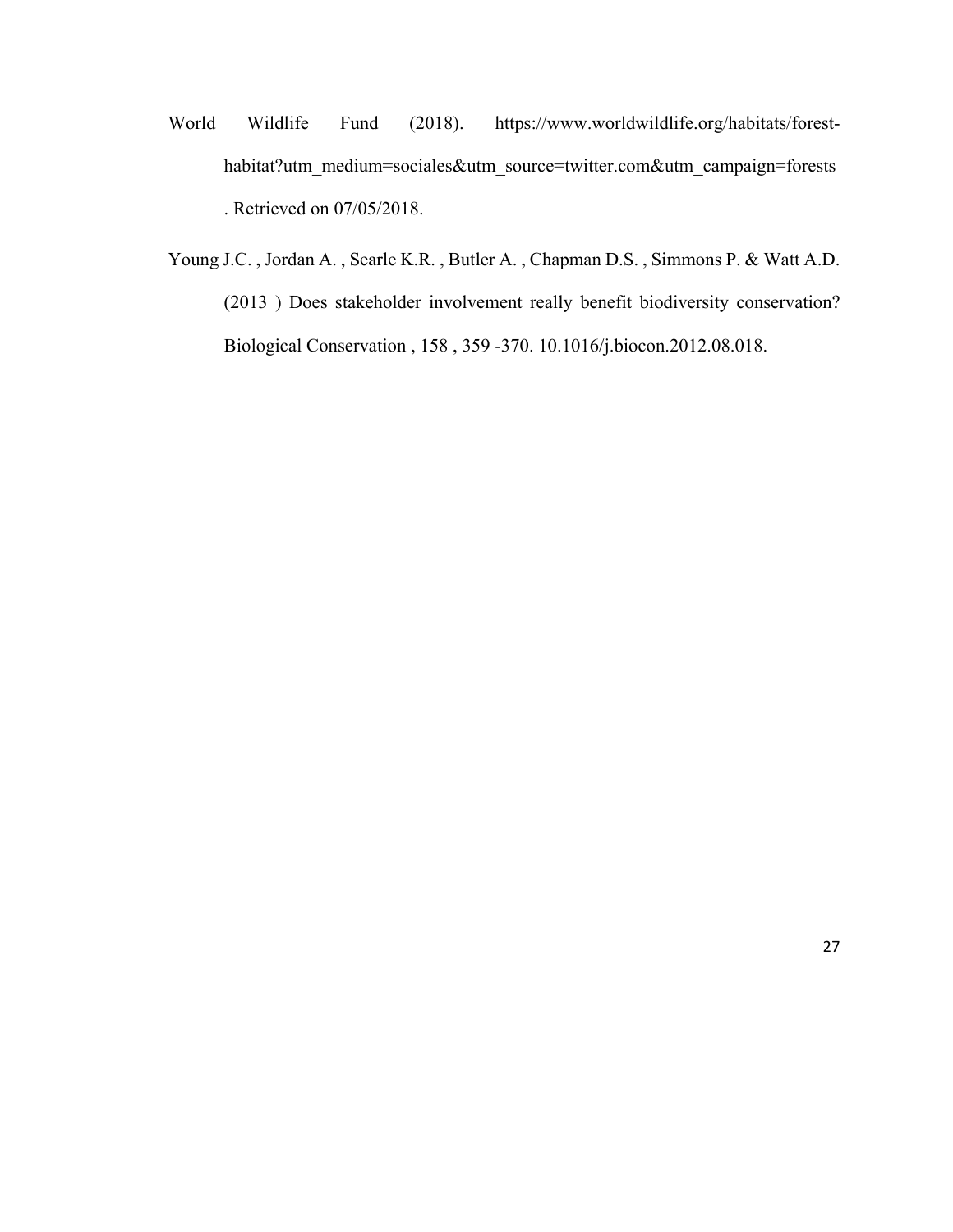# **2. Incidence of human-wildlife conflict and likelihood of reporting losses: The case of Banke National Park, Nepal**

### **2.1 Introduction**

Nepal, a developing country, is a rich biological hotspot with 118 different ecosystems that support 3.9% of the world's mammals, 8.9% of the world's birds and 3.7% of the world's butterflies (Paudel et al., 2011). The altitudinal variation range of 60 to 8850 meters above sea level and heterogeneous geomorphology within the country has influenced the species richness and beta diversity, supporting approximately 12,000 plant and fungus species, 208 mammal species, more than 219 alien species of flowering plants and 64 endemic animal species (Bhattacharjee et al., 2017; Budha, 2015). Due to lack of scientific research, many invasive and endemic flora and fauna are yet to be discovered (Shrestha, 2016). Forested areas make up 44.74% of Nepal, and protected areas make up 23.39% (Bhattacharjee et al., 2017; DNPWC, 2017; DFRS, 2015). The National Park and Wildlife Conservation Act of Nepal has prioritized 27 mammal species, 9 bird species, and 3 reptile species; among these species, 33.3% are endangered and 15.4% are vulnerable under International Union for Conservation of Nature (IUCN) Red List (DNPWC, 2018). The country has been supporting 84.53% of its total mammals via protected areas only (Shrestha et al., 2010). There are six conservation areas, twelve national parks, one wildlife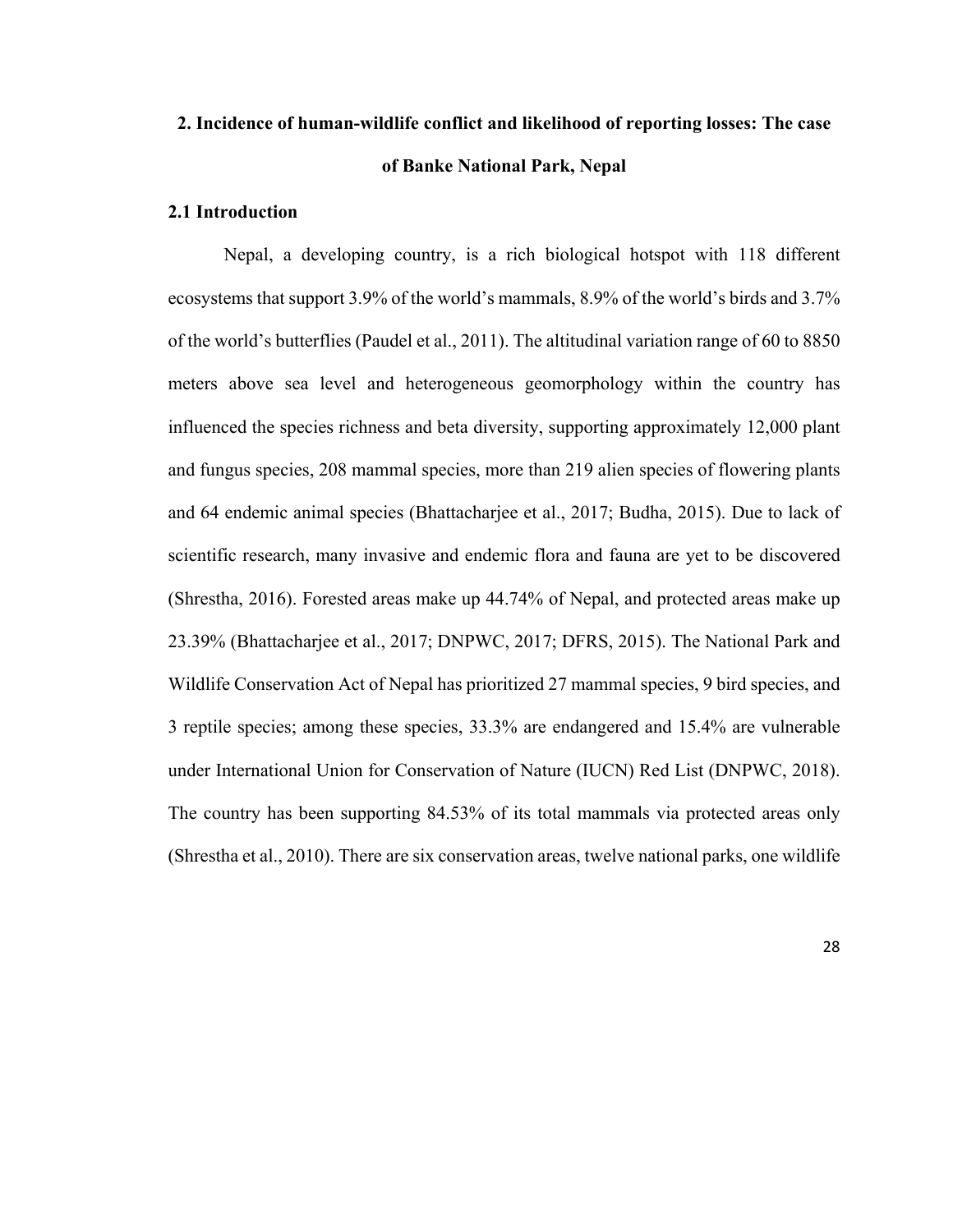reserve, and one hunting reserve in the country totaling in 23.39% of the total land (DNPWC, 2018).

As the protected area land has increased from 7.7% of the total land area of the country in 1990 to 23.39% in 2017, rural communities living near forested areas, protected or not, have been affected as they rely on regular access to be able to collect firewood, wild fruits, forest timber and other non-timber forest products (DNPWC, 2017; The World Bank, 2018b). Sixty eight percentage of the national population depends on agriculture for their livelihood and is directly/indirectly dependent on forest or forest products for their livelihood (USAID, 2018).

The establishment of protected areas has had some negative consequences such as food insecurity and minimum options for income generation for the people whose income and wealth are limited (Upadhyay, 2013). Despite relatively small land area, 17% out of total area, the southern belt of Nepal also known as Terai, supports nearly half of the country's population with its three main industrial areas clustered in Biratnagar, Birgunj, and Nepalgunj (Paudel et al., 2011). The migration within the country starting 1960's has resulted in population growth in the Terai region due to its agricultural productivity. The majority of the Terai population who reside near forest areas are illiterate, poor, and dependent on agriculture and forest products for their livelihood (Neupane, 2018). Thus, the increasing trend of population growth in the region has resulted in forest fragmentation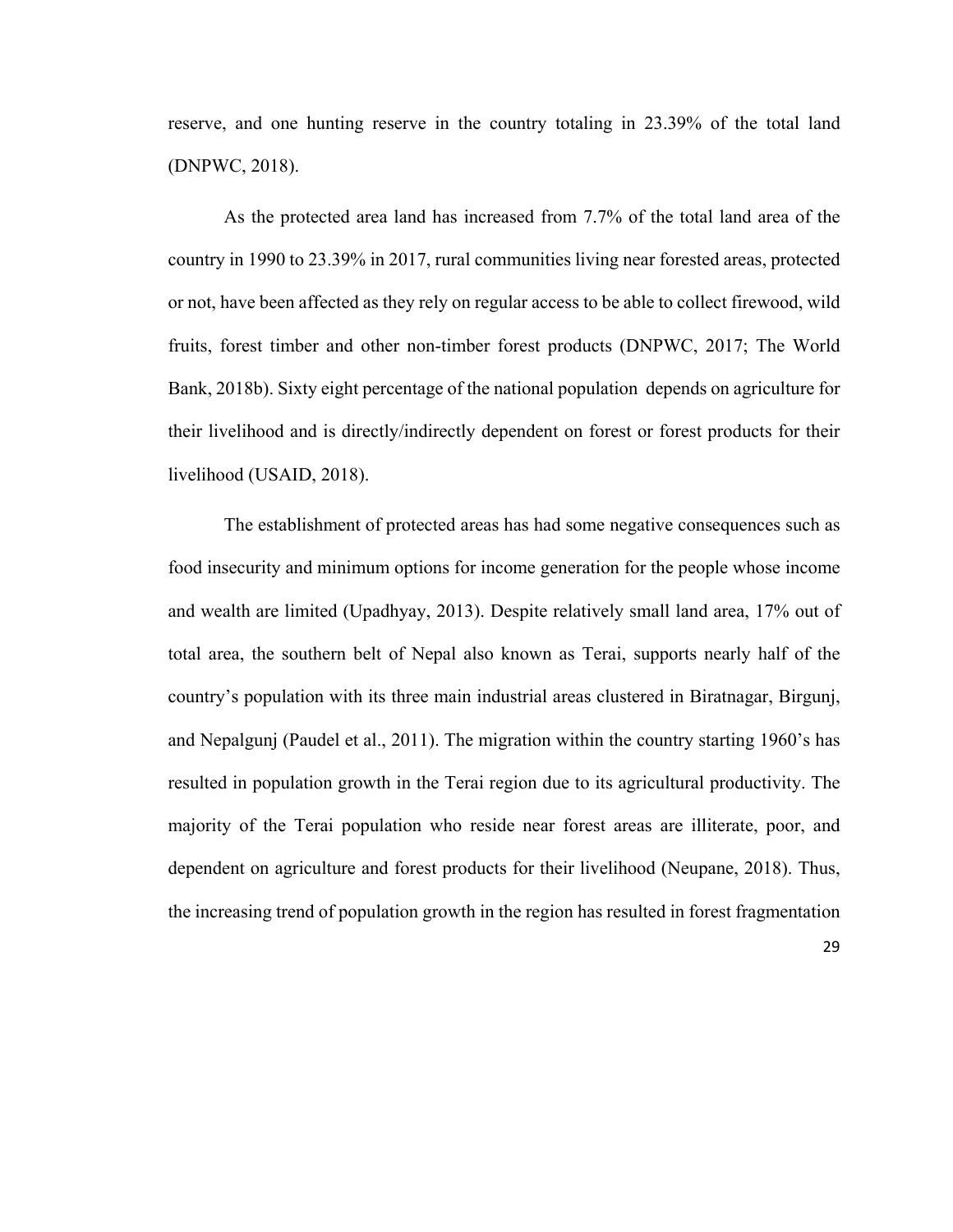or destruction, which has intensified the frequency of human-wildlife conflict to the detriment of both sides (Neupane, 2018).

In Terai, protected large mammals like *Rhinoceros unicornis* (Indian rhinoceros), *Panthera tigris tigris* (Bengal tiger), *Panthera pardus* (Common leopard)*,* and *Elephas maximus* (Asian elephant) directly contribute to existing HWC. The size of these animals makes HWC particularly dangerous; for example, human-elephant conflicts account for 40% of HWC reports, but accounts for 70% of HWC human casualties (Bajimaya, 2012; Neupane et al., 2017). Direct damages to livestock, crops, and human life caused by wildlife have resulted in significant costs to local people, limiting the ability to cope with those losses; this has resulted in food insecurity, increased workload, and economic hardship (Dickman, 2010; Kaitopok, 2015; Karanth et al., 2012).

To address these issues, the Nepalese government launched a compensation scheme in 1998/1999 for Chitwan National Park; following this policy, a more modern compensation policy/guideline was introduced in 2009 to include all the protected areas in the country (Poverty and Conservation Learning Group [PCLG], 2012). This policy applies nationwide to provide financial support to victims or their dependents for various types of losses caused by wildlife (Acharya et al., 2016). The guidelines have provisions for compensation of loss of human life and livestock, damages to vegetables, fruit orchards, and physical assets, and treatment in case of injuries to help people cope with wildlife while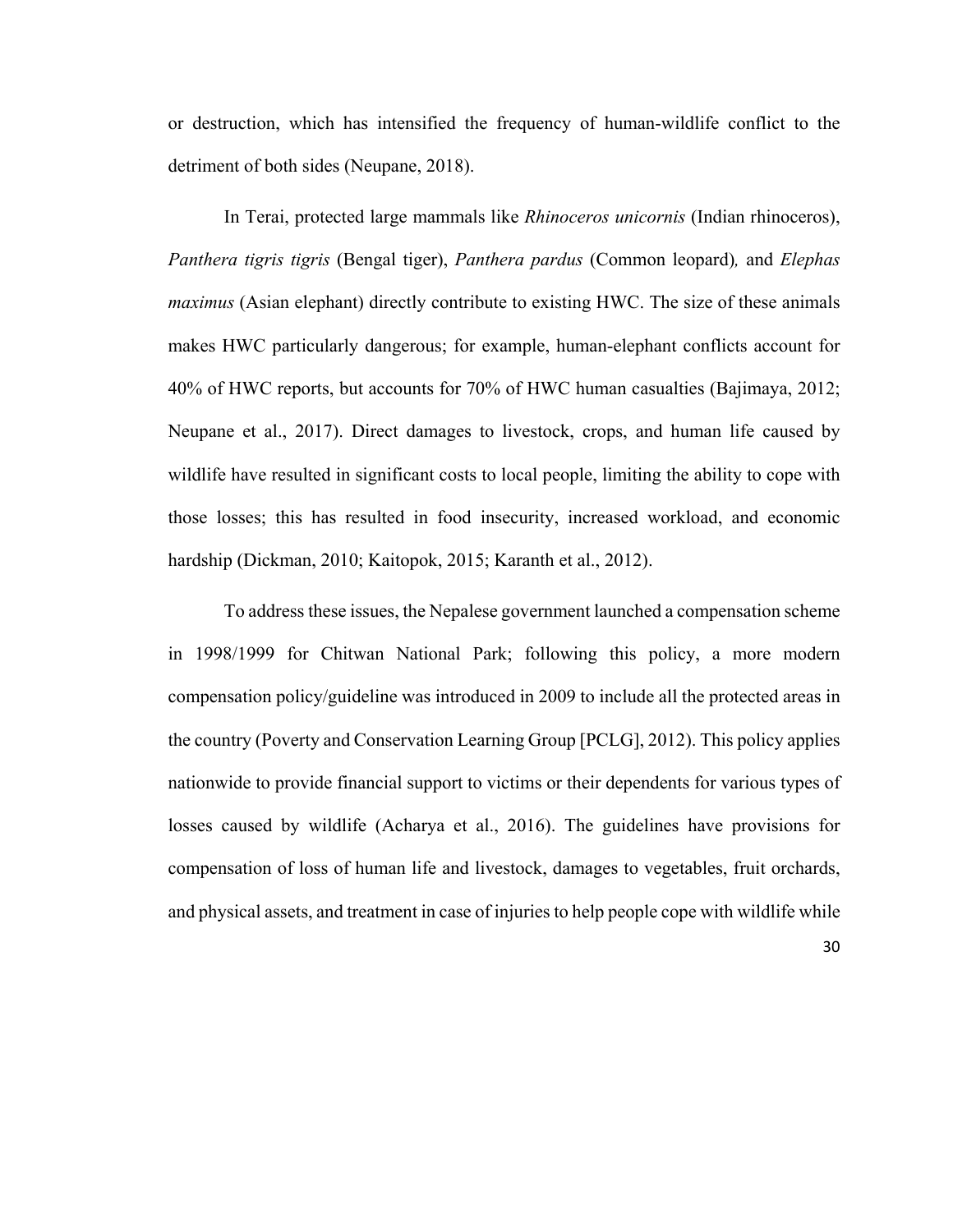simultaneously protecting it (Government of Nepal, 2009). The compensation scheme has prioritized human injury or death followed by livestock depredation over crop loss, loss of stored grains, and damaged houses (PCLG, 2012). The report prepared by Research and Development Center-Nepal (2018) remarked that the human-wildlife conflict was poorly addressed by the park authorities of Banke National Park (BaNP); between 2015 and 2017, people reported 86 domestic animals were killed by common leopards and US \$2,124 was distributed in total as a compensation among the victims who reported the loss (US  $\$1=$ 103.41 Nepalese rupees, currency exchange rate as of July, 2017).

### **2.2 Methods**

#### *2.2.1 Study Area*

This study was conducted in one of the newest protected area of Nepal: Banke National Park. Established on the 12th of July 2010, it serves primarily to protect Bengal tigers and be a part of the corridor for Terai Arc Landscape (TAL), an area of global biodiversity significance (BaNP, 2017; Sunquist, 2010). TAL supports the highest recorded population density of Bengal tigers in the wild and has been recognized as a high priority conservation landscape (Dhakal et al., 2014; Johnsingh et al., 2004; Sunquist, 2010; Wikramanayake et al., 2004). BaNP supports 124 plant species, 300 species of birds, 22 species of reptiles, 50 species of fishes, and 22 species of reptiles within its 8 different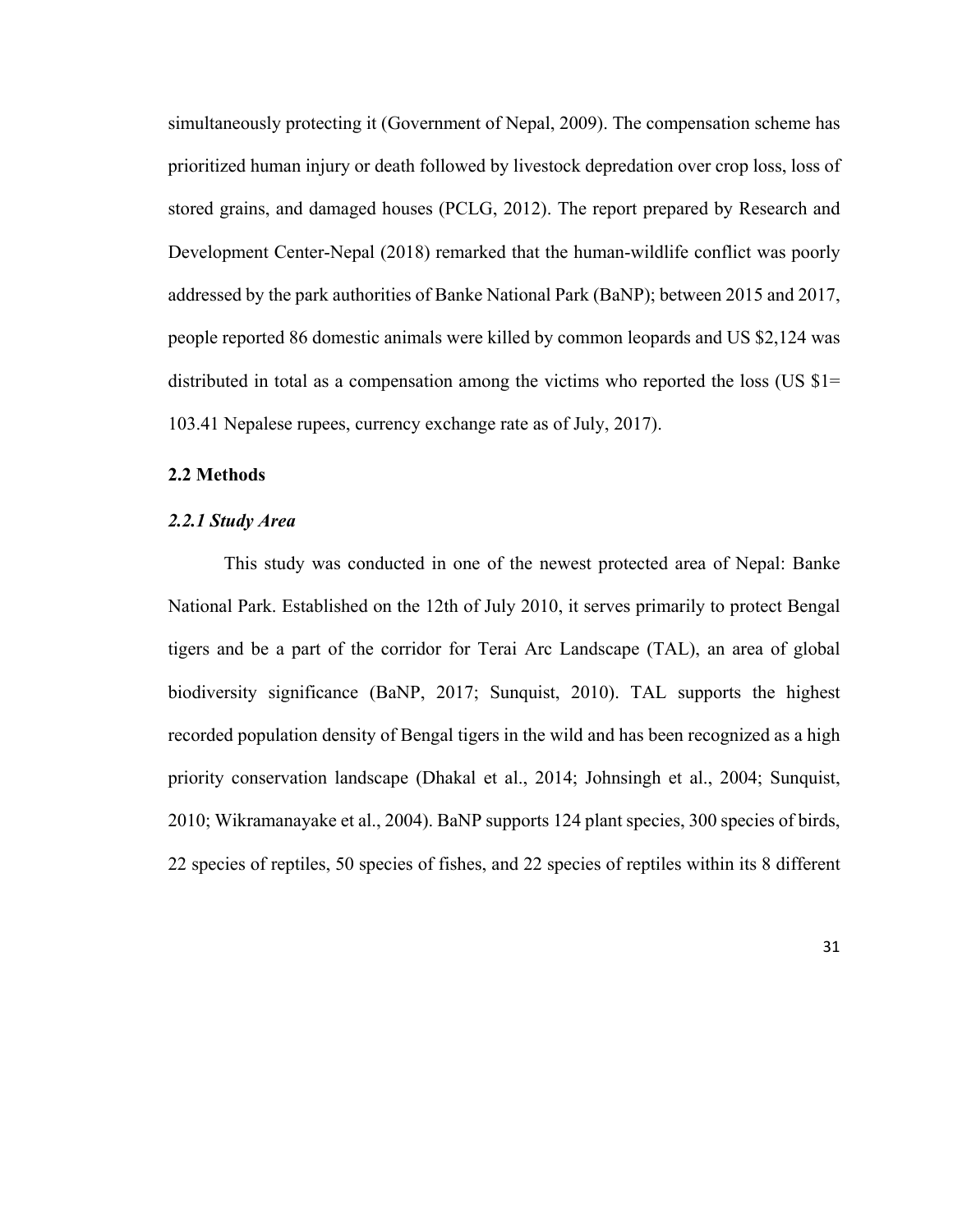ecosystems (Ayadi, 2011). Further, a 2014 census using camera traps suggested that the park provides protection to an additional 31 wild mammal species (Chanchani et al., 2014).

 BaNP extends over 550 square kilometers in Banke district while its 343 square kilometer buffer zone encompasses parts of Banke, Dang, and Salyan districts. The core area of the park lies in Chisapani-Obary section of the east-west highway (Ayadi, 2011); our study area focused on the settlements of Chisapani area, which is now known as Baijanath Rural Municipality-1 (Local Governance and Community Development Programme-II, 2018). The buffer zones of BaNP have 4,861 households with a population of 35,721, with 90% being agriculture dependent (Research and Development Center-Nepal, 2018). Baijanath rural municipality ward (hamlet) number 1 in the buffer zone of BaNP was selected as the study area based on its proximity to the National Park (Figure 1). The residents of the study area rely on subsistence farming of rice, wheat, maize, mustard, potato, pulses, peas, cauliflower and yam. Any surpluses are sold to fulfill other household needs. Domesticated livestock include cattle, goat, sheep and pig, with poultry mostly reared for sale.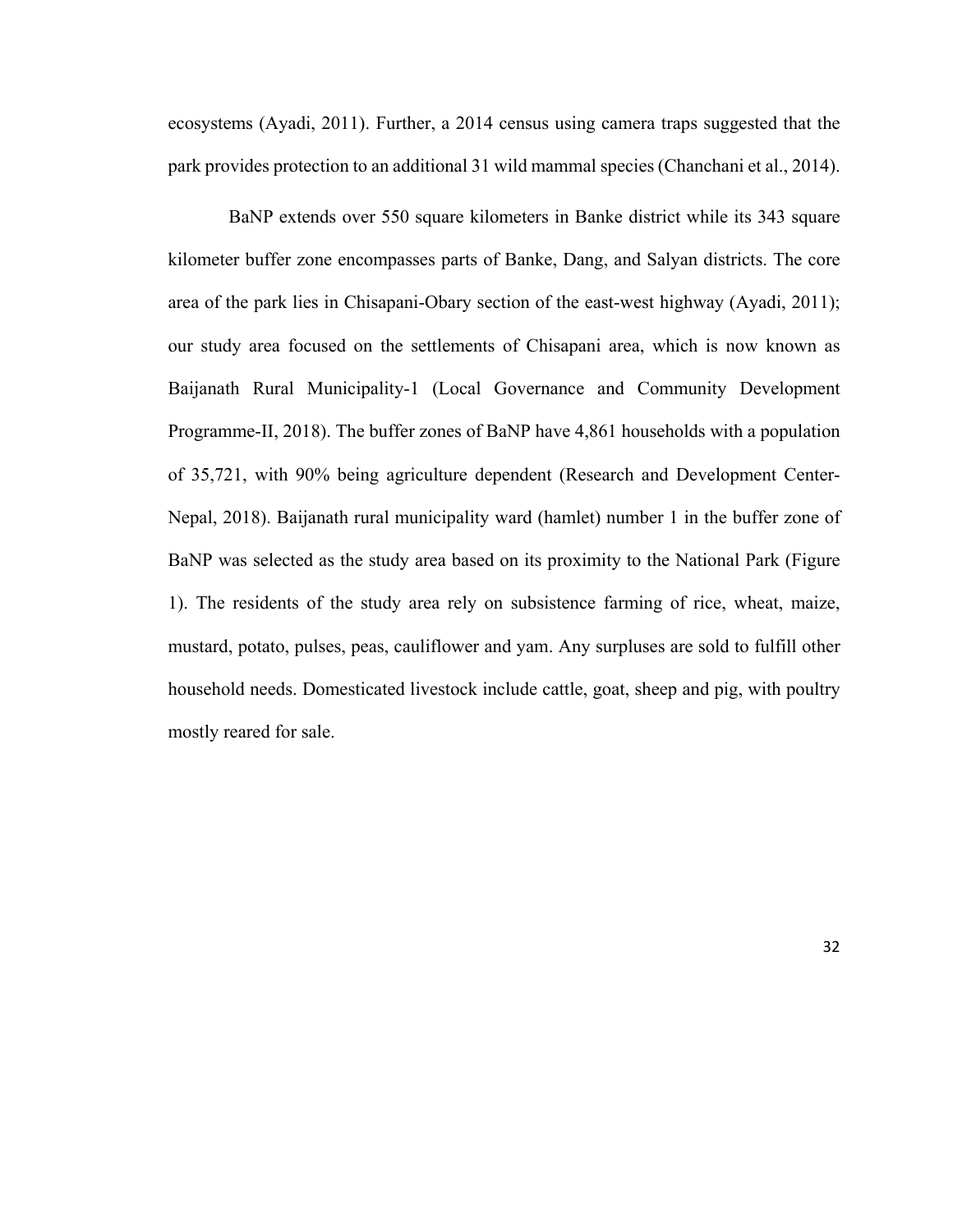

*Figure 1: Map of Nepal and study area* 

### *2.2.2 Survey Design and Implementation*

We followed the semi-structured survey (closed and detailed, with few open-ended questions) based on White et al.'s (2005) argument for its accuracy over fully open-ended questions. The survey obtained Institutional Review Board approval at Montclair State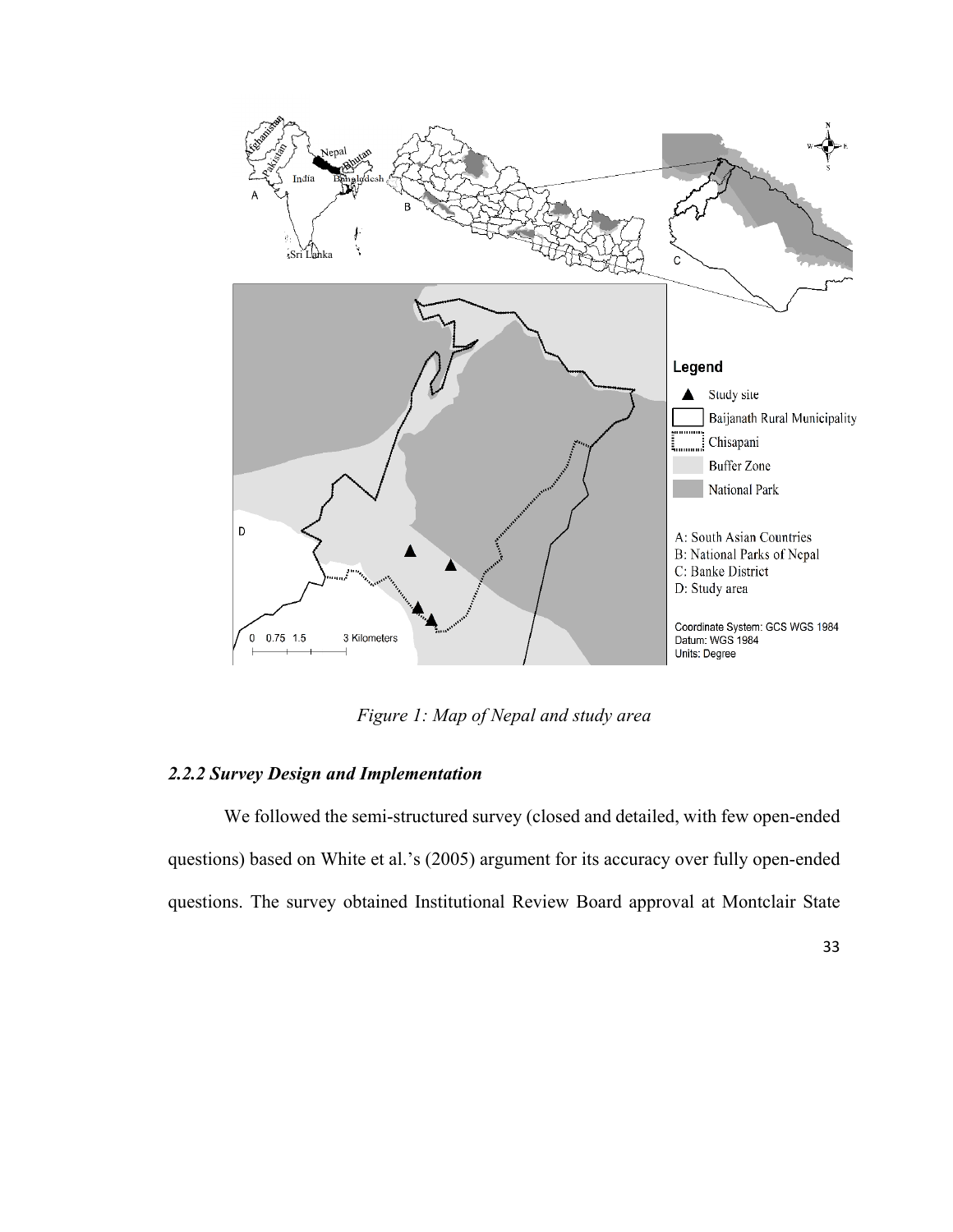University and was administered to only one member per household for standardization and consistency purposes, similar to Gardener (2012), Teorell and Svensson (2007) and Udmale et al. (2014). The consent form was read in front of the respondents and a copy of it was handed to them before administrating the survey. The term household, for our study, refers to a single person or group of people who normally live in a particular housing unit and share meals together (Central Bureau of Statistics, 2012). All data generated for the damage caused by wildlife was based on the respondent's answer.

We used expert views of the park's chief-warden, as well as a literature review to select a study area that included areas that have experienced crop raiding and livestock predation and is located between 3 meters and around 1.5 kilometers from the park boundaries. The study was carried out on 10 consecutive days in July of 2017 and followed a systematic random sampling with face-to-face interviews. Alberini and Cooper (2000) and the United Nations' Department of Economic and Social Affairs (2005) have shown the effectiveness of this method within rural parts of developing countries as lower literacy levels limit the effectiveness of mail, telephone, or self-administered surveys. Within the hamlet-1 of Baijanath rural municipality, 198 households were surveyed, as 381 households were in the buffer zone and in proximity to BaNP (Figure 1). The first household was chosen randomly and every other household was chosen after that. If any household was unwilling to participate or had no occupants present, the following house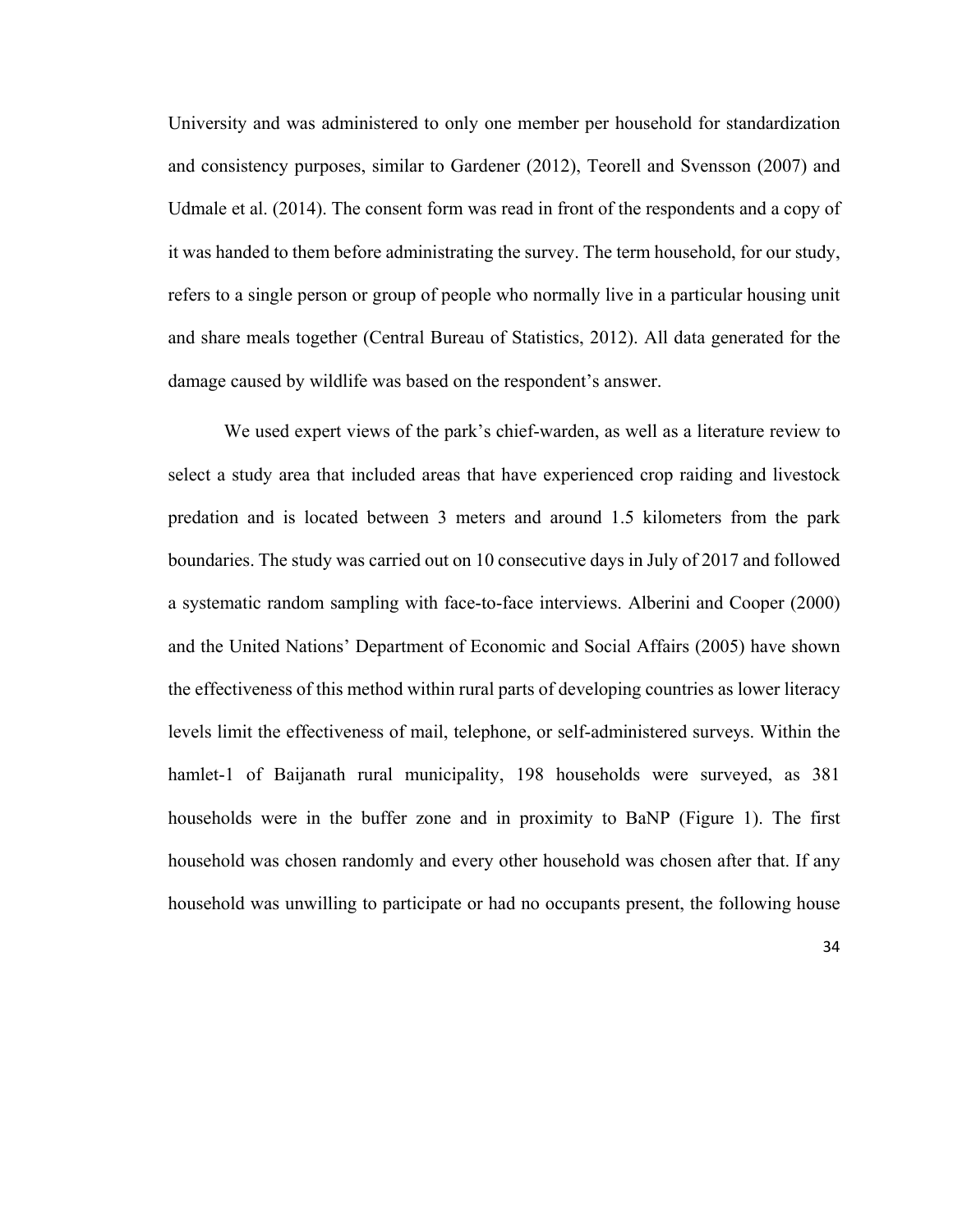was chosen and the same process of the sampling interval was repeated from that house forward. Respondents were invited to answer the survey away from other family members to reduce their influence on responses. The survey form was in Nepali vernacular, and an interpreter was on hand to translate the respondent's answers if the respondent didn't understand or speak Nepali.

The survey was structured into two sections, with the first part focused on demographic questions and the latter on experience of HWC. The demographic questions followed the questionnaire format of the 2011 Nepal census. The survey was designed to investigate (i) if establishment of the protected status of the forest influenced the incidence of HWC more on the target population, if they have experienced any conflict, (ii) the species of wildlife with the most reported conflicts, (iii) the types of crops raided by animals, (iv) the types and number of livestock lost due to predation, and (v) the number of livestock owned at the time of conflict, which was expanded from the questionnaire of recent research conducted in the buffer zones of the Terai region by Neupane et al. (2017). All questions relating to livestock and loss counts were limited to recent events to reduce recall issues after the establishment of the park. Data was analyzed using JMP Pro 13 software. Actual measurement for verification of the claim was not carried out.

35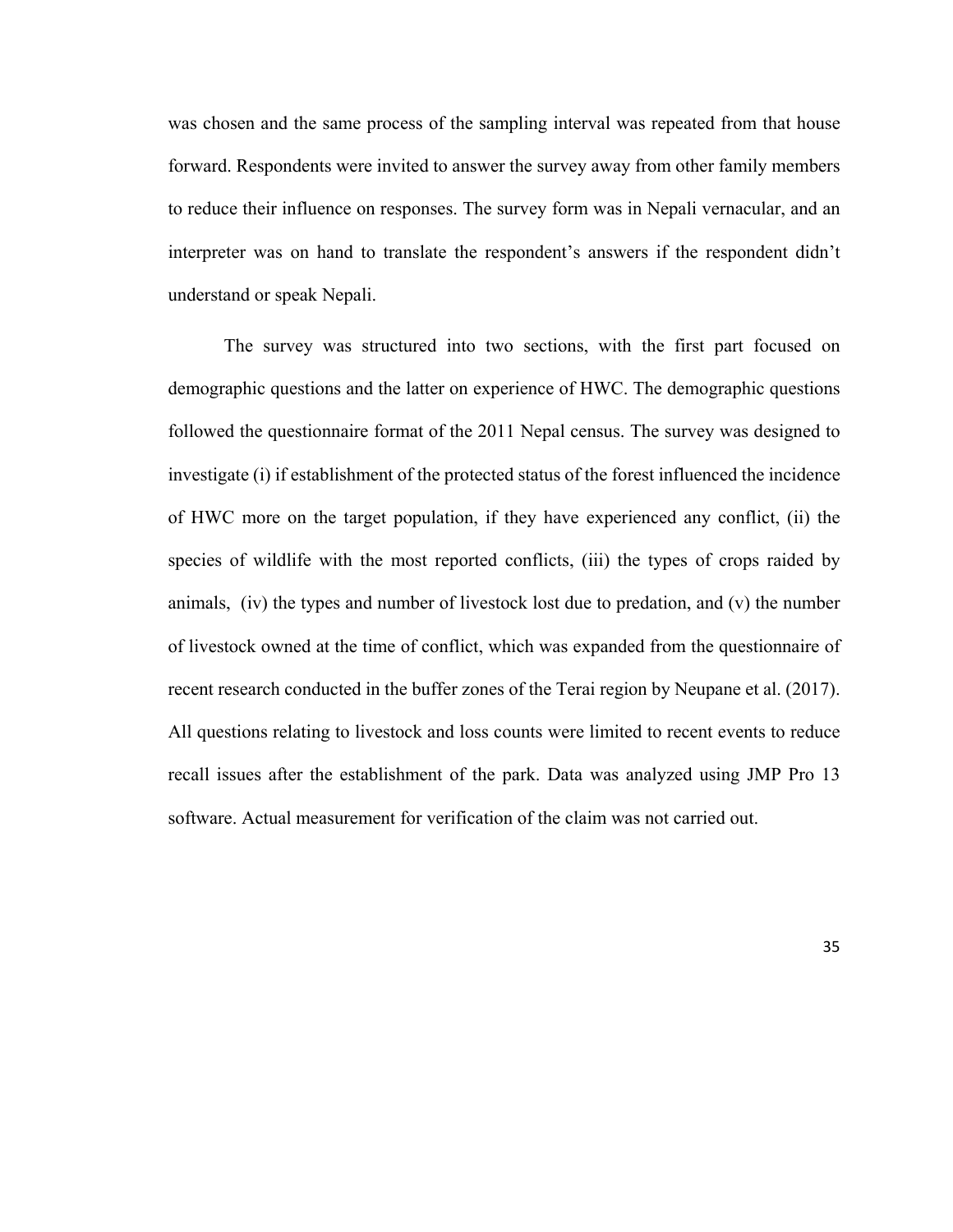# *2.2.3 Theoretical Framework*

Literature suggests socio-demographic characteristics such as age, gender, education level, family size, income, landholding, and employment influences the responses of people about wildlife conflict (Kaitopok, 2015; Karlsson and Sjöström, 2007; Neupane et al., 2017; Ogra, 2008). In addition, Neupane et al. (2017) argued that educated people can better understand the scope of wildlife conflict and find potential solutions. So, holding these findings, this study hypothesized that the contribution of demographic factors (age, gender, education, income, employment, landholding, and family size), wildlife species identified as causing the loss (the common leopard, the Bengal tiger, the Asian elephant, etc.), and the number of livestock lost are associated with the household's likelihood to report the conflict.

Individuals preferences can be explained by random factors based on Random Utility Theory. The literature shows use of logistic regression as a suitable analysis method when the dependent variable in a research has binary outcome like yes-no (Al-Ghamdi, 2002; Cramer, 2011; Peng et al., 2002; Sitati et al., 2005; Sreejesh et al., 2014; Stefanski and Carroll, 1985). The dependent variable for this study was "whether the respondent has reported a loss due to human wildlife conflict" coded in a yes-no binary form. The twelve explanatory variables classified into three categories were (i) demographic factors such as age, gender, education, income, employment, landholding, and family size, (ii) species to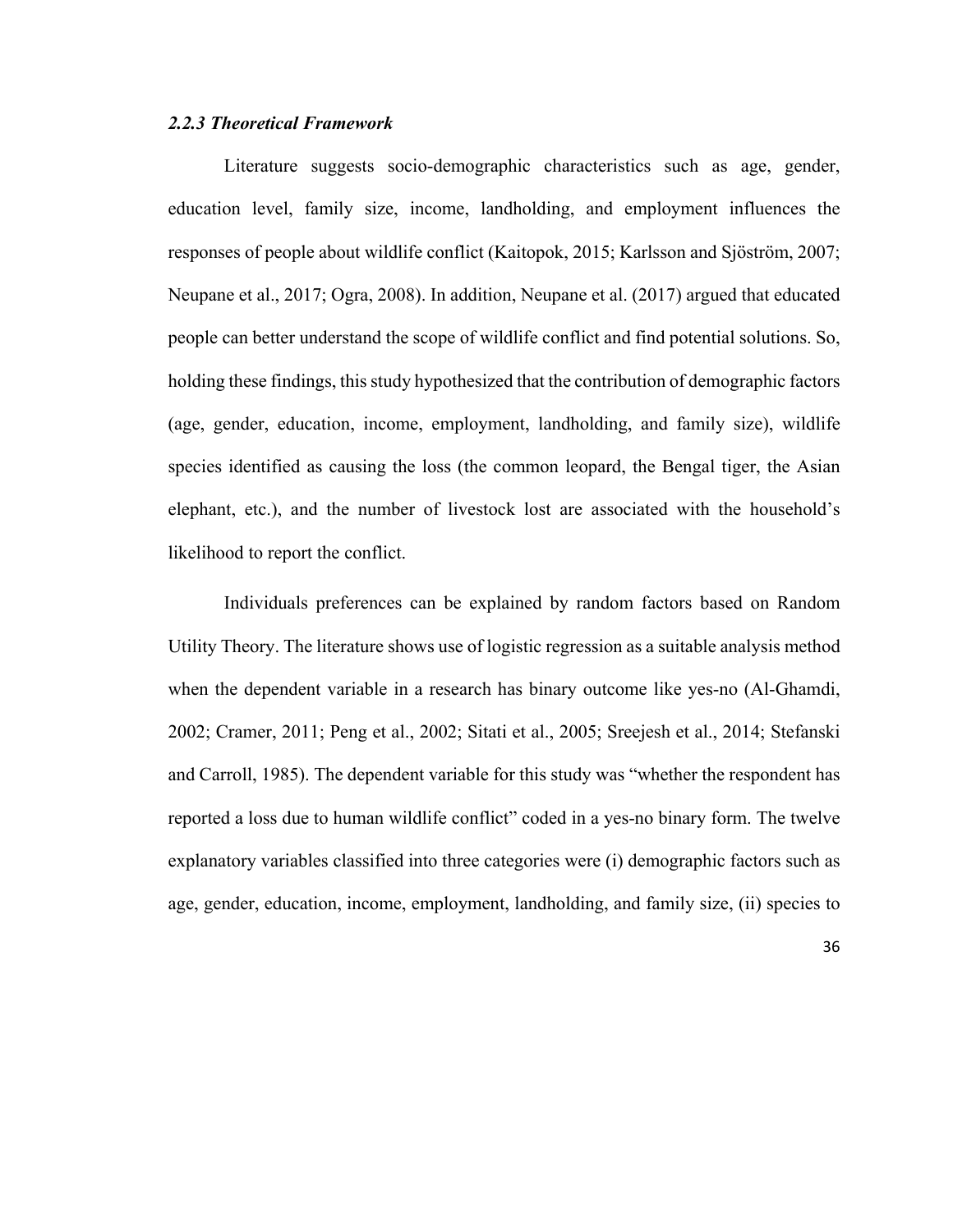which loss is attributed, and (iii) the number of livestock lost. The Bengal tiger, common leopard, Asian elephant, and *Macaca assamensis* (Monkey) mammals are all listed as protected species under the National Park and Wildlife Conservation Act of 1973, based on the International Union for Conservation of Nature (IUCN) red list category and criteria (Jnawali et al., 2011; The IUCN red list of threatened species, 2017). The wildlife listed in the directory of compensation relief, common Leopard, Bengal Tiger, Asian Elephant, and Wild boar (*Sus scrofa*), were considered in the cause of loss with assumption that people are more willing to report if they are confident they will be compensated. Let,

$$
\pi(x) = P(Y = 1 | X = x) = 1 - P(Y = 0 | X = x).
$$
\n(1)

Where, the probability of getting a "yes" response  $(Y=1)$  was estimated given the values of explanatory variables  $(x)$ . The logistic regression model considered for our study was:

$$
\pi(x) = Probability(Y = 1|X = x) = \frac{e^{\alpha + \beta_1 x_1 + \beta_2 x_2 + \dots + \beta_n x_n}}{1 + e^{\alpha + \beta_1 x_1 + \beta_2 x_2 + \dots + \beta_n x_n}}.
$$
 (2)

37 where,  $\pi(x)$  is the probability that respondents say "yes" when asked if they reported a loss after experiencing human-wildlife conflict,  $\alpha$  is the Y-intercept, and  $\beta$  is the regression coefficient. The null hypothesis states that when  $\beta$ -coefficient equals zero, there is no linear relationship between the response variable and explanatory factors considered in the study. The positive  $\beta$ -coefficients shows the positive association between the dependent and explanatory variables and the negative  $\beta$ -coefficients shows the negative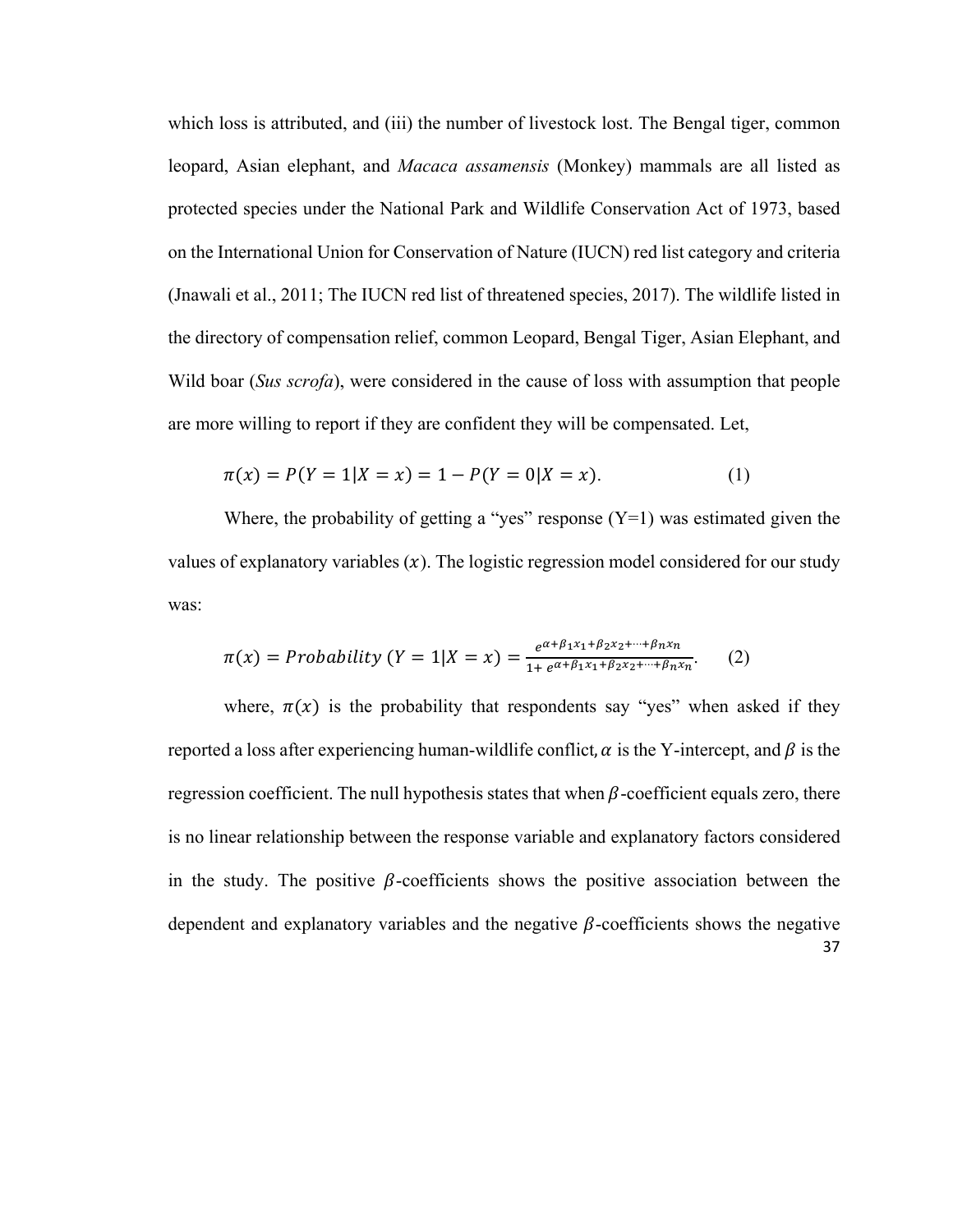association between them (Agresti, 2007; Peng et al., 2002). Odds ratio was calculated by taking the exponent of the coefficient  $(\beta)$ .

# **2.3 Results and Discussion**

#### *2.3.1 Incidences of HWC*

Out of the 198 surveys administered, 197 were complete and experienced a conflict. One of the households had no conflict with wildlife as they did not own any land or livestock and were therefore not considered for the study. The survey done in buffer zone of BaNP revealed that villagers perceived HWC to be a major problem. Gusset et al. (2008) and Karanth et al. (2012) found that most of the HWC related to livestock depredation and crop loss were more evident in households that are located within administrative buffer zones of protected areas than households outside buffer zones. Most of HWCs involved crop damage and death of livestock, with few human casualties and little property damage. Out of 197 respondents, 54.82% (108 respondents) experienced death of livestock most often during the night time. As the study area was an agriculturally based site in proximity to the national park (3 meters to 1.5 kilometers), the proximity to field and human habitation may have resulted in the crop depredation as reported by all the respondents. The study done by Karanth et al. (2012) also found that the environmental factors like distance from the national park resulted in decreased livestock loss.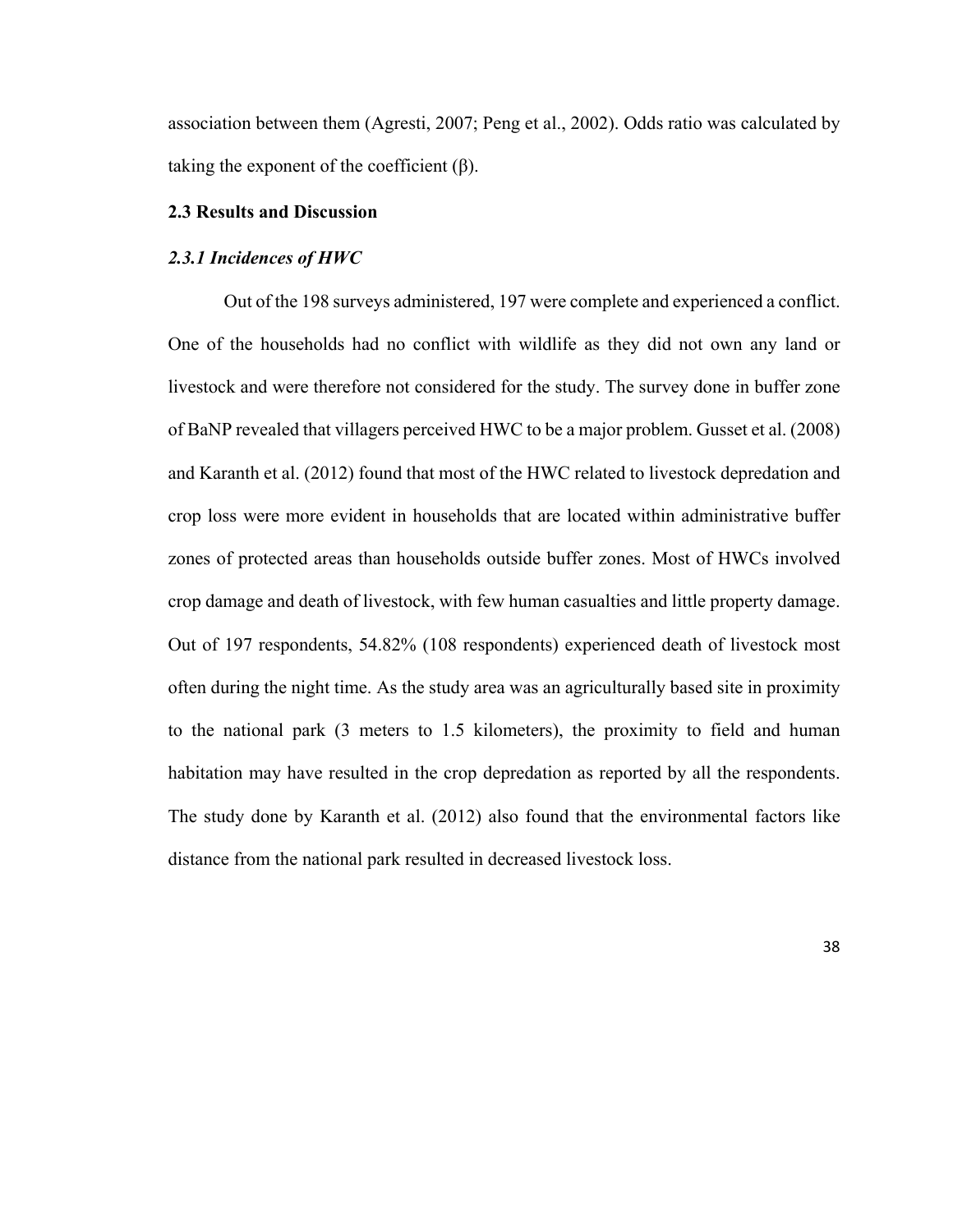The household summary of our study (Table 1) showed that the greater percentage of respondents were people within the age range of 30-39 years old and the smallest number of respondents were 50-59 years old. The male respondents were 60.91% and the remaining were female respondents (39.09%). 91.88% of respondents had an annual income of less than \$1,160. The education level of the study area showed 37.56% were illiterate, 40.61% lacked formal education, and only  $6.09\%$  had an education above  $10<sup>th</sup>$  grade. 63.96% of respondents had landholding size of less than 0.835 acres and 3.55% did not own land but rather had rented or worked on others' land for agricultural purposes. 55.81% of respondents had a family size of 4-6 people and only 10.15% had family size of 1-3 people.

| <b>Variable</b>        | <b>Variable</b> |    | <b>Variable options</b> | <b>Household</b> |
|------------------------|-----------------|----|-------------------------|------------------|
|                        | description     |    |                         | percentage       |
| Age                    | Ordinal         |    | a. 20-29 years old      | a. 14.21         |
|                        |                 |    | b. $30-39$ years old    | b. 31.47         |
|                        |                 |    | c. 40-49 years old      | c. $21.83$       |
|                        |                 |    | d. $50-59$ years old    | d. $13.20$       |
|                        |                 |    | e. $\geq 60$ years old  | e. 19.29         |
| Gender                 | Nominal         |    | a. Male                 | a. 60.91         |
|                        |                 |    | b. Female               | b. 39.09         |
| <b>Education</b> level | Ordinal         | a. | Illiterate              | a. 37.56         |
|                        |                 |    | b. No formal education  | b. $40.61$       |
|                        |                 |    | c. $\leq 10^{th}$ grade | c. 15.74         |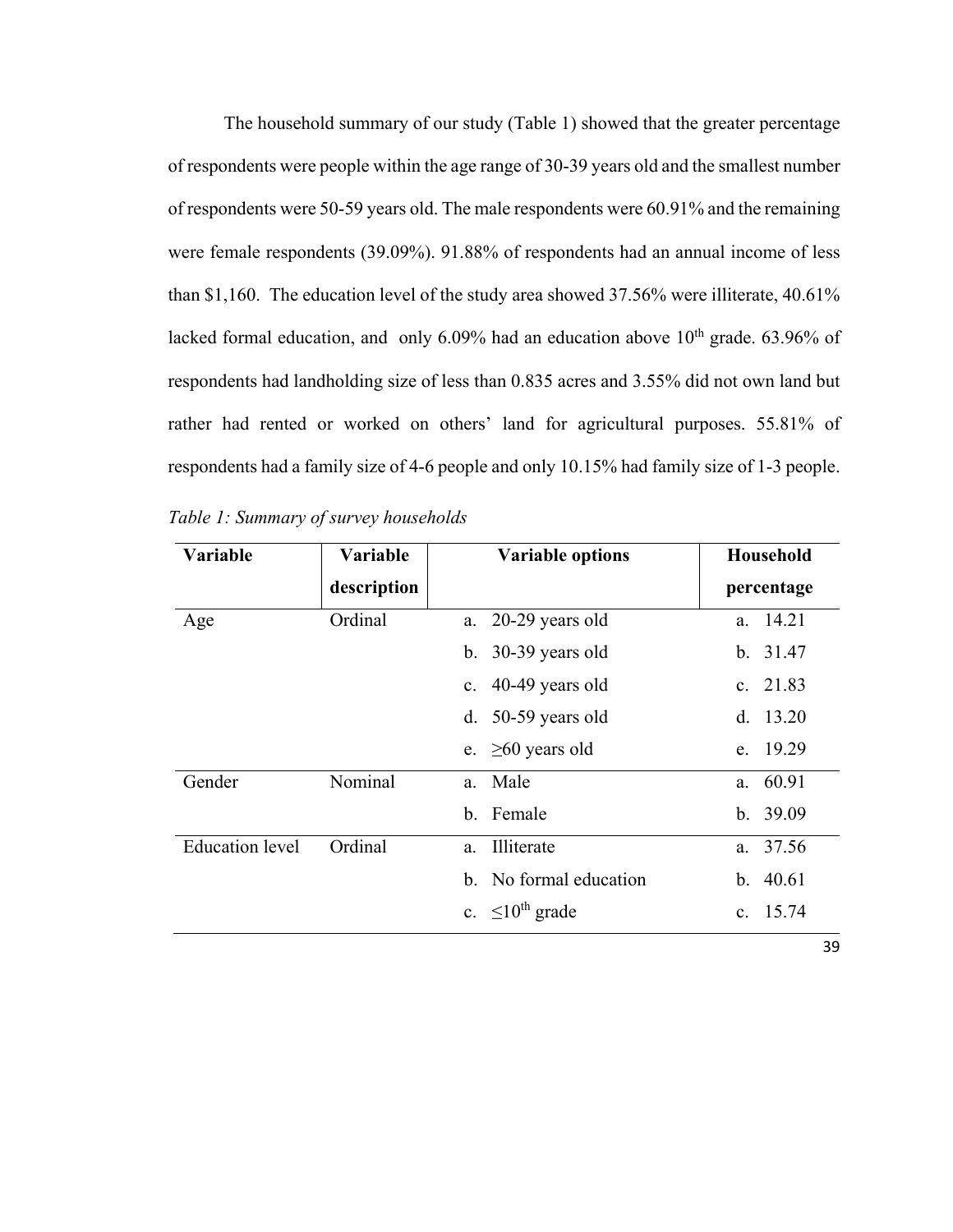| Variable    | Variable    | <b>Variable options</b>           | Household   |
|-------------|-------------|-----------------------------------|-------------|
|             | description |                                   | percentage  |
|             |             | d. $>10^{th}$ grade               | d. 6.09     |
| Income      | Nominal     | $<$ \$1,160<br>a.                 | 91.88<br>a. |
|             |             | $\geq$ \$1,160<br>b.              | b. 8.12     |
| Employment  | Nominal     | Self-employed<br>a.               | 2.54<br>a.  |
|             |             | Employee<br>b.                    | b. 5.58     |
|             |             | Farmer<br>$\mathbf{c}$ .          | c. 69.04    |
|             |             | Housewife<br>d.                   | 15.23<br>d. |
|             |             | Others<br>e.                      | e. 7.61     |
| Landholding | Ordinal     | no land/working on others<br>a.   | 3.55<br>a.  |
|             |             | b. $\leq 0.835$ acres             | b. 63.96    |
|             |             | $\geq$ 0.835 acres<br>$c_{\cdot}$ | c. 32.49    |
| Family size | Ordinal     | a. 1-3 persons                    | 10.15<br>a. |
|             |             | 4-6 persons<br>b.                 | b. 53.81    |
|             |             | $\geq$ 7 persons<br>c.            | c. 36.04    |
| Wild Boar   | Nominal     | a. Yes                            | 94.42<br>a. |
|             |             | b. No                             | b. 5.58     |
| Deer        | Nominal     | a. Yes                            | 68.02<br>a. |
|             |             | b. No                             | b. 31.98    |
| Monkey      | Nominal     | a. Yes                            | 16.24<br>a. |
|             |             | b. No                             | b. 83.76    |
| Elephant    | Nominal     | a. Yes                            | 16.24<br>a. |
|             |             | b. No                             | b. 83.76    |
| Porcupine   | Nominal     | a. Yes                            | 3.60<br>a.  |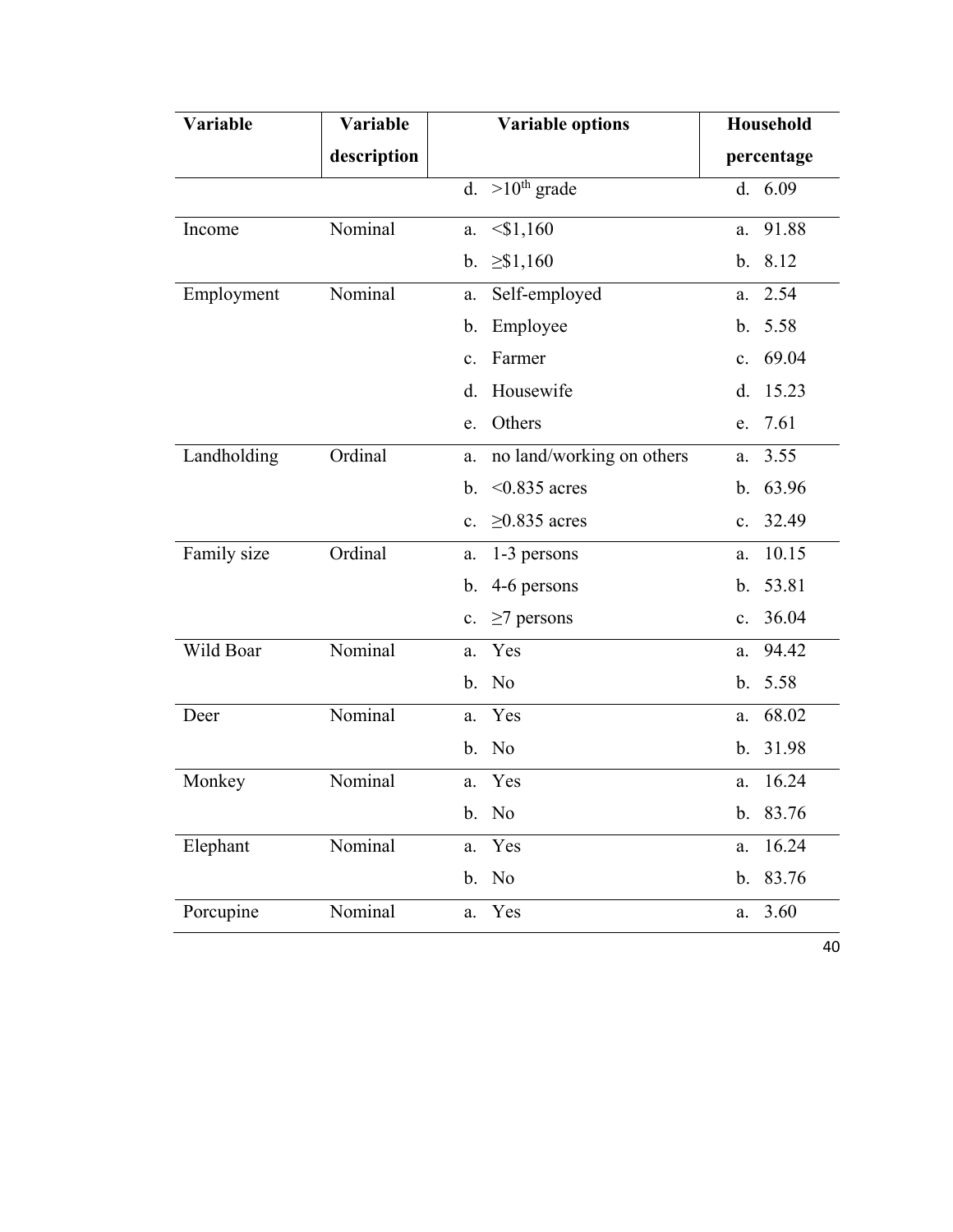| <b>Variable</b>     | <b>Variable</b> | <b>Variable options</b> | <b>Household</b> |
|---------------------|-----------------|-------------------------|------------------|
|                     | description     |                         | percentage       |
|                     |                 | b. No                   | b.96.40          |
| <b>Black Buck</b>   | Nominal         | a. Yes                  | a. 2.03          |
|                     |                 | b. No                   | b. 97.97         |
| <b>Bengal Tiger</b> | Nominal         | a. Yes                  | a. 49.24         |
|                     |                 | b. No                   | b. $50.76$       |
| Common              | Nominal         | a. Yes                  | a. 10.15         |
| Leopard             |                 | b. No                   | b. 89.85         |
| Other species       | Nominal         | a. Yes                  | a. 26.90         |
|                     |                 | b. No                   | b. 73.10         |
| Wild birds          | Nominal         | a. Yes                  | a. 3.04          |
|                     |                 | b. No                   | b.96.96          |
| Report the loss     | Nominal         | a. Yes                  | a. 32.99         |
|                     |                 | b. No                   | b. 67.01         |

Note: (a) The land unit *kattha* was used in actual field research and was converted to acres in this report (i.e., 1 kattha =  $0.0835$  acres). (b) The Nepalese currency was used in the questionnaire and was converted to US Dollars using the dollar conversion value provided by Nepal Rastra Bank of Nepal at the time of the study (US \$1= NRs.103.40).

Bengal Tigers and Common Leopards were reported as the top predators of livestock by 49.24% and 10.15% of respondents respectively. These predators killed livestock such as cows, buffalos, goats, pigs, and sheep. The report prepared by DNPWC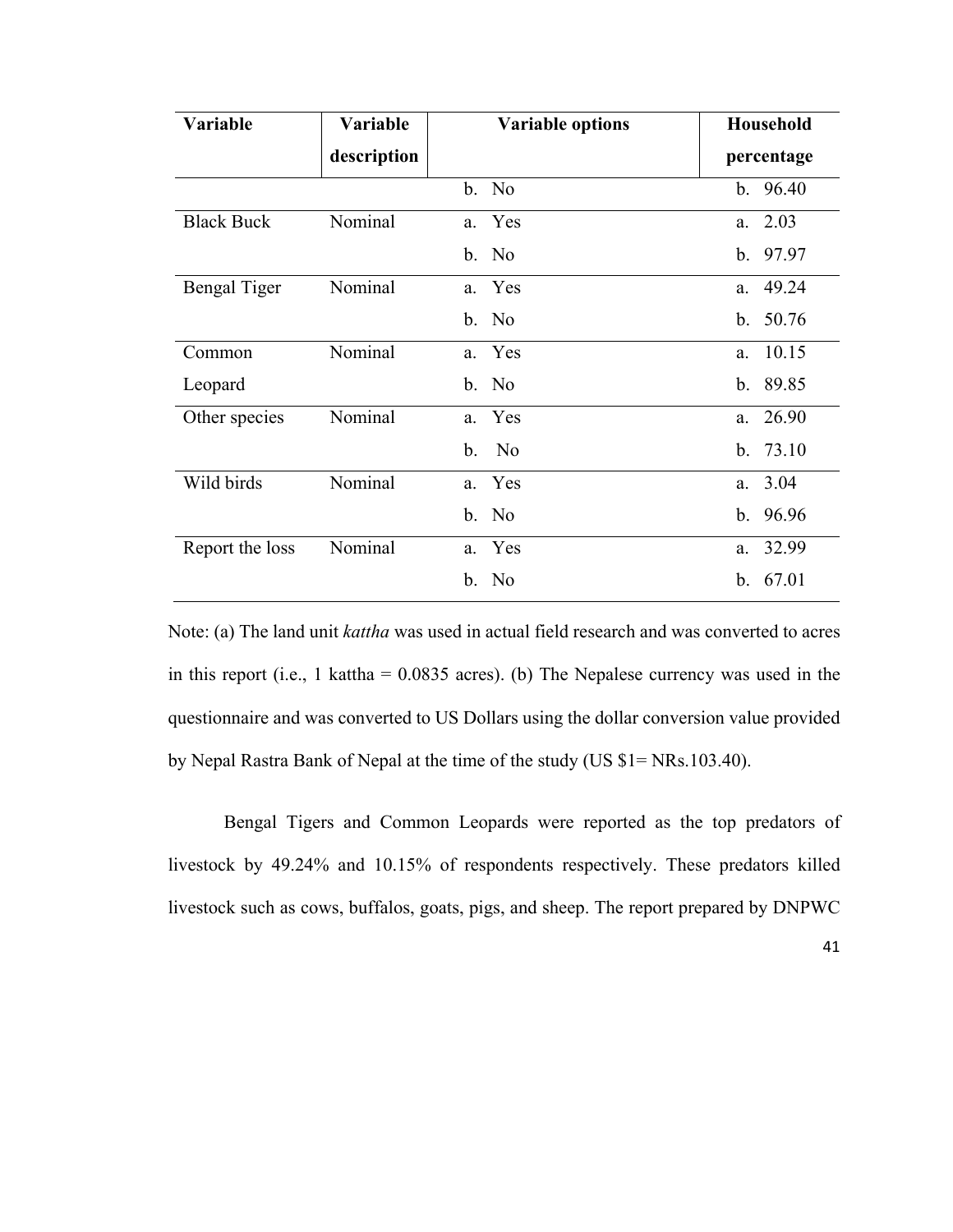(2017) also reported Common Leopards and tigers to be top predators responsible for 78.00% and 14.10% respectively of total conflicts reported in Nepal. The greater percentage of tiger conflicts in our study can be explained due to TAL holding the highest population density in the country. In Terai, throughout history, most conflicts have been with tigers, though our study area revealed a high level of conflict with leopards as well. This may be due to the increasing number of leopards, which consider livestock as easy prey, after the successful launch of community forestry program in the country as per Acharya et al. (2016).

The study by Sprague and Iwasaki (2006) recognized monkeys to be destructive animals in terms of crop damage around the globe. This was true in our study as well, as monkeys were reported as the cause of conflict by 16.24% of respondents. Throughout the country, 87.10% of conflict reported for crop raiding was with elephants; elephants were regarded to be the most destructive wild animal in terms of damaged crops, destruction of property, and cause of injury and death to humans (DNPWC, 2017). Parker et al. (2007) also regarded elephants to be destructive animals in Asian countries like Nepal. Furthermore, elephants are considered to be the only species reported for structural damage in Nepal at this time (DNPWC, 2017). However, conflicts with elephants in BaNP have not been documented in the literature so far, but our study showed 16.24% of respondents suffered from elephant conflicts, possibly due to the movement of elephants, whose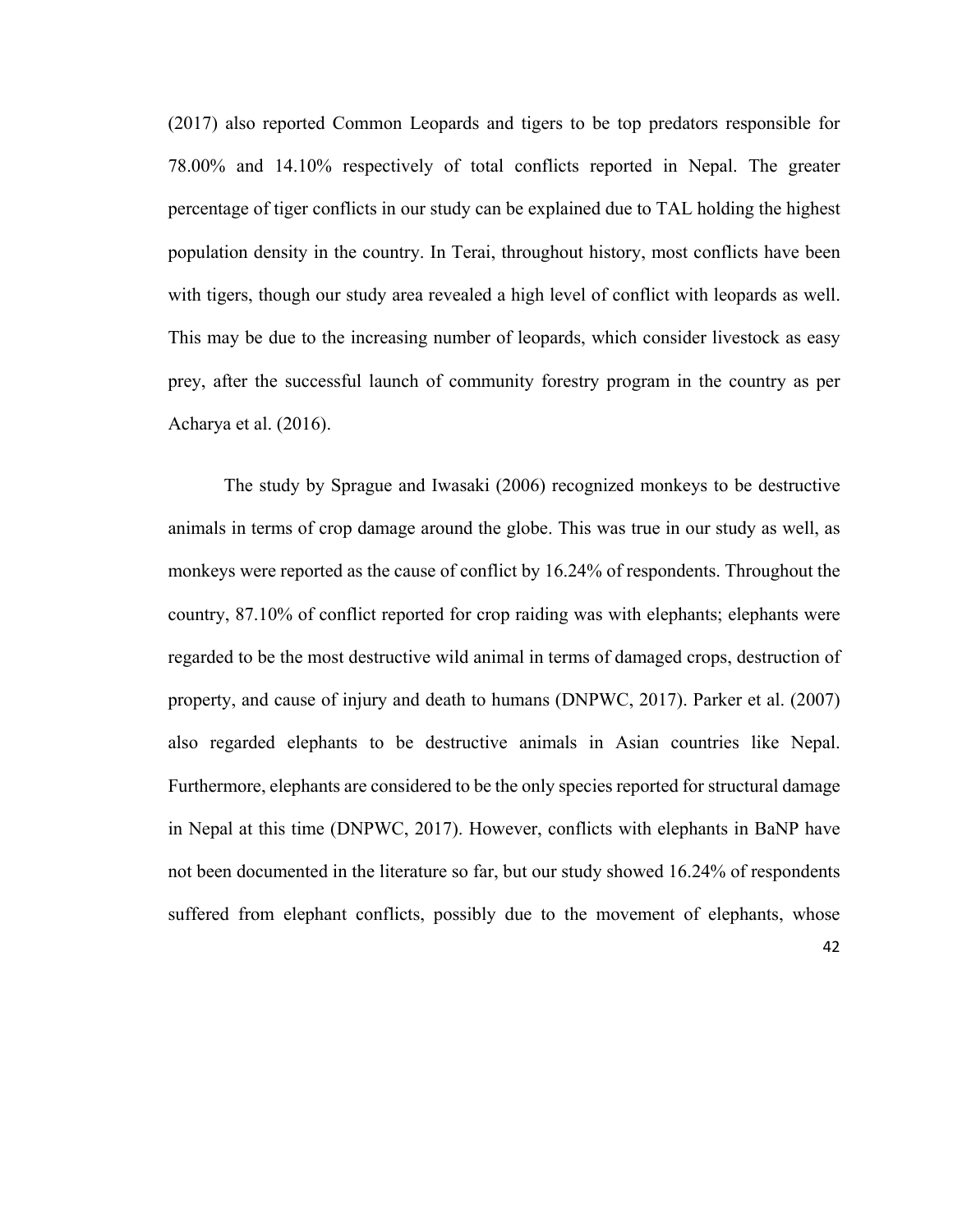population is increasing, likely due to migration from adjoining Bardia National Park (BNP) as highlighted by Neupane et al. (2017).

Among the top ranked crop-raiding species, wild boars were reported as the main crop raider by 94.45% of respondents. Pandey et al. (2016) and Sapkota et al. (2014) also identified wild boars as a driver of HWC in Nepal. The study by Linkie et al. (2007) addressed that the proximity of agricultural lands to forests make them more prone to raiding by wild boars. The study area was only 3 meters to 1.5 kilometers from the forest edge, which might be the reason the wild boar is a problematic species. Deer were reported by 68.20% of respondents while porcupines and blackbucks were reported by only 3.50% and 2.03% of respondents, respectively. As these species were not listed as protected species and no relief was distributed for the loss incurred by them, these were not taken as a variable for our model.

#### *2.3.2 Likelihood to report the loss*

43 Out of all respondents who experienced HWC, only 32.99% (65 respondents) had reported losses to authorities, while 67.01% (132 respondents) had not. The 65 respondents had reported only the livestock loss, and none of the villagers reported the crop loss despite the compensation scheme for crops/stored grain loss. The study done by Karanth et al. (2012) in Central Indian Protected area also found that people experiencing HWCs mostly report the livestock loss over crop loss, and a higher percentage of livestock loss victims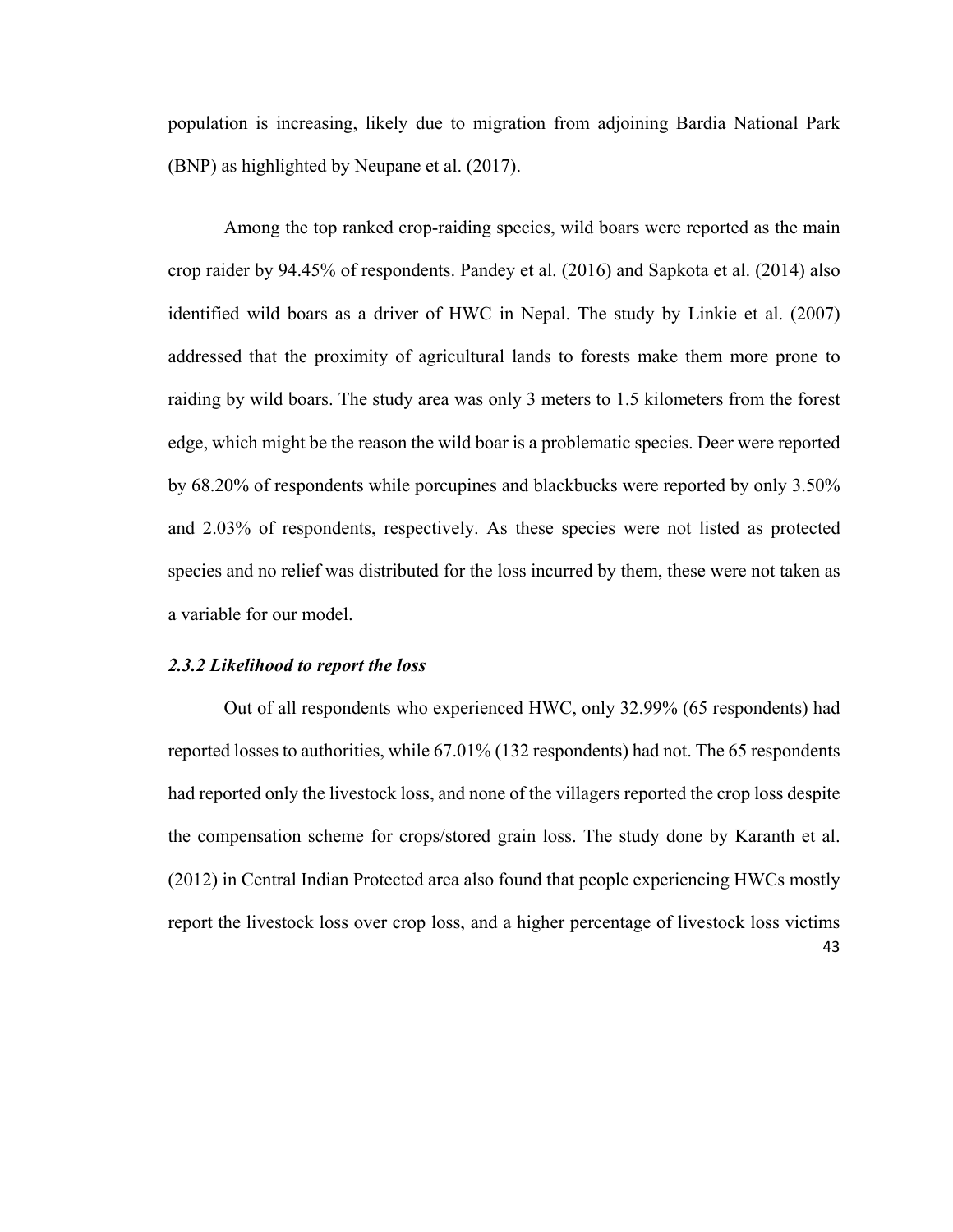get compensation than the crop loss. In addition, the author reported that thirty percent of the total households (735) surveyed reported livestock loss and only 34% of total victims reported the loss. This shows that not reporting the loss to the authorities is prevalent in other countries besides Nepal.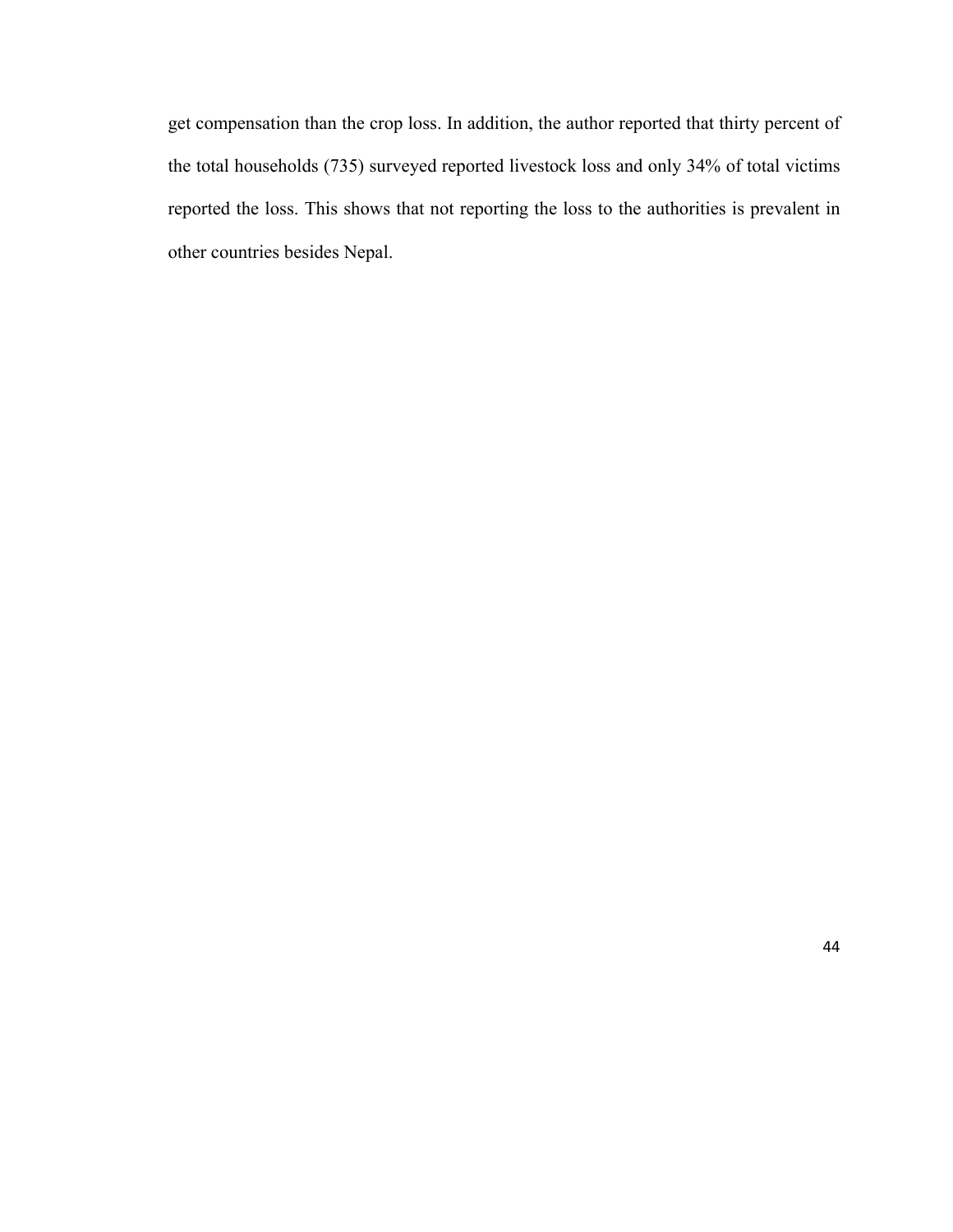| <b>Variables</b> | Coefficient $(\beta)$ | <b>Standard</b> | <b>Level comparisons</b>                                   |
|------------------|-----------------------|-----------------|------------------------------------------------------------|
|                  |                       | Error (SE)      |                                                            |
| Age              | $1.63***$             | 0.65            | 30-39 vs 20-29                                             |
|                  | $-0.99$               | 0.54            | 40-49 vs 30-39                                             |
|                  | 0.56                  | 0.68            | 50-59 vs 40-49                                             |
|                  | $-1.45$               | 0.79            | $≥60$ vs 50-59                                             |
| Gender           | $-0.53**$             | 0.26            | Male vs Female                                             |
| Education        | 0.04                  | 0.49            | No formal education vs                                     |
|                  |                       |                 | Illiterate                                                 |
|                  | 0.73                  | 0.60            | $\leq 10^{th}$ grade vs No formal                          |
|                  |                       |                 | education                                                  |
|                  | $-0.35$               | 0.93            | $\geq 10^{\text{th}}$ grade vs $\leq 10^{\text{th}}$ grade |
| Income           | $-0.67$               | 0.87            | $\geq$ \$1,160 vs $\leq$ \$1,160                           |
| Employment       | $-0.47$               | 1.22            | Self Employed                                              |
|                  | 0.58                  | 0.72            | Employee                                                   |
|                  | $-0.47$               | 0.49            | Farmer                                                     |
|                  | $-0.84$               | 0.66            | Housewife                                                  |
| Landholding      | 0.71                  | 1.21            | <0.835 vs no land/working                                  |
|                  |                       |                 | on others                                                  |
|                  | $-0.36$               | 0.43            | $\geq$ 0.835 acres vs <0.835                               |
| Family size      | 0.65                  | 0.71            | 4-6 persons vs 1-3 persons                                 |
|                  | $1.14***$             | 0.43            | $\geq$ 7 persons vs 4-6 persons                            |
| Common Leopard   | $0.83**$              | 0.34            | Yes, vs No                                                 |
| Tiger            | $0.63***$             | 0.22            | Yes, vs No                                                 |

*Table 2: Results of logistic regression*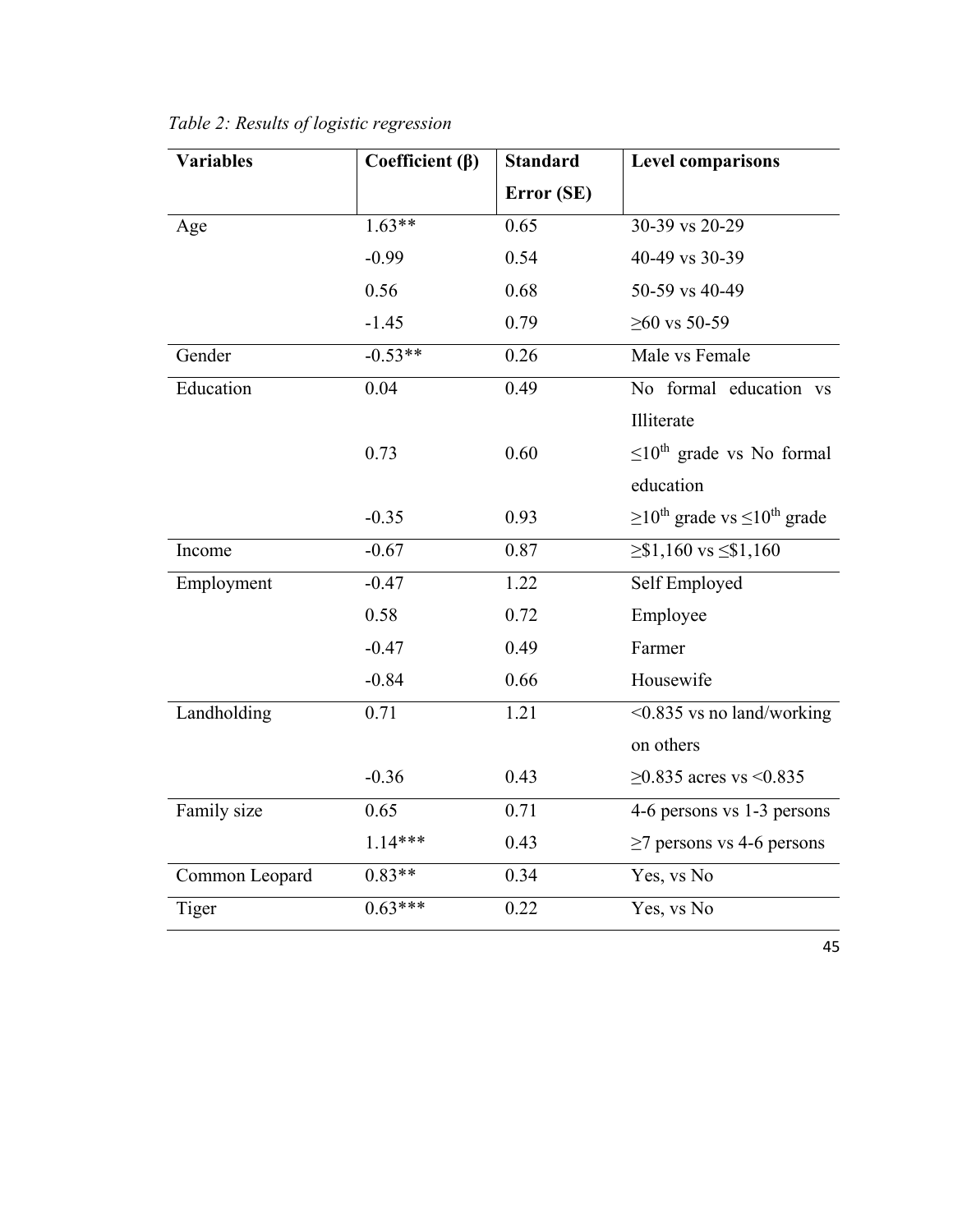| <b>Variables</b>      | Coefficient $(\beta)$ | <b>Standard</b> | <b>Level comparisons</b> |
|-----------------------|-----------------------|-----------------|--------------------------|
|                       |                       | Error (SE)      |                          |
| Elephant              | $0.58**$              | 0.27            | Yes, vs No               |
| Wild Boar             | $-0.07$               | 0.40            | Yes, vs No               |
| No. of dead livestock | 0.20                  | 0.12            |                          |

Note: \*\*\*and \*\* indicates significance at  $\alpha=0.01$  and  $\alpha=0.05$  respectively. A positive coefficient (β) indicates increased likelihood while the negative coefficient (-β) indicates reduced likelihood.

The logistic regression model (Table 2) showed that the respondents within the age group of 30-39 years old were more likely to report the loss while other variables were held as constant. This opposed our assumption of likelihood to report the loss by younger people as respondents of the age group 20-29 years old were less likely to report the loss. Those with a family size of  $\geq 7$  persons were statistically significant and were more likely to report the loss. This supported our hypothesis of likelihood to report the loss with a unit increase in family size. We hypothesized that with the increase in number of dependents, the respondent who bore the loss would report the loss to balance the economic fluctuation that arises due to HWC. The uses of space, work, status, and identity were associated with the difference in disproportionate burden of HWC effects within different genders (Ogra, 2008). The patriarchal society of Nepal considers males to be the decision makers in any household; we hypothesized that the male population was more likely to report the loss due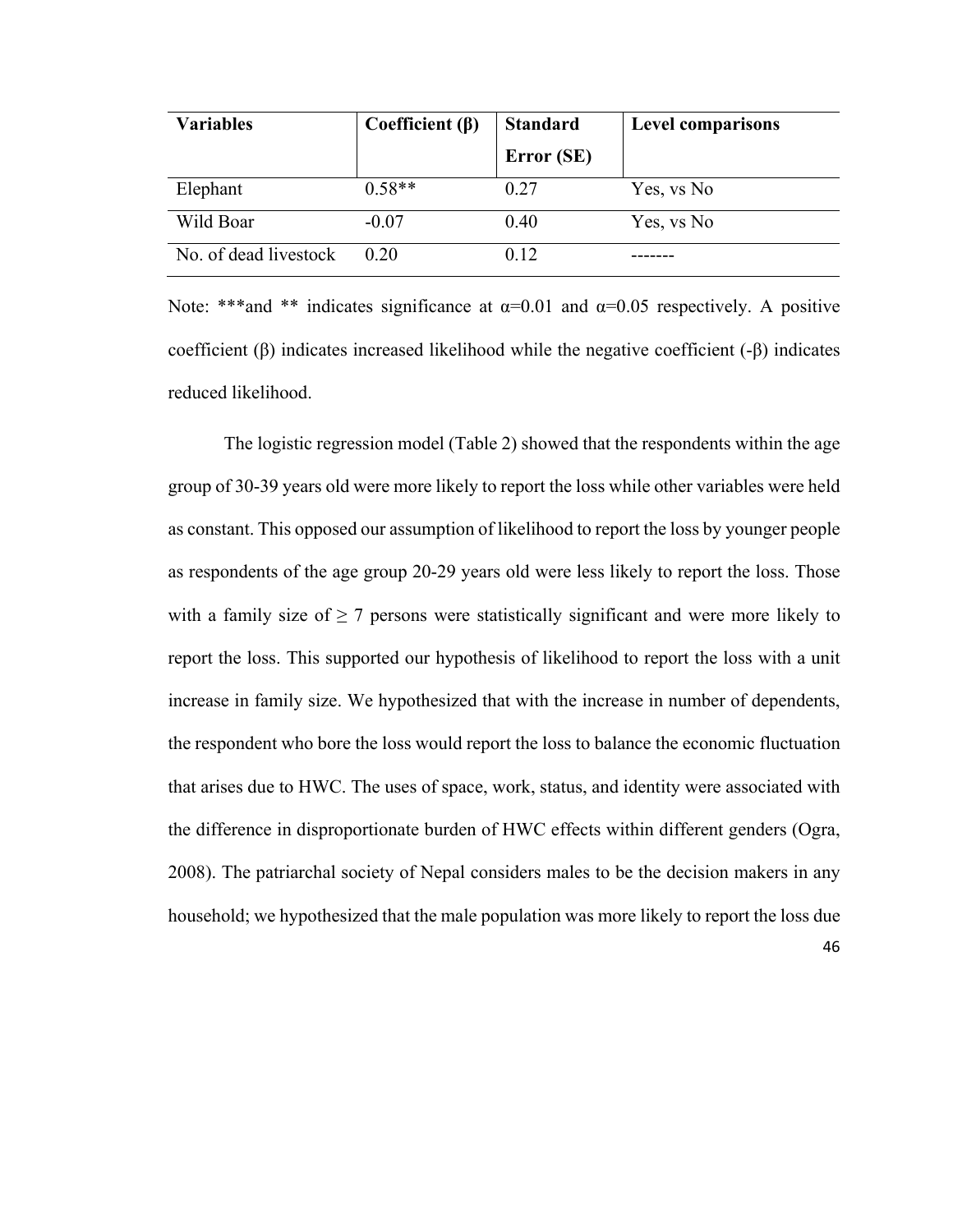to their position in the family, but the study showed that although this was significant factor, they were less likely to report the loss than the female population (negative βcoefficients).

Based on the directory for relief from wildlife damage, we hypothesized that the respondents who bore conflict due to the wildlife listed in the compensation distribution area (Bengal tiger, common leopard, Asian elephant, and wild boar) were more likely to report the loss than with unlisted wildlife. Loss due to Bengal tigers, common leopards, and Asian elephants influenced the likeliness to report the loss, which supported our hypothesis. However, the wild boar was found most frequently responsible for loss but was not a statistically significant factor for reporting loss.

Education was not a statistically significant factor in our model; we assume that this may be due to lack of variation in our data, as 78.17% of total respondents were either illiterate or had no formal education. The study by Karanth and Nepal (2011) in Nepal showed that among the households that resided alongside the national parks, 53% of households had substantial loss of income. Based on this finding, we hypothesized that the households who have lower income levels would be more likely to report the loss as even a small portion of the agricultural or livestock loss could worsen their livelihood. However, income was also not statistically significant, which could be due to the lack of variance within the respondents, as  $91.88\%$  of the respondents had an annual income  $\leq$  \$1,160. In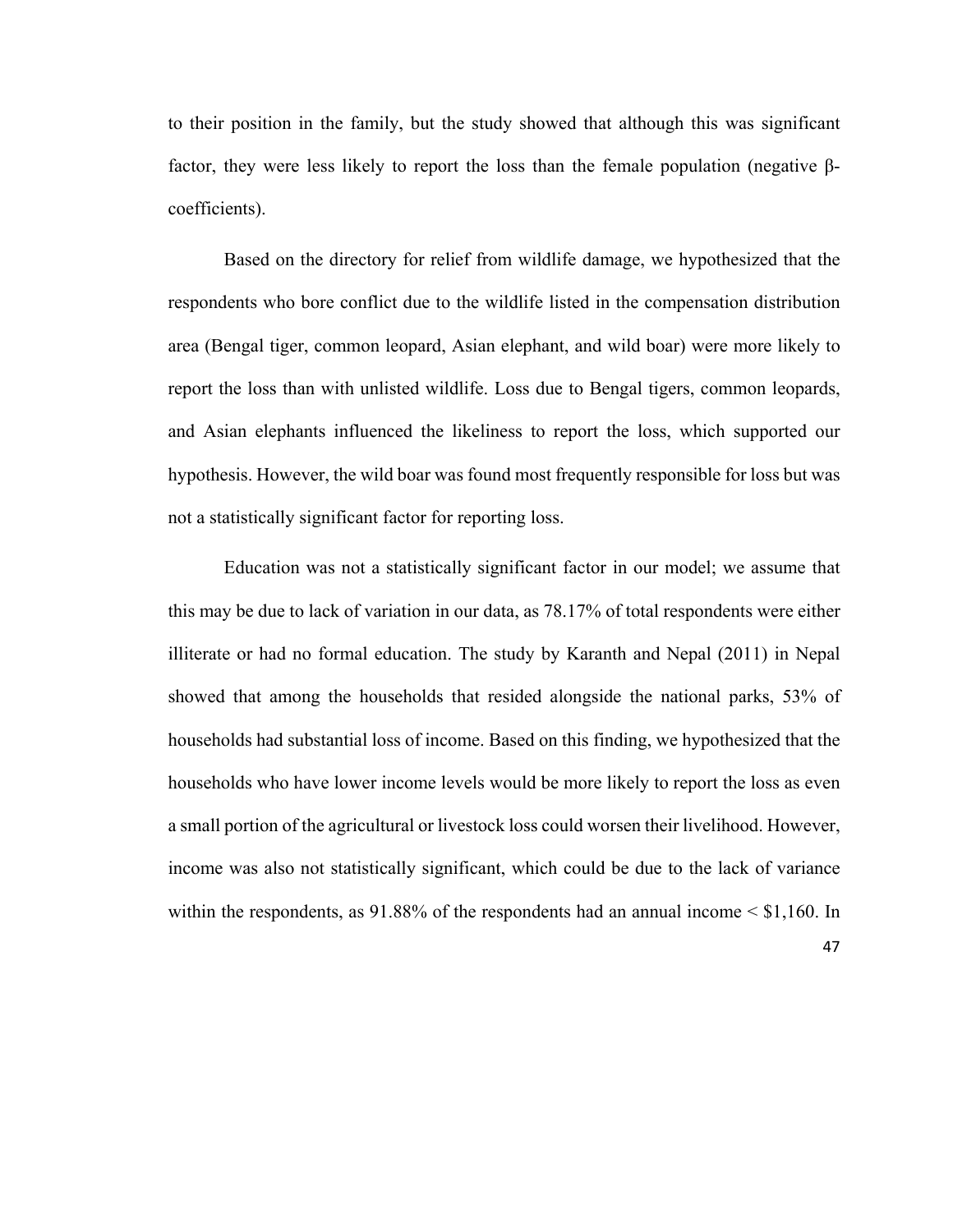addition, employment was not statistically significant to influence the likelihood of reporting loss. This may be due to overrepresented professions in the survey, with 69.03% reporting they were farmers, followed by 15.22% as housewives, and only 5.60% employed in different organizations. Furthermore, landholding was also not statistically significant and opposed our hypothesis that lesser land owned for farming would result in reporting the loss as they have no surplus agricultural products to sustain their living.

Our study showed that all the 197 respondents considered for the logistic regression reported experiencing HWC at least once in terms of crop and/or livestock loss after the establishment of the National Park. According to the residents, they use to experience some extent of conflict infrequently before establishment of the park, conflict became much more common after its inception. The respondents reported all varieties of crops were raided by wildlife. The respondents perceived that the protected wildlife is national property, and wildlife threats are imposed upon the locals without the government considering their concerns. BaNP was established without the consultation from the villagers (Ayadi, 2011). Additionally, according to the respondents, paddies are raided mostly during the winter while vegetables are raided year-round. Crop raid has been a nuisance to the farmers and has occurred every year. Conservation of wildlife in human dominated landscapes must consider the social and economic implications when wildlife forages on crops, damages properties, or poses serious threat to human safety (Treves et al., 2006). Although there is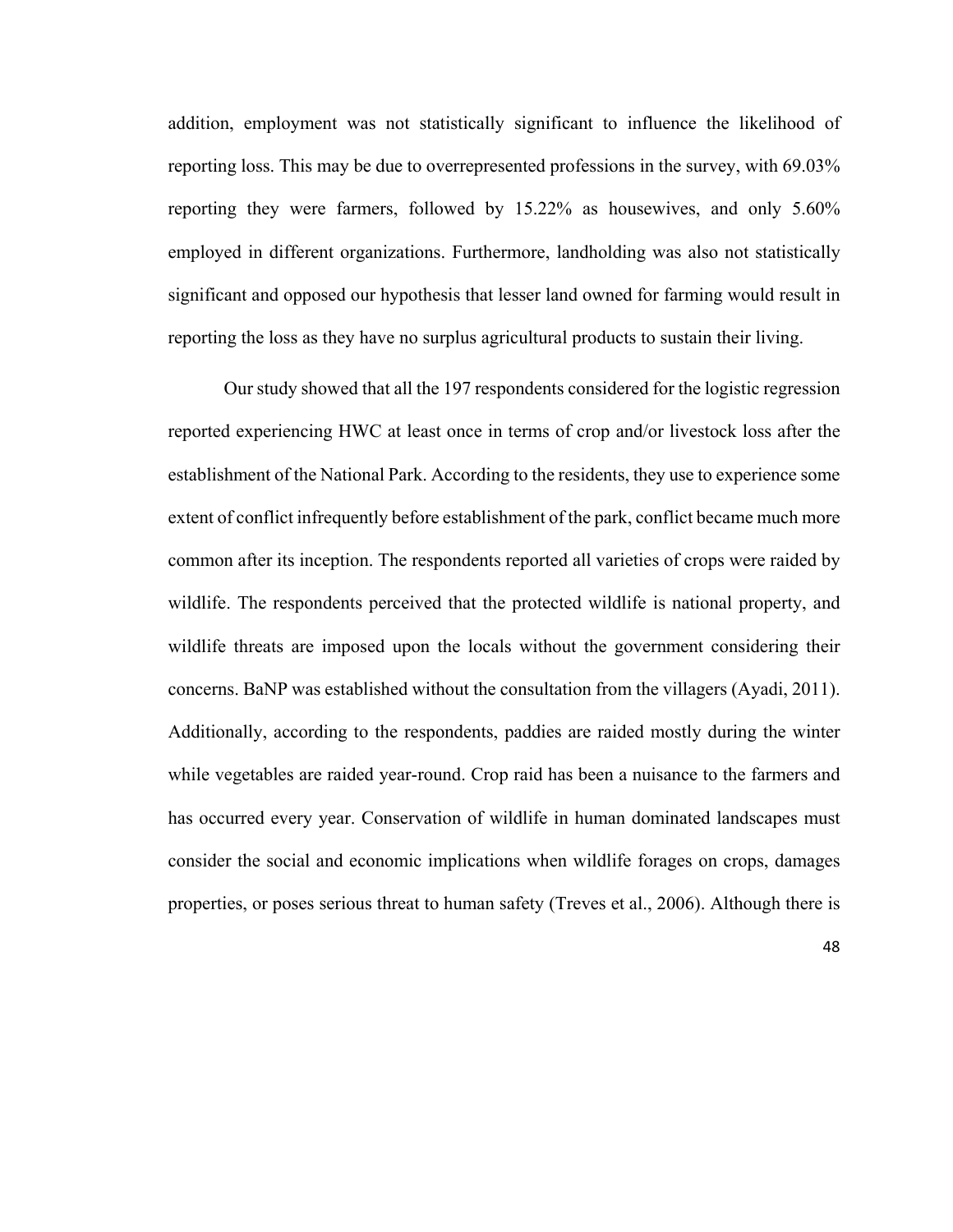no literature mentioning human-elephant conflict in BaNP, our study recorded this conflict. People living in the vicinity of elephant habitats bear disproportionate costs of elephant conservation due to increased human-elephant conflicts and develop negative attitudes towards elephant conservation (Parker et al., 2007). The elephant conflict in the study area could be substantially altered in the initial phase by switching the crops like maize with green chili peppers, which was argued by Parker and Osborn (2006) to be less palatable for elephants and thus can reduce conflict.

The households in our study area did not report agricultural loss despite experiencing loss all year around. This might be because of some loopholes regarding the compensation package (Pant et al., 2015). Thapa (2016) mentioned that HWC has been a national issue in the country, and despite launching the compensation scheme and buffer zone user community group, the aim to reduce the conflict has not been achieved. This might be due to scenarios like in our study where people having conflict are not reporting loss. Furthermore, the annual report of DNPWC revealed that in the period of 1998 to 2015, people reported 177 human losses and 97 injuries, which might be a low estimate as such incidents are not always reported and the government lacks proper data management practices (Bhattarai et al., 2017). This study has highlighted the factors that influence the likelihood to report the loss; however, the causes that hinder those effected from doing so will be our next priority in future research.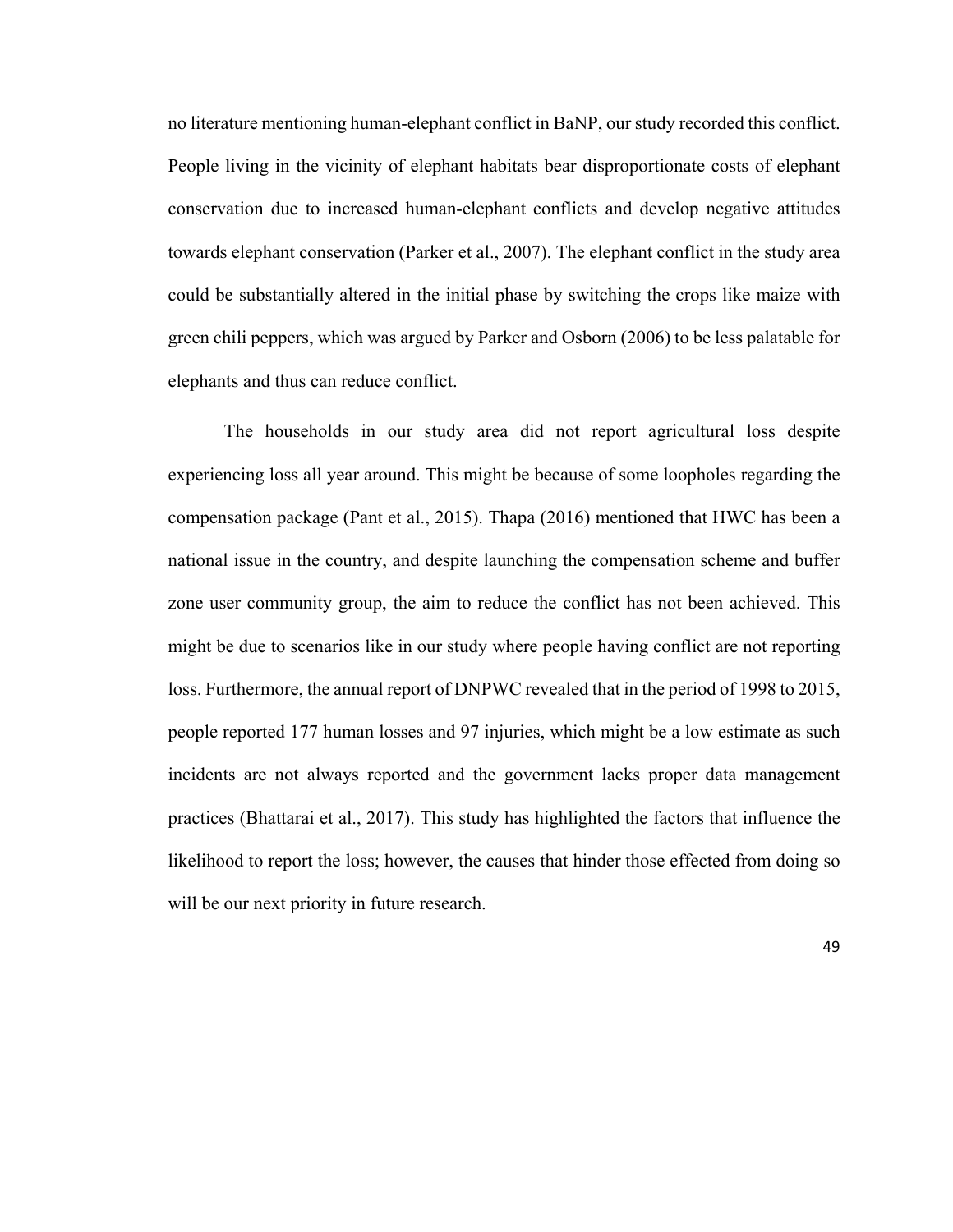# **References**

- Acharya, K. P., Paudel, P. K., Jnawali, S. R., Neupane, P. R., & Köhl, M. (2017). Can forest fragmentation and configuration work as indicators of human–wildlife conflict? Evidences from human death and injury by wildlife attacks in Nepal. Ecological Indicators, 80, 74-83. doi:10.1016/j.ecolind.2017.04.037.
- Acharya K.P, Paudel P.K, Neupane P.R, Köhl M. (2016) Human-Wildlife Conflicts in Nepal: Patterns of Human Fatalities and Injuries Caused by Large Mammals. PLoS ONE11(9): e0161717. https://doi.org/10.1371/journal.pone.0161717.
- Alberini A. and Cooper J. (2000). Applications of the contingent valuation method in developing countries: A survey (FAO Economic and Social development paper 146), Rome Food and Agriculture Organization of the United Nations.
- Al-Ghamdi A.S. (2002). Using logistic regression to estimate the influence of accident factors on accident severity. Accident Analysis and Prevention, 34 (6) (2002), pp. 729-741.
- Ayadi, D.P. (2011). Human-wildlife conflict in buffer zone area: A study of Banke National Park, Nepal (Unpublished master's thesis).
- Bajimaya, S. (2012) Managing human–wildlife conflict in Nepal. In Biodiversity Conservation in Nepal: A Success Story (eds K.P. Acharya & M. Dhakal), pp. 21- 34. Department of National Parks and Wildlife Conservation, Kathmandu, Nepal.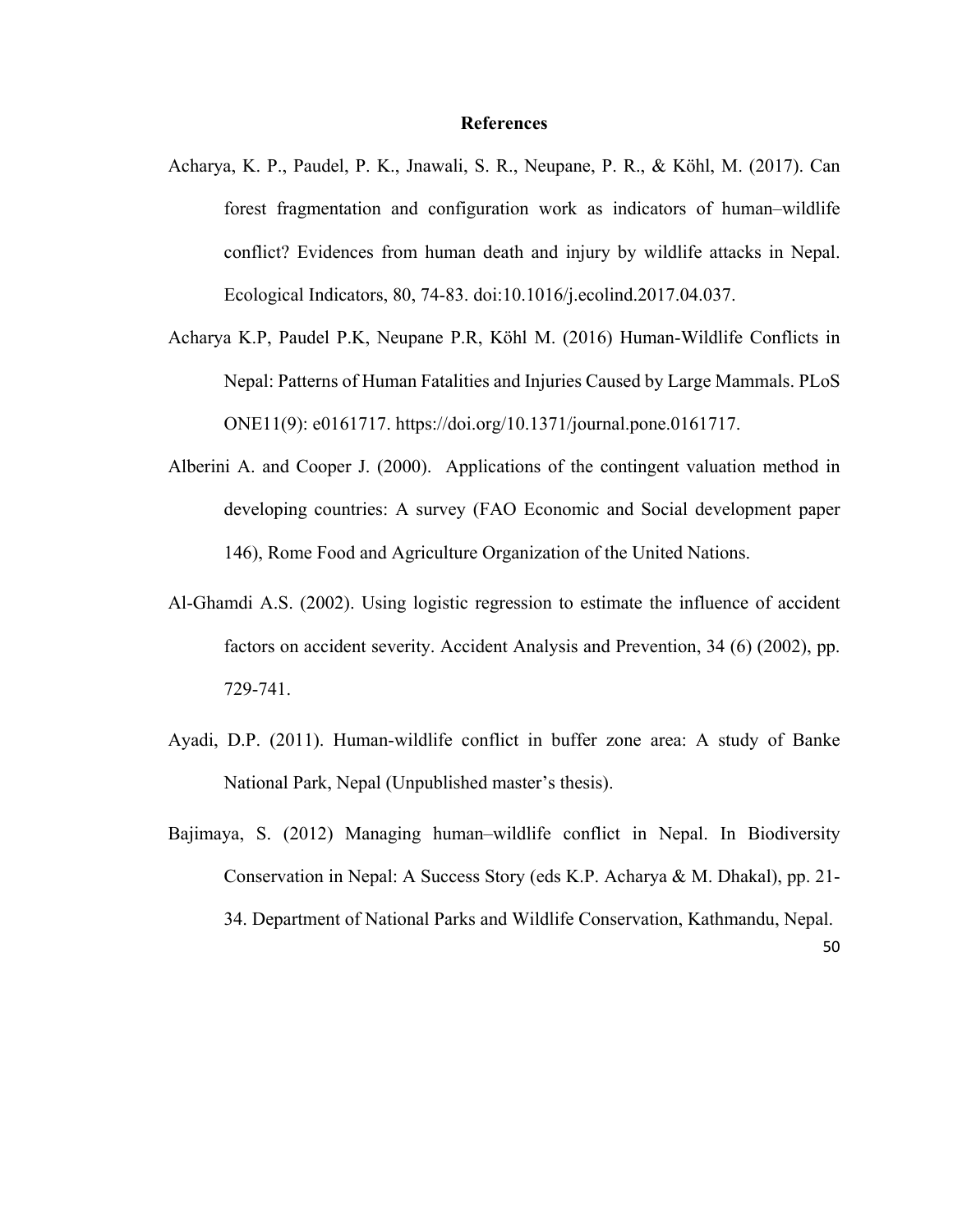BaNP (Banke National Park), 2017.

http://bankenationalpark.gov.np/index.php/biodiversity. Accessed on 17<sup>th</sup> December 2017).

- Bhattacharjee, A., Anadón, J., Lohman, D., Doleck, T., Lakhankar, T., Shrestha, B., Krakauer, N. (2017). The Impact of Climate Change on Biodiversity in Nepal: Current Knowledge, Lacunae, and Opportunities. Climate, 5(4), 80. doi:10.3390/cli5040080.
- Bhattarai, B. R., Wright, W., Poudel, B. S., Aryal, A., Yadav, B. P., & Wagle, R. (2017). Shifting paradigms for Nepal's protected areas: History, challenges and relationships. *Journal of Mountain Science, 14*(5), 964-979. doi:10.1007/s11629- 016-3980-9.
- Budha, P.B. 2015. Current state of knowledge on invasive and alien fauna of Nepal. Journal of Institute of Science and Technology 20: 68-81.
- Central Bureau of Statistics (2012). National Population Census 2011: Household and Population by Sex Ward Level, Banke. Thapathali, Kathmandu, November 2012.
- Cramer, J. S. (2011). Logit models from economics and other fields. Cambridge: Cambridge Univ. Press.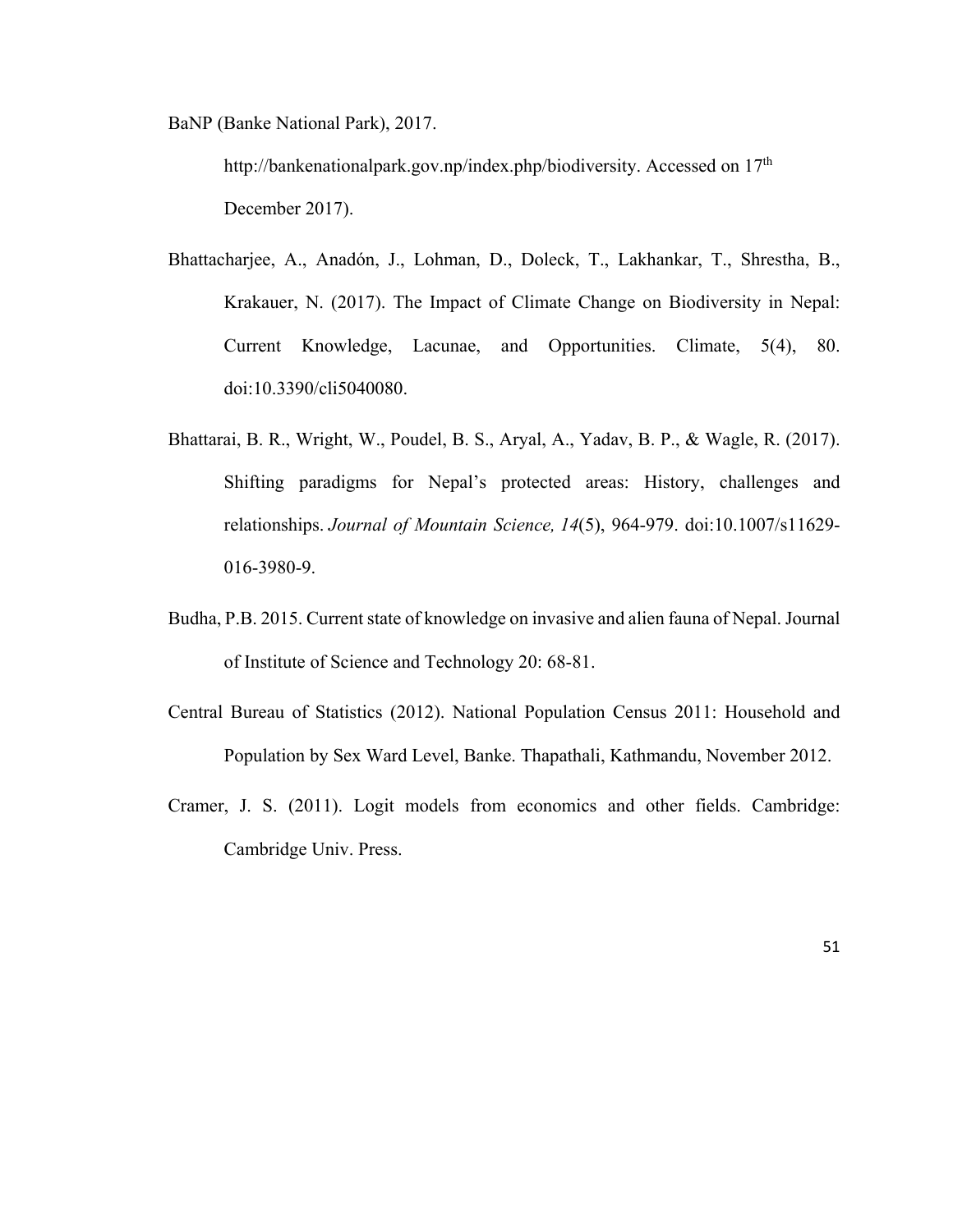- http://dof.gov.np/dof\_community\_forest\_division/community\_forestry\_dof. Retrieved on 07/11/2018.
- DFRS, 2015. State of Nepal's Forests. Forest Resource Assessment (FRA) Nepal, Department of Forest Research and Survey (DFRS). Kathmandu, Nepal.
- Dickman, A. J. (2010). Complexities of conflict: The importance of considering social factors for effectively resolving human-wildlife conflict. Animal Conservation, 13(5), 458-466. doi:10.1111/j.1469-1795.2010.00368. x.
- DNPWC (2017). Profiling of Protected and Human Wildlife Conflicts Associated Wild Animals in Nepal. Department of National Parks and Wildlife Conservation, Kathmandu, Nepal.
- DNPWC (Department of National Parks and Wildlife Conservation), 2018. http://www.dnpwc.gov.np (accessed on  $11<sup>th</sup>$  July 2018).
- Eden, M. V., Ellis, E., & Bruyere, B. L. (2016). The Influence of Human–Elephant Conflict on Electric Fence Management and Perception Among Different Rural Communities in Laikipia County, Kenya. Human Dimensions of Wildlife, 21(4), 283-296. doi:10.1080/10871209.2016.1149746.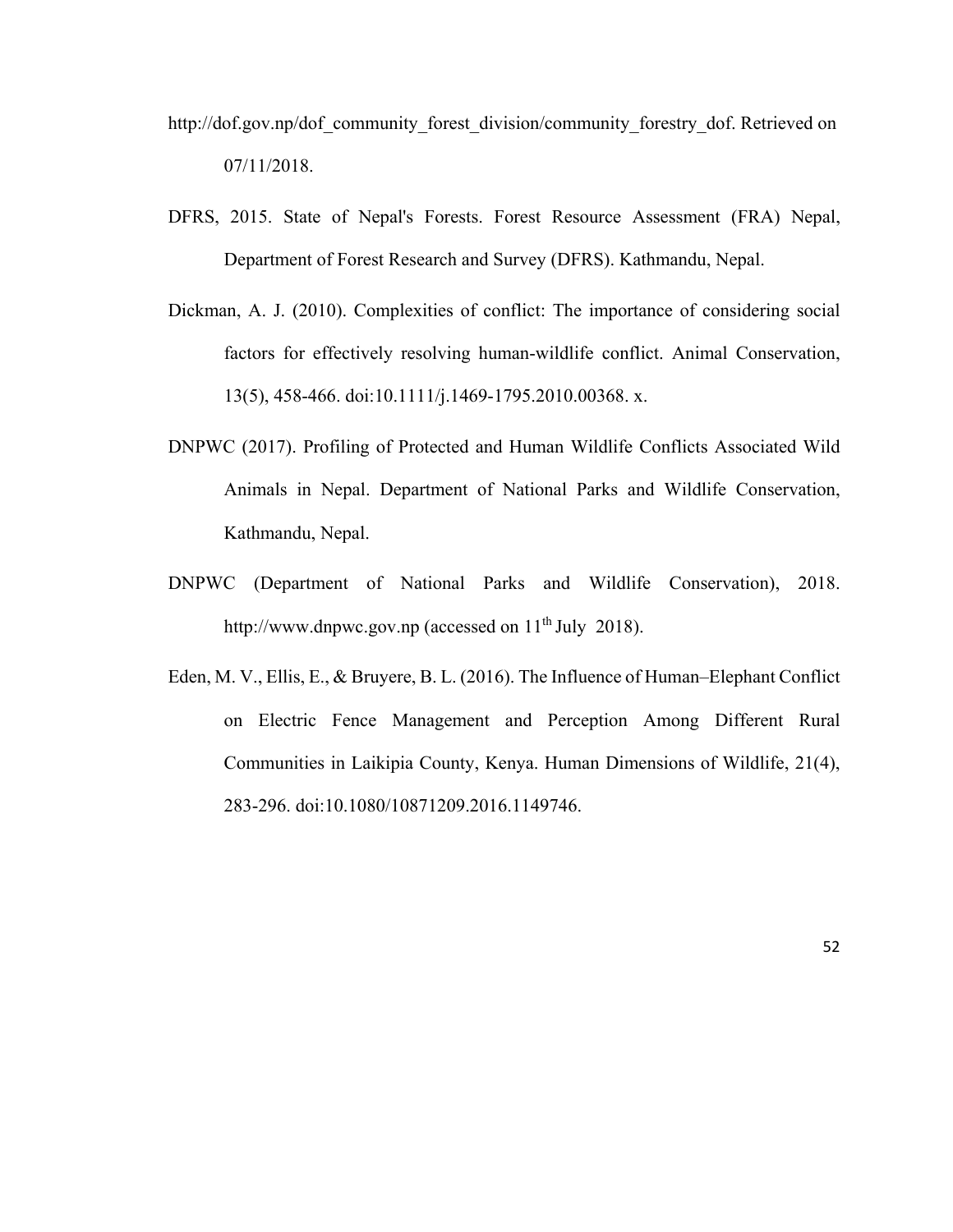- Fiallo, E., & Jacobson, S. (1995). Local Communities and Protected Areas: Attitudes of Rural Residents Towards Conservation and Machalilla National Park, Ecuador. Environmental Conservation, 22(3), 241-249. doi:10.1017/S037689290001064X.
- Gardener, M. (2012). Statistics for Ecologists Using R and Excel Data Collection, Exploration Analysis and Presentation. Exeter: Pelagic Publishing.
- Government of Nepal, 2009. Wildlife damage relief guideline. Ministry of Forest and Soil Conservation, Kathmandu, Nepal.
- Hoare, R. (2015). Lessons From 20 Years of Human–Elephant Conflict Mitigation in Africa. Human Dimensions of Wildlife, 20(4), 289-295. doi:10.1080/10871209.2015.1005855.
- Jnawali, S.R., Baral, H.S., Lee, S., Acharya, K.P., Upadhyay, G.P., Pandey, M., Shrestha, R., Joshi, D., Laminchhane, B.R., Griffiths, J., Khatiwada, A. P., Subedi, N., and Amin, R. (compilers) (2011). The Status of Nepal Mammals: The National Red List Series, Department of National Parks and Wildlife Conservation Kathmandu, Nepal.
- Kaitopok, J. P. (2015). Assessment of economic cost of human/elephant conflict in Tsavo Conservation Area, Kenya (Unpublished master's thesis).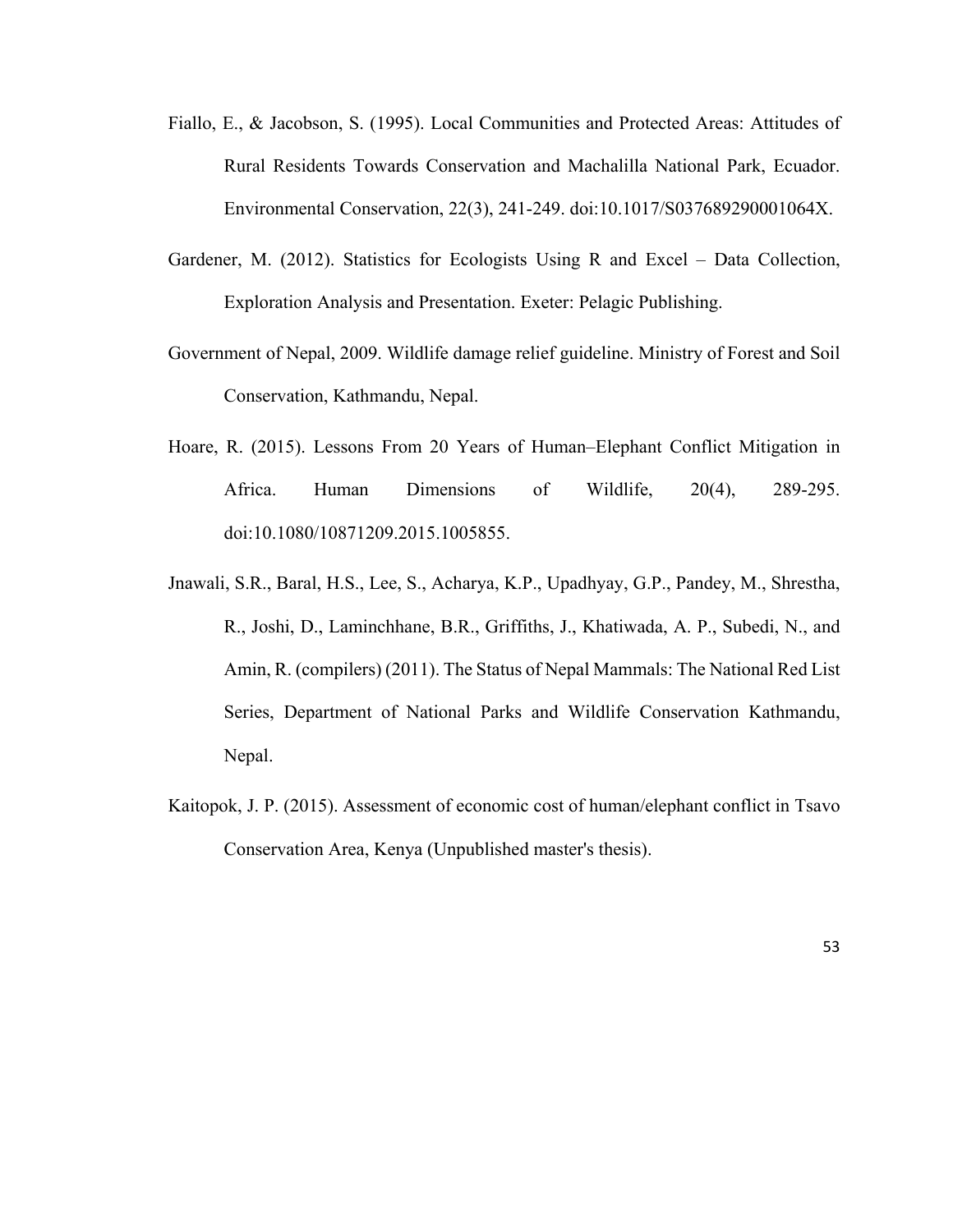- Karlsson, J., & Sjöström, M. (2007). Human attitudes towards wolves, a matter of distance. Biological Conservation, 137(4), 610-616. doi: 10.1016/j.biocon.2007.03.023.
- Karanth, K. K., & Nepal, S. K. (2011). Local Residents Perception of Benefits and Losses From Protected Areas in India and Nepal. *Environmental Management, 49*(2), 372- 386. doi:10.1007/s00267-011-9778-1.
- Karanth KK, Gopalaswamy AM, DeFries R, Ballal N (2012). Assessing Patterns of Human-Wildlife Conflicts and Compensation around a Central Indian Protected Area. PLoS ONE 7(12): e50433. https://doi.org/10.1371/journal.pone.0050433.
- Linkie, M., Dinata, Y., Nofrianto, A., & Leader-Williams, N. (2007). Patterns and perceptions of wildlife crop raiding in and around Kerinci Seblat National Park, Sumatra. *Animal Conservation,10*(1), 127-135. doi:10.1111/j.1469- 1795.2006.00083.x.
- Local Governance and Community Development Programme-II, 2018. http://lgcdp.gov.np/nepal-new-structure-gaupalika-nagarpalika-list. Retrieved on 07/12/2018.
- Neupane, B. 2018. Situation of Human Elephant Conflict (HEC0 and approaches for mitigating HEC in surrounding VDCs of Jalthal forest in Jhapa district, Nepal.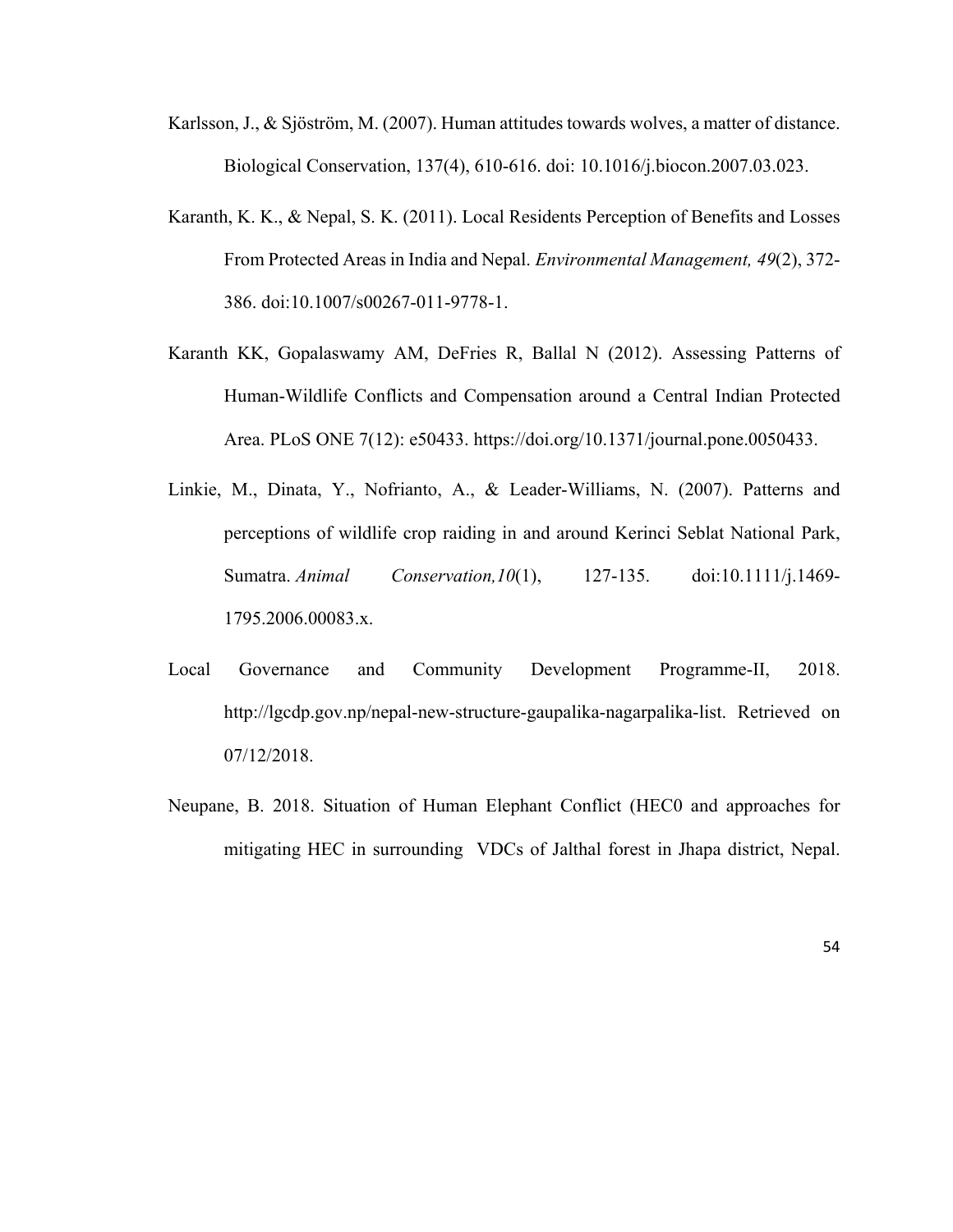Detailed final Report. Report with major findings (Part-I). Submitted to: The Rufford Foundation, UK. 11<sup>th</sup> March, 2018.

- Neupane, D., Kunwar, S., Bohara, A. K., Risch, T. S., & Johnson, R. L. (2017). Willingness to pay for mitigating human-elephant conflict by residents of Nepal. Journal for Nature Conservation, 36, 65-76. doi:10.1016/j.jnc.2017.02.004.
- Ogra, M.V. (2008). Human–wildlife conflict and gender in protected area borderlands: a case study of costs, perceptions, and vulnerabilities from Uttarakhand (Uttaranchal), India. Geoforum, 39 (2008), pp. 1408-1422.
- Pandey, S., & Bajracharya, S. (2016). Crop Protection and Its Effectiveness against Wildlife: A Case Study of Two Villages of Shivapuri National Park, Nepal. *Nepal Journal Of Science And Technology, 16*(1), 1-10. doi:http://dx.doi.org/10.3126/njst.v16i1.14352.
- Pandey P., Shaner P.J.L., Sharma H.P. (2016). The wild boar as a driver of human-wildlife conflict in the protected park lands of Nepal. *European Journal of Wildlife Research 62*:1, 103-108.
- Pant, G., Dhakal, M., Pradhan, N. M., Leverington, F., & Hockings, M. (2015). Nature and extent of human–elephant Elephas maximus conflict in central Nepal. Oryx, 50(04), 724-731. doi:10.1017/s0030605315000381.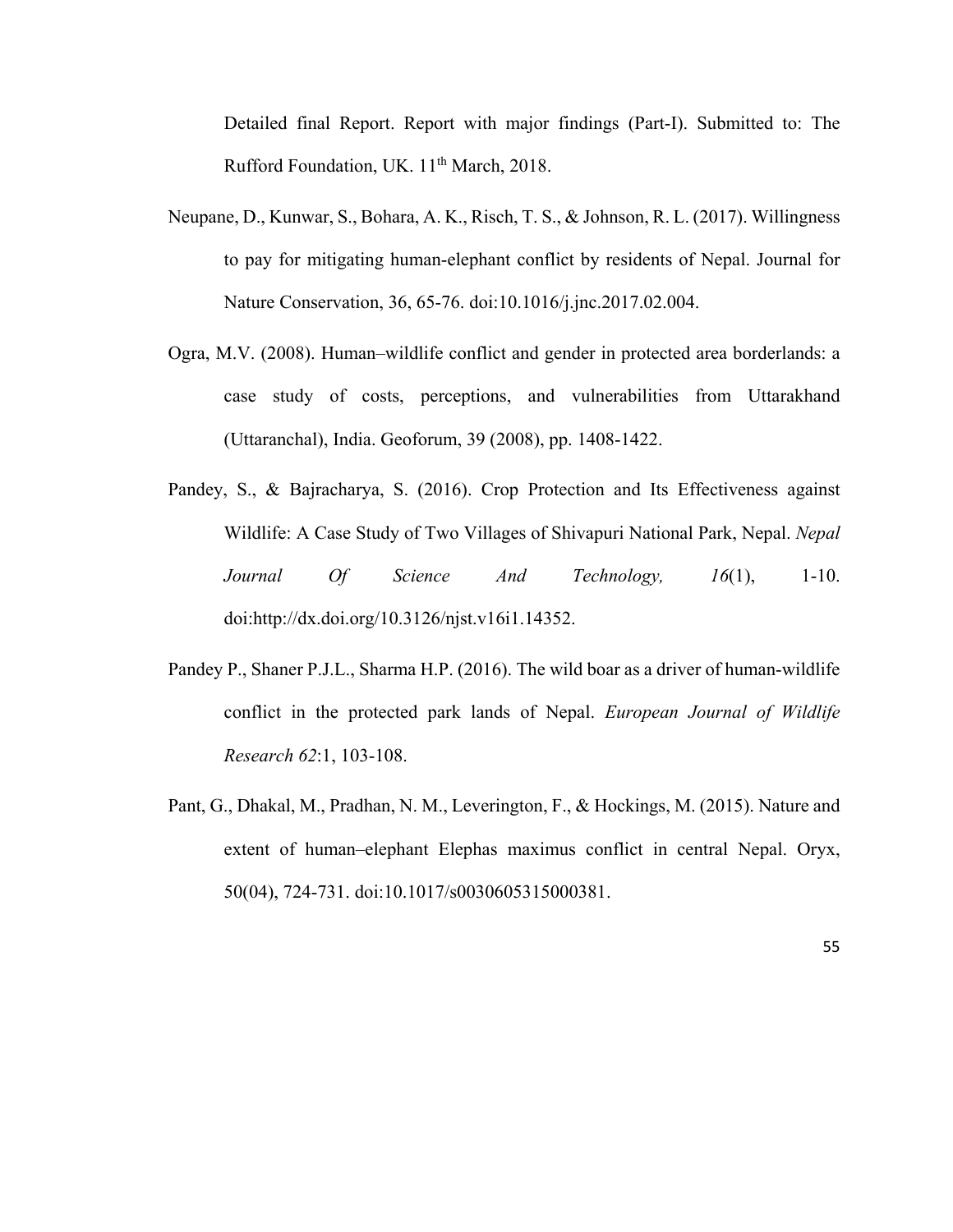- Parker, G. E., & Osborn, F. V. (2006). Investigating the potential for chilli Capsicum spp. to reduce human-wildlife conflict in Zimbabwe. *Oryx, 40*(03), 343. doi:10.1017/s0030605306000822.
- Parker, G. E., Osborn, F. V., Hoare, R. E. & Niskanen, L. S. 2007. Human-Elephant Conflict Mitigation: A Training Course for Community-Based Approaches in Africa. Participant's Manual. Elephant Pepper Development Trust, Livingstone, Zambia and IUCN/SSC AfESG, Nairobi, Kenya.
- Paudel, P. K., Bhattarai, B. P., & Kindlmann, P. (2011). An Overview of the Biodiversity in Nepal. Himalayan Biodiversity in the Changing World, 1-40. doi:10.1007/978- 94-007-1802-9\_1.
- PCLG. 2012. Nepalese Compensation Schemes- Chitwan National Park. Poverty and Conservation Learning Group (PCLG) Case Study no.1, International Institute for Environment and Development (IIED).
- Peng, C. J., Lee, K. L., & Ingersoll, G. M. (2002). An Introduction to Logistic Regression Analysis and Reporting. *The Journal of Educational Research, 96(1), 3-14*. doi:10.1080/00220670209598786.
- Research and Development Center-Nepal, 2018. Final Report on "Conservation effectiveness of Banke National Park". Submitted to Planning Section, Planning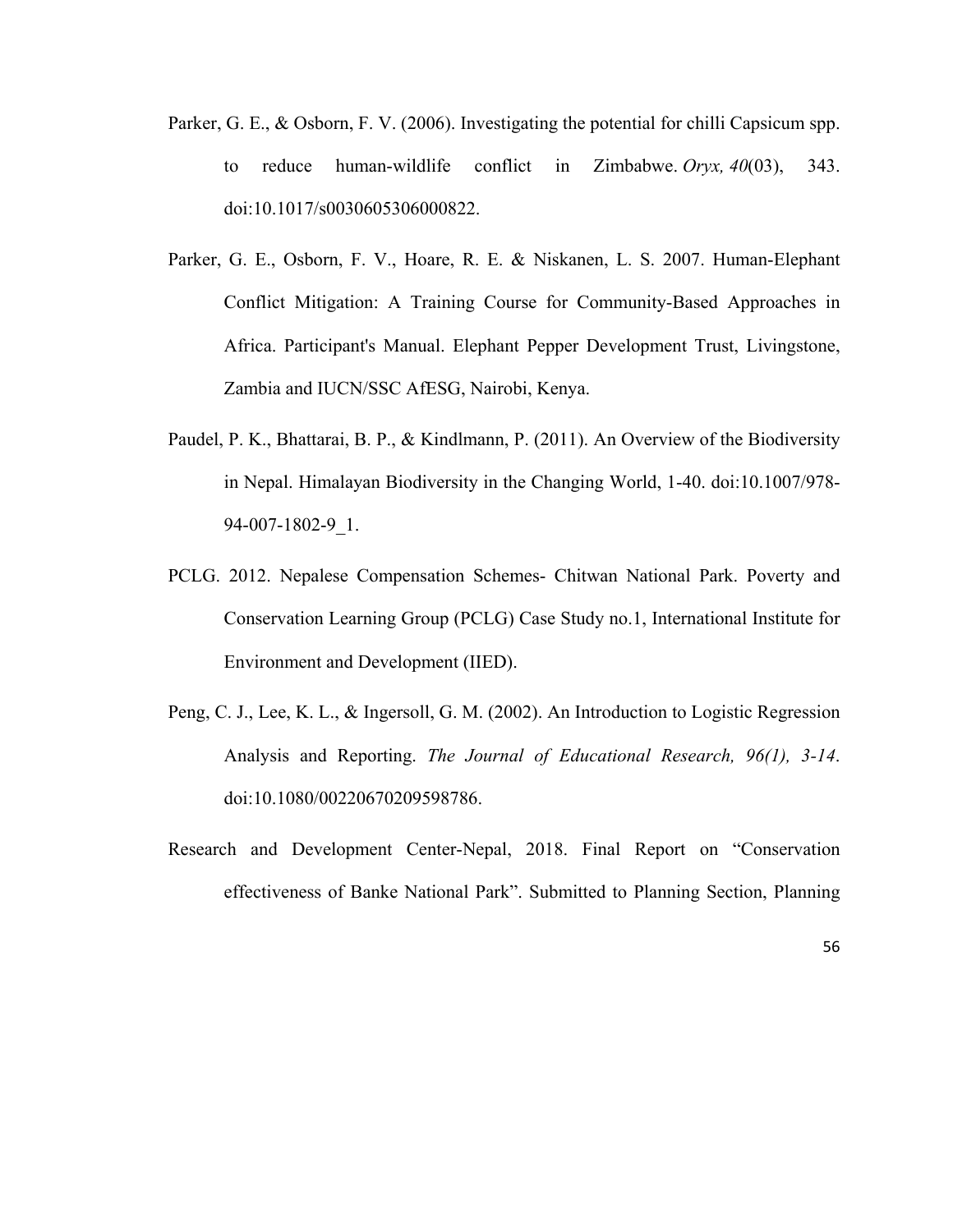and Management Division, Department of National Parks and Wildlife Conservation (DNPWC), Babarmahal, Kathmandu, Nepal.

- Sapkota, S., Aryal, A., Baral, S. R., Hayward, M. W., & Raubenheimer, D. (2014). Economic Analysis of Electric Fencing for Mitigating Human-wildlife Conflict in Nepal. *Journal of Resources and Ecology, 5*(3), 237-243. doi:10.5814/j.issn.1674- 764x.2014.03.006.
- Shrestha, B. B. (2016). Invasive Alien Plant Species in Nepal. P. K. Jha, M. Siwakoti and S. Rajbhandary (Eds.) Frontiers of Botany. Central Department of Botany, Tribhuvan University, Kirtipur, Kathmandu. pp. 269.
- Shrestha, U. B., Shrestha, S., Chaudhary, P., & Chaudhary, R. P. (2010). How Representative is the Protected Areas System of Nepal? Mountain Research and Development, 30(3), 282-294. doi:10.1659/mrd-journal-d-10-00019.1
- Sitati, N. W., Walpole, M. J., & Leader-Williams, N. (2005). Factors affecting susceptibility of farms to crop raiding by African elephants: Using a predictive model to mitigate conflict. Journal of Applied Ecology, 42(6), 1175-1182. doi:10.1111/j.1365-2664.2005.01091.x.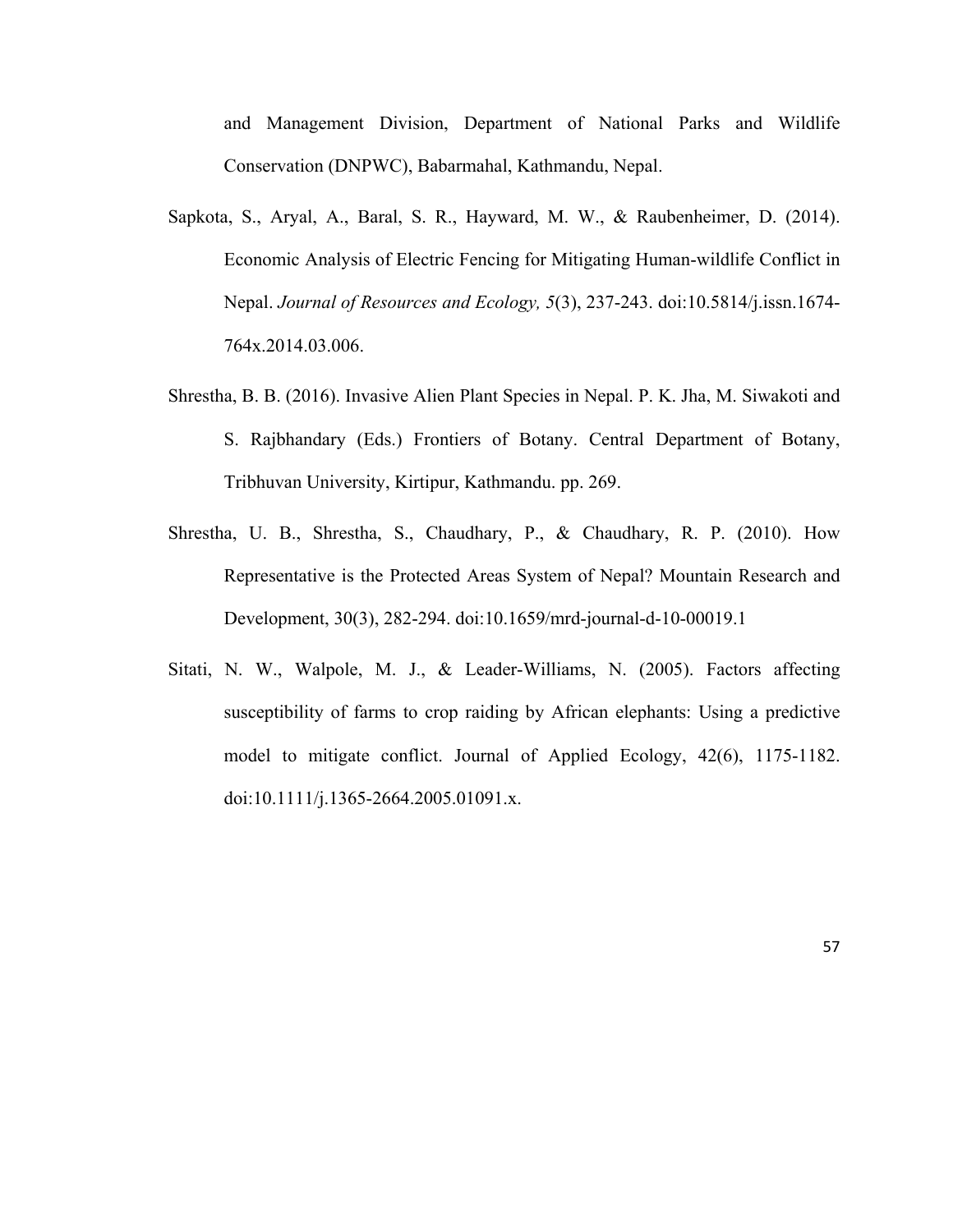- Sprague, D. S. and Iwasaki, N. (2006): "Coexistence and exclusion between humans and monkeys in Japan: Is either really possible?" J. Ecological and Environmental Anthropology, 2(2): pp 30-43.
- Sreejesh S., Mohapatra S., Anusree M.R. (2014) Binary Logistic Regression. In: Business Research Methods. Springer, Cham.
- Stefanski, L., & Carroll, R. (1985). Covariate Measurement Error in Logistic Regression. The Annals of Statistics, 13(4), 1335-1351.
- Sunquist, M. (2010). "What Is a Tiger? Ecology and Behavior." *Tigers of the World*. pp. 19–33., doi:10.1016/b978-0-8155-1570-8.00002-5.
- The World Bank, (2018b). Why Forests are Key to Climate, Water, Health, and Livelihoods. http://www.worldbank.org/en/news/feature/2016/03/18/why-forestsare-key-to-climate-water-health-and-livelihoods. Retrieved on 07/11/2018.
- Teorell, J., & Svensson, T. (2007). Att fråga och att svara: Samhällsvetenskaplig metod. Malmö: Liber AB.
- Udmale, P., Ichikawa, Y., Manandhar, S., Ishidaira, H., & Kiem, A. S. (2014). Farmers' perception of drought impacts, local adaptation and administrative mitigation measures in Maharashtra State, India. Internal Journal of Disaster Risk Reduction, 250-269.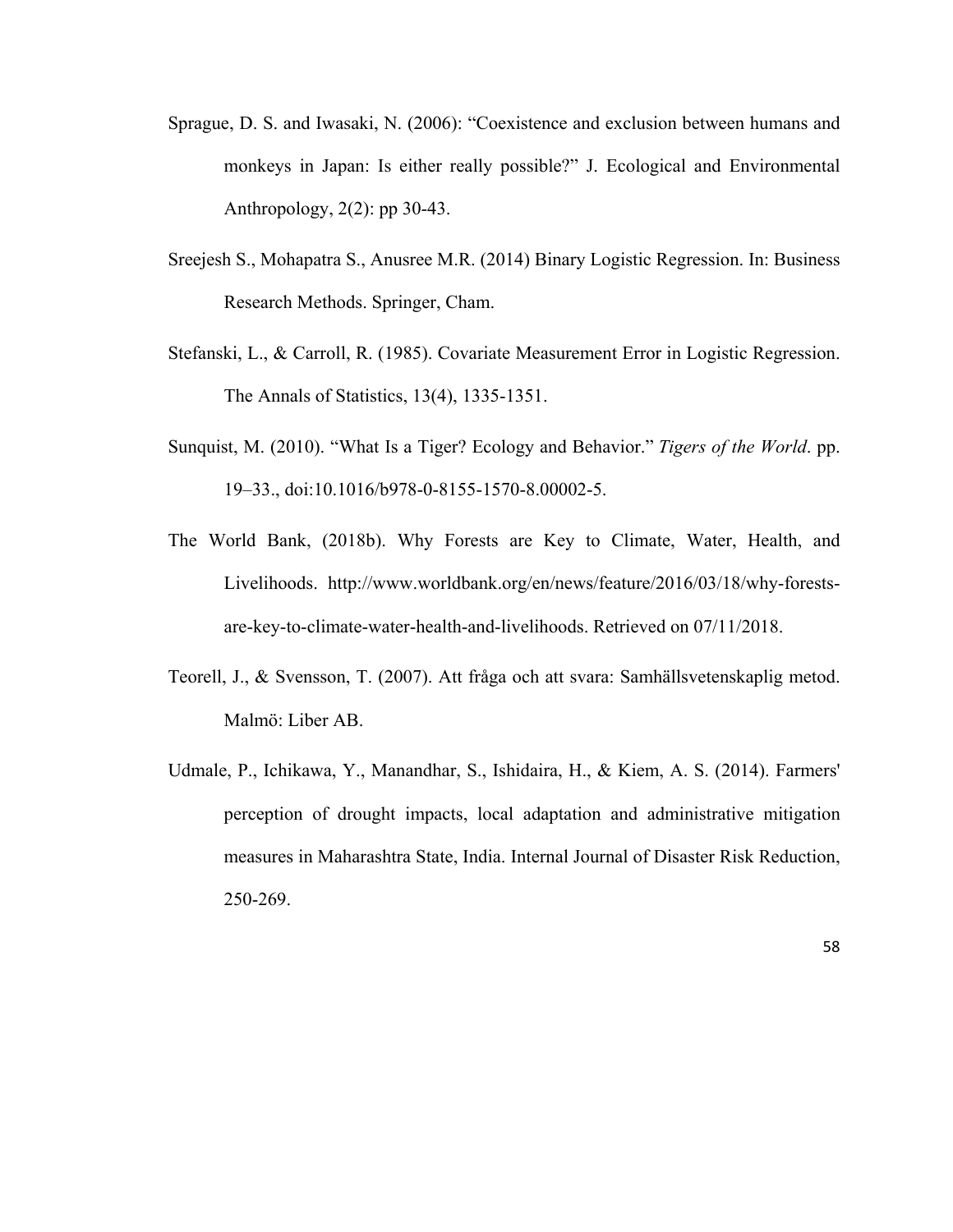- UN, 2005. Household Sample Surveys in Developing and Transition Countries. Department of Economic and Social Affairs, Statistics Divisions. Series F No. 96.
- Upadhyay, S. 2013. Wildlife Damages, Mitigation Measures and Livelihoods Issues around Chitwan National Park, Nepal. Department of International Environment and Development Studies. Master Thesis.
- USAID, 2018. Agriculture and Food Security. https://www.usaid.gov/nepal/agricultureand-food-security. Retrieved on 07/11/2018.
- Vijayan S. and Pati B. P. (2002). Impact of Changing Cropping Patterns on Man-Animal Conflicts Around Gir Protected Area with Specific Reference to Talala Sub-district, Gujarat, India. Population and Environment, 23(6): 541-559.
- White, P. C., Jennings, N. V., Renwick, A. R. and Barker, N. H. (2005), Review: Questionnaires in ecology: a review of past use and recommendations for best practice. Journal of Applied Ecology, 42: 421-430. doi:10.1111/j.1365- 2664.2005.01032.x.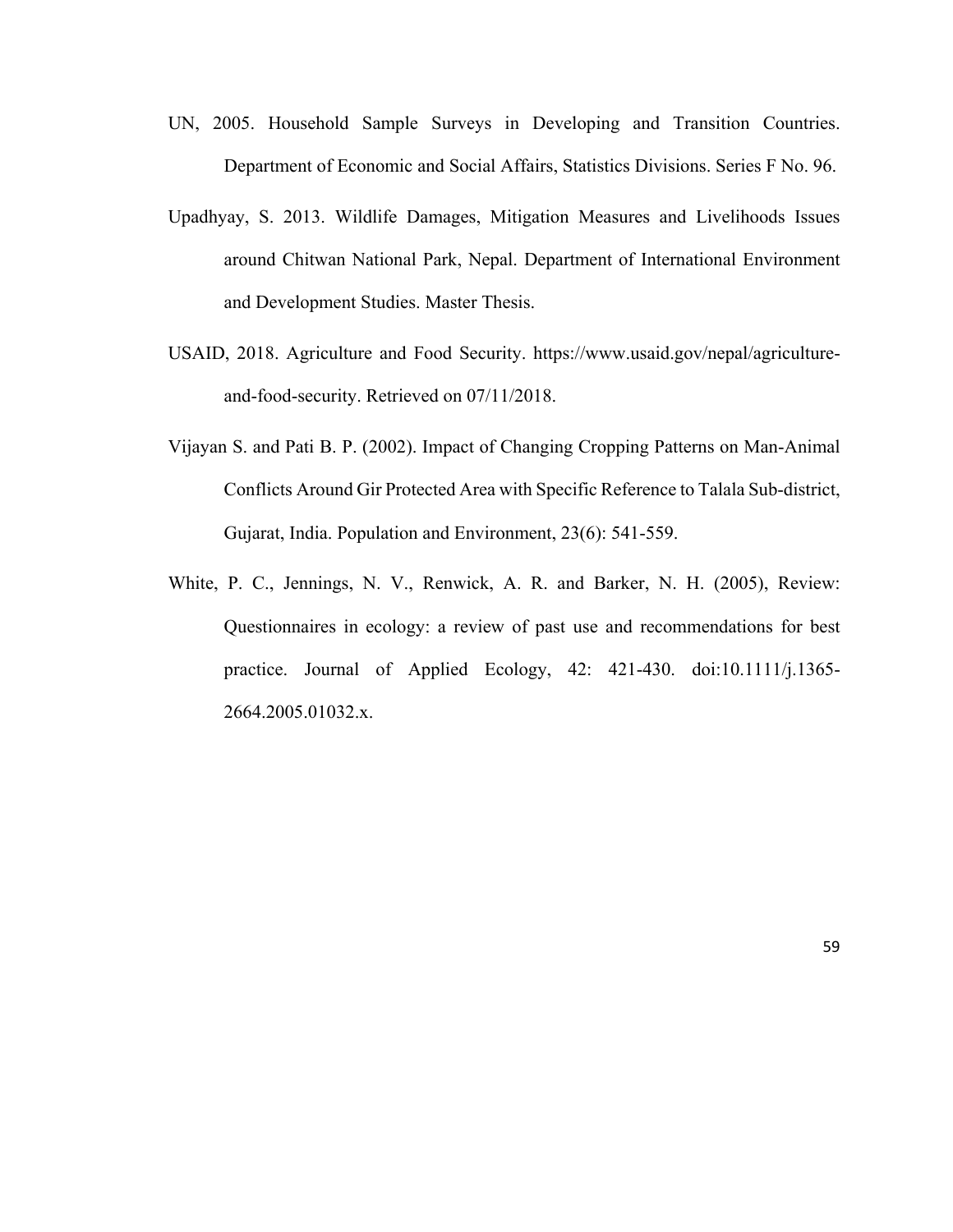#### **3: Flood Impacts and Trauma: A case study of Banke District, Nepal**

### **3.1 Introduction**

Nepal, a developing country in South Asia, is among the 20 most disaster-prone countries in the world and is ranked 30<sup>th</sup> in terms of flood risk (Nepal Red Cross Society, 2015). Among developing countries, Nepal is ranked  $11<sup>th</sup>$  in disaster vulnerability and has been identified as a global "hotspot" for natural disasters (US Agency for International Development, 2018; Dilley et al., 2005). Floods and landslides are the most damaging among natural disasters in terms of economic damage and causes of death in the country (Gautam and Phaiju, 2013). Nepal is particularly vulnerable to precipitation-related issues due to varying altitude (60m to 8850m above sea level) and over 6,000 rivers and rivulets rushing down the steep mountain slopes of the Himalayas (Karki et al., 2011). Annually, it is estimated that approximately 358 human lives are lost, 14,033 households are affected, and millions of Nepalese Rupee are lost due to water induced disasters like floods, landslides, and avalanches in Nepal (Department of Water Induced Disaster Prevention, 2014; Gautam and Phaiju, 2013).

Because of its unique set of geographical features, Nepal is at a high risk for flash floods and experiences them regularly. Flash floods are hazardous and usually unpredictable, and thus often result in a considerable loss of life and property (Ashley and Ashley, 2008). Flash floods have a high destructive capacity in a very short period of time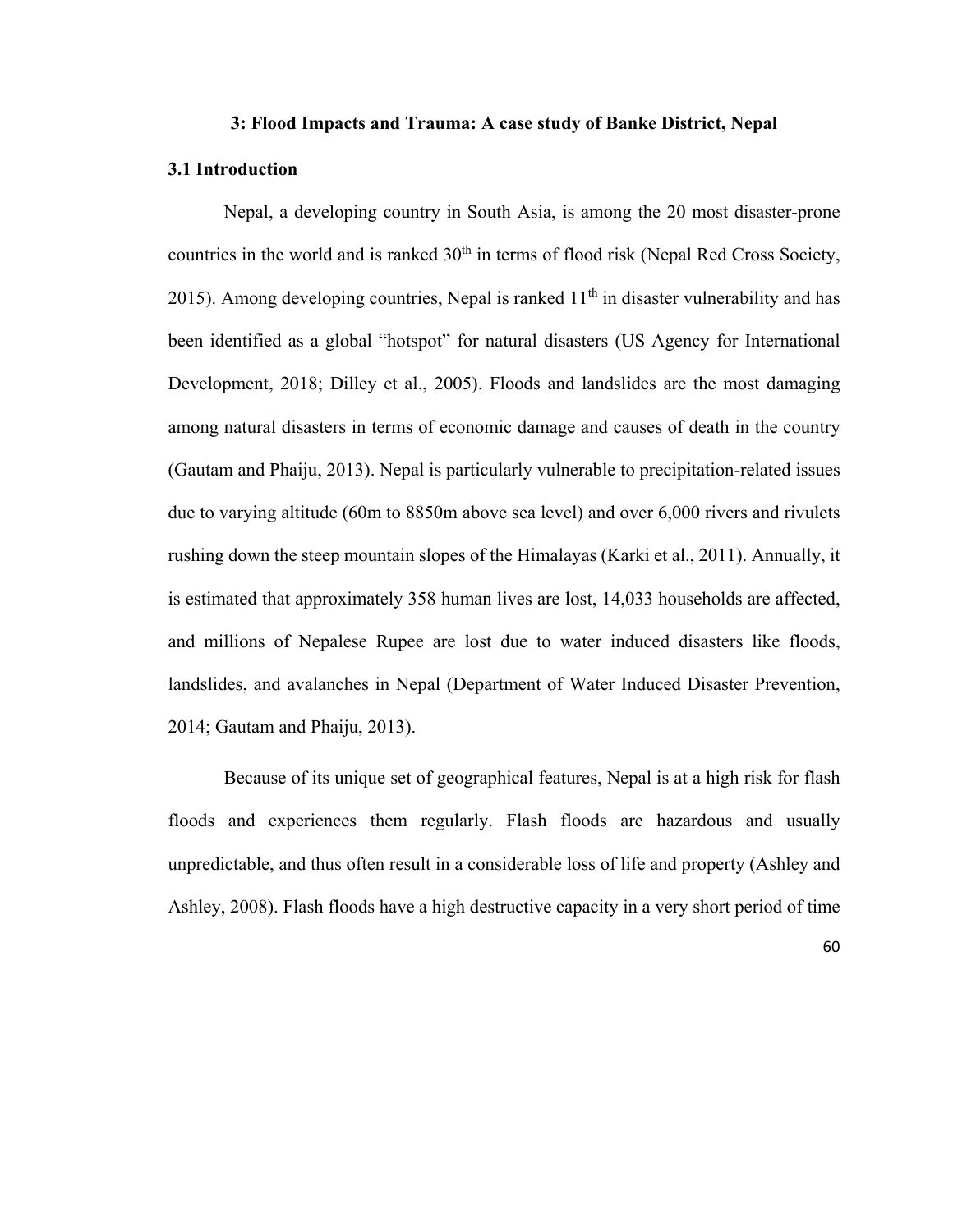and can occur in small rivers as well as the large ones (The Associated Programme on Flood Management, 2007). For example, a flash flood that originated in the Seti River of the country on the  $5<sup>th</sup>$  of May 2012 swept away the settlement of Kharapani, where 40 people were found dead, 31 people went missing, and 23 buildings were completely swept away, destroying lives and livelihoods (Sharma et al., 2015).

These losses are not only physical and tangible; emotional trauma accentuates the overall physical loss suffered by such extreme natural disasters. A traumatic event is considered "any event that puts a person or someone close to him/her at the risk of serious harm or death" (The Mental Health Foundation, 2018). Thus, surviving a flood can often constitute traumatic experience as it affects both the physical well-being of the victim and can affect short- and long-term mental well-being (Tapsell and Tunstall, 2000). Natural or climatic hazards can result in psychological and mental health issues associated with loss, disruption, and displacement (Walker-Springett et al., 2017; Few, 2007). The primary and secondary stressors after a flood event result in psychological or emotional trauma (Stanke et al., 2012). Primary stressors include injury or property loss, which arise during the flood event and are experienced at the time of the event. However, secondary stressors follow as a result or an aftermath of primary stressors and include infrastructure failure, challenges in returning to normality, and failure to adjust to new living circumstances due to disasters (Lock et al., 2012; Stanke et al., 2012; Carrol et al., 2009). Consequently, secondary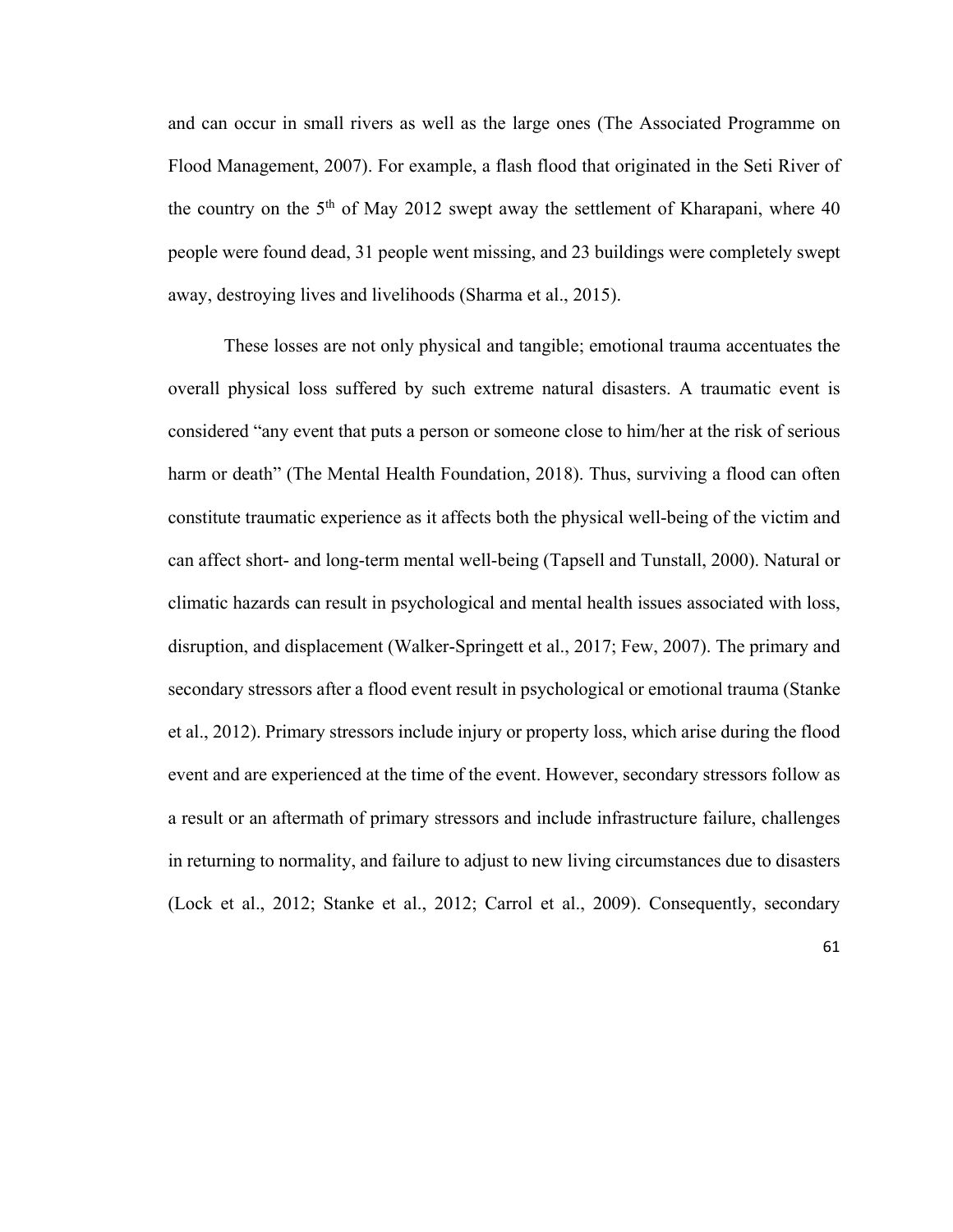stressors are also indirectly related to economic stress associated with recovering, which occurs as people try to repair their lives, properties, and relationships (Overstreet et al., 2010).

Emotional well-being can be affected long after the aftermath of a flood, influenced by following evacuation and recovery processes, cleaning up, repairing the damaged structures, dealing with builders, and filing insurance claims (Carrol et al., 2009; Thrush et al., 2005; Ohl and Tapsell, 2000). Socio-economic factors along with flood severity have also been shown to be connected to the prevalence of mental health disorders (Lamond et. al., 2015). Thus, the emotional trauma that results from secondary stressors needs to be better understood and addressed. This problem is even more acute for countries like Nepal, where even some of the physical damages are not adequately studied.

Many studies related to the aftermath of disasters have addressed the relationship between primary stressors and psychological distress, anxiety, depression, and even suicidal ideation (Arnberg et al., 2013; Stratta et al., 2012). However, literature lacks sufficient research based on secondary stressors, which play a significant role in recovering from trauma after any natural disaster. To address this research gap, this study aims to explore the relationship between emotional trauma and demographic characteristics, types and prevalence of loss, and the socio-economic costs of related damage after a flood.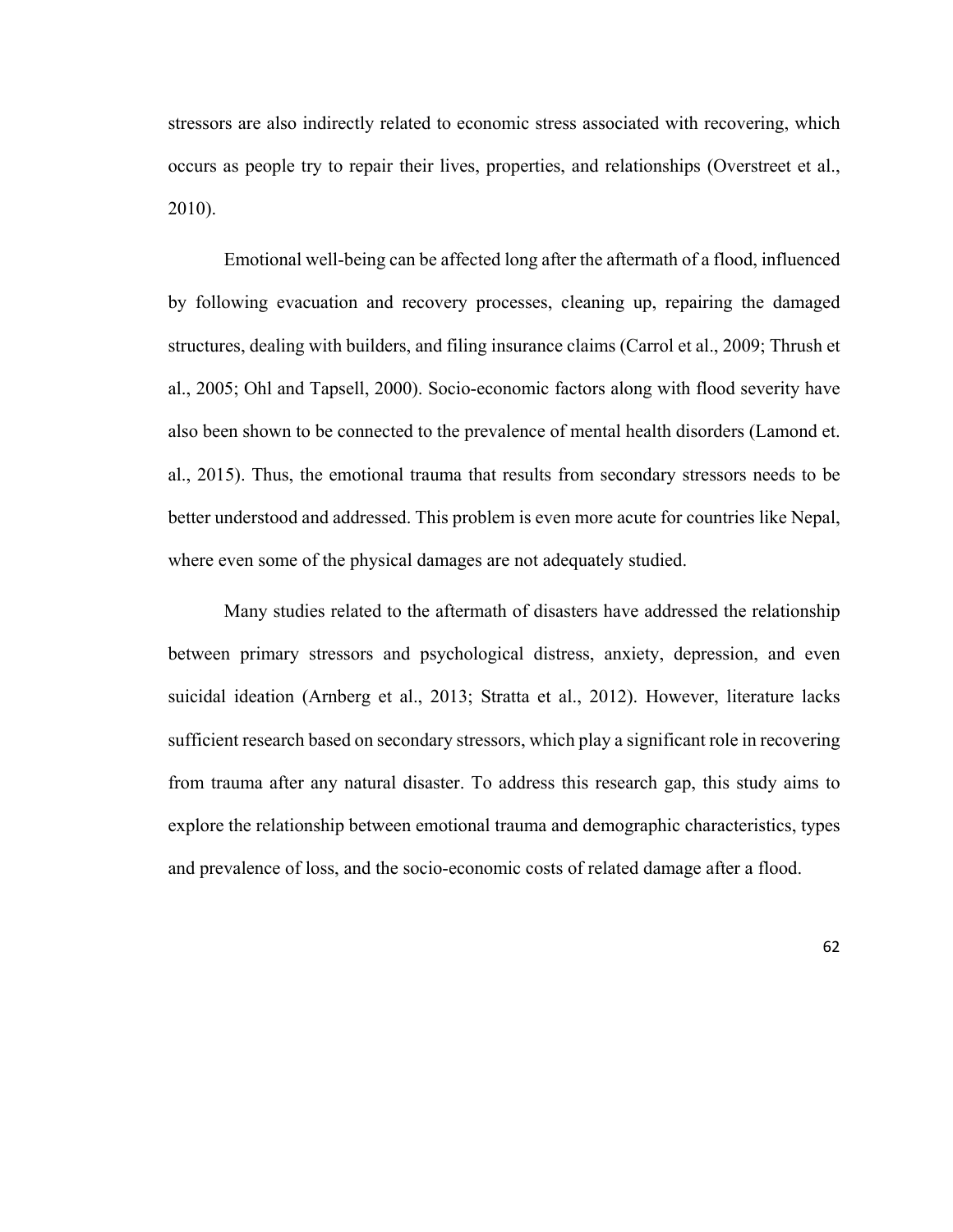# **3.2 Methods**

#### *3.2.1 Study Area and Survey Design*

Although Nepal has experienced severe and recurring flood events throughout its history, there have been few relevant peer-reviewed studies for these phenomena since 1990 (Rufat et al., 2015). For over three decades, government reports have recorded the disasters and calculated the related impacts such as the number of deaths and loss of property (Tuladhar, 2012). While it is customary for government and the relevant bodies to record the physical impacts of floods, the trauma, such as the intrinsic sense of security and control of the population that results from floods, is seldom measured and addressed. Moreover, the Government of Nepal spends only about 1% of its budget on mental health out of the already meager allocation of the national budget to the health sector, reported to be less than 3% (Regmi et al., 2004). However, the psychological distress in survivors of floods tend to exacerbate physical illnesses and is known to leave lasting emotional effects on the lives of ordinary people (Alderman et al., 2012; Kesselman, 1986). This research was conducted to evaluate the role of demographic and socioeconomic factors, as well as the types of losses, in explaining the likelihood of an individual's recovery after a flooding disaster in Nepal.

Several villages of the Terai region of the country are frequently affected by flooding in the lower West Rapti River (WRR) Basin, where extreme flood events were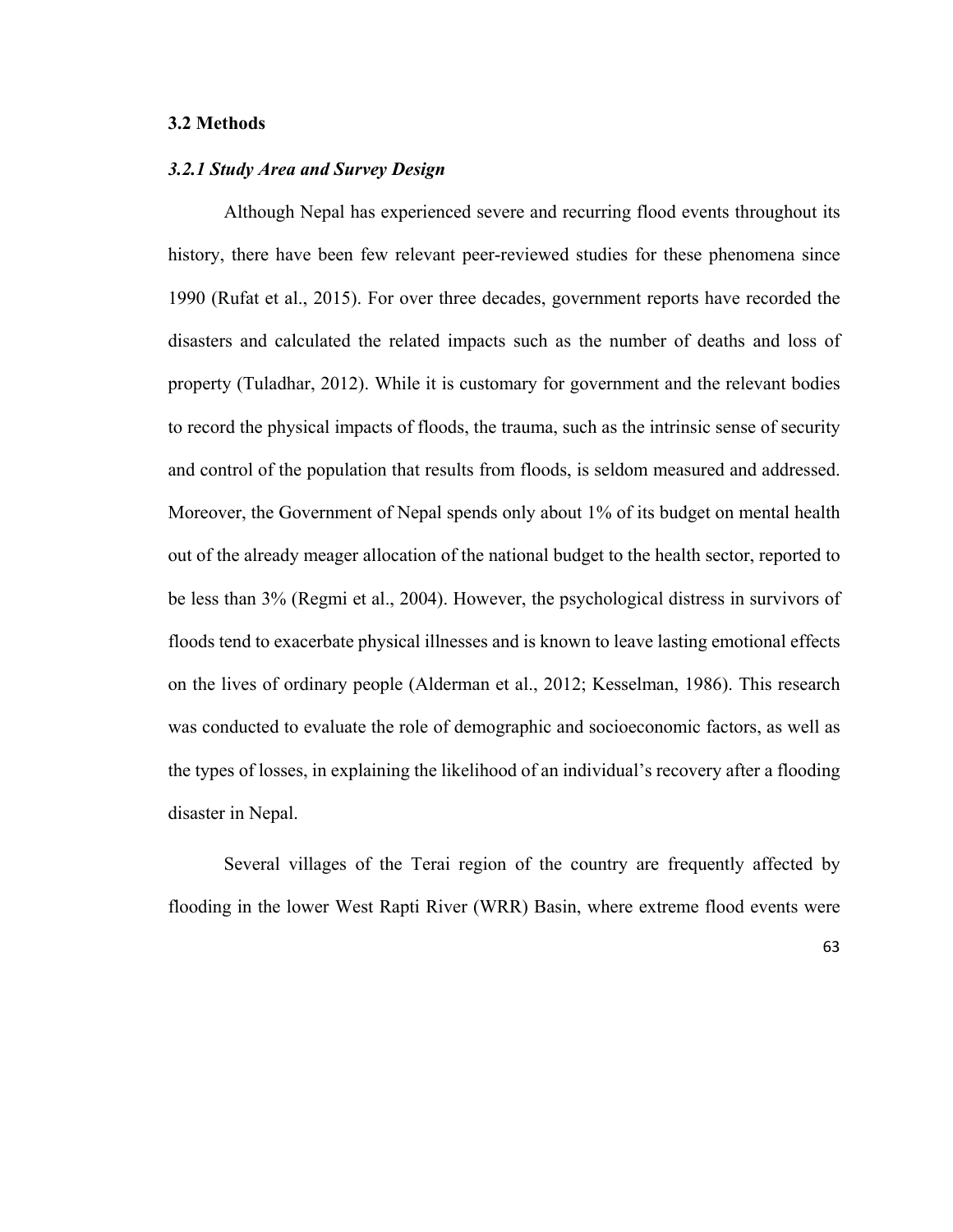recorded in 1977, 1981, 1983, 1989, 1998, 2006, 2007, 2009, and 2012 (Gautam and Phaiju, 2013). The region is located in the southern belt of the country that occupies 17% of the total land area and is at the northern edge of the Indo-Gangetic plain (Adhikari, 2013). The region has numerous rivers and streams, as all the rivers of Nepal flow down from the highest mountainous region and accumulate in Terai, which is mostly flat terrain, making it more prone to hydrological risks (Dewan, 2015). Within the region, the study area was located in the Banke district of Nepal, a part of the lower WRR Basin, near the Nepal-India border. The WRR basin is one of the most flood-prone river basins in Nepal (Talchabhadel & Sharma, 2014; Gautam and Phaiju, 2013).

The total population of the Banke district was 491,313 as per the 2011 census (Central Bureau of Statistics, 2012). In August 2014, several districts of the Terai region were flooded, and the district was among the worst affected districts as per the official report prepared by the International Federation of Red Cross and Red Crescent Societies (IFRC) (2015), which reported that in the Banke district alone, 15 people died, 5 went missing, 2 were injured, 2,889 families were displaced, 11,699 families were affected, 2,889 houses were fully destroyed, and 8,810 houses were partially destroyed/damaged.

In order to collect data about the effects of the flood, we used a survey. The survey comprised of multiple choice questions as well as open-ended questions following a semistructured format which tend to be better than having open-ended questions alone (White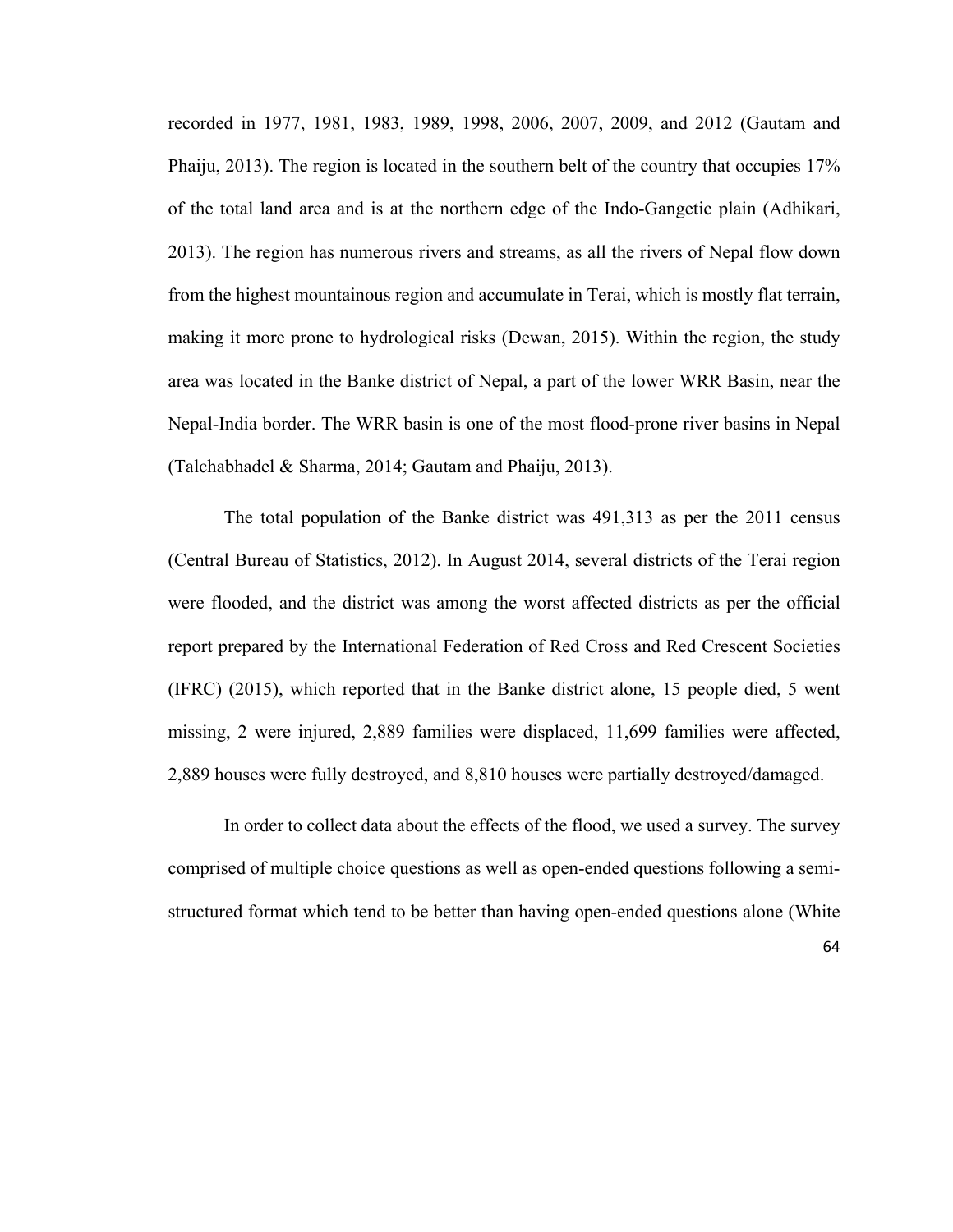et al., 2005). The survey instrument was approved by the Institutional Review Board of Montclair State University and administered to one occupant per household totaling in 443 respondents. The survey had questions related to the involvement of a Community Forest User Group (CFUG) for flood resilience. Only the households within a 2 km distance of the river that were flooded and involved with a CFUG were considered based on the time and resource constraints. As all the villagers were active in a CFUG, only 50 households from each user group were considered.

A total of six forest user groups were surveyed from the Phattepur Village Development Committee (VDC): Rapti Pidit Tatha Gulari, Siddhababa, Sidheswari, Bhagawati, Sadabahar, and Sri Ramjanaki forest user groups. Gangapur VDC had only two forest user groups, Sri Ramjanaki and Durga Mata. Although Matehiya VDC had two forest user groups, only the settlements of Ganapati forest user group were flooded and were surveyed while the Gaji forest user group was not considered as it was a non-flooded settlement area. The 50 households from each forest user group were selected following systematic random sampling for face-to-face interviews, as this has been proven to be an effective method in the rural part of developing countries where the literacy level is limited (Alberini & Cooper, 2000). Limited involvement of the community forest group for resilience was found in all villages, thus this variable was not considered in the study.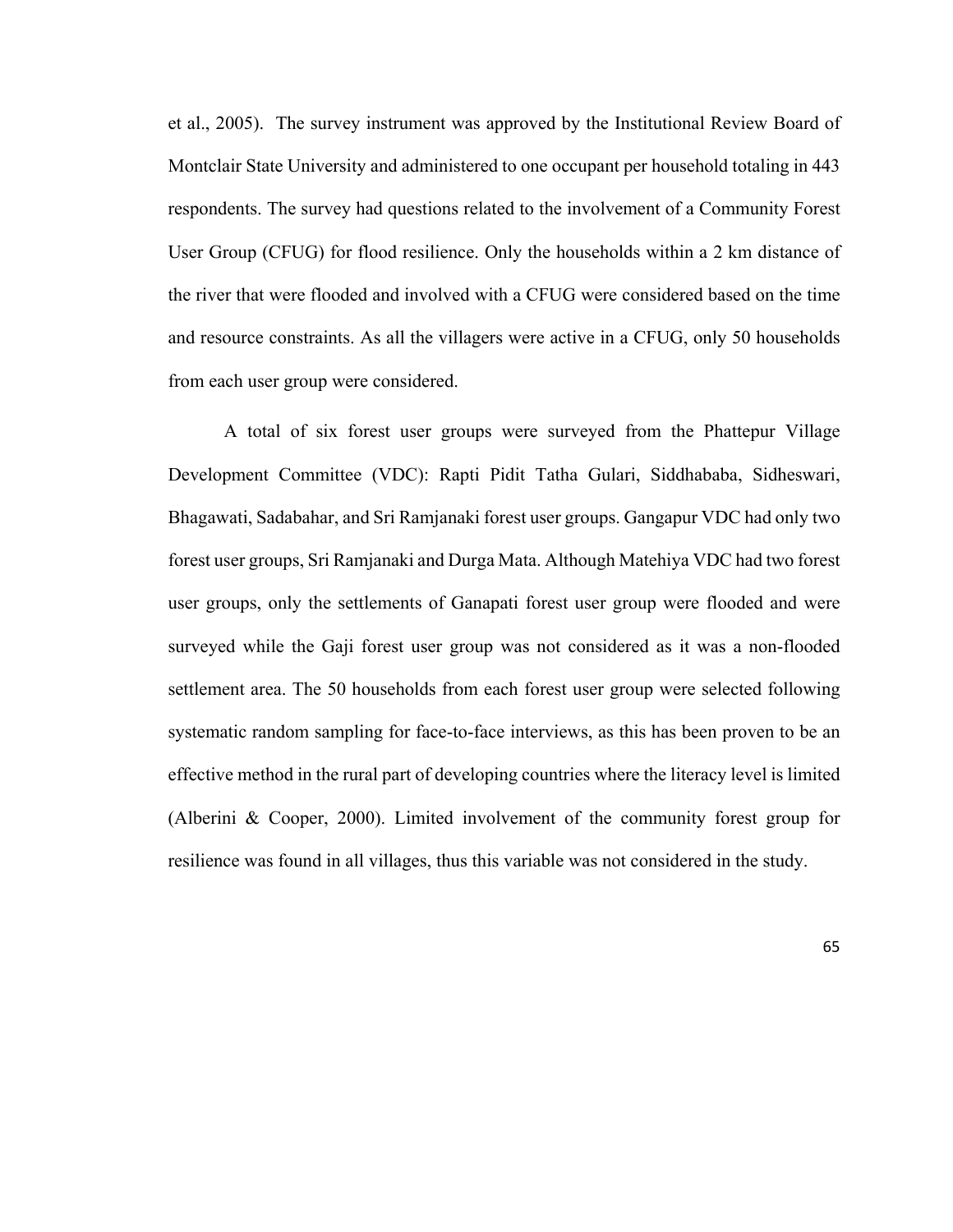

# Legend



A: South Asian Countries<br>B: Nepal<br>C: Study Area

Coordinate System: GCS WGS 1984<br>Datum: WGS 1984<br>Units: Degree

*Figure 2: Map of Nepal and study area*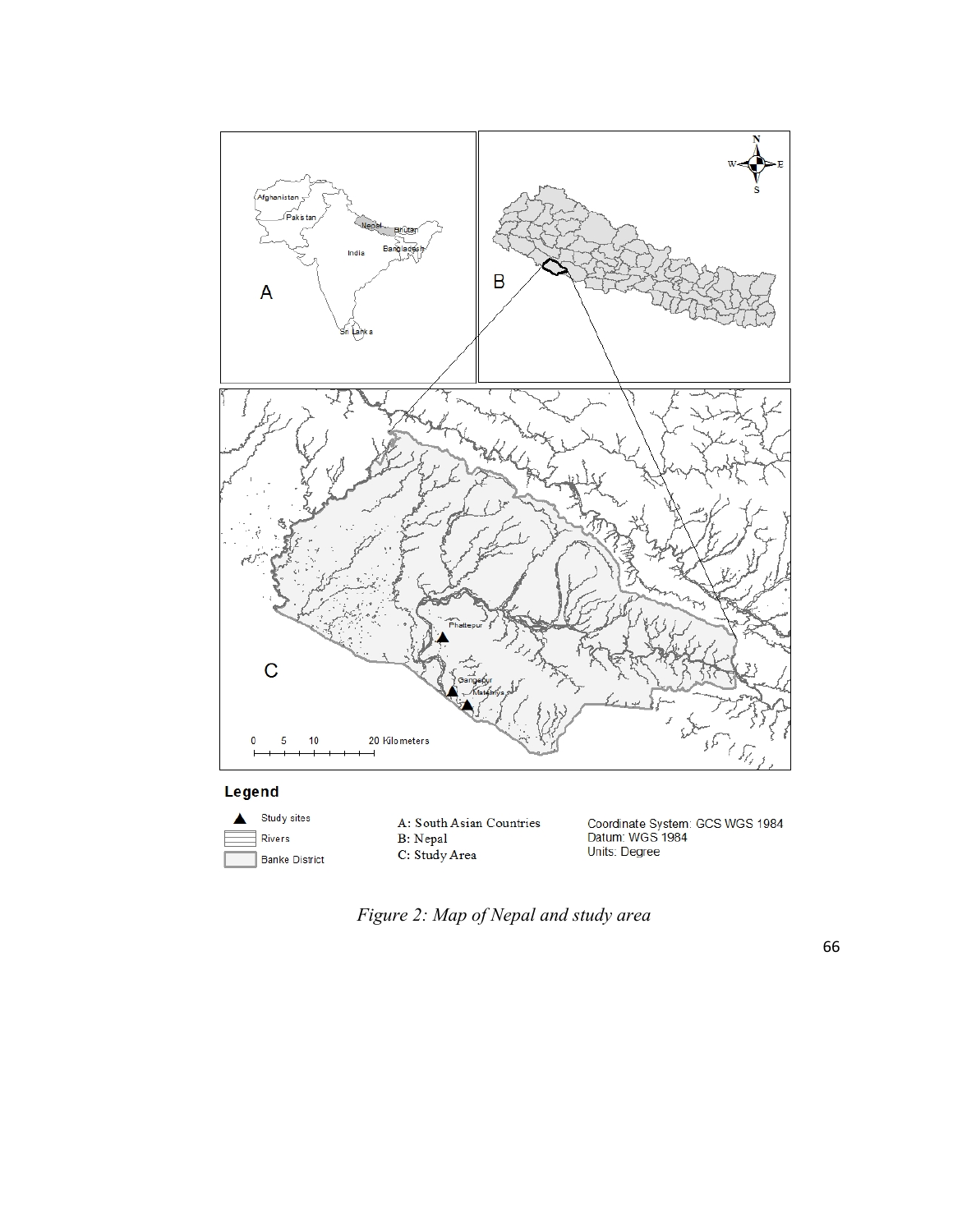The study was carried out through the months of June and July 2017, approximately three years after the 2014 flood event. We surveyed 293 respondents from Phattepur, 100 respondents from Gangapur, and 50 respondents from Matehiya village development committees (VDCs) to collect the responses. Seven households from Phattepur were not included as the household members were not present at the time of the survey. We considered households as per the Central Bureau of Statistics (CBS) of Nepal's report of 2012, which defines a household as a group of people living and sharing meal together.

The survey was structured in two sections, the first part focusing on demographic attributes and the second part focusing on social and economic costs of damage. The survey form was printed in Nepali vernacular, the national language, and an interpreter was on station to translate the survey into the local language if the respondent did not understand or speak Nepali. The demographic questions followed the questionnaire format of the 2011 Nepal census (CBS, 2012). The social and economic cost of damage questions followed the binary option format (yes/no). For example: if a person had lost his/her family member in the flood, he/she could choose the option "yes," and if no members were lost, he/she could choose option "no". The survey was designed to capture respondents' age, gender, education, income, employment, landholding, and belongings lost due to flood such as family, house, livestock, agricultural land, or other assets. JMP Pro 13 software was used for statistical data analysis and logistic regression was used to build the model.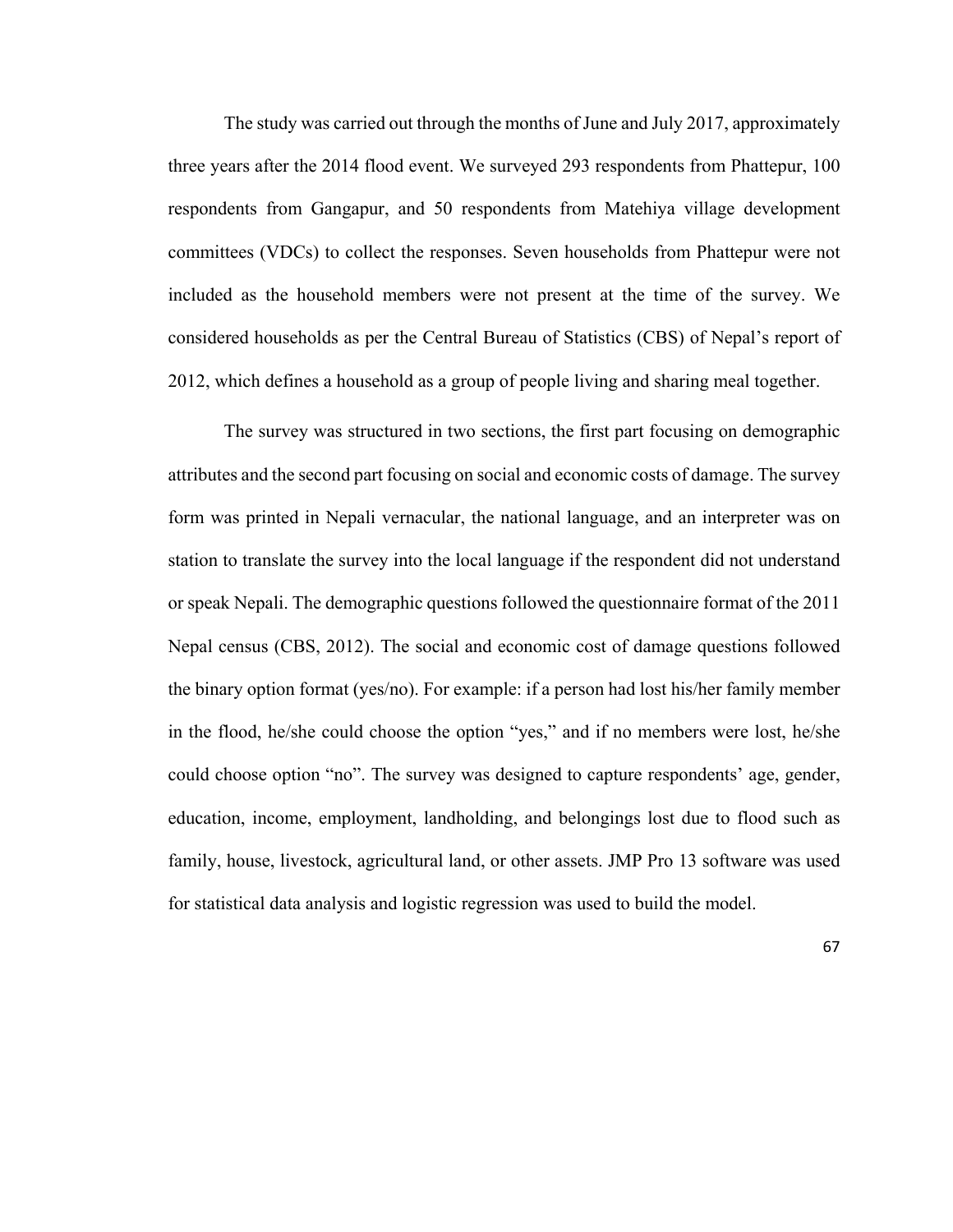# *3.2.2 Theoretical Framework*

Demographic factors like age, gender, and income are considered principal drivers for a population's ability to prepare for, respond to, and recover from damaging flood events (Rufat et al., 2015). For example, the aftermath of flooding and other natural disasters has been shown to disproportionately affect females, the elderly, and children in terms of psychological and physical health effects (Kuwabara et al., 2018; Lowe et al., 2013). Older individuals are more vulnerable to Post Traumatic Stress Disorder (PTSD) as they are dependent on adults of working age (Stanke et al., 2012; Zhang et al., 2011). Therefore, we hypothesized that the elderly, as compared to younger adults, are less likely to recover from trauma due to difficulty in performing household chores and earning a living. We also hypothesized that employed individuals are more likely to recover from trauma than those who were unemployed or relied on agriculture or livestock for their livelihoods. We also hypothesized that females are less likely to recover from trauma due to their disproportionate level of household responsibilities based on the unequal social construction of gender roles in homes in developing countries (Fordham, 1998; Steinglass and Gerrity, 1990).

We hypothesized that people with higher incomes are more likely to recover from trauma than those who are on the lower spectrum of income, as household income can act as a predictor for psycho-social symptoms (Lamond et al., 2015). Historically, people with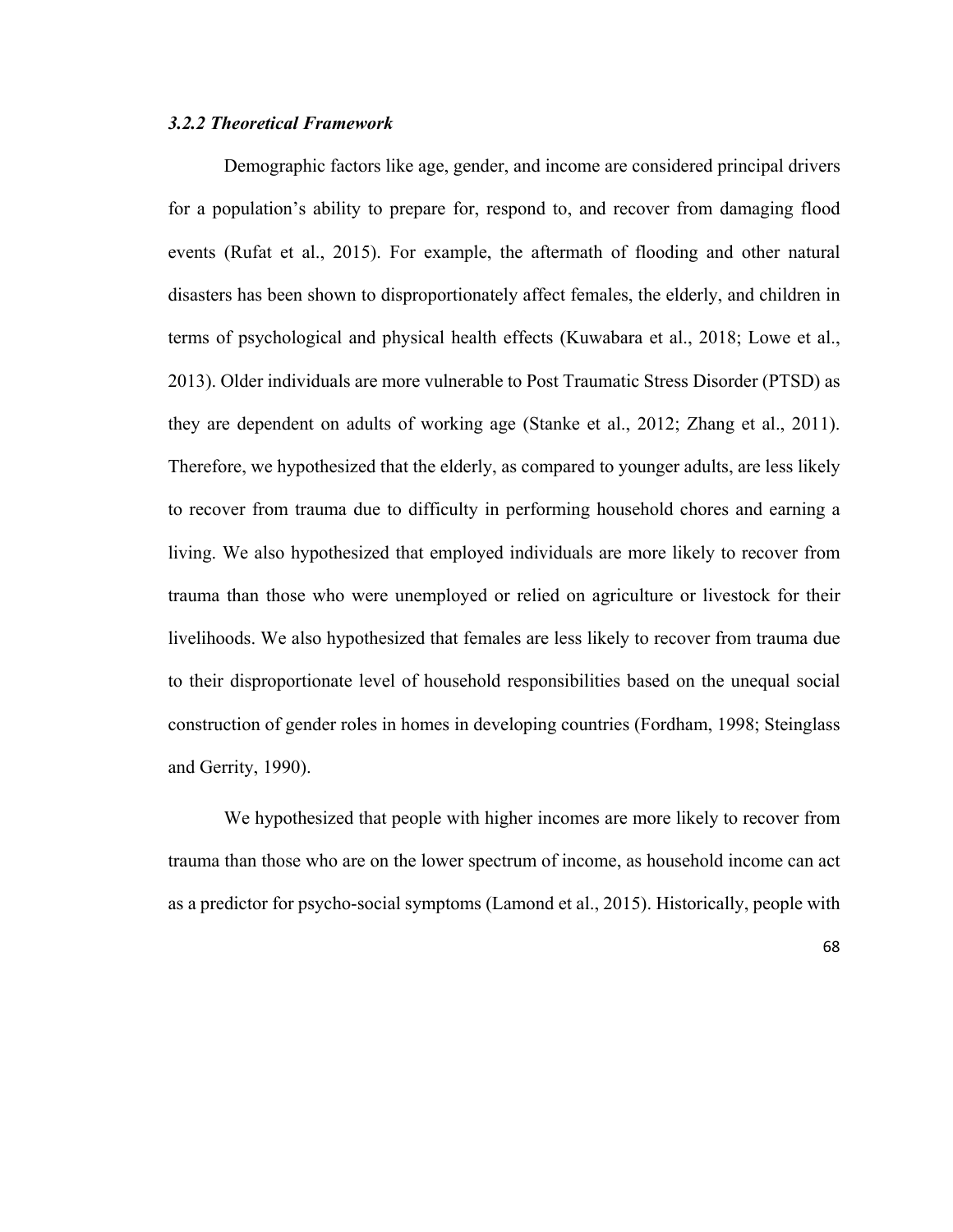lower income tend to be more impacted by natural disasters as they tend to have lower adaptive capacity, less protection, fewer reserves, fewer alternatives, and generally are more dependent on primary production or agriculture (Perera et al., 2015).

Furthermore, we hypothesized that people who had achieved an academic degree or had a schooling up to a high school degree would be more likely to recover from trauma, as they could find jobs more easily in comparison to those who had no formal education or were illiterate. In addition, educated individuals are presumed to be more empowered and adaptive when responding to, preparing for, and recovering from disasters (Hoffmann and Muttarak, 2017; Muttarak and Lutz, 2014). People who own a smaller fraction of land would comparatively suffer in higher intensity if the land is inundated. In comparison, people who own larger portions of land might have higher chance of land availability in adverse conditions and can thus have a better chance of continuing their livelihoods and starting the physical and mental rehabilitation process. So, we hypothesized that people with more land would be more likely to recover from trauma. Strong emotional attachment to one's house is a natural human trait and thus can cause severe stress if the place which one calls home is damaged or destroyed, (Tapsell, 2009; Verger et al., 2003). Furthermore, emotional responses such as fear of death or the number of casualties or losses amplifies severity towards the traumatic event after a disaster, can have a significant effect on postevent outcomes that result in distress (Tapsell, 2009; Briere and Elliott, 2000). Thus, we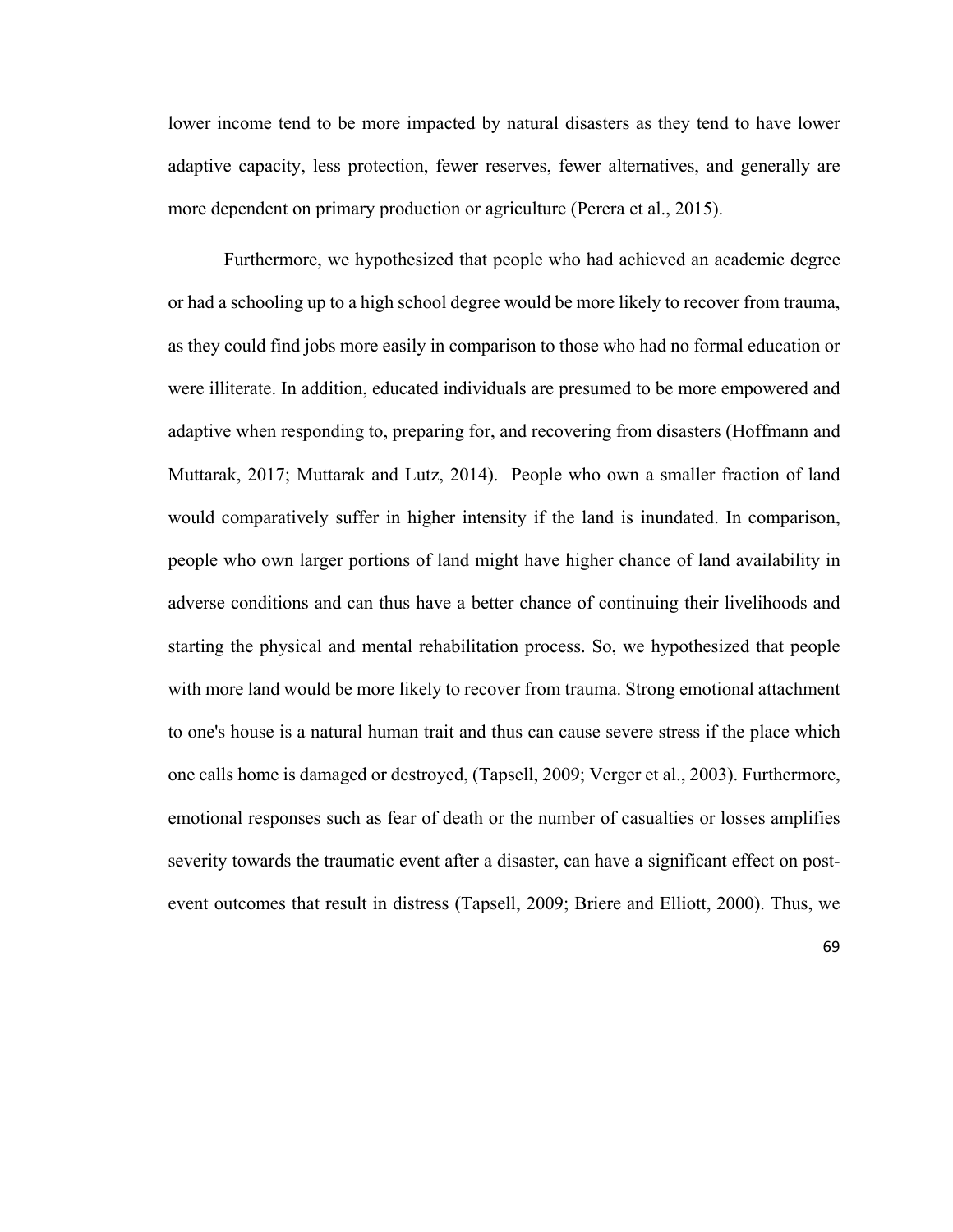hypothesized that the people who had lost belongings and/or family members would be less likely to recover from trauma.

People who have gone through negative changes like unemployment, damage to their houses, insufficient social support, and other changes in the course of post-disaster recovery are more likely to incur mental health problems than people who have not experienced these changes (Overstreet et al., 2010). Thus, based on the aforementioned literature analysis, this study used the dependent variable, "Have you fully recovered from the emotional trauma due to the recently experienced flood," coded in yes-no binary form. In this study, the term "emotional trauma" refers to PTSD that arises due to the psychological distress that develops while recovering in the aftermath of a flood.

We selected the yes/no option for this variable because emotional trauma is a subjective term in itself; for example, a person owning 10 acres of land might not experience emotional trauma if he lost 1 acre to a flood event as he has 9 acres of land remaining for his livelihood, but if this same loss befalls someone with only one acre of land, this loss represents the entirety of their livelihood and can be expected to be more devastating. If the respondents responded "yes" to this question, it meant that they were no longer suffering or had recovered emotionally or psychologically from the loss they had during/after the flood event at the time of study. If the respondents responded "no" to the question, it meant that they have not recovered from the trauma.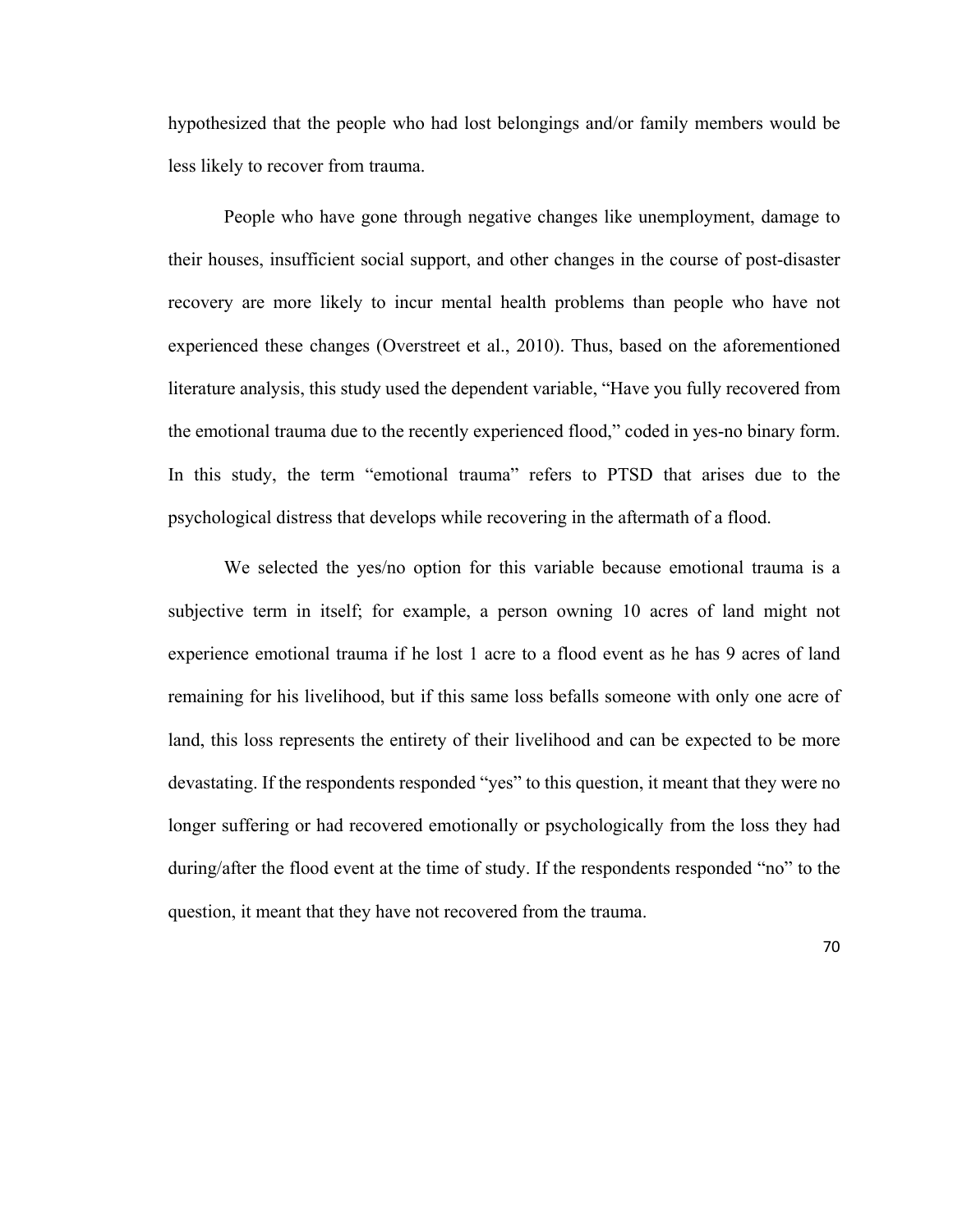Logistic regression was used as the main statistical tool, as it represents a suitable method for analyzing models with a dependent variable of binary outcome (Agresti, 2018; Sreejesh et al., 2014). The eleven predictor variables included to explore the relationship with the dependent variable were classified into two categories: (i) demographic factors, such as age, gender, education, income, employment, and landholding, and (ii) social and economic costs of damage such as family, house damaged/destroyed, livestock, agricultural land, and other assets lost. The variable description is elaborated in Table 3. The logistic regression follows a sigmoid curve where the response is the logit, the natural logarithm of an odds ratio (Peng et al., 2002).

$$
\pi(x) = P(Y = 1 | X = x) = 1 - P(Y = 0 | X = x)
$$
\n(3)

Given the values of predictor variables  $(x)$ , the probability of getting a "yes" response  $(Y=1)$  follows the following logistic regression model (Peng et al., 2002) where,  $\pi(x)$  is the probability that respondents will say "yes",  $\alpha$  is the Y-intercept, and  $\beta$  is the regression coefficient (Agresti, 2018):

$$
\pi(x) = Probability(Y = 1|X = x) = \frac{e^{\alpha + \beta_1 x_1 + \beta_2 x_2 + \dots + \beta_n x_n}}{1 + e^{\alpha + \beta_1 x_1 + \beta_2 x_2 + \dots + \beta_n x_n}} \tag{4}
$$

The null hypothesis states that if  $\beta$  equals zero, there is no linear relationship between the dependent and the explanatory variable while other variables are held constant. So, if the value of  $\beta$  is greater than zero, the relationship is said to have positive association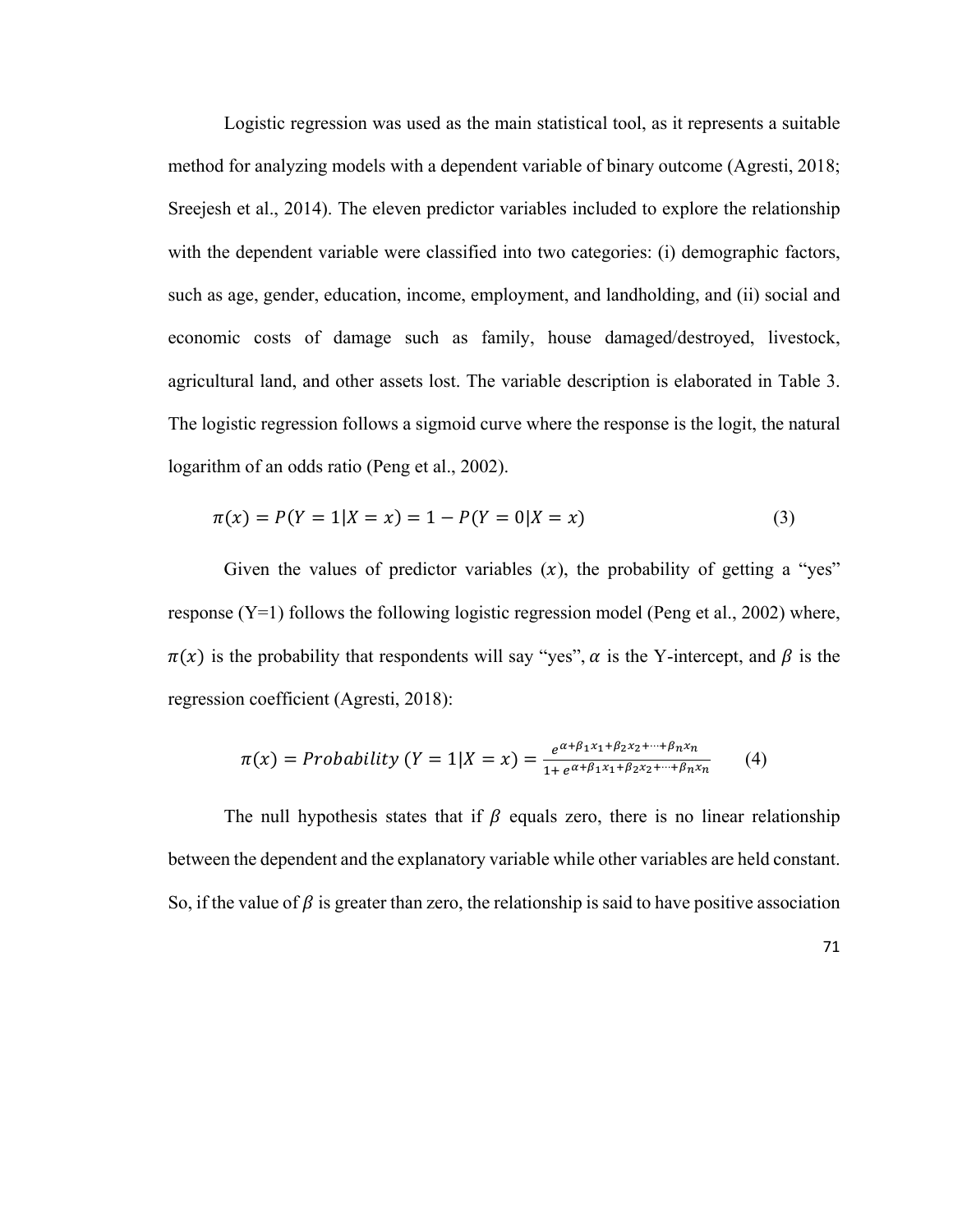and vice-versa (Agresti, 2007). Odds ratio was calculated by taking the exponent of the coefficient  $(β)$ .

#### **3.3 Results**

All 443 respondents surveyed reported the August 2014 flood event to be the most recent disaster that had affected their lives. The study results show that the people between the ages of 30-39 years old had the highest representation, and people aged 60 years or older had lowest representation (Table 3). However, the 2011 census had the highest representation of the age group 20-29 (34%) and the lowest for the age group 50-59 (11%) (CBS, 2012) since the study area consisted of only three villages out of 47 villages/municipalities present in the district. Among the respondents, 66.82% were male and 33.18% were female. However, the 2011 census report reported 50.17% were male in the study area and 49.83% were female. The percentage difference in the census report and this study may be due to the age restriction that we imposed on respondents (adults) while the census included the entire population starting from newborn children.

In our survey, 45.37% of respondents were illiterate, while 39.73% had no formal education, and only 14.90% had an academic education at the high school level or above. This is acceptable given that the 2011 census report of the country showed 62.40% of population above 5 years old were able to read and write in the Banke district.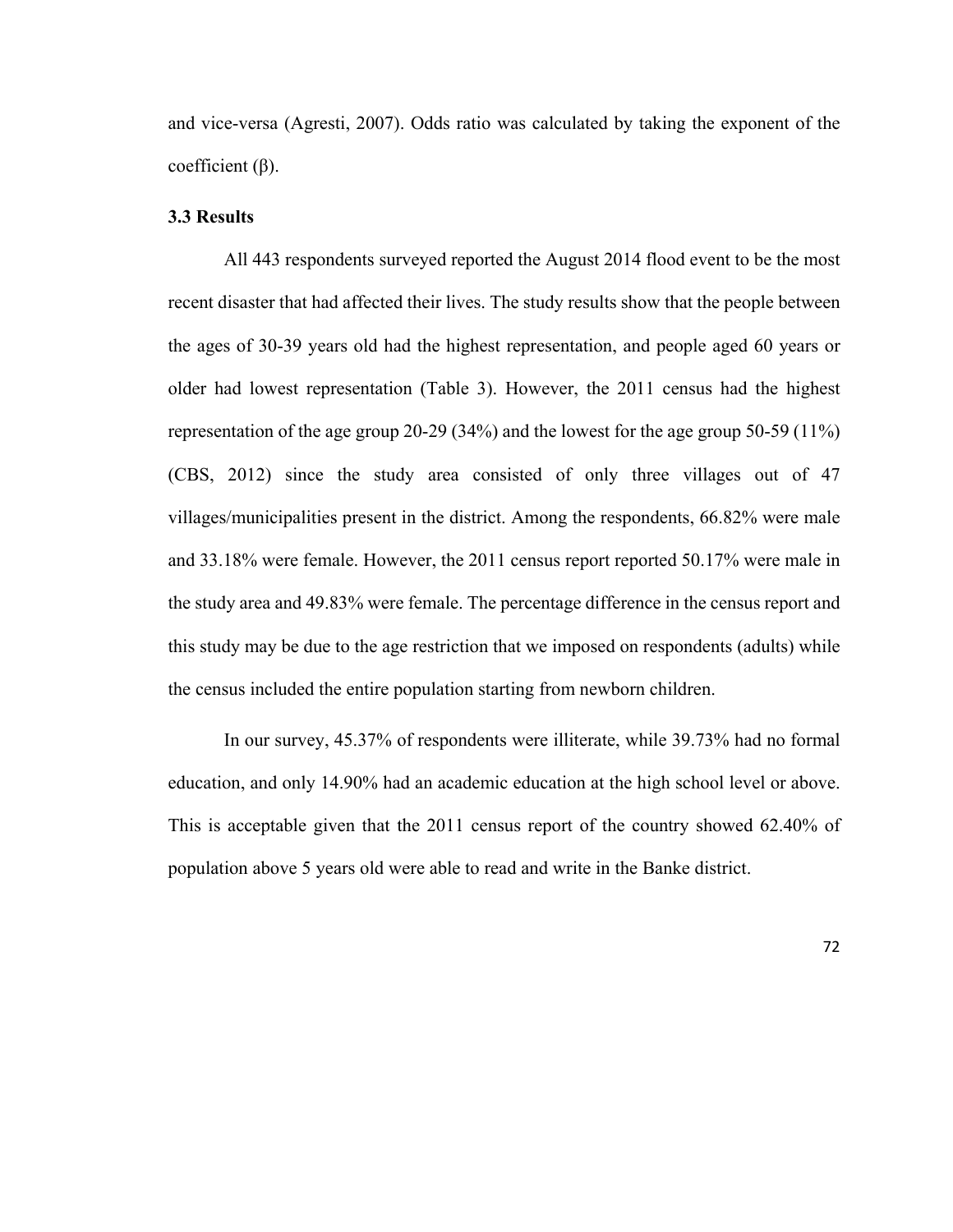| Variable               | Variable    | <b>Variable options</b>      | Household   |
|------------------------|-------------|------------------------------|-------------|
|                        | description |                              | percentage  |
|                        |             | <b>Demographic factors</b>   |             |
| Age                    | Ordinal     | 20-29 years old<br>a.        | 20.54<br>a. |
|                        |             | 30-39 years old<br>b.        | b. 30.47    |
|                        |             | 40-49 years old<br>c.        | c. $22.12$  |
|                        |             | d. 50-59 years old           | 15.12<br>d. |
|                        |             | $\geq 60$ years old<br>e.    | 11.74<br>e. |
| Gender                 | Nominal     | Male<br>a.                   | 66.82<br>a. |
|                        |             | b. Female                    | b. 33.18    |
| <b>Education</b> level | Ordinal     | Illiterate<br>a.             | 45.37<br>a. |
|                        |             | No formal<br>b.<br>education | b. 39.73    |
|                        |             | c. $\leq 10^{th}$ grade      | c. 8.35     |
|                        |             | d. $>10^{th}$ grade          | d. 6.55     |
| Income                 | Nominal     | $<$ \$1,160<br>a.            | 93.91<br>a. |
|                        |             | b. $\geq$ \$1,160            | b. 6.09     |

# *Table 3: Summary of survey households*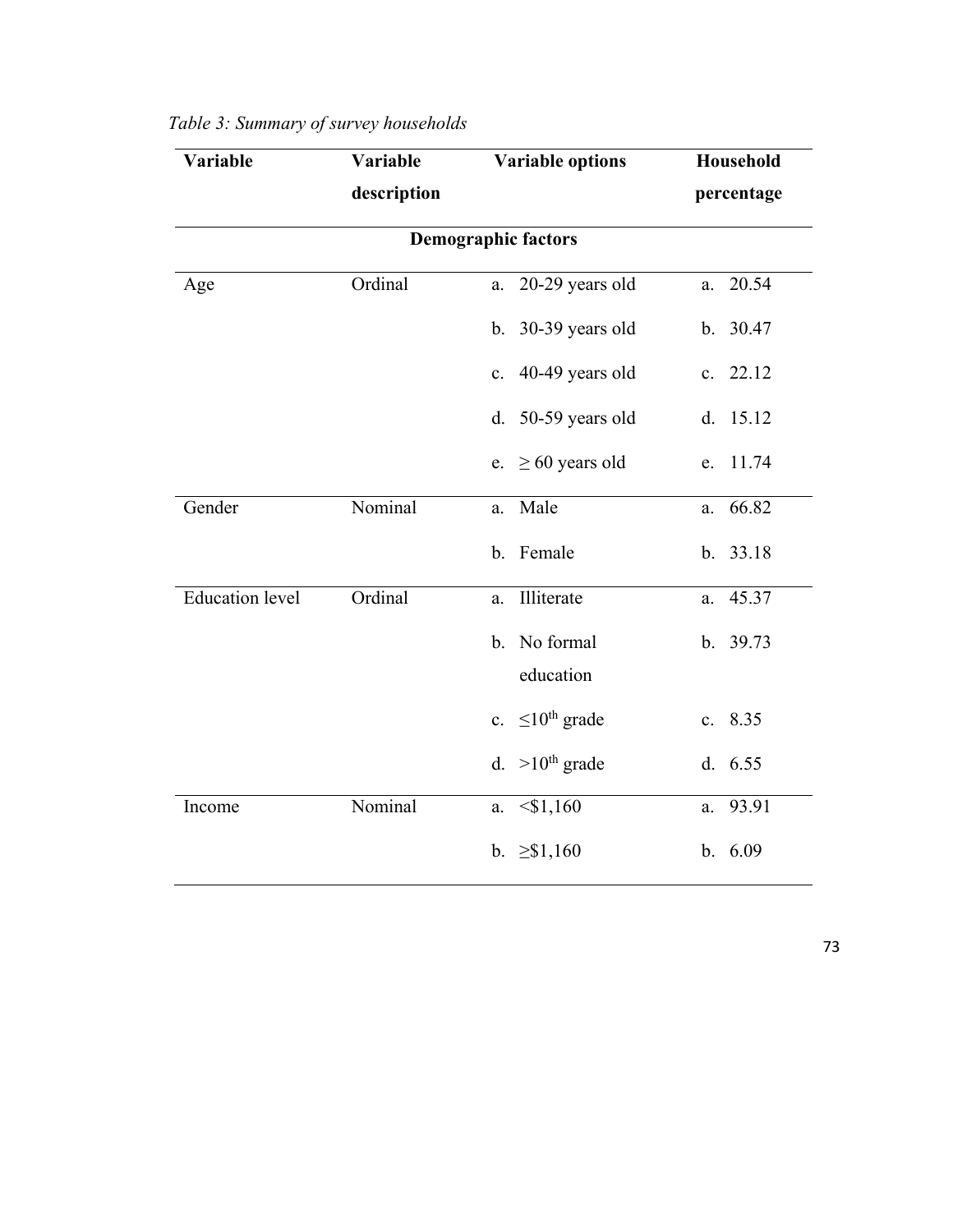| <b>Variable</b> | Variable    | <b>Variable options</b>                           | <b>Household</b> |  |  |
|-----------------|-------------|---------------------------------------------------|------------------|--|--|
|                 | description |                                                   | percentage       |  |  |
| Employment      | Nominal     | a. Self-employed                                  | a. 5.19          |  |  |
|                 |             | b. Employee                                       | b. 4.51          |  |  |
|                 |             | c. Farmer                                         | c. $64.11$       |  |  |
|                 |             | d. Housewife                                      | d. 18.74         |  |  |
|                 |             | e. Others                                         | e. 7.45          |  |  |
| Landholding     | Ordinal     | a. no land/working                                | a. 8.35          |  |  |
|                 |             | on others                                         |                  |  |  |
|                 |             | b. $\leq 0.835$ acres                             | b. 67.27         |  |  |
|                 |             | c. $\geq$ 0.835 acres                             | c. 24.38         |  |  |
|                 |             | Social and Economic costs of damage/flood impacts |                  |  |  |

| Loss of Family    | Nominal | a. Yes  |                  | a. 1.58    |
|-------------------|---------|---------|------------------|------------|
| member            |         | b. No   |                  | b.98.42    |
| House             | Nominal | a. Yes  |                  | a. 35.21   |
| destroyed/damaged |         | b. No   |                  | b. $64.79$ |
| Livestock loss    | Nominal | a. Yes  | $\mathfrak{a}$ . | 14.22      |
|                   |         | $b.$ No |                  | b. 85.78   |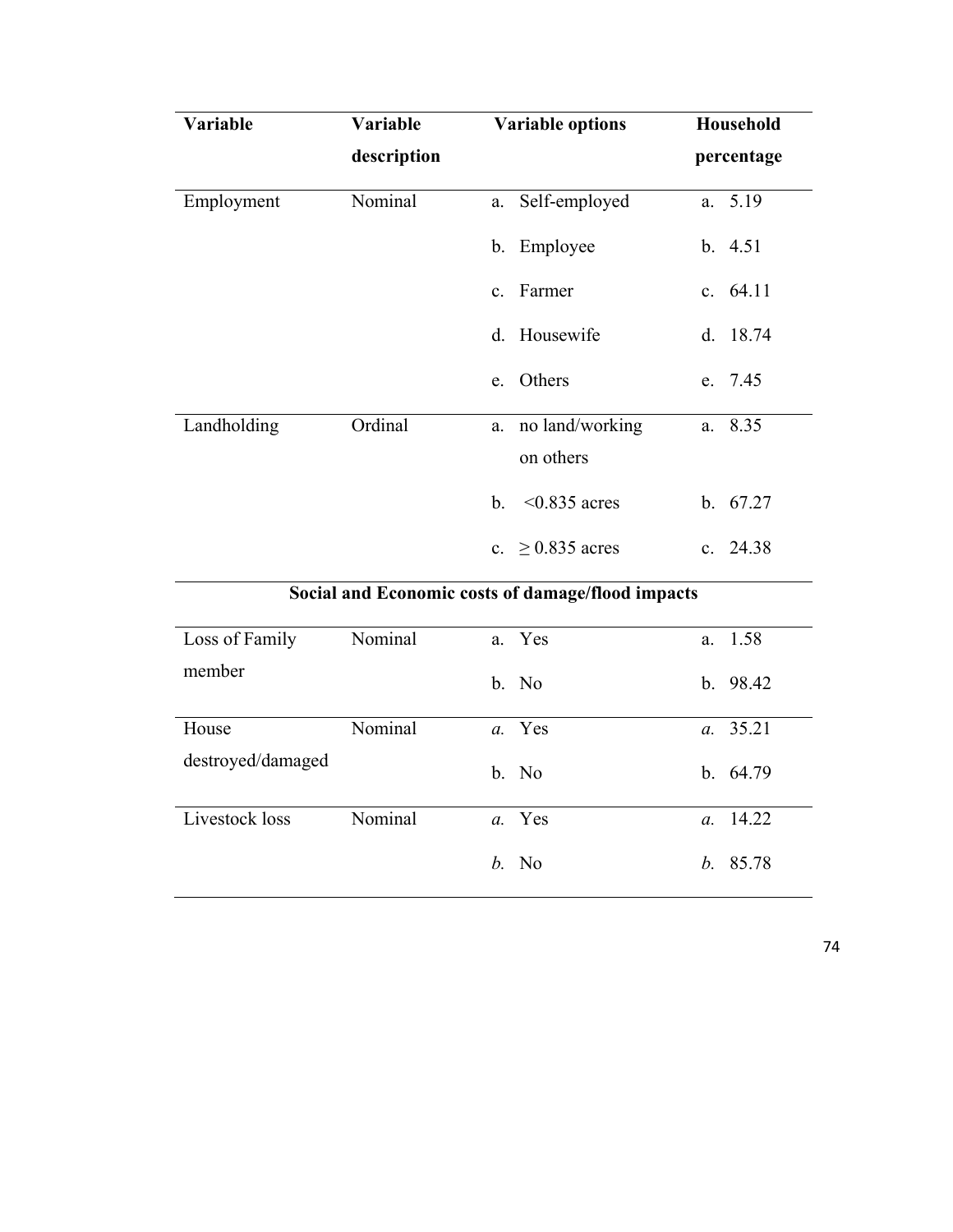| Variable                | Variable    | <b>Variable options</b> | Household                 |
|-------------------------|-------------|-------------------------|---------------------------|
|                         | description |                         | percentage                |
| Agricultural land       | Nominal     | a. Yes                  | a. 92.78                  |
| loss                    |             | $b.$ No                 | b. 7.22                   |
| Loss of other assets    | Nominal     | a. Yes                  | a. 61.63                  |
|                         |             | $b.$ No                 | b. 38.37                  |
| <b>Emotional Trauma</b> | Nominal     | a. Yes                  | 10.84<br>$\mathfrak{a}$ . |
|                         |             | $b.$ No                 | b. 89.16                  |

Note: (a) The land unit *kattha* was used in actual field research and was converted to acres in this report (i.e., 1 kattha =  $0.0835$  acres). (b) The Nepalese currency was used in the questionnaire and was converted to US Dollars using the dollar conversion value provided by Nepal Rastra Bank of Nepal at the time of the study (US \$1= NRs.103.40).

The majority of respondents (93.91%) reported annual household income less than \$1,160. Furthermore, 64.11% of the respondents represented farmers, 5.19% were selfemployed, and 4.51% were employed. While 8.35% of respondents said they had no piece of land and were working on others' lands, 67.27% of respondents said they have landholding area less than 0.835 acres followed by 24.38% with landholding more than or equal to 0.835 acres. The household statistics of the survey revealed that the majority of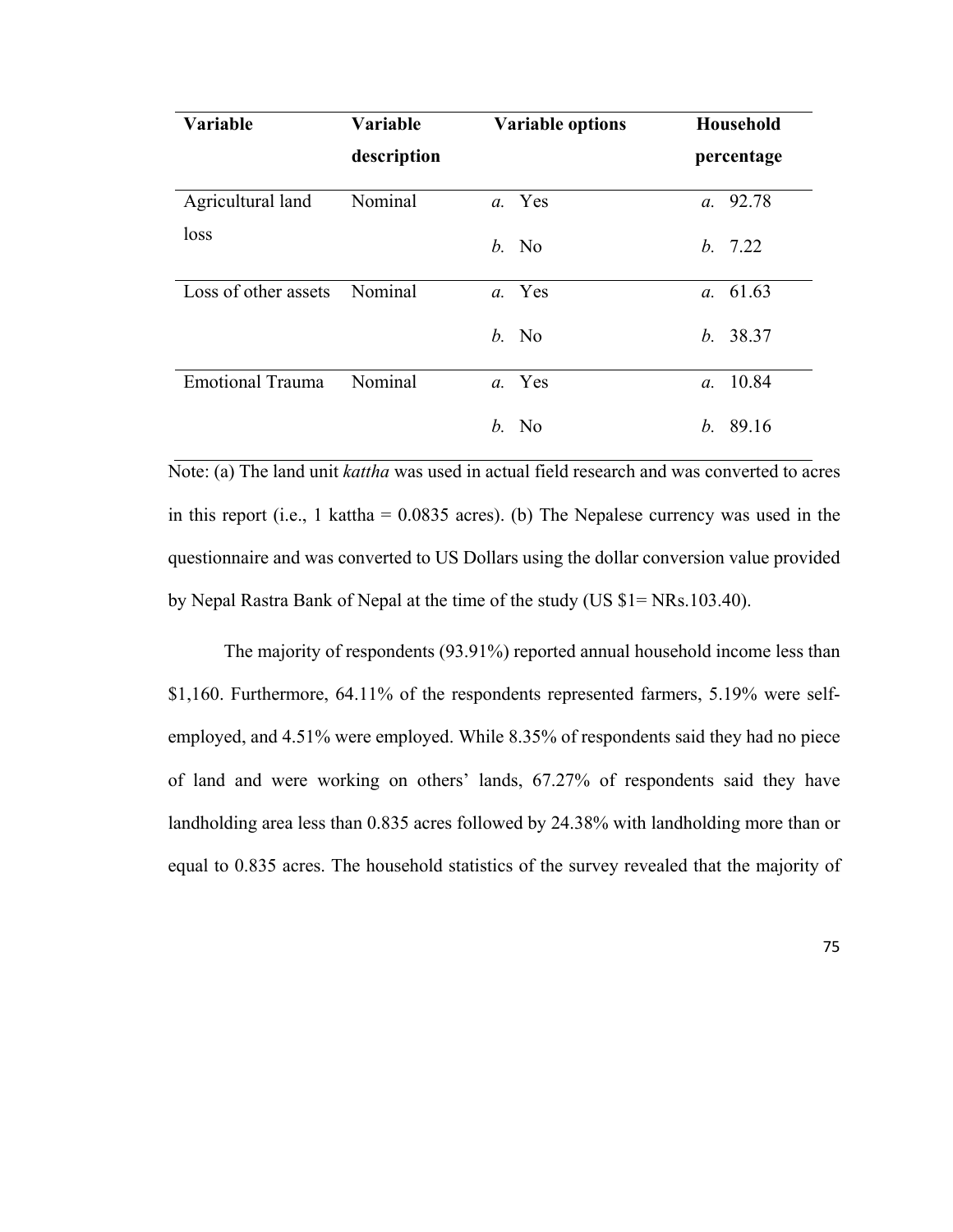respondents were agriculture dependent, had comparatively low academic achievement, and limited income.

The social and economic cost of damage part of the survey, revealed that 1.58% of respondents lost a family member in the 2014 flood. In addition, 35.21% of the respondents reported that their house was destroyed/damaged, 14.22% reported livestock loss, 92.78% reported agricultural land loss, and 61.63% reported loss of other assets. The other assets mentioned by respondents included loss that could be either money in cash, utensils, clothes, documents, keepsakes, and other various items that had significant value.

Out of the 443 respondents, only 10.84% reported that they had recovered from the flood trauma. Thus, the ones who reported not having recovered from trauma represented 89.16% of the respondents. We explored likelihood to recover from emotional trauma, the demographic attributes as well as the factors related to social and economic cost of damage/flood impacts through logistic regression model , whose results are delineated in Table 4 below.

| <b>Variables</b> | Coefficient $(\beta)$ |      | <b>Standard Error</b> Level comparisons |
|------------------|-----------------------|------|-----------------------------------------|
| Age              | $-0.41$               | 0.54 | 30-39 vs 20-29 years old                |
|                  | 0.09                  | 0.53 | 40-49 vs 30-39 years old                |

*Table 4: Results of logistic regression*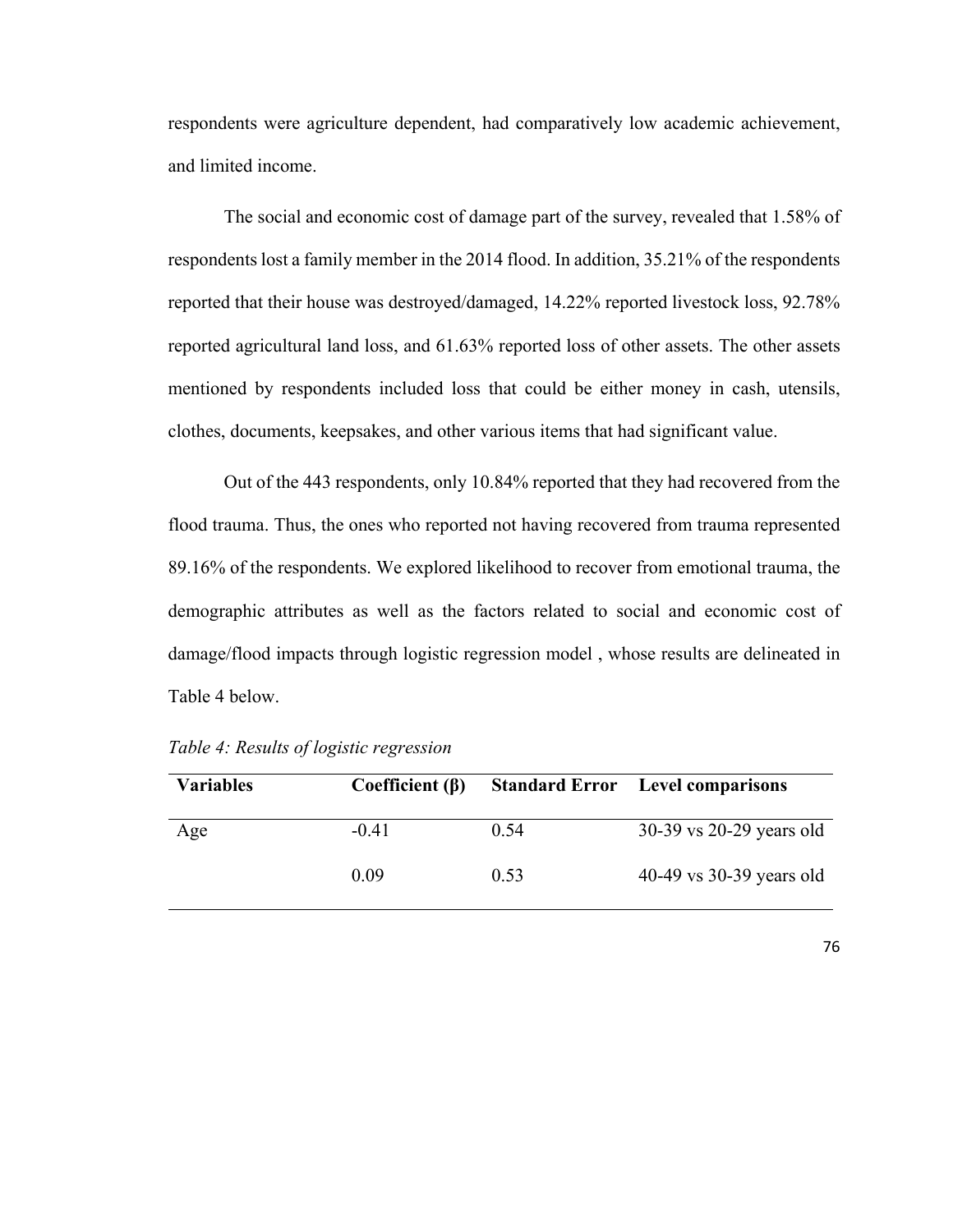| <b>Variables</b>                                  | Coefficient $(\beta)$ | <b>Standard Error</b> | <b>Level comparisons</b>         |  |  |  |
|---------------------------------------------------|-----------------------|-----------------------|----------------------------------|--|--|--|
|                                                   | $-1.34$               | 0.83                  | 50-59 vs 40-49 years old         |  |  |  |
|                                                   | 1.02                  | 1.02                  | $\geq 60$ vs 50-59 years old     |  |  |  |
| Gender                                            | 0.004                 | 0.30                  | Female vs Male                   |  |  |  |
| Education                                         | $-0.43$               | 0.45                  | Illiterate                       |  |  |  |
|                                                   | 0.40                  | 0.40                  | No formal education              |  |  |  |
|                                                   | $-0.52$               | 0.64                  | $\leq 10^{\text{th}}$ grade      |  |  |  |
| Income                                            | 0.64                  | 0.93                  | $\leq$ \$1,160 vs $\geq$ \$1,160 |  |  |  |
| Employment                                        | 0.50                  | 0.60                  | Self-employed                    |  |  |  |
|                                                   | $-0.19$               | 0.85                  | Employee                         |  |  |  |
|                                                   | $-0.003$              | 0.50                  | Farmer                           |  |  |  |
|                                                   | 0.01                  | 0.70                  | Housewife                        |  |  |  |
| Landholding                                       | $-0.80$               | 0.90                  | $< 0.835$ vs no land/            |  |  |  |
|                                                   |                       |                       | working on others                |  |  |  |
|                                                   | $1.50***$             | 0.45                  | ≥0.835 acres vs < 0.835          |  |  |  |
|                                                   |                       |                       | acres                            |  |  |  |
| Social and Economic costs of damage/flood impacts |                       |                       |                                  |  |  |  |
| Loss of family                                    | $-0.62$               | 0.80                  | Yes vs No                        |  |  |  |
| member                                            |                       |                       |                                  |  |  |  |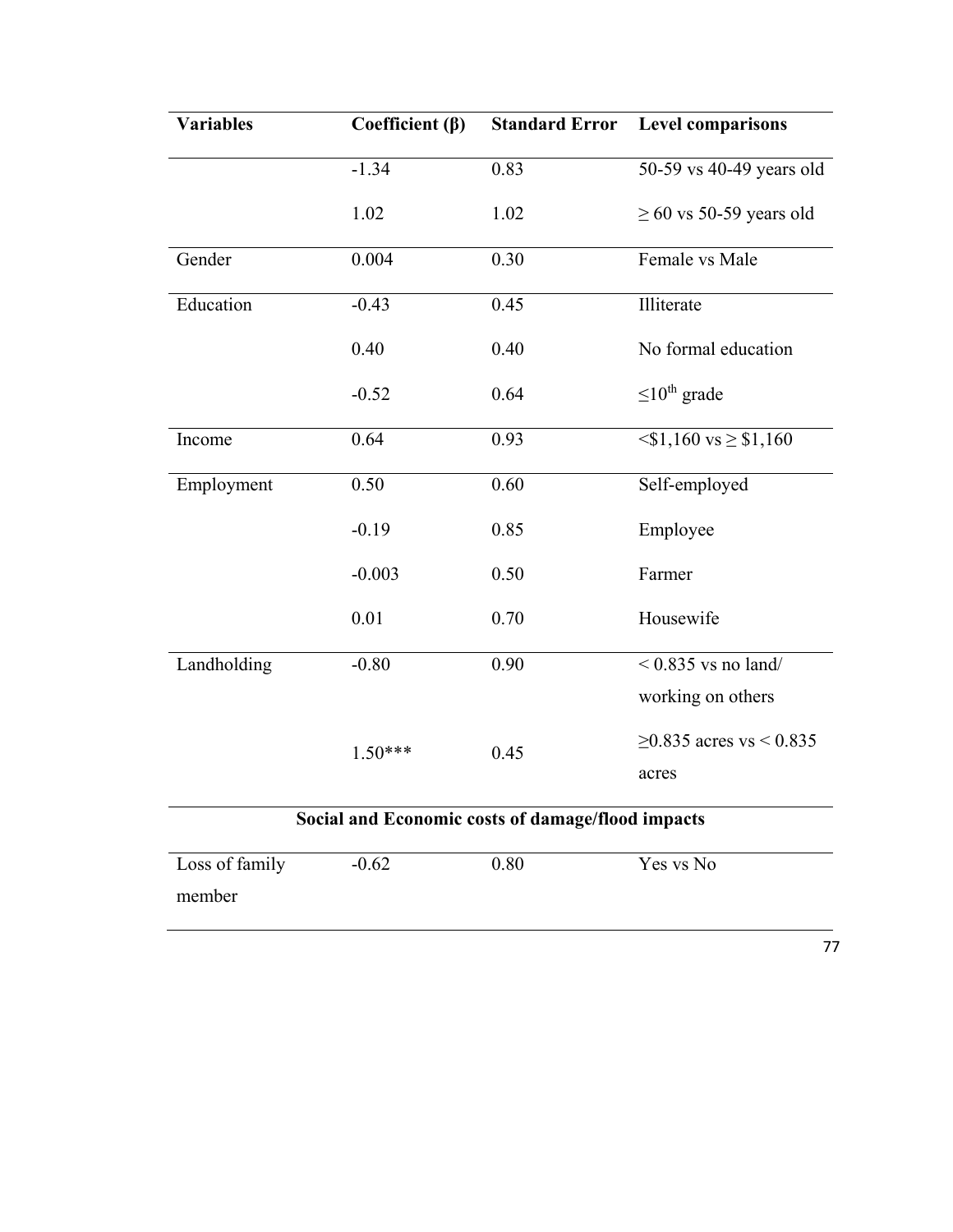| <b>Variables</b>      | Coefficient $(\beta)$ |      | <b>Standard Error</b> Level comparisons |
|-----------------------|-----------------------|------|-----------------------------------------|
| House damaged/        | $-0.80***$            | 0.30 | Yes vs No                               |
| destroyed             |                       |      |                                         |
| Livestock loss        | $-1.00**$             | 0.43 | Yes vs No                               |
|                       |                       |      |                                         |
| Agricultural land     | $-1.60***$            | 0.30 | Yes vs No                               |
| loss                  |                       |      |                                         |
|                       |                       |      |                                         |
| Loss of others assets | $-0.93***$            | 0.22 | Yes vs No                               |

Note: \*\*\*and \*\* indicates significance at  $\alpha$ =0.01 and  $\alpha$ =0.05 respectively. A positive coefficient (β) indicates increased likelihood while the negative coefficient (-β) indicates reduced likelihood.

For the variable landholding, the odds of recovering from trauma was statistically significant for respondents who had landholding size of  $\geq 0.835$  acres when compared with the respondents with landholding size  $\leq 0.835$  acres. Also, the positive coefficient of 1.50 showed increased likelihood to recover from trauma if the respondents possessed larger land parcels. Although statistically significant, a negative coefficient of -0.80 revealed the reduced likelihood to recover from trauma when a respondent had experienced a damaged/destroyed house. Furthermore, the odds ratio of 0.22 for respondents who reported damaged/destroyed houses showed lower odds of recovering from trauma. Similarly, the coefficient for the variable representing the respondents who lost their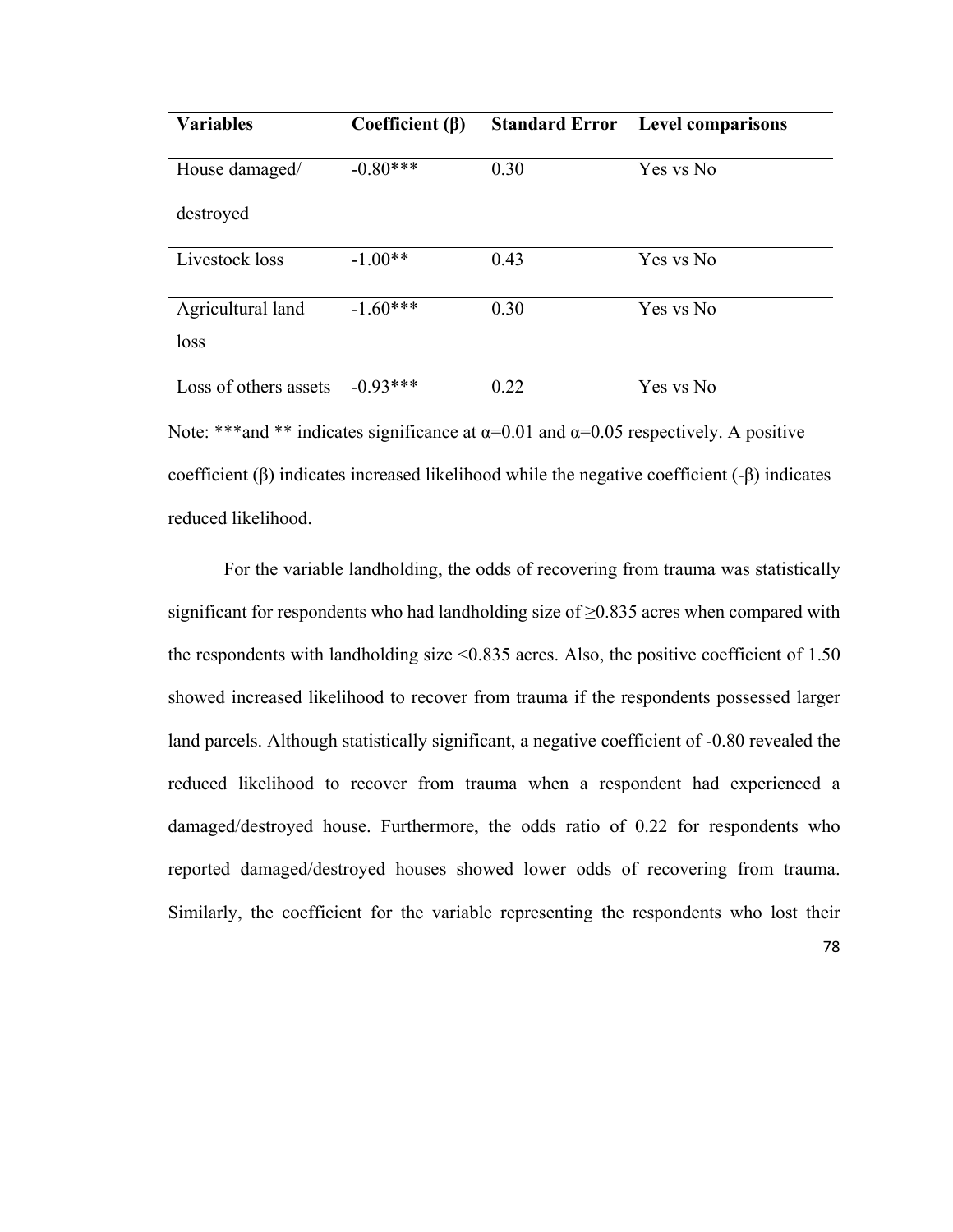livestock were found to be statistically significant, and a negative coefficient of -1.0 showed reduced likelihood for these people to recover from trauma. The odds ratio of 0.14 for the variable capturing the respondents who had lost their livestock to flooding had lower odds of recovering from trauma.

In addition, the variables capturing the respondents who lost their agricultural land and other assets were also found to be statistically significant. The negative coefficients for both variables suggest the reduced likelihood to recover from trauma when a respondent had experienced loss of agricultural land or other assets. The odds ratio of 0.04 for the variable of agricultural land loss and 0.16 for the variable of loss of other assets also showed that the respondents who lost their agricultural land or other assets to the flooding had lower odds of recovering from trauma.

#### **3.4 Discussion**

To the best of our knowledge, this study is the first one that explores the emotional trauma based on secondary stressors caused by the flooding in Nepal. The study results suggest that the flood event disrupted the normal life and daily activities of the respondents, which was further exacerbated by damages to infrastructure and agricultural land leading to increased economic burden.

The study shows that the respondents who had a land size of  $\geq 0.835$  acres were more likely to recover from trauma comparatively to the respondents who owned less land.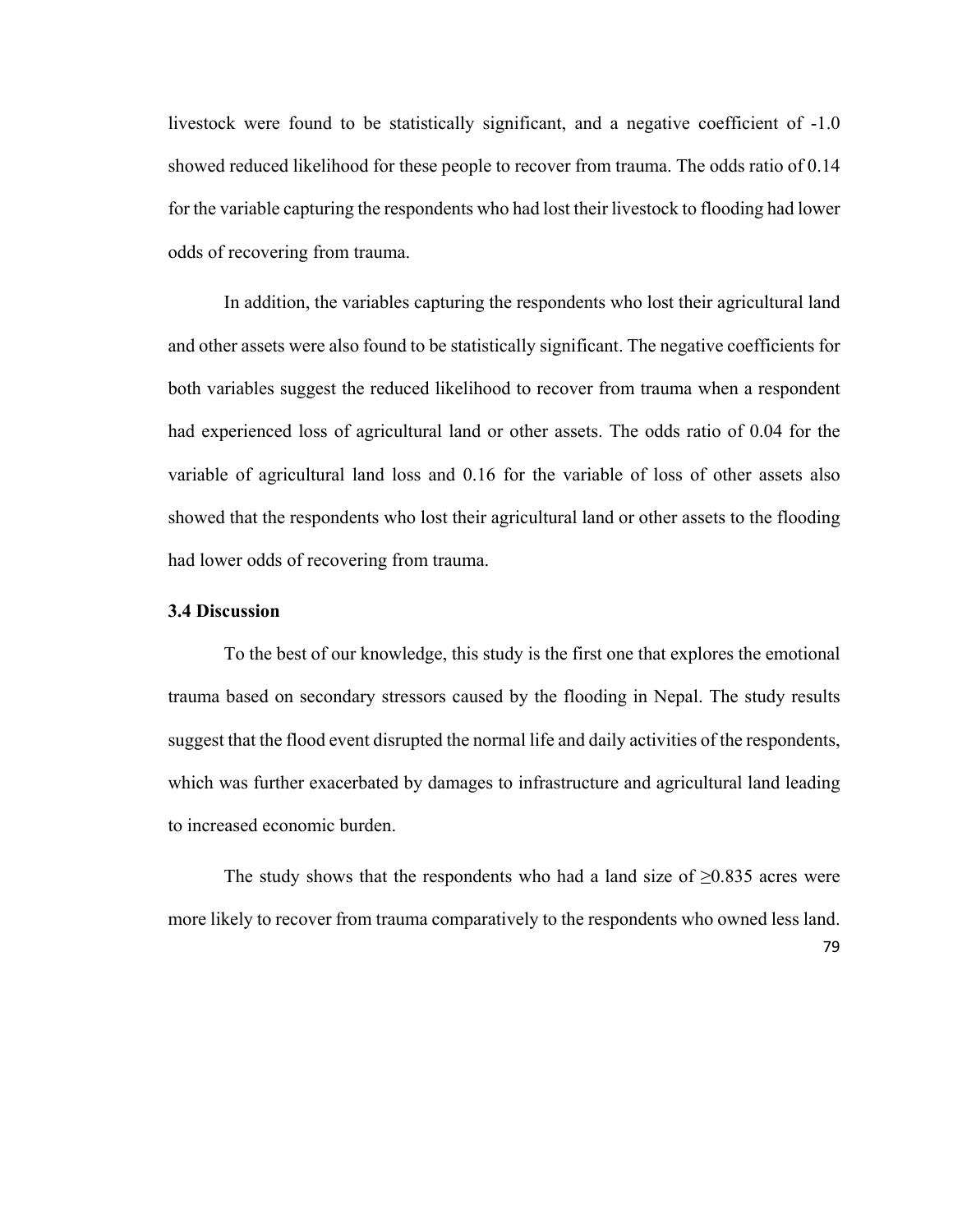This finding aligns with the research by Brouwer et al. (2007) in Bangladesh, who found that the lack of landholding and inequality in income to be associated with higher flood exposure. However, we did not find any supportive literature that details the relationship of this variable with the trauma. Our study found landholding to be one of the most important factors that can cause trauma.

The study also found that the respondents who lost property, including their house, livestock, agricultural land, and other assets were less likely to recover from trauma compared to respondents who did not lose their belongings. The study findings support the argument of Tapsell (2009) who found a link between having homes that were damaged/destroyed and experiencing casualties and loss of assets. Furthermore, various studies have also shown association between trauma and property damage (Galea et al., 2008; Neria et al., 2008; Marshall et al., 2007; Briere and Elliott, 2000).

In the study area, approximately 94% of the villagers reported to have income less than \$1,160 annually, suggesting the lower economic status of the villagers. Around 92.78% of respondents reported the loss of agricultural land; because the people residing in these study areas were economically dependent on agriculture (with approximately 64% being a farmer, or on labor work or daily wages for their basic needs), a major flood event could have resulted in emotional trauma to the flood victims for several years after the event. Furthermore, our study finding are in conform with the argument of Parry et al.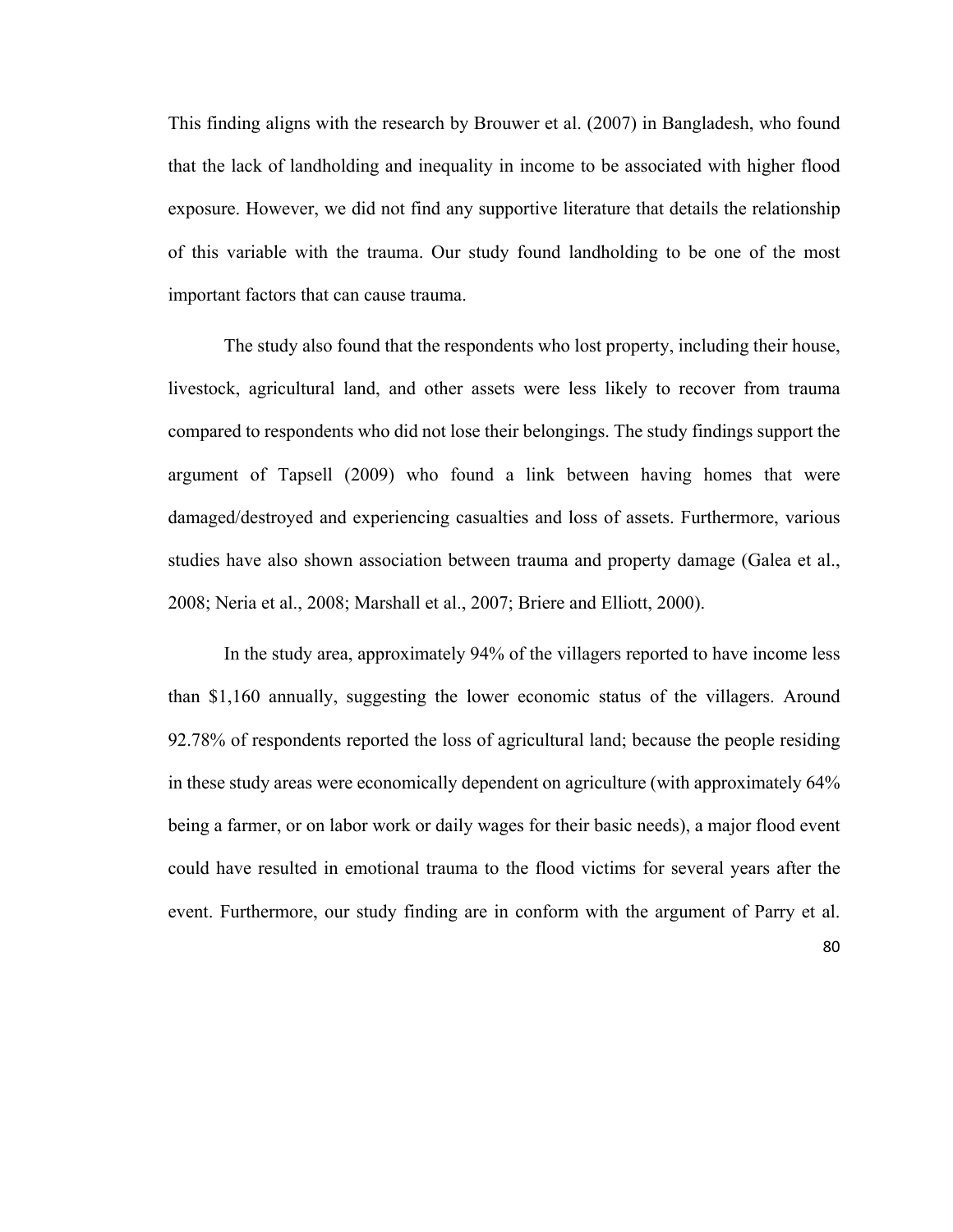(2001) that the predominance of agriculture, heightened exposure to extreme events, and scarcity of capital for adaptation measures, tend to be the main factors that makes developing countries more vulnerable to disasters like flooding.

The demographic variables age and income were not found to be statistically significant in our study. This was contrary to expectations, as we hypothesized younger respondents would have increased likelihood to recover from trauma than the other age groups. In addition, the hypothesis that people with higher income have a higher likelihood of recovering from trauma was also not supported. However, this is not surprising as others like Verger et al. (2003), found these variables to be statistically insignificant with trauma even after five years of a flood in Southeastern France. Our study, which was conducted approximately three years after the 2014 flood, did not find these variables to have statistically significant impacts . Others on the contrary, such as Bland et al. (2005) found the relationship between a natural disaster (earthquake) and psychological distress even after 14 years of an occurrence, and Norris et al. (1999) found psychological distress to be persistent after 30 months of hurricane Andrew.

In addition, gender was not statistically significant in our study. Other studies have shown that the female demographic is more vulnerable than the male demographic, as well as more likely to suffer psychological distress/trauma (Overstreet et al., 2010; Tunstall et al., 2006; Norris et al., 2002; Lee and Young, 2001; Fordham, 1998; Steinglass and Gerrity,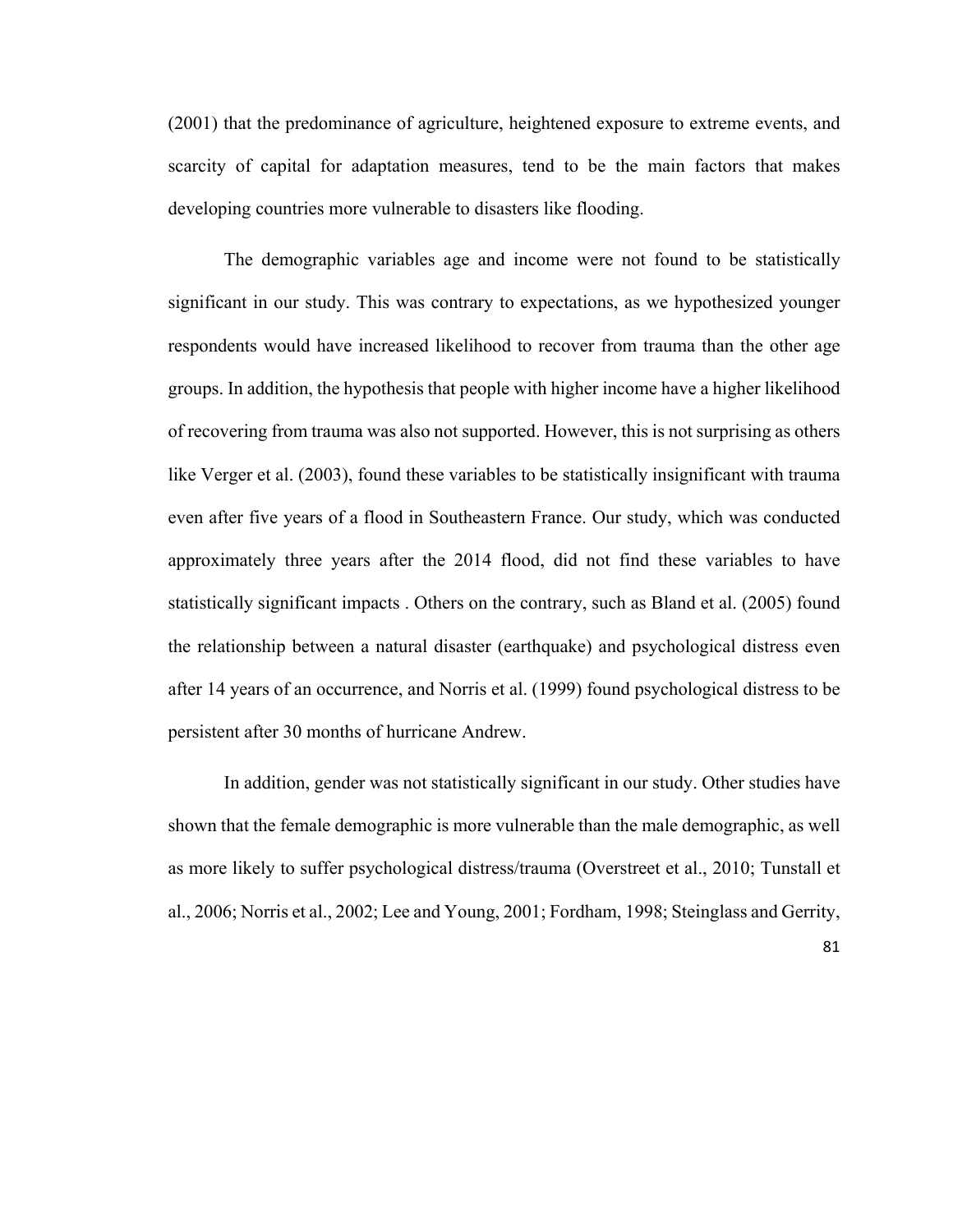1990). The study done by Kuwabara et al. (2008) noted psychological distress in females immediately after the earthquake incident, but did not find the presence of distress after five months. On the contrary, a study conducted approximately after six months following the flooding in the United Kingdom found higher mean scores on trauma for females than males (Mason et al., 2010). A longitudinal study between the relationship of trauma and female gender might overcome the contradictory results of different studies done across the globe.

The variable that captured respondents with different ranges of income were also not statistically significant in our study. this was contrary to expectation as literature suggest that lower income household tend to be more vulnerable to natural disasters (Perera et al., 2015; Verger et al., 2003). The insignificance for this variable in our study could be due to the lack of variance in survey data as 93.91% of respondents reported annual household income to be less than \$1,160 annually. The hypothesis that people who had higher academic achievement would be more likely to recover from trauma came out as insignificant as well. This might be due to the higher percentage of respondents being either illiterate or without formal education. On the contrary, the well-educated population were found to suffer lower disaster impacts and were able to recover faster when compared with the less educated population after a disaster (Muttarak and Lutz, 2014; Frankenberg et al., 2013).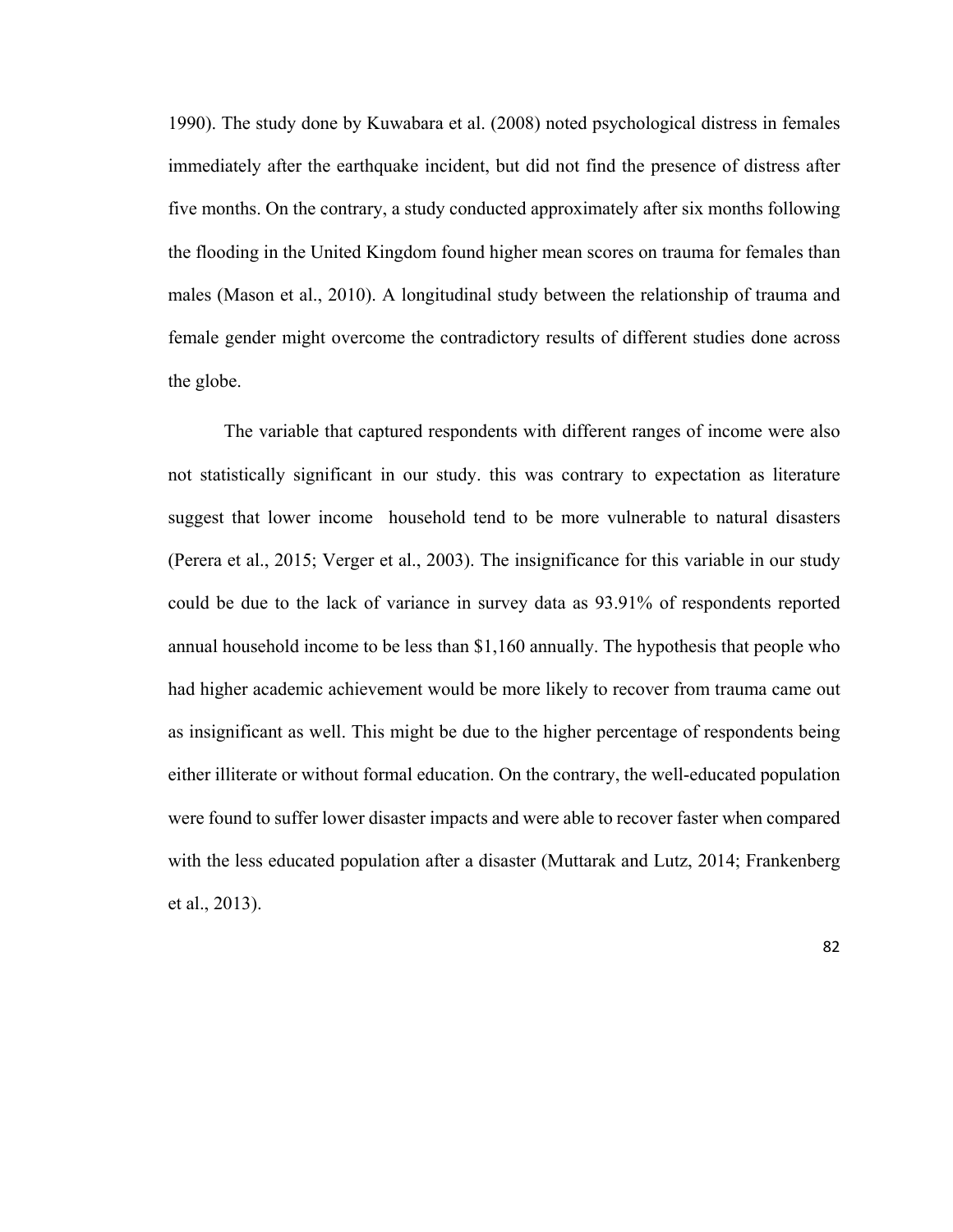Furthermore, the variable of family loss due to the flood was not statistically significant with emotional trauma in our study, though this variable was found to be a risk factor to develop trauma after a disaster (Verger et al., 2003; Briere and Elliott, 2000). A family/relative loss can obviously be a highly traumatizing event in anyone's life, and the loss in itself makes it harder to recover from trauma. However, since only 1.58% of the respondents reported that they had lost a family member, we may have too small of a sample to capture significance.

The study revealed that, except for the variable of landholding size, the demographic factors did not play any role towards the likelihood to recover from emotional trauma after a flooding event. There are potential limitations which should be taken into consideration while interpreting the findings of this study; we did not assess any mental health status questionnaires as used by other authors to find out the specific types of PTSD symptoms which might have resulted in the insignificance of demographic variables towards likelihood to recover from trauma. In addition, due to time constraints we were not able to consider all of the flood victims including the ones who migrated after the flood event or were displaced.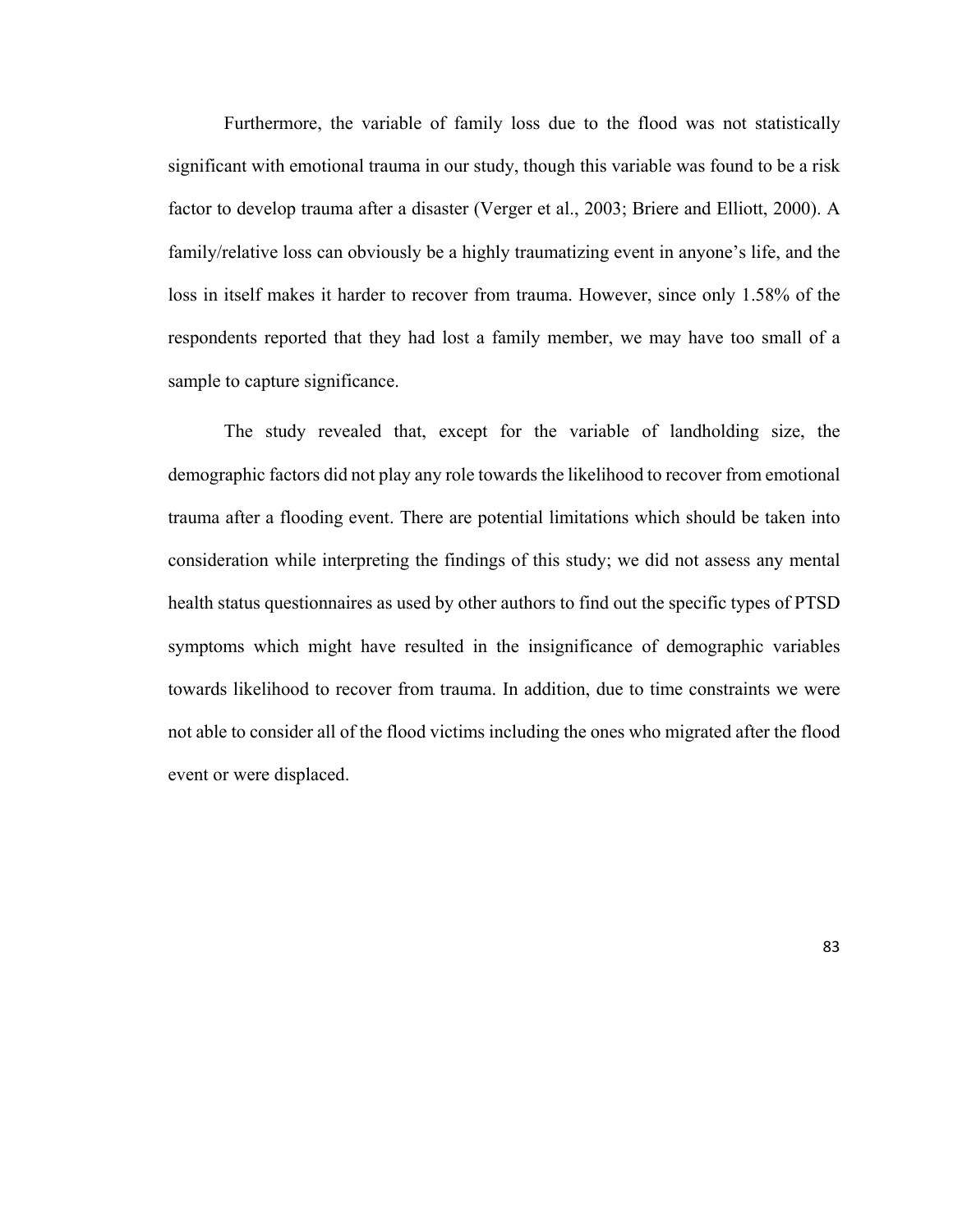#### **References**

- Adhikari, B. R. (2013). Flooding and Inundation in Nepal Terai: Issues and Concerns. *Hydro Nepal: Journal of Water, Energy and Environment, 12*(0).
- Agresti, A. (2007). *An introduction to categorical data analysis* (No. 04; QA278, A37 2007).
- Agresti, A. (2018). *An introduction to categorical data analysis*. Wiley.
- Alberini, A., & Cooper, J. (2000). *Applications of the contingent valuation method in developing countries: A survey* (Vol. 146). Food & Agriculture Org.
- Alderman, K., Turner, L. R., & Tong, S. (2012). Floods and human health: a systematic review. *Environment international*, *47*, 37-47.
- APFM [The Associated Programme on Flood Management]. Guidance on Flash Flood Management: Recent Experiences from Central and Eastern Europe. The Associated Programme on Flood Management (APFM); a joint initiative of the World Meteorological Organisation and Global Water Partnership. 2007.
- Ashley, S. T., & Ashley, W. S. (2008). Flood Fatalities in the United States. *Journal of Applied Meteorology and Climatology, 47*(3), 805-818.
- Bland, S. H., Valoroso, L., Stranges, S., Strazzullo, P., Farinaro, E., & Trevisan, M. (2005). Long-Term Follow-Up of Psychological Distress Following Earthquake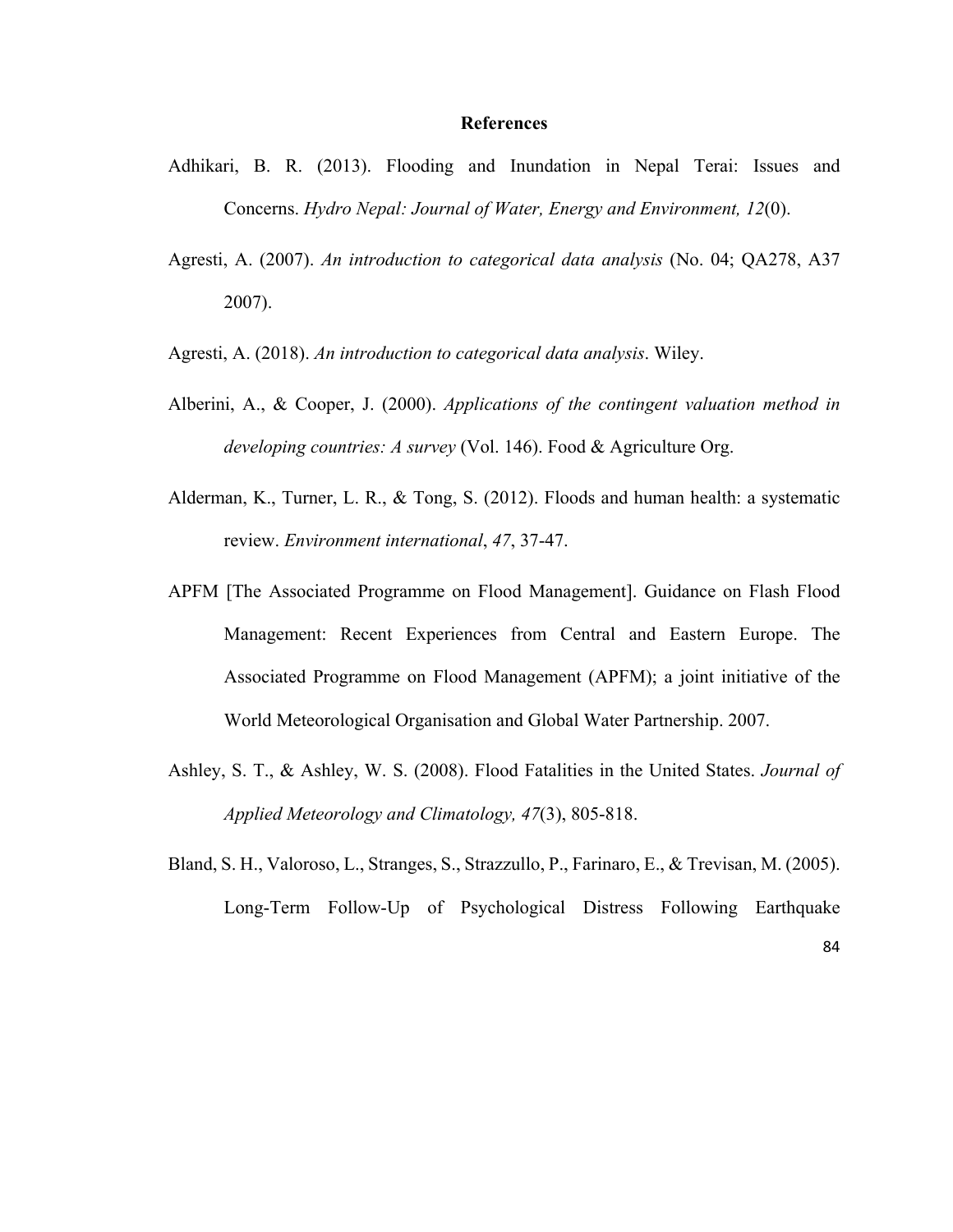Experiences Among Working Italian Males. *The Journal of Nervous and Mental Disease, 193*(6), 420-423. doi:10.1097/01.nmd.0000165297.49452.41.

- Briere, J., & Elliott, D. (2000). Prevalence, characteristics, and long-term sequelae of natural disaster exposure in the general population. *Journal of traumatic stress*, *13*(4), 661-679.
- Brouwer, R., Akter, S., Brander, L., & Haque, E. (2007). Socioeconomic Vulnerability and Adaptation to Environmental Risk: A Case Study of Climate Change and Flooding in Bangladesh. *Risk Analysis, 27*(2), 313-326. doi:10.1111/j.1539- 6924.2007.00884.x.
- Carroll, B., Morbey, H., Balogh, R., & Araoz, G. (2009). Flooded homes, broken bonds, the meaning of home, psychological processes and their impact on psychological health in a disaster. *Health & Place*, *15*(2), 540-547.
- Central Bureau of Statistics (2012). National Population Census 2011: Household and Population by Sex Ward Level, Banke. Thapathali, Kathmandu, November 2012.
- Department of Water Induced Disaster Prevention (2014). Annual Disaster Review 2013: Series XXI. Government of Nepal, Ministry of Irrigation, Pulchowk, Lalitpur, Nepal.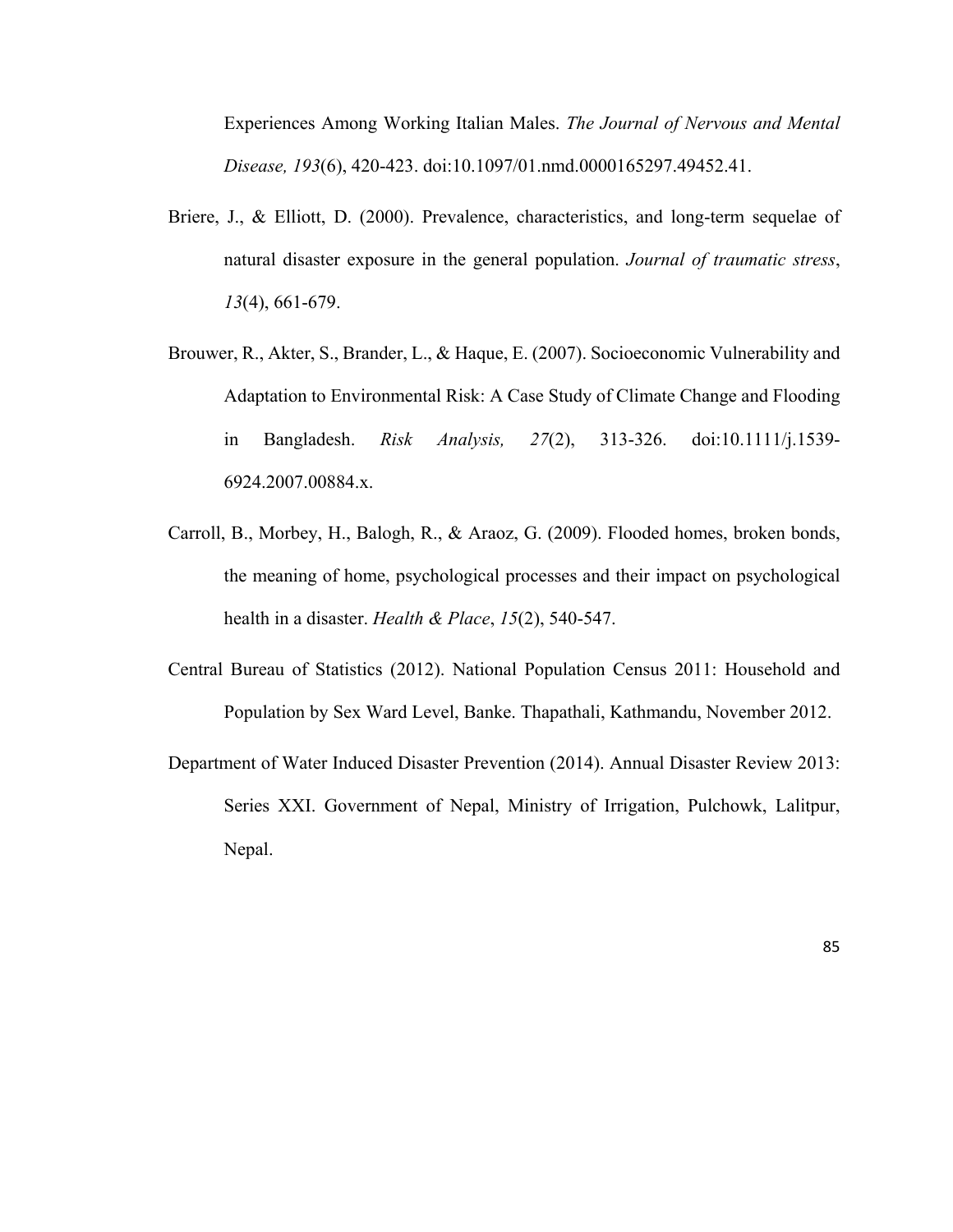- Dewan, T. H. (2015). Societal impacts and vulnerability to floods in Bangladesh and Nepal. *Weather and Climate Extremes, 7*, 36-42. doi:10.1016/j.wace.2014.11.001.
- Dilley, M. (2005). *Natural disaster hotspots: A global risk analysis*. Washington, DC: World Bank.
- Du, W., FitzGerald, G. J., Clark, M., & Hou, X. Y. (2010). Health impacts of floods. *Prehosp Disaster Med*, *25*(3), 265-272.
- Few, R. (2007). Health and climatic hazards: Framing social research on vulnerability, response and adaptation. *Global Environmental Change, 17*(2), 281-295. doi:10.1016/j.gloenvcha.2006.11.001.
- Fordham, M. H. (1998). Making Women Visible in Disasters: Problematising the Private Domain. *Disasters, 22*(2), 126-143. doi:10.1111/1467-7717.00081.
- Galea, S., Tracy, M., Norris, F., & Coffey, S. F. (2008). Financial and social circumstances and the incidence and course of PTSD in Mississippi during the first two years after Hurricane Katrina. *Journal of Traumatic Stress: Official Publication of The International Society for Traumatic Stress Studies*, *21*(4), 357-368.
- Gautam, D. K., & Phaiju, A. G. (2013). Community based approach to flood early warning in West Rapti River Basin of Nepal. *IDRiM Journal*, *3*(1), 155-169.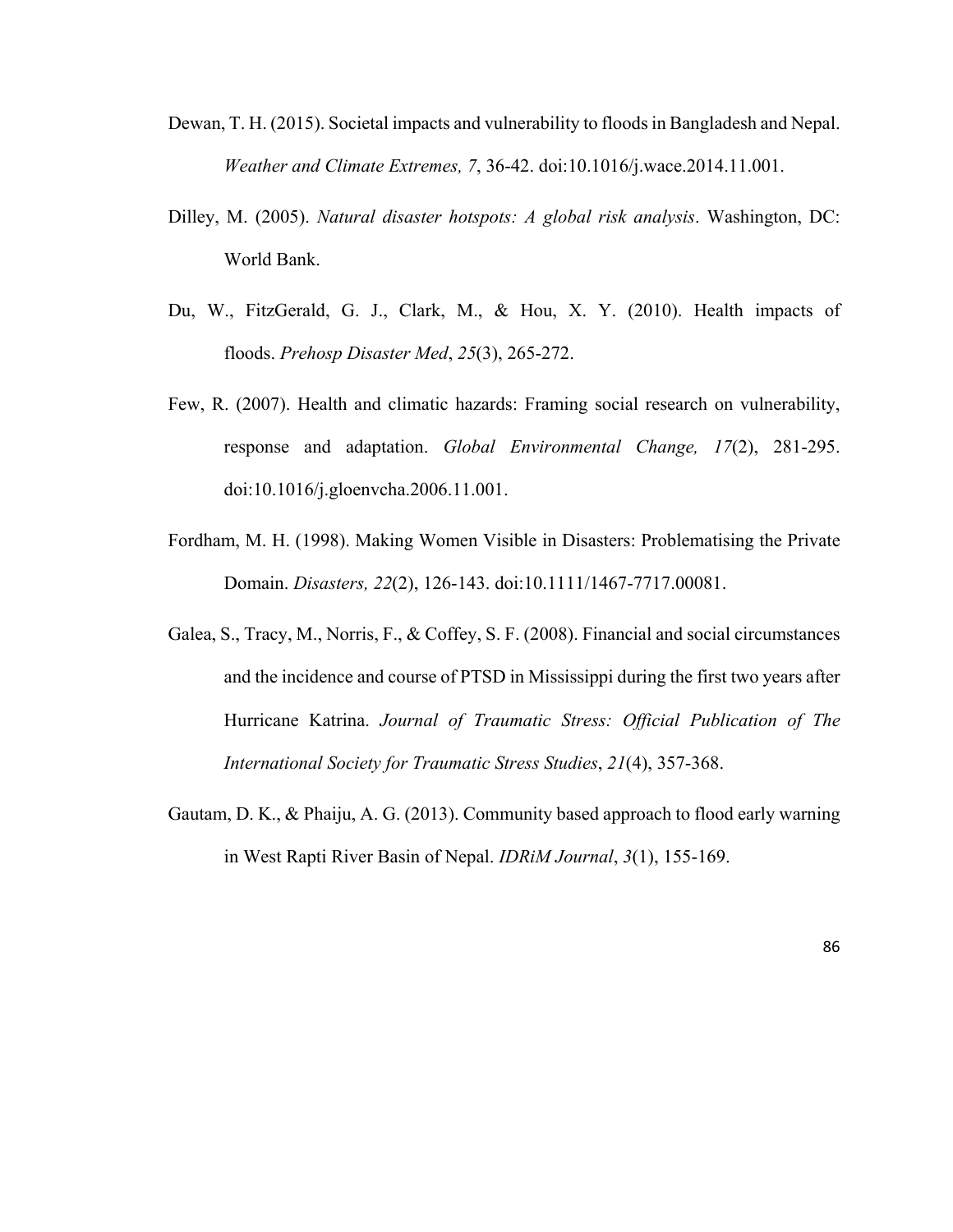- Kesselman, M. S. (1986). Trauma and Its Wake: The Study and Treatment of Post-Traumatic Stress Disorder—edited by Charles R. Figley, Ph. D.; Brunner/Mazel, New York, 1985, 457 pages, \$36. *Psychiatric Services*, *37*(3), 295-295.
- Kuwabara, H., Shioiri, T., Toyabe, S. I., Kawamura, T., Koizumi, M., Ito‐Sawamura, M., ... & Someya, T. (2008). Factors impacting on psychological distress and recovery after the 2004 Niigata–Chuetsu earthquake, Japan: Community‐based study. *Psychiatry and Clinical Neurosciences*, *62*(5), 503-507.
- Lamond, J. E., Joseph, R. D., & Proverbs, D. G. (2015). An exploration of factors affecting the long term psychological impact and deterioration of mental health in flooded households. *Environmental research*, *140*, 325-334.
- Lee, D., & Young, K. (2001). Post-traumatic stress disorder: Diagnostic issues and epidemiology in adult survivors of traumatic events. *International Review of Psychiatry*, *13*(3), 150-158.
- Lock, S., Rubin, G. J., Murray, V., Rogers, M. B., Amlôt, R., & Williams, R. (2012). Secondary stressors and extreme events and disasters: a systematic review of primary research from 2010-2011. *PLoS currents*, *4*.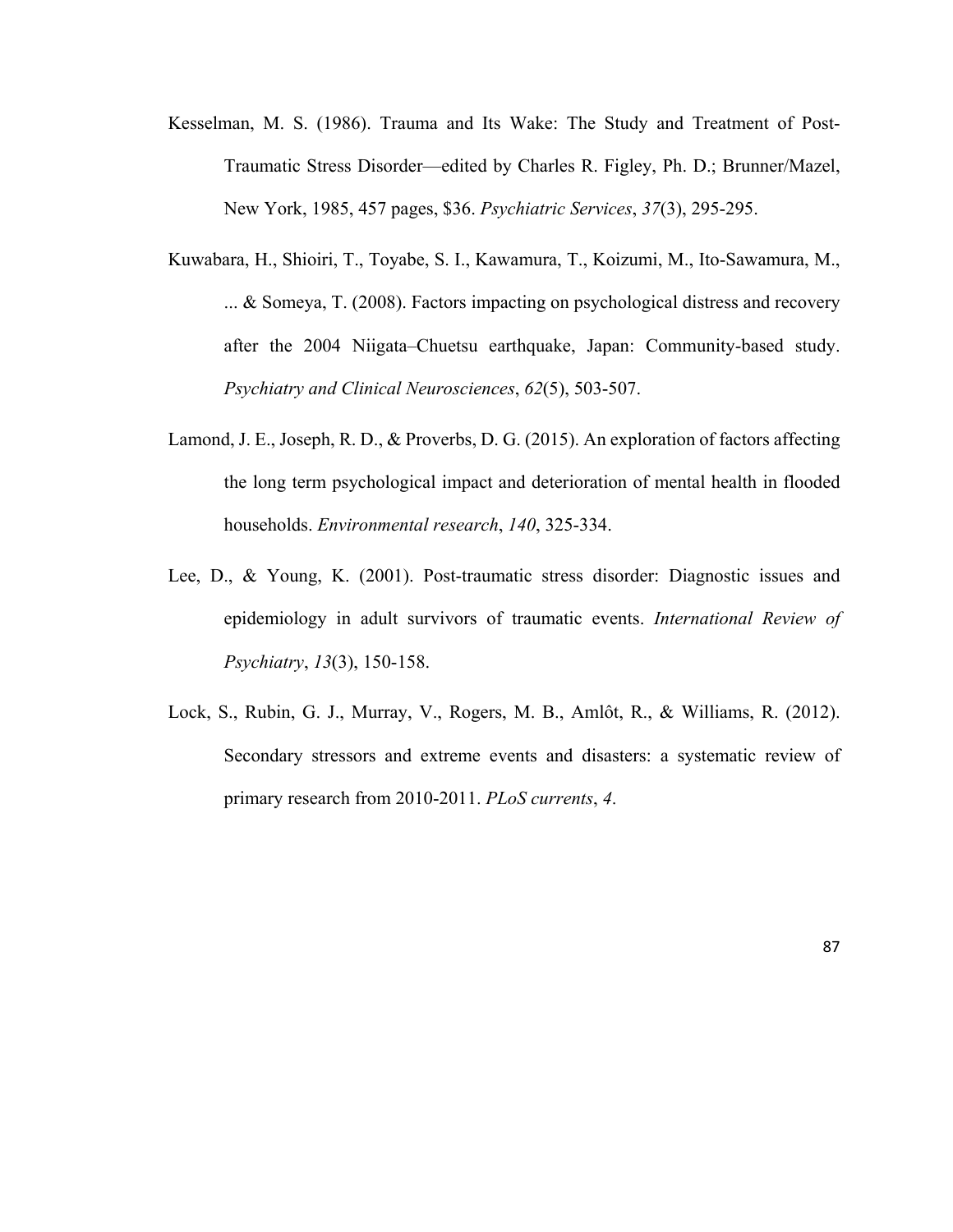- Lowe, D., Ebi, K., & Forsberg, B. (2013). Factors Increasing Vulnerability to Health Effects before, during and after Floods. *International Journal of Environmental Research and Public Health,10*(12), 7015-7067. doi:10.3390/ijerph10127015.
- Mason, V., Andrews, H., & Upton, D. (2010). The psychological impact of exposure to floods. *Psychology, health & medicine*, *15*(1), 61-73.
- Marshall, G. N., Schell, T. L., Elliott, M. N., Rayburn, N. R., & Jaycox, L. H. (2007). Psychiatric disorders among adults seeking emergency disaster assistance after a wildland-urban interface fire. *Psychiatric services*, *58*(4), 509-514.
- Mental Health Foundation, 2018. The impact of traumatic events on mental health. https://www.mentalhealth.org.uk/publications/impact-traumatic-events-mentalhealth. Retrieved on 08/22/2018.
- Nepal Red Cross Society, 2015. Disaster Management Strategic Framework (2010-2015).
- Neria, Y., Nandi, A., & Galea, S. (2008). Post-traumatic stress disorder following disasters: a systematic review. *Psychological medicine*, *38*(4), 467-480.
- Norris, F. H., Kaniasty, K., Conrad, M. L., Inman, G. L., & Murphy, A. D. (2002). *Journal of Clinical Geropsychology*, 8(3), 153-173. doi:10.1023/a:1015940126474.
- Norris, F. H., Perilla, J. L., Riad, J. K., Kaniasty, K., & Lavizzo, E. A. (1999). Stability and change in stress, resources, and psychological distress following natural disaster: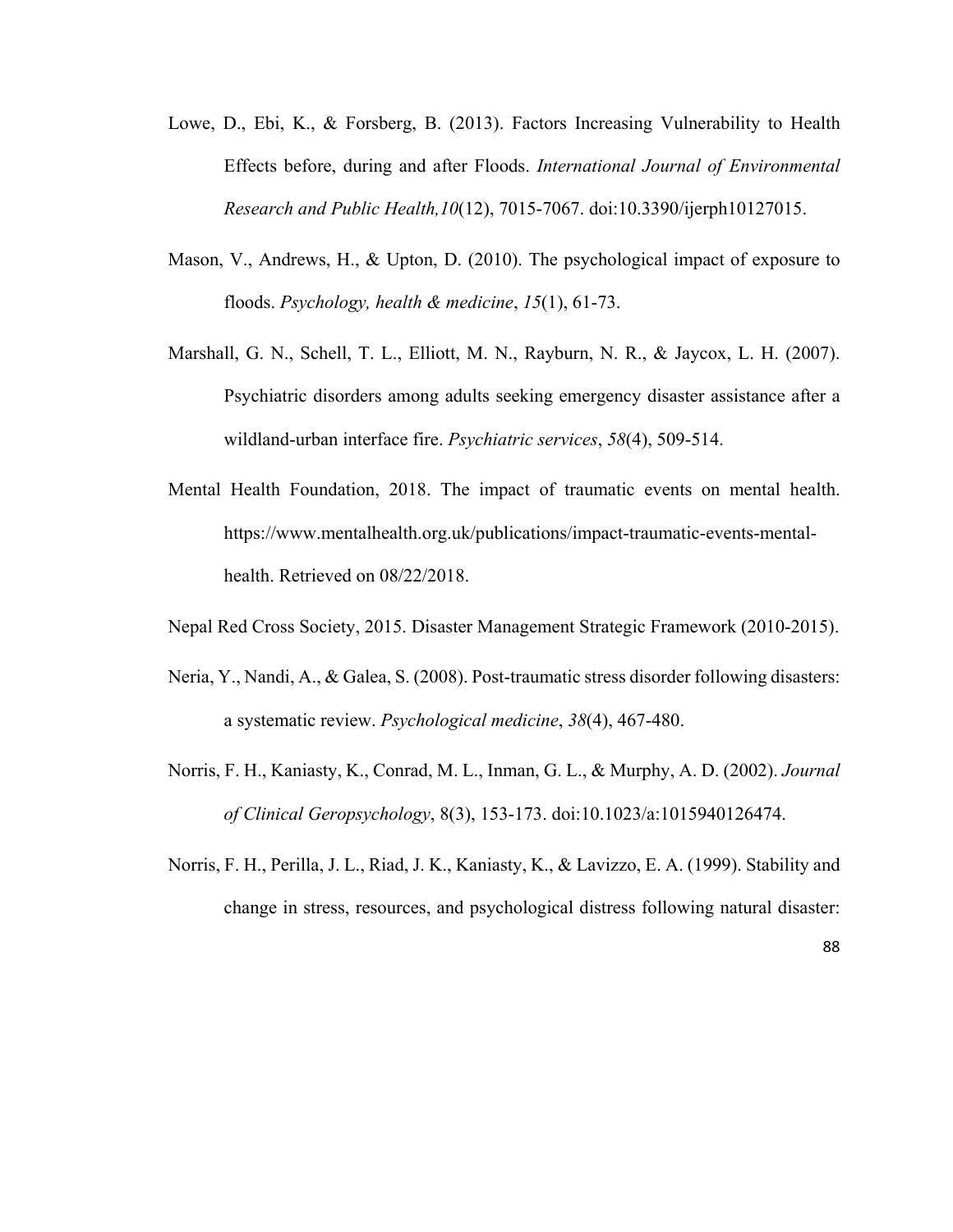Findings from hurricane Andrew. *Anxiety, Stress & Coping, 12*(4), 363-396. doi:10.1080/10615809908249317.

- Ohl, C. A., & Tapsell, S. (2000). Flooding and human health: the dangers posed are not always obvious. *BMJ: British Medical Journal*, *321*(7270), 1167.
- Overstreet, S., Salloum, A., & Badour, C. (2010). A school-based assessment of secondary stressors and adolescent mental health 18 months post-Katrina. *Journal of school psychology*, *48*(5), 413-431.
- Parry, M., Arnell, N., Mcmichael, T., Nicholls, R., Martens, P., Kovats, S., Fischer, G. (2001). Millions at risk: Defining critical climate change threats and targets. *Global Environmental Change, 11*(3), 181-183. doi:10.1016/s0959-3780(01)00011-5.
- Peng, C. J., Lee, K. L., & Ingersoll, G. M. (2002). An Introduction to Logistic Regression Analysis and Reporting. *The Journal of Educational Research, 96(1),* 3-14. doi:10.1080/00220670209598786.
- Perera, E. D. P., Hiroe, A., Shrestha, D., Fukami, K., Basnyat, D. B., Gautam, S., ... & Tanaka, S. (2015). Community-based flood damage assessment approach for lower West Rapti River basin in Nepal under the impact of climate change. *Natural Hazards*, *75*(1), 669-699.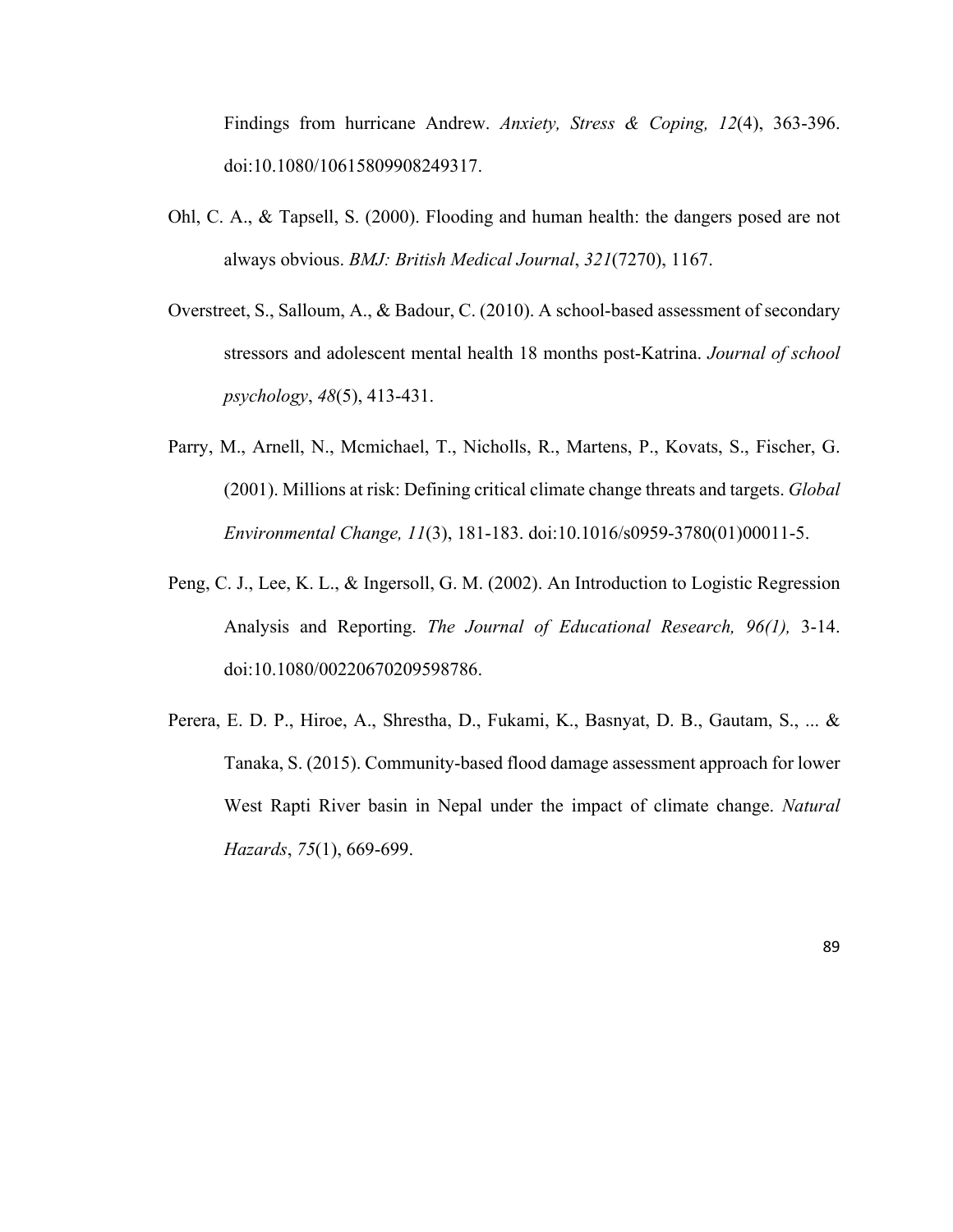- Regmi, S. K., Pokharel, A., Ojha, S. P., Pradhan, S. N., & Chapagain, G. (2004). Nepal mental health country profile. *International Review of Psychiatry*, *16*(1-2), 142- 149.
- Rufat, S., Tate, E., Burton, C. G., & Maroof, A. S. (2015). Social vulnerability to floods: Review of case studies and implications for measurement. *International Journal of Disaster Risk Reduction,14*, 470-486. doi:10.1016/j.ijdrr.2015.09.013.
- Sharma, C. M., Dangal, M. R., Pradhan, N. S., Lama, R. K. T., & Kumar, S. (2015). Mountains and Rivers: Impacts of and Responses to Flash Flood in the Seti River in Nepal. *Jacobs Journal of Hydrology*, 1(1): 005.
- Sreejesh, S., Mohapatra, S., & Anusree, M. R. (2014). Binary Logistic Regression. In *Business Research Methods* (pp. 245-258). Springer, Cham.
- Stanke, C., Murray, V., Amlôt, R., Nurse, J., & Williams, R. (2012). The effects of flooding on mental health: Outcomes and recommendations from a review of the literature. *PLoS currents*, *4*.
- Steinglass, P., & Gerrity, E. (1990). Natural Disasters and Post-traumatic Stress Disorder Short-Term versus Long-Term Recovery in Two Disaster-Affected Communities1. *Journal of Applied Social Psychology, 20*(21), 1746-1765. doi:10.1111/j.1559- 1816.1990.tb01509.x.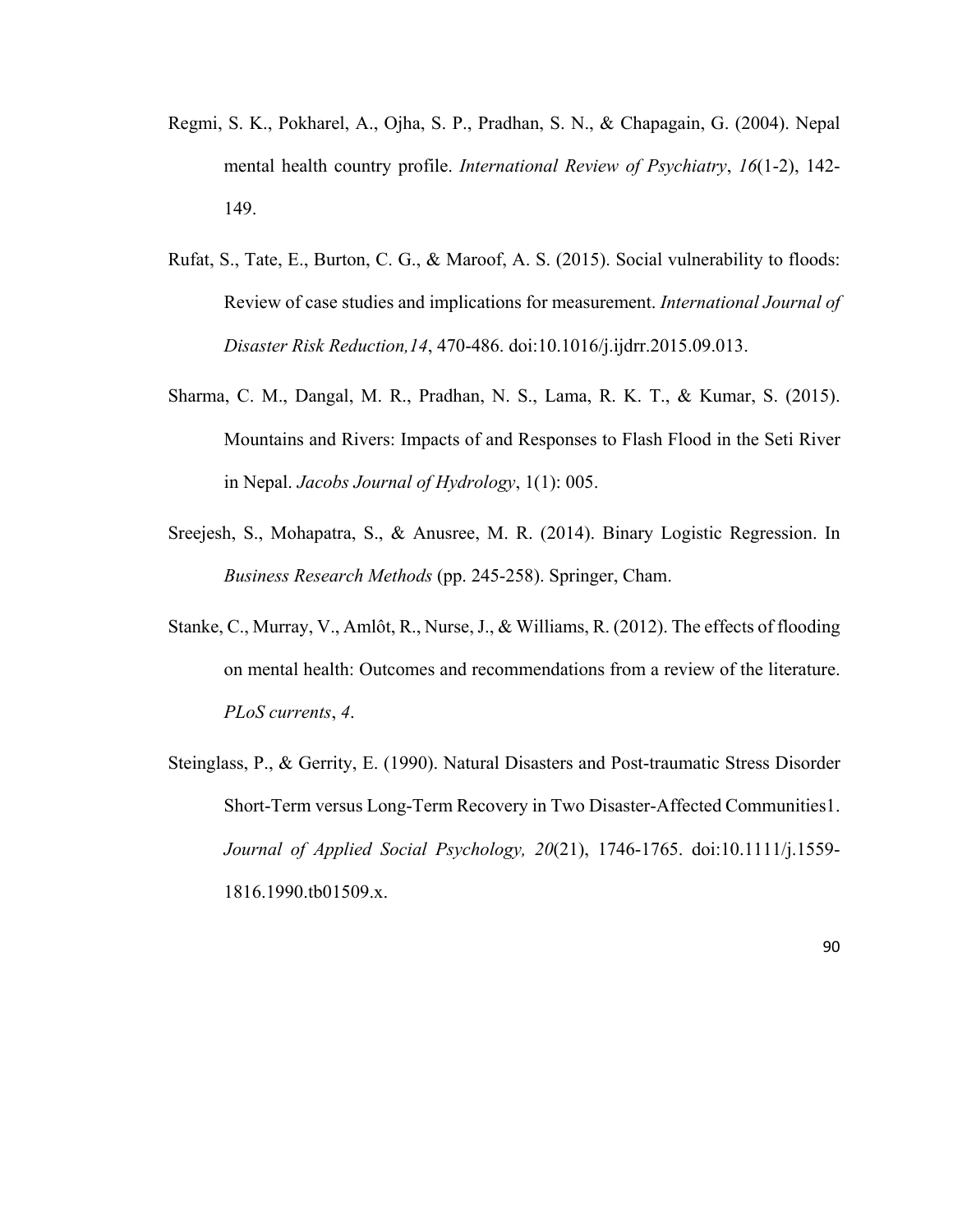- Talchabhadel, R., & Sharma, R. (2014). Real Time Data Analysis of West Rapti River Basin of Nepal. *Journal of Geoscience and Environment Protection*, *2*(05), 1.
- Tapsell, S. (2009). Developing a conceptual model of flood impacts upon human health. *T10-09-02*.
- Tapsell, S. M., & Tunstall, S. M. (2000). Follow-up study of the health effects of the 1998 Easter flooding in Banbury and Kidlington. *Report to the Environment Agency, Thames Region. Flood Hazard Research Centre, Middlesex University, Enfield*.
- Thrush, D., Burningham, K., & Fielding, J. (2005). Exploring flood-related vulnerability: a qualitative study. *Environment Agency R and D Report W5C-018/3 Bristol: Environment Agency ISBN*, *1*, 844324206.
- Tongco, M. D. C. (2007). Purposive sampling as a tool for informant selection. *Ethnobotany Research and applications*, *5*, 147-158.
- Tuladhar, G. (2012). Disaster management system in Nepal–policy issues and solutions. *Journal of Risk Analysis and Crisis Response*, *2*(3), 166-172.
- Tunstall, S., Tapsell, S., Green, C., Floyd, P., & George, C. (2006). The health effects of flooding: social research results from England and Wales. *Journal of water and health*, *4*(3), 365-380.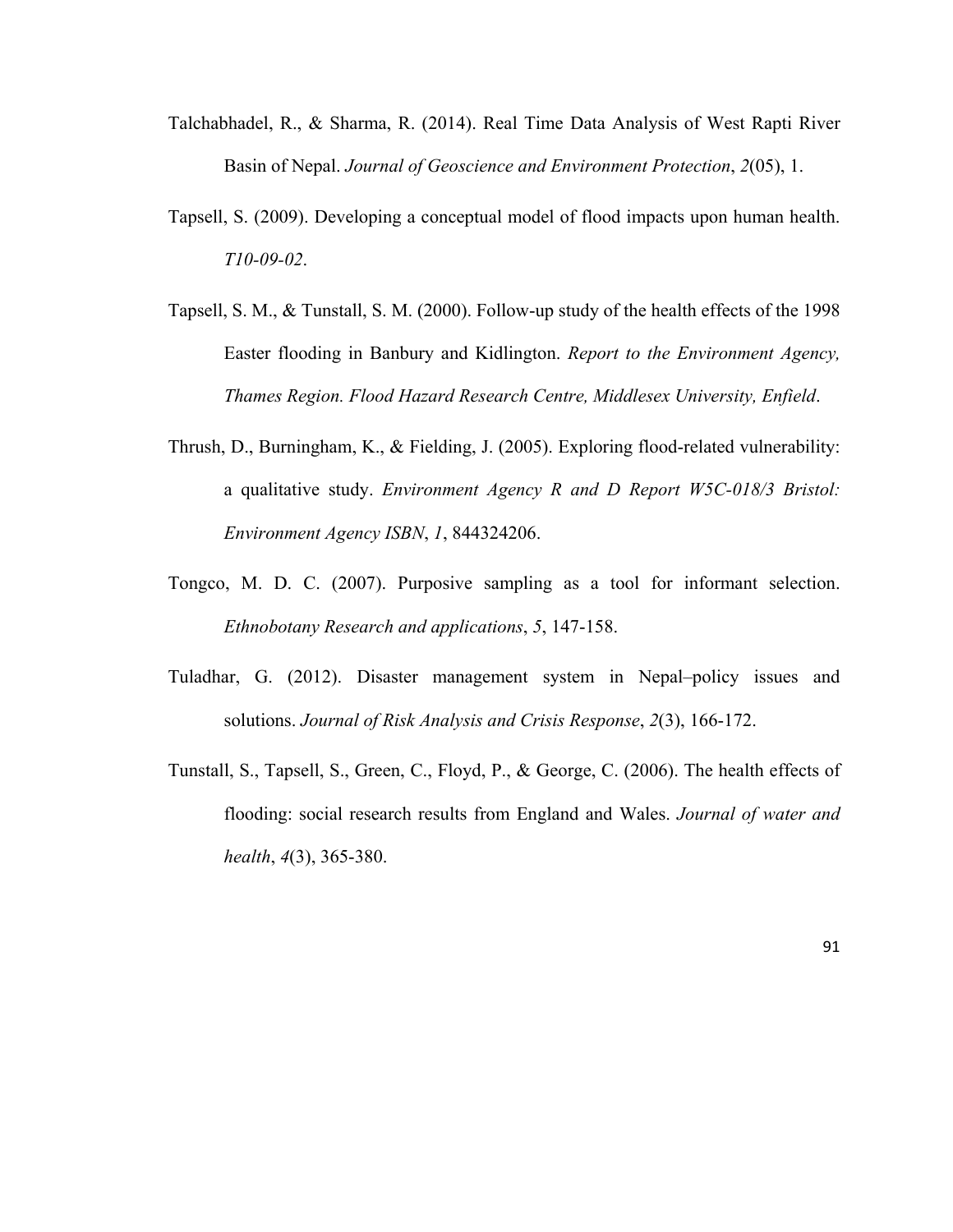- USAID, 2018. Fact sheet: Community Action for Disaster Response (CADRE) Program. https://www.usaid.gov/documents/1861/fact-sheet-community-action-disasterresponse-cadre-program. Retrieved on 09/09/2018.
- Verger, P., Rotily, M., Hunault, C., Brenot, J., Baruffol, E., & Bard, D. (2003). Assessment of exposure to a flood disaster in a mental-health study. *Journal of Exposure Science and Environmental Epidemiology*, *13*(6), 436.
- Walker-Springett, K., Butler, C., & Adger, W. N. (2017). Wellbeing in the aftermath of floods. *Health & place*, *43*, 66-74.
- White, P. C., Jennings, N. V., Renwick, A. R., & Barker, N. H. (2005). Questionnaires in ecology: a review of past use and recommendations for best practice. s*Journal of Applied Ecology*, *42*(3), 421-430.
- Zhang, Z., Shi, Z., Wang, L., & Liu, M. (2011). One year later: Mental health problems among survivors in hard-hit areas of the Wenchuan earthquake. *Public health*, *125*(5), 293-300.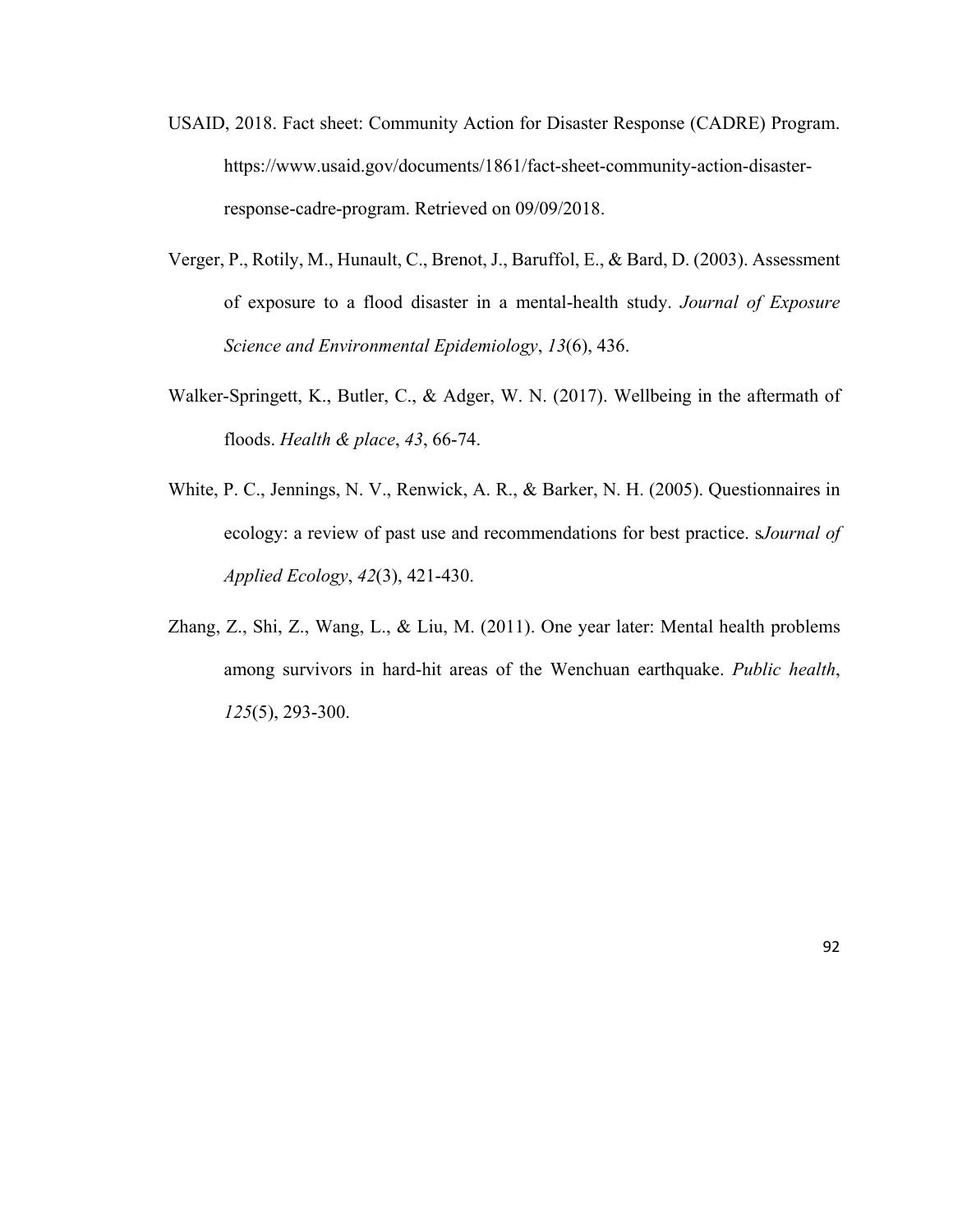#### **4. Conclusion**

Nepal has been identified as a biodiversity hotspot, and is also known to be a natural disaster prone country. Compared to other studies which deal with finding the impact of HWC and the physical damage aftermath from a natural disaster, this research has focused on identifying factors that influence the likelihood to report the loss from such HWC impacts, and the likelihood to recover from emotional trauma from such disastrous events. By understanding the underlying causes, we hope to provide a foundation to better design policies to ensure positive outcomes within affected communities.

Recently, Nepal has done tremendous work to protect wildlife by successfully doubling the Bengal tiger population, ending one-horned rhino poaching, and outlawing trade of animal skins and furs. However, the increased wildlife population has had unintended negative impacts on people residing within buffer zones of protected habitats and forested areas. To address these concerns, in the 1990s, the government launched compensation schemes which provided financial resources to compensate for property loss and human injury/death due to wildlife, if reported. However, as seen in many developing countries, the likelihood of reporting loss is very low due to a number of conditions impacting access and awareness.

This research highlighted the incidences of human wildlife conflict in a buffer zone of Banke National Park (BaNP), and provides insight to the factors that influence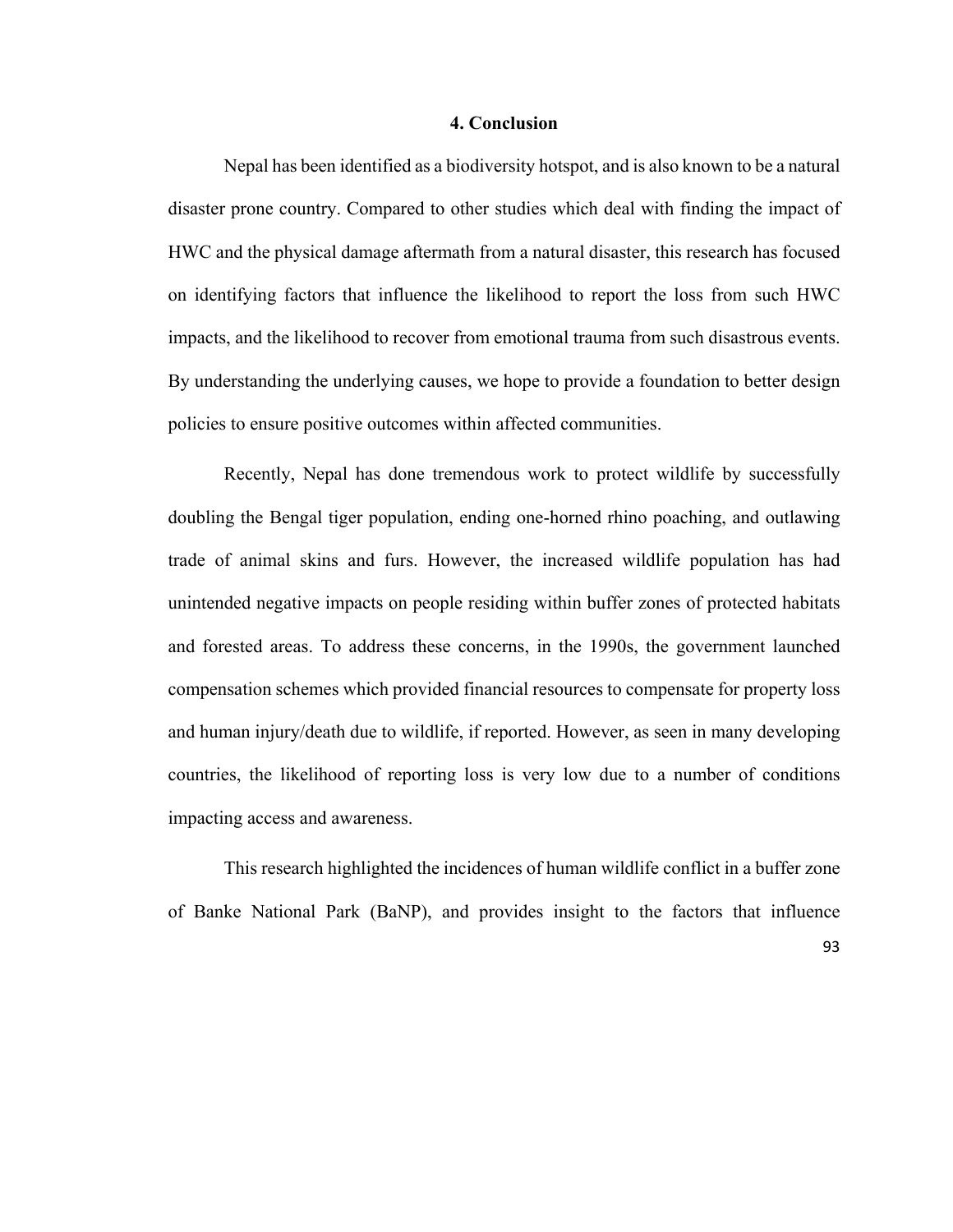likelihood of reporting loss. We surveyed 198 people from the buffer zones of BaNP, and found that the majority of respondents were reluctant to report their loss, despite the fact that they could have received compensation. The demographic variables like age, gender, family size, and the cause of loss from different protected wild animals were associated to influence the likelihood of reporting the losses arising from HWC. Based on these findings, we can conclude that the factors that influenced the likelihood to report loss should be addressed, as villagers whose livelihood depends on smallholder livestock systems and surplus crop sales might bear increased socio-economic vulnerability if their loss is not addressed.

Increased incidence of HWC has greatly affected communities' feelings towards wildlife, putting negative pressure on conservation efforts. Individuals may feel compelled to hurt wildlife and their habitats, which is an issue from both environmental and economic (tourism) perspectives. Thus, if the factors associated with likelihood to report the loss are taken into consideration while formulating/implementing compensation policy guidelines, or any policy related to protected areas, HWC can be mitigated to some point. Policy design is especially important to address preventative strategies within villages found near national parks and protected areas. While this study was localized to BaNP, it can be translated to other regions of Nepal with villages near protected areas, and the results can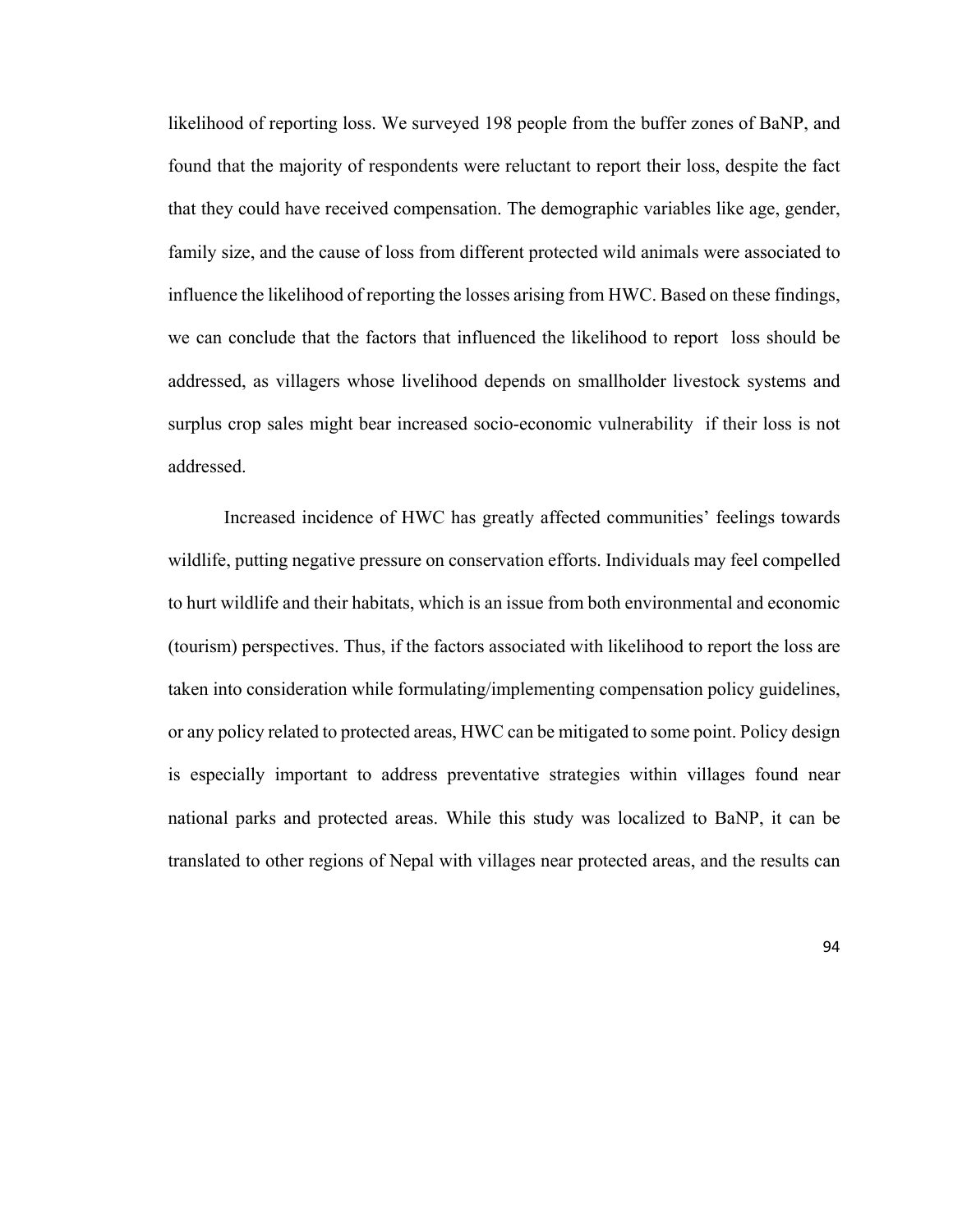be considered when designing policy and conservation awareness education programs to mitigate or cease HWC in the near future.

Another great concern in Nepal is the sensitivity to extreme flooding, which can be particularly destructive to the large population relying on agriculture for their livelihood. This thesis aimed to address the emotional trauma associated with such events, by surveying residents within three villages - Gangapur, Phattepur, and Matehiya which have faced recurrent flooding events since the 1990s. These villages have suffered from problems like river bank cutting, which swept away parts of the Matehiya village, which caused villagers to abandon their homes and now unusable agricultural lands.

The study findings showed that the August 2014 flood was destructive in terms of physical and monetary loss, and psychological distress. As one can expect, human suffering and property damage was a common theme across all of the affected areas. Furthermore, the villagers were vulnerable due to the flooding events, as majority of the respondents were farmers, lacked sufficient income, or had minimal land ownership. This research highlighted the factors that can help explain the likelihood of recovering from trauma after natural disasters like extreme flooding. The demographic variable that was statistically significant for likelihood to recover from trauma was as landholding, and the statistically significant socio-economic variables were damaged/destroyed house, loss of livestock, loss of agricultural land, and loss of other assets. We found that survey participants that had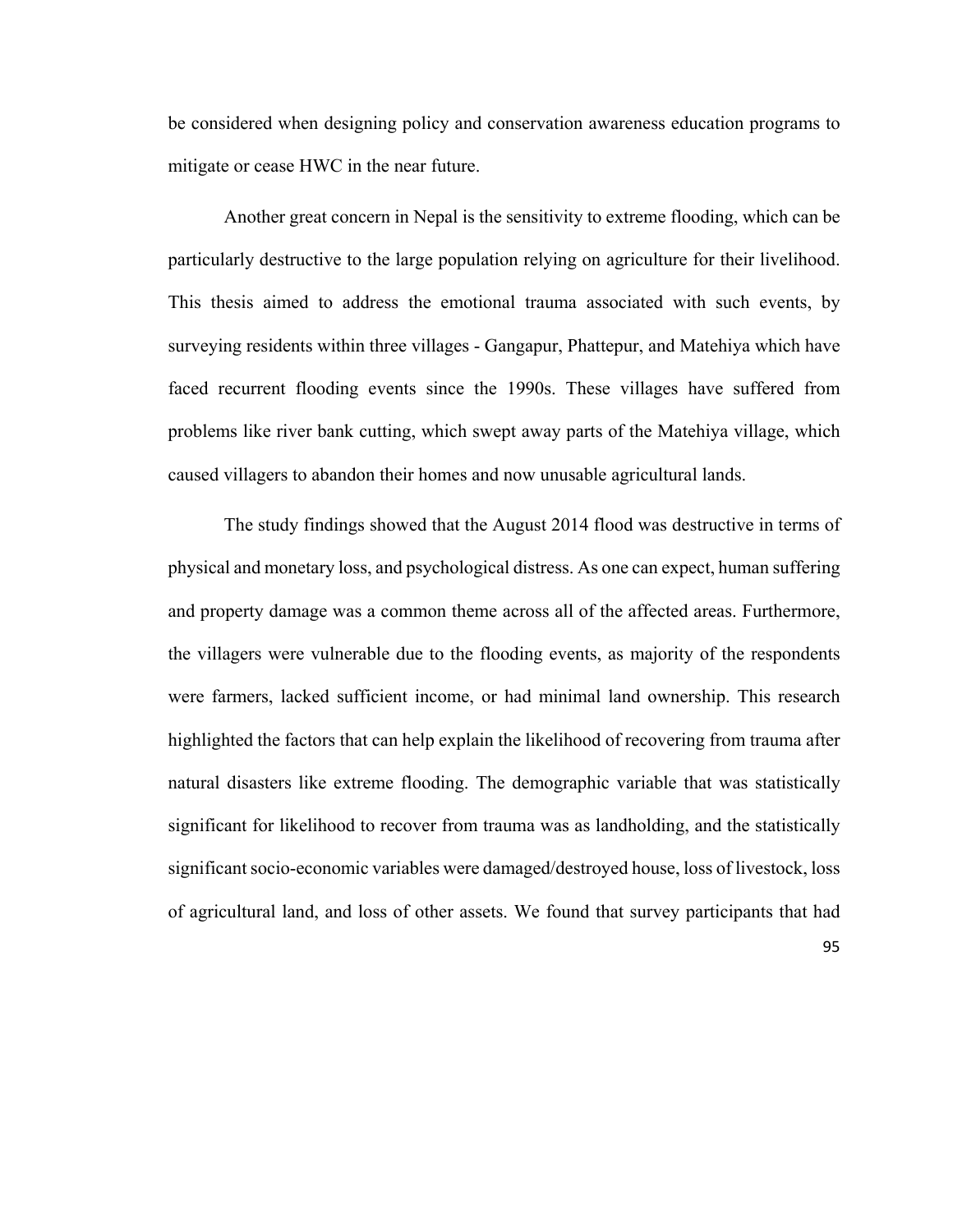larger land size were, comparatively, more likely to recover from trauma than the people with lesser land area. Furthermore, respondents that had ensured damaged/destroyed assets from the flood were less likely to recover from trauma. Our study findings were based on the secondary stressor, trauma, which is indirectly related to economic stress associated with re-building, and arises as people try to recover their lives, properties, and relationships. While other studies on trauma focus on general health questionnaires and primary stressors after a disaster, our research is novel and insightful towards understanding long-term recovery impacts.

Given the fact that the country frequently suffers from natural events like landslides, mudflows, earthquakes, and flash floods, this research hopes to inform the government authorities of Nepal on moving towards an inclusive structure to address the overall well-being of the individuals suffering from trauma in the aftermath of disaster events. While the government may prioritize other needs, its negligence in acknowledging emotional trauma due to disastrous event should be addressed. The findings of this survey can be useful to administrators and policy makers of Nepal in order to plan and implement better strategies for the human-wildlife conflict persistent communities and flood-affected communities.

As with other studies, there are potential limitations in this research which should be taken into consideration while interpreting the findings of this research. We were unable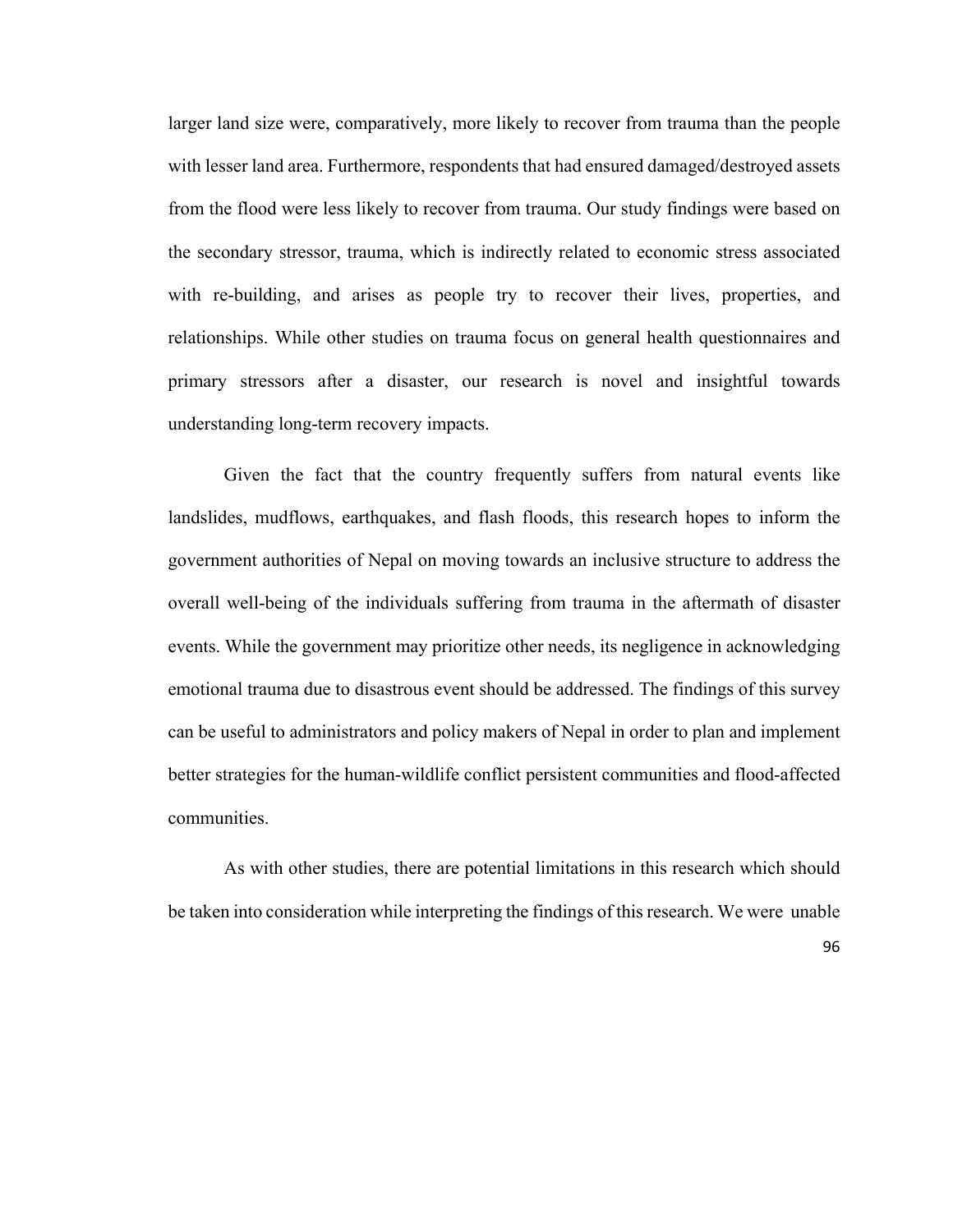to pretest the study. For the HWC study, we did not validate the reporting of loss with the official reports of BaNP authorities. The study area considered for the study is one of the buffer zones of BaNP that lies in Banke district out of several other buffer zones of the park. Thus, implementing a similar survey within other buffer zones could provide a more inclusive picture on HWC, likelihood of reporting loss, and people's perception towards current compensation policy schemes.

Additionally, we did not assess any mental health status questionnaires as used by other authors to find out the specific types of PTSD symptoms which might have resulted in the insignificance of demographic variables towards likelihood to recover from trauma. The flood victims were not identified by any means of official record, and the research findings should not be considered for medical purposes. In addition, due to time constraints we were not able to consider all of the flood victims, including the ones who migrated after the flood event or were displaced. The survey data was based entirely on the verbal communication with the respondents and an interpreter who translated non-Nepali speakers' responses. Due to the categorical nature of the variables considered for this research, I believe that responses requiring translation would not limit the results observed.

While there is more that could be explored to understand HWC and recovery from extreme flooding events, this preliminary research provides an introduction for complex environmental, economic, and social problems in Nepal. This research could be expanded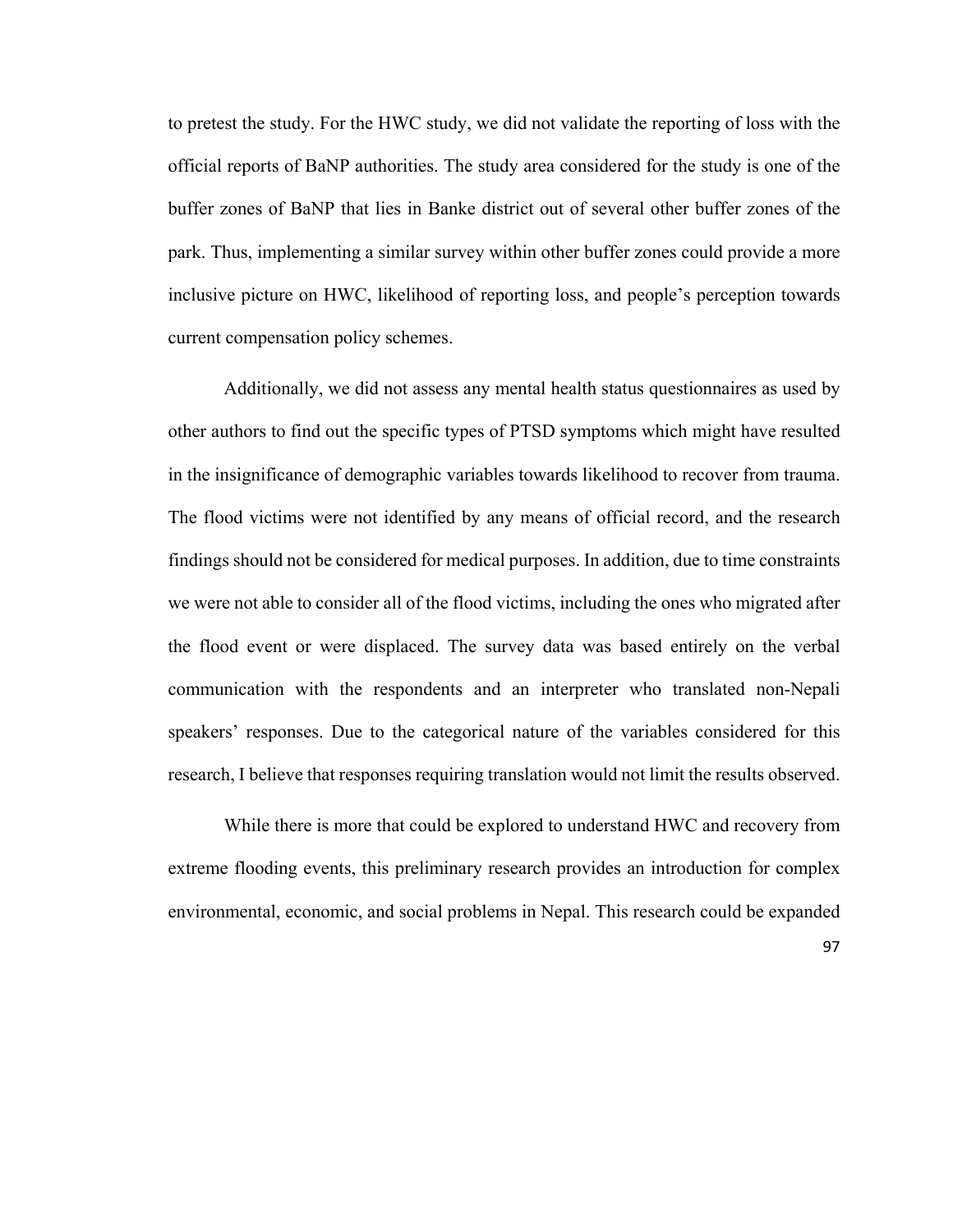to include other parts of the country, and other developing countries that experience challenges with conservation areas and/or persistent natural disasters. By doing this, pressured regions can stand to develop better policies that address the needs of vulnerable communities.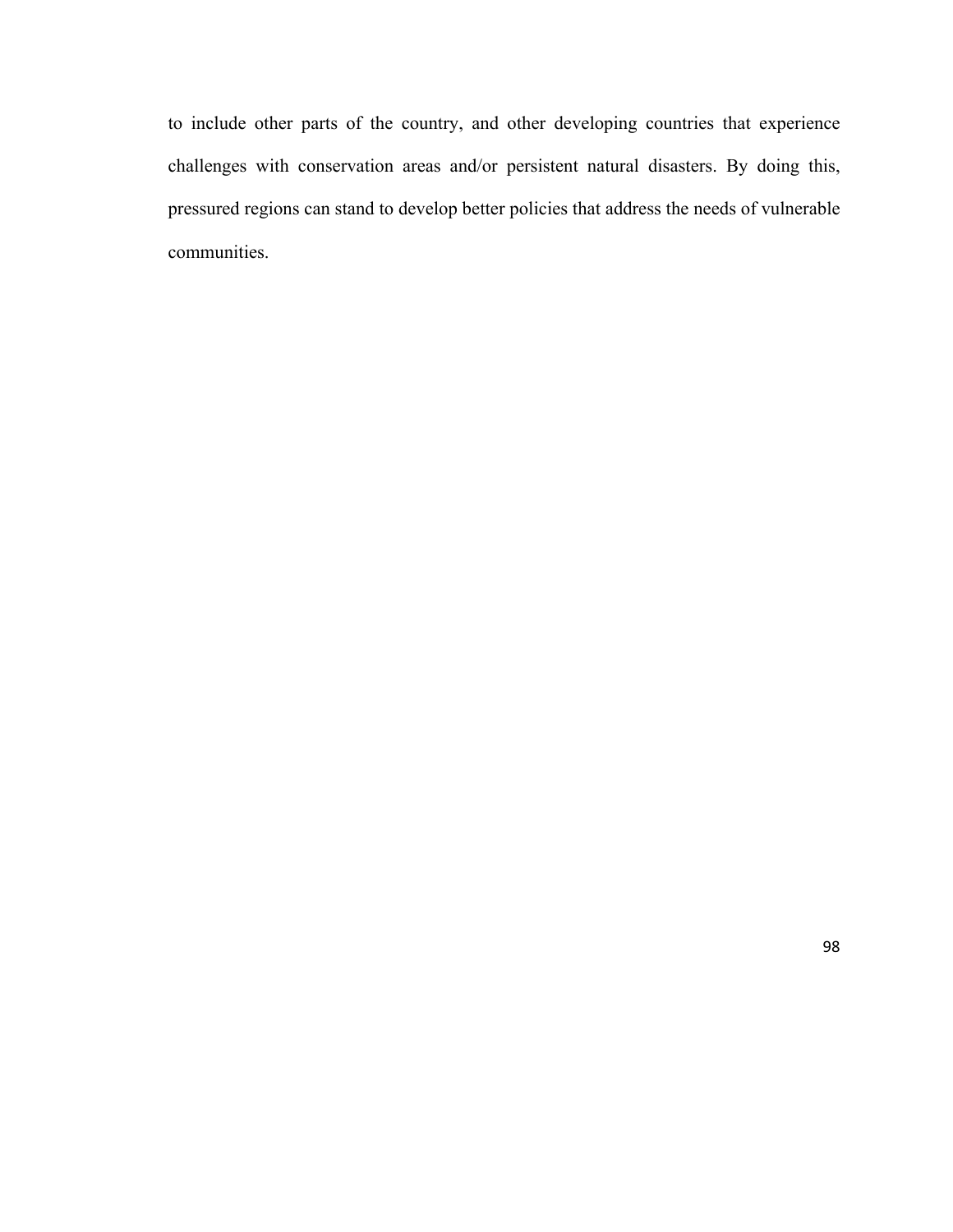### **Appendices**

#### **A. Questionnaire Survey (Human-wildlife conflict)**

The purpose of this study is to find some answers related on human-wildlife conflicts at your locality. This research is based on the answers of yours. You were randomly selected to participate in this study. This questionnaire will not take more than 20 minutes. Your participation in this survey is voluntary. If in any part of the questionnaire you wish to discontinue the interview, please do. Any response you give will be kept confidential and it will not be linked to you. Thank you for your cooperation and it's very much appreciated! If you are ready, should we proceed towards the questions?

#### **Demographic factors**

1) What is your age (in years)?

|  | a) $20-29$ |  | b) $30-39$ |  | c) $40-49$ |  | d) $50-59$ |  | e) $\geq 60$ |
|--|------------|--|------------|--|------------|--|------------|--|--------------|
|--|------------|--|------------|--|------------|--|------------|--|--------------|

- 2) Please select your gender:
	- a) Male b) Female
- 3) What is your education level?
	- a) Illiterate b) No formal education c)  $\leq 10^{\text{th}}$  grade d)  $>10^{\text{th}}$  grade

4) Please select the range which corresponds to your annual household income.

a)  $\leq 1,160$  b)  $\geq 1,160$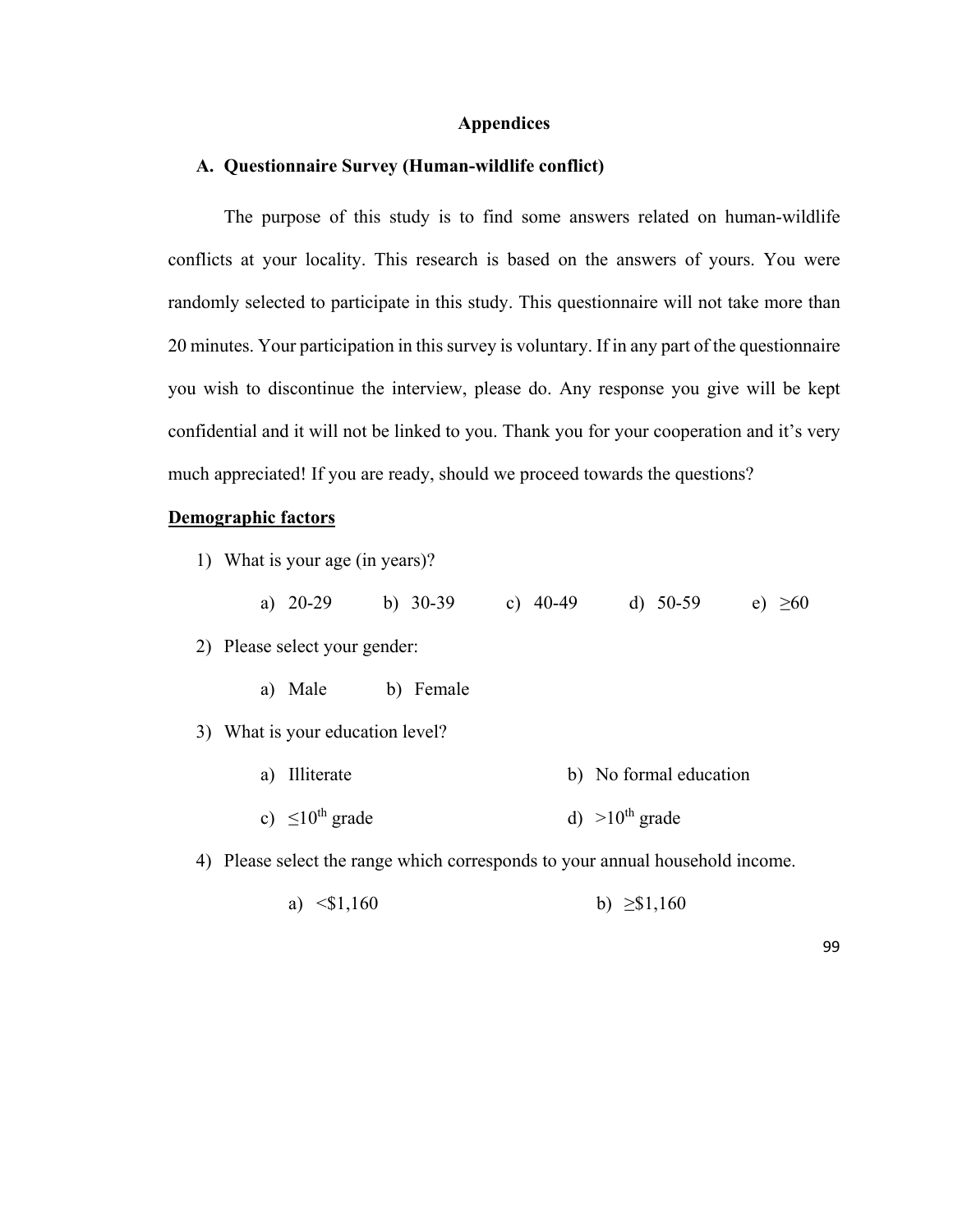|   | c) What is your status of employment?         |                                                                          |                       |  |  |  |
|---|-----------------------------------------------|--------------------------------------------------------------------------|-----------------------|--|--|--|
|   | a) Self-employed                              | b) Employee                                                              | c) Farmer             |  |  |  |
|   | d) Housewife                                  | e) Others                                                                |                       |  |  |  |
|   |                                               | d) How much area of land do you have for farming?                        |                       |  |  |  |
|   |                                               | a) No land/working b) $\leq 0.835$ acres                                 | c) $\geq 0.835$ acres |  |  |  |
|   | on others                                     |                                                                          |                       |  |  |  |
|   |                                               | e) How many people, including yourself, are in your household?           |                       |  |  |  |
|   | a) $1-3$                                      | b) $4-6$                                                                 | c) $\geq$ 7           |  |  |  |
|   | <b>Experience of human-wildlife conflict:</b> |                                                                          |                       |  |  |  |
| Ð |                                               | Have you or your family member ever experienced a conflict with wildlife |                       |  |  |  |
|   | since 2010?                                   |                                                                          |                       |  |  |  |
|   | a) Yes<br>b) No                               |                                                                          |                       |  |  |  |

If yes, with which wildlife (select all that apply):

| a) Common<br>Leopard | b) Tiger     | c) Deer | d) Monkey | e) Wild<br>birds |
|----------------------|--------------|---------|-----------|------------------|
| f) Wild Boar         | g) Porcupine | h) Bear | i) Others |                  |

g) Please check the activities that the wild animals caused on your property.

| <b>Activities</b> | Village &       |  | Day/Night   Year/Month   Details of conflict |
|-------------------|-----------------|--|----------------------------------------------|
|                   | <b>District</b> |  | (which wildlife?)                            |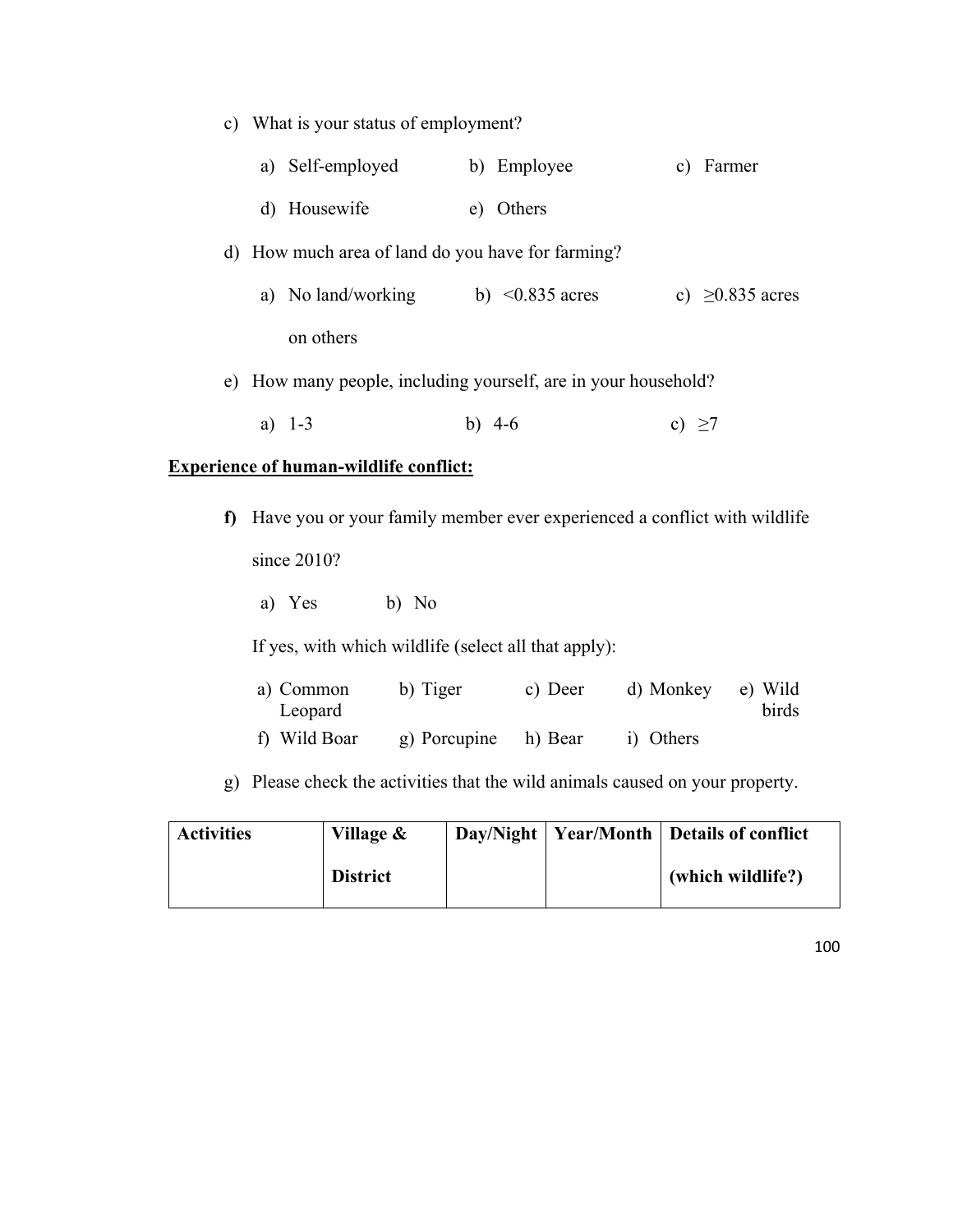| Crop damage        |  |  |
|--------------------|--|--|
| Attack on          |  |  |
| livestock          |  |  |
| Death of livestock |  |  |
| Family member      |  |  |
| injury             |  |  |
| Death of family    |  |  |
| member             |  |  |
| Property damage    |  |  |
| Other(s)           |  |  |

- h) Did you report the loss to the concerned organization managing the protected area or forest?
	- a) Yes b) No

If No, why? $\overline{\phantom{a}}$ 

\*\*\*\*\*\*\*\*\*\*\*\*\*\*\*\*\*\*\*\*\*\*\*\*\*\*\*\*\**THANK YOU*\*\*\*\*\*\*\*\*\*\*\*\*\*\*\*\*\*\*\*\*\*\*\*\*\*\*\*\*\*\*\*\*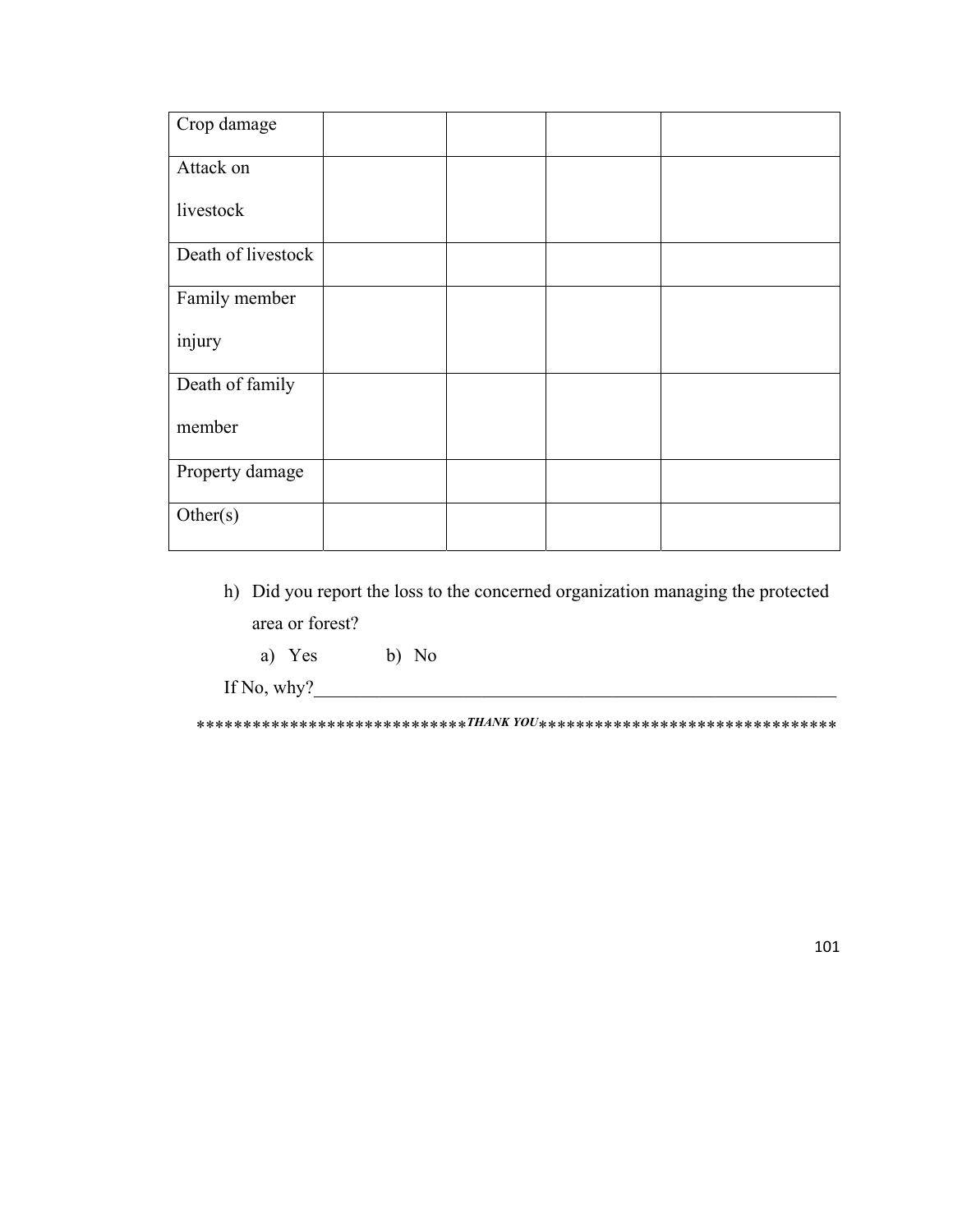### **B. Questionnaire Survey (Emotional Trauma)**

The purpose of this study is to find some answers related with flood at your locality. This research is based on the answers of yours. You were randomly selected to participate in this study. This questionnaire will not take more than 25 minutes. Your participation in this survey is voluntary. If in any part of the questionnaire you wish to discontinue the interview, please do. Any response you give will be kept confidential and it will not be linked to you. Thank you for your cooperation and it's very much appreciated! If you are ready, should we proceed towards the questions?

# **Demographic factors**

1) What is your age (in years)?

|  |  | a) $20-29$ | b) $30-39$ | c) $40-49$ | d) $50-59$ | e) $\geq 60$ |
|--|--|------------|------------|------------|------------|--------------|
|--|--|------------|------------|------------|------------|--------------|

2) Please select your gender:

- a) Male b) Female
- 3) What is your education level?
	- a) Illiterate b) No formal education
	- c)  $\leq 10^{th}$  grade d)  $>10^{th}$  grade

4) Please select the range which corresponds to your annual household income.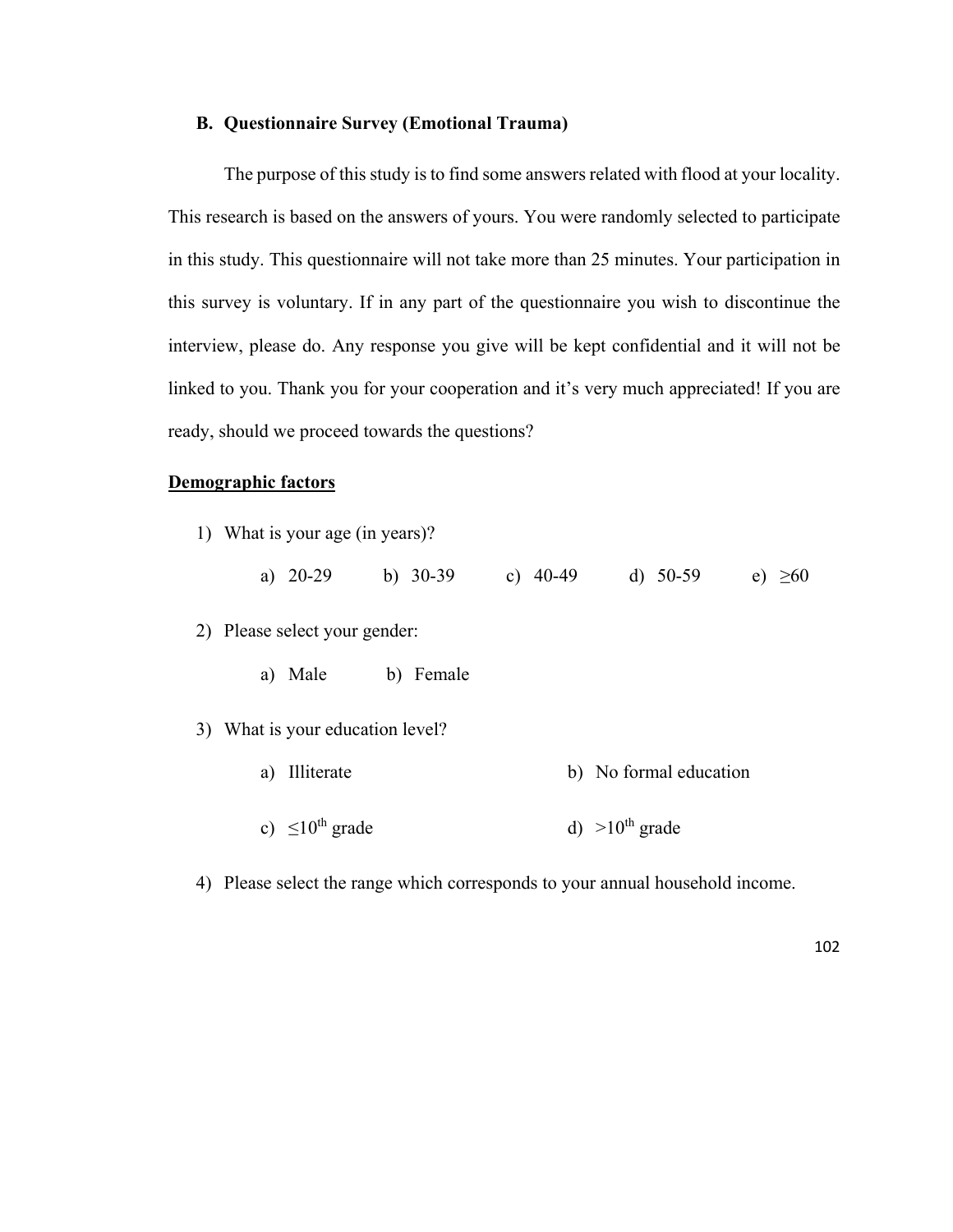- a)  $\leq$ \$1,160 b)  $\geq$ \$1,160
- 5) What is your status of employment?

| a) Self-employed | b) Employee | c) Farmer |
|------------------|-------------|-----------|
| d) Housewife     | e) Others   |           |

- 6) How much area of land do you have for farming?
	- a) No land/working on others b) <0.835 acres c)  $\geq 0.835$  acres

# **Social and Economic Costs of damage/Flood impacts**

- 7) When was the last time your home was affected by a flooding event?
	- a) Within the last 1 year
	- b) Between 1 and 2 years ago
	- c) More than 2 years ago but less than 5 years ago
	- d) More than 5 years ago but less than 10 years ago
	- e) More than 10 years ago

Please mention the flood year (if in memory)

- 8) Have you fully recovered from the emotional trauma of the previous flood?
	- a) Yes b) No
- 9) How many livestock were killed?